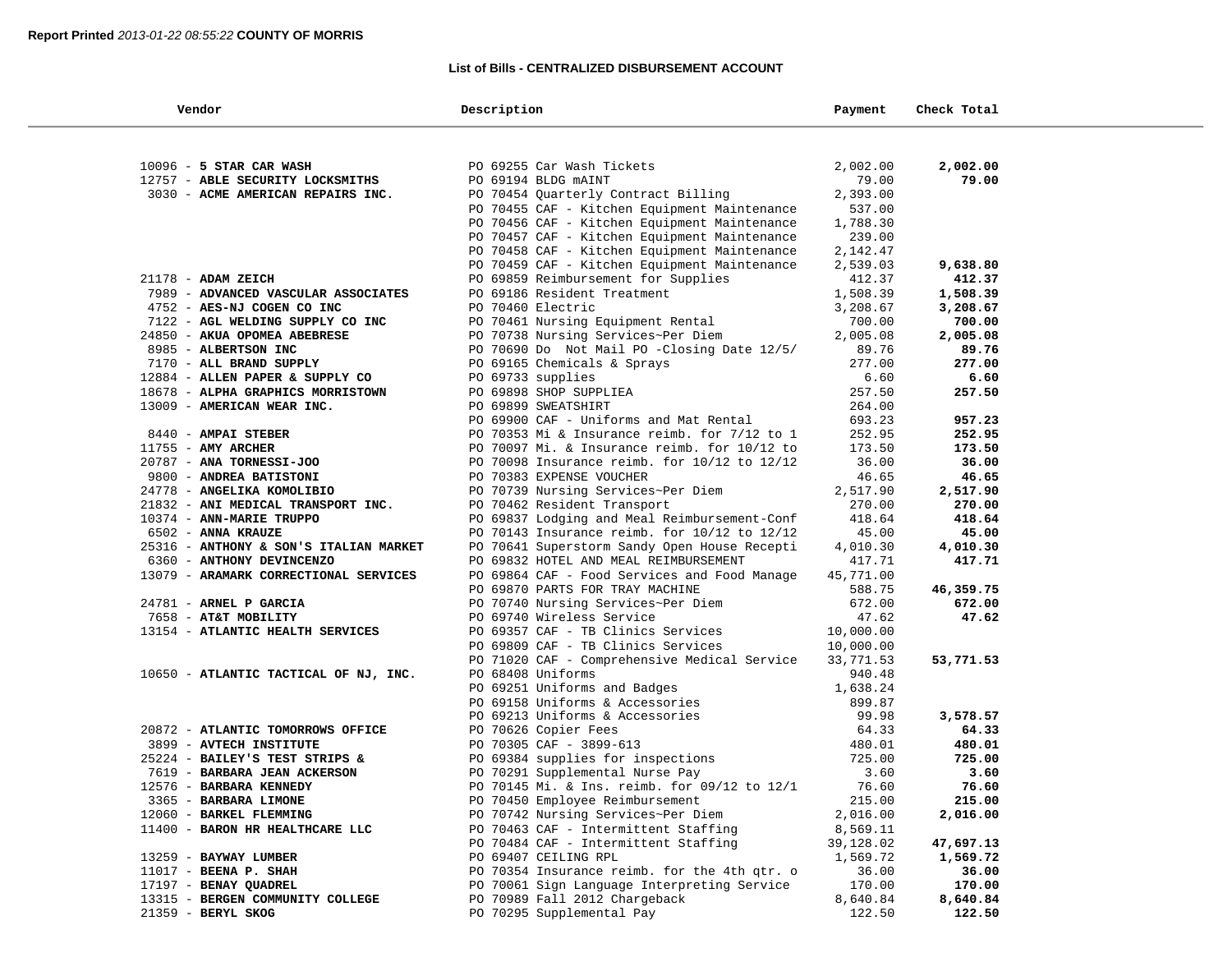| 23982 - BEYER CHRYSLER JEEP                                                                                                                                                                                                                   |                                             | PO 69903 AUTO PARTS                                                                                                                                                                                                                              | 315.70     | 315.70     |
|-----------------------------------------------------------------------------------------------------------------------------------------------------------------------------------------------------------------------------------------------|---------------------------------------------|--------------------------------------------------------------------------------------------------------------------------------------------------------------------------------------------------------------------------------------------------|------------|------------|
|                                                                                                                                                                                                                                               |                                             |                                                                                                                                                                                                                                                  |            | 3,289.82   |
|                                                                                                                                                                                                                                               |                                             |                                                                                                                                                                                                                                                  |            | 495.00     |
|                                                                                                                                                                                                                                               |                                             |                                                                                                                                                                                                                                                  |            | 1,271.19   |
|                                                                                                                                                                                                                                               |                                             |                                                                                                                                                                                                                                                  |            | 264.64     |
|                                                                                                                                                                                                                                               |                                             |                                                                                                                                                                                                                                                  |            |            |
|                                                                                                                                                                                                                                               |                                             |                                                                                                                                                                                                                                                  |            |            |
|                                                                                                                                                                                                                                               |                                             |                                                                                                                                                                                                                                                  |            | 2,492.63   |
|                                                                                                                                                                                                                                               |                                             |                                                                                                                                                                                                                                                  |            | 304.54     |
|                                                                                                                                                                                                                                               |                                             |                                                                                                                                                                                                                                                  |            | 8,500.00   |
| 24592 - BRIAN WALSH                                                                                                                                                                                                                           |                                             |                                                                                                                                                                                                                                                  | 55.00      | 55.00      |
| 13497 - BROOKSIDE DINER & RESTAURANT                                                                                                                                                                                                          |                                             |                                                                                                                                                                                                                                                  | 34.50      | 34.50      |
| 20526 - CABLEVISION                                                                                                                                                                                                                           |                                             | PO 70252 Boro of Butler Electric<br>PO 70252 Boro of Butler Electric<br>PO 70401 RENT & UTILITIES<br>PO 69833 Extradition Expense<br>PO 68954 Cable Service OPI<br>PO 68954 Cable for the Wharton Garage<br>PO 68954 Cable for the Wharton Garag | 199.80     | 199.80     |
| 20526 - CABLEVISION<br>13856 - CABLEVISION<br>13856 - CABLEVISION<br>13856 - CABLEVISION                                                                                                                                                      |                                             |                                                                                                                                                                                                                                                  | 78.26      | 78.26      |
|                                                                                                                                                                                                                                               |                                             | PO 70464 CAF - Digital Broadcast Cable Servi 4,167.83                                                                                                                                                                                            |            | 4,167.83   |
|                                                                                                                                                                                                                                               |                                             | PO 70465 CAF - Digital Broadcast Cable Servi                                                                                                                                                                                                     | 8,285.37   |            |
|                                                                                                                                                                                                                                               |                                             |                                                                                                                                                                                                                                                  |            | 8,285.37   |
|                                                                                                                                                                                                                                               |                                             | PO 70582 Cable Service - PSTA                                                                                                                                                                                                                    | 15.15      | 15.15      |
| 9692 - CAREER DEVELOPMENT INSTITUTE                                                                                                                                                                                                           |                                             | PO 65544 Laws, Investigation Course for REHS                                                                                                                                                                                                     | 258.00     | 258.00     |
| 24820 - CARLOS PEREZ JR.                                                                                                                                                                                                                      |                                             | PO 70142 mileage reimbursement                                                                                                                                                                                                                   | 48.44      | 48.44      |
| 9536 - CAROL CLEMMER                                                                                                                                                                                                                          |                                             | PO 69738 Travel Expense                                                                                                                                                                                                                          | 25.00      | 25.00      |
| 6691 - <b>CAROL UBERTACCIO</b><br>1065 - <b>CATHY BURD</b>                                                                                                                                                                                    |                                             | PO 70099 Insurance reimb. for 10/12 to 12/12                                                                                                                                                                                                     | 36.00      | 36.00      |
| 1065 - CATHY BURD                                                                                                                                                                                                                             |                                             | PO 69662 Supplies for the Service Awards 12/                                                                                                                                                                                                     | 154.62     | 154.62     |
| 793 - CENTENNIAL PRODUCTS INC.                                                                                                                                                                                                                |                                             | PO 68493 Morgue supplies                                                                                                                                                                                                                         | 1,471.04   | 1,471.04   |
| 3638 - CENTER POINT PUBLISHING                                                                                                                                                                                                                |                                             | 10 00000 noigue supplies<br>PO 69282 Confirm Large Print                                                                                                                                                                                         | 99.17      | 99.17      |
| 13726 - CENTRAL JERSEY TITLE CO INC                                                                                                                                                                                                           |                                             | PO 70261 Sussex Turnpike Improvement Project                                                                                                                                                                                                     | 469.00     | 469.00     |
| 13731 - CENTRAL POLY CORP                                                                                                                                                                                                                     |                                             | PO 69149 Nursing Supplies                                                                                                                                                                                                                        | 531.10     |            |
|                                                                                                                                                                                                                                               |                                             |                                                                                                                                                                                                                                                  |            |            |
|                                                                                                                                                                                                                                               |                                             | PO 69150 Janitorial Supplies<br>PO 70221 Telephone - (T1 Century)                                                                                                                                                                                | 1,377.70   | 1,908.80   |
| 20487 - CENTURYLINK                                                                                                                                                                                                                           |                                             |                                                                                                                                                                                                                                                  | 1,785.33   |            |
|                                                                                                                                                                                                                                               |                                             | PO 70260 November phone bill for Newton offi                                                                                                                                                                                                     | 135.91     | 1,921.24   |
| 4735 - CERBO LUMBER & HARDWARE                                                                                                                                                                                                                |                                             | PO 68956 supplies                                                                                                                                                                                                                                | 254.14     | 254.14     |
|                                                                                                                                                                                                                                               |                                             | PO 69977 CAF - Grant in Aid funding for 201                                                                                                                                                                                                      | 2,120.00   | 2,120.00   |
|                                                                                                                                                                                                                                               |                                             | PO 70139 CAF - Grant in Aid funding for 201                                                                                                                                                                                                      | 2,614.00   | 2,614.00   |
|                                                                                                                                                                                                                                               |                                             | PO 70164 CAF - Chapter 51 Funding Hope House                                                                                                                                                                                                     | 6,170.00   | 6,170.00   |
| 24625 - CFCS - HOPE HOUSE<br>24625 - CFCS - HOPE HOUSE<br>24625 - CFCS - HOPE HOUSE<br>24625 - CFCS - HOPE HOUSE<br>24625 - CFCS - HOPE HOUSE<br>24625 - CFCS - HOPE HOUSE<br>24625 - CFCS - HOPE HOUSE<br>24625 - CFCS - HOPE HOUSE<br>24625 |                                             | PO 70167 CAF - Grant in Aid funding for 2012                                                                                                                                                                                                     | 2,730.00   | 2,730.00   |
|                                                                                                                                                                                                                                               |                                             | PO 70421 CAF - Grant in Aid funding for 2012                                                                                                                                                                                                     | 569.00     | 569.00     |
|                                                                                                                                                                                                                                               |                                             | PO 70422 CAF - Grant in Aid funding for 2012                                                                                                                                                                                                     | 1,704.00   | 1,704.00   |
|                                                                                                                                                                                                                                               |                                             | PO 70423 CAF - 2012 Peer Grouping Initiative                                                                                                                                                                                                     | 6,064.00   | 6,064.00   |
|                                                                                                                                                                                                                                               |                                             | PO 70424 CAF - 2012 Funding through the Olde                                                                                                                                                                                                     | 1,546.00   | 1,546.00   |
|                                                                                                                                                                                                                                               |                                             |                                                                                                                                                                                                                                                  | 2,240.00   | 2,240.00   |
|                                                                                                                                                                                                                                               |                                             | PO 70425 CAF - 2012 Funding through the Olde                                                                                                                                                                                                     |            |            |
|                                                                                                                                                                                                                                               |                                             | PO 70607 REIMBURSEMENT                                                                                                                                                                                                                           | 168.15     | 168.15     |
|                                                                                                                                                                                                                                               |                                             | PO 70327 EXCEL CORUSE                                                                                                                                                                                                                            | 238.00     | 238.00     |
| 1465 - CHARLES F. ROUFAEAL                                                                                                                                                                                                                    |                                             | PO 70100 Insurance reimb. for 10/12 to 12/12                                                                                                                                                                                                     | 36.00      | 36.00      |
| 7940 - CHARLES NADARAJAH                                                                                                                                                                                                                      |                                             | PO 70743 Nursing Services~Per Diem                                                                                                                                                                                                               | 1,680.00   | 1,680.00   |
| 3851 - CHATHAM CHURCH OF CHRIST                                                                                                                                                                                                               |                                             | PO 70399 CAF - Congregate Nutrition Sites                                                                                                                                                                                                        | 2,400.00   | 2,400.00   |
| 13788 - CHERRY WEBER & ASSOC. PC                                                                                                                                                                                                              |                                             | PO 70201 CAF - Construction Inspection Servi                                                                                                                                                                                                     | 9,984.00   | 9,984.00   |
| 10123 - CHRISNADINE FRANCOIS                                                                                                                                                                                                                  |                                             |                                                                                                                                                                                                                                                  | 917.00     | 917.00     |
| 1682 - CHRISTINE MARION                                                                                                                                                                                                                       | PO 69791 L<br>PO 70559 ICLE<br>2 70128 Tran | PO 70744 Nursing Services~Per Diem<br>PO 69791 Employee 2012 Expenses                                                                                                                                                                            | 63.00      | 63.00      |
| 15854 - CHRISTOPHER P. LUONGO                                                                                                                                                                                                                 |                                             |                                                                                                                                                                                                                                                  | 210.00     | 210.00     |
|                                                                                                                                                                                                                                               |                                             |                                                                                                                                                                                                                                                  | 28.77      | 28.77      |
| 12595 - CITY LIMO AND TAXI, INC.<br>21685 - CLASSIC HAIR CARE REPRISE ROUGHOUSE PO 70466 CAF - Cosmetolo<br>21685 - CLASSIC HAIR CARE REPRISE PO 70467 CAF - Cosmetolo                                                                        |                                             | PO 70466 CAF - Cosmetology Services                                                                                                                                                                                                              | 5,702.10   | 5,702.10   |
| 21685 - CLASSIC HAIR CARE                                                                                                                                                                                                                     |                                             | PO 70467 CAF - Cosmetology Services                                                                                                                                                                                                              | 5,568.00   | 5,568.00   |
|                                                                                                                                                                                                                                               |                                             |                                                                                                                                                                                                                                                  |            |            |
| 20678 - CLAUDIA L. HINOJOSA                                                                                                                                                                                                                   |                                             | PO 70101 Insurance reimb. for 10/12 to 12/12                                                                                                                                                                                                     | 36.00      | 36.00      |
| 20777 - CLAUDIA SANDONATO                                                                                                                                                                                                                     |                                             | PO 70248 Travel reimbursement for 6/29/12 to                                                                                                                                                                                                     | 142.80     | 142.80     |
| $12043$ - COMCAST                                                                                                                                                                                                                             |                                             | PO 70290 Long Valley Garage High Speed Inter                                                                                                                                                                                                     | 449.40     | 449.40     |
| 12612 - COPPER SERVICES                                                                                                                                                                                                                       |                                             | PO 69265 Telephone Conferencing Service                                                                                                                                                                                                          | 267.84     |            |
|                                                                                                                                                                                                                                               |                                             | PO 69811 Conference Call Service                                                                                                                                                                                                                 | 66.77      | 334.61     |
| 20590 - CORTEX EDI                                                                                                                                                                                                                            |                                             | PO 70415 MEDICAID BILLING                                                                                                                                                                                                                        | 100.00     | 100.00     |
| 14027 - COUNTY COLLEGE OF MORRIS                                                                                                                                                                                                              |                                             | PO 69968 Expenditures in connection with maj                                                                                                                                                                                                     | 35,683.30  | 35,683.30  |
| 14027 - COUNTY COLLEGE OF MORRIS                                                                                                                                                                                                              |                                             | PO 70555 Expenditures for major repairs and                                                                                                                                                                                                      | 39,896.63  | 39,896.63  |
| 14022 - COUNTY COLLEGE OF MORRIS                                                                                                                                                                                                              |                                             | PO 70741 2ND HALF 1/13 OPERATING BUDGET                                                                                                                                                                                                          | 568,256.75 | 568,256.75 |
| 13 - COUNTY OF MORRIS                                                                                                                                                                                                                         |                                             | PO 71058 RMB CURRENT FOR COMPENSATED ABSENSE                                                                                                                                                                                                     | 69,758.39  | 69,758.39  |
| 13 - COUNTY OF MORRIS                                                                                                                                                                                                                         |                                             | PO 71059 RMB CURRENT FOR COMPENSATED ABSENSE                                                                                                                                                                                                     | 73,269.63  | 73,269.63  |
| 13 - COUNTY OF MORRIS                                                                                                                                                                                                                         |                                             | PO 71157 METERED MAIL 1ST 1/2 JANUARY 2013                                                                                                                                                                                                       | 7,202.86   | 7,202.86   |
| 13 - COUNTY OF MORRIS                                                                                                                                                                                                                         |                                             | PO 71189 METERED MAIL 1ST 1/2 JANUARY 2013                                                                                                                                                                                                       | 263.04     | 263.04     |
|                                                                                                                                                                                                                                               |                                             |                                                                                                                                                                                                                                                  |            |            |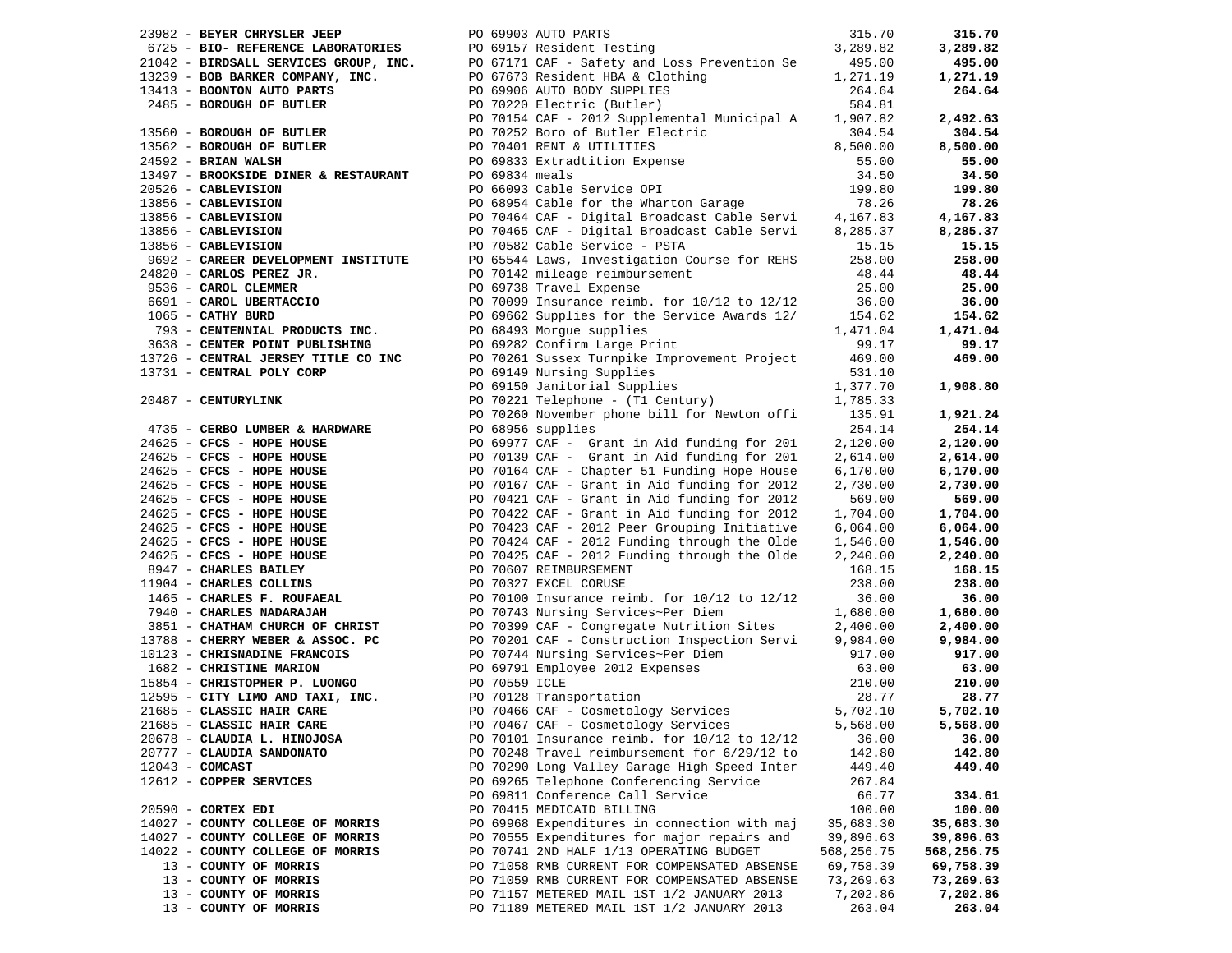|  | 14041 - COUNTY WELDING SUPPLY CO                                                                                                                                   |                | PO 68119 welding materials                                        | 190.29   |          |
|--|--------------------------------------------------------------------------------------------------------------------------------------------------------------------|----------------|-------------------------------------------------------------------|----------|----------|
|  |                                                                                                                                                                    |                | PO 68368 welding material                                         | 90.00    |          |
|  |                                                                                                                                                                    |                | PO 68400 welding supplies                                         | 35.40    |          |
|  |                                                                                                                                                                    |                | PO 68953 welding materials                                        | 162.32   |          |
|  |                                                                                                                                                                    |                | PO 68955 Welding materials                                        | 41.00    |          |
|  |                                                                                                                                                                    |                | PO 69346 acetylene, oxygen                                        | 8.85     |          |
|  |                                                                                                                                                                    |                | PO 69487 oxygen compressed, cutting tip, acety                    | 72.35    | 600.21   |
|  | $24293$ - CRAIG GOSS                                                                                                                                               |                | PO 70144 reimbursement for tolls and clothin                      | 104.48   | 104.48   |
|  | 14077 - CSL WATER QUALITY INC                                                                                                                                      |                | PO 69167 Chemicals & Sprays                                       | 1,063.00 | 1,063.00 |
|  | 14102 - CY DRAKE LOCKSMITHS, INC.                                                                                                                                  | PO 69862 KEYS  |                                                                   | 57.35    | 57.35    |
|  | 12523 - D&B AUTO SUPPLY                                                                                                                                            |                | PO 69911 AUTO PARTS                                               | 2,930.81 |          |
|  |                                                                                                                                                                    |                | PO 69956 AUTO PARTS                                               | 914.70   | 3,845.51 |
|  |                                                                                                                                                                    |                | PO 56238 Public Notice - School New                               |          |          |
|  | 14123 - DAILY RECORD                                                                                                                                               |                |                                                                   | 130.16   | 130.16   |
|  |                                                                                                                                                                    |                | PO 69757 Contract Awards 11/12/12 Mtg.                            | 196.68   | 196.68   |
|  |                                                                                                                                                                    |                | PO 70080 Legal Notice - Twp of Parsippany-Tr                      | 92.20    | 92.20    |
|  |                                                                                                                                                                    |                | PO 70137 Contract Awards for the December 12                      | 220.60   | 220.60   |
|  | 14123 - DAILY RECORD<br>24337 - DAILY RECORD<br>14123 - DAILY RECORD<br>24337 - DAILY RECORD<br>14123 - DAILY RECORD<br>5334 - DAILY RECORD<br>5334 - DAILY RECORD |                | PO 70546 Contract Awards 12/27/12 Mtg.                            | 247.28   | 247.28   |
|  |                                                                                                                                                                    |                | PO 70102 Insurance reimb. for 07/12 to 12/12                      | 72.00    | 72.00    |
|  | 11195 - DANIEL RIEBEN                                                                                                                                              |                | PO 70325 2013 WORK BOOTS                                          | 90.00    | 90.00    |
|  | 11155 - DANILO LAPID                                                                                                                                               |                | PO 70745 Nursing Services~Per Diem                                | 1,389.85 | 1,389.85 |
|  | 14181 - DAYTOP VILLAGE OF NJ, INC.                                                                                                                                 |                | PO 70188 CAF - Grant in Aid funding for 2012                      | 6,108.00 | 6,108.00 |
|  | $274$ - DEER PARK                                                                                                                                                  |                | PO 67680 Redsident Drinking Water 9-15 thru                       | 54.34    | 54.34    |
|  | $274$ - DEER PARK                                                                                                                                                  |                | PO 68948 bottled water for office                                 | 146.30   | 146.30   |
|  | $274$ - DEER PARK                                                                                                                                                  |                | PO 69475 0434552170                                               | 45.55    | 45.55    |
|  | $274$ - DEER PARK                                                                                                                                                  | PO 69731 water |                                                                   | 33.44    | 33.44    |
|  | $274$ - DEER PARK                                                                                                                                                  |                | PO 69872 Water - Acct # 0434561387                                | 199.13   | 199.13   |
|  | $274$ - DEER PARK                                                                                                                                                  |                | PO 69912 WATER COOLER RENTAL, COFFEE SERVICE                      | 520.34   | 520.34   |
|  | $274$ - DEER PARK                                                                                                                                                  | PO 69935 Water |                                                                   | 16.72    | 16.72    |
|  | $274$ - DEER PARK                                                                                                                                                  | PO 70076 WATER |                                                                   | 7.02     | 7.02     |
|  | $274$ - DEER PARK                                                                                                                                                  |                | PO 70089 DRINKING WATER                                           | 6.27     | 6.27     |
|  | $274$ - DEER PARK                                                                                                                                                  |                | PO 70095 Water for Morris Township                                | 149.89   | 149.89   |
|  | $274$ - DEER PARK                                                                                                                                                  |                |                                                                   | 24.49    | 24.49    |
|  | $274$ - DEER PARK                                                                                                                                                  |                | PO 70171 Deer Park-water cooler<br>PO 70222 Office supply (D.Prk) | 62.10    | 62.10    |
|  | $274$ - DEER PARK                                                                                                                                                  |                | PO 70544 Bottled Water 11/15/2012 - 12/14/20                      | 2.09     | 2.09     |
|  | $274$ - DEER PARK                                                                                                                                                  |                | PO 70563 WATER FOR SURROGATE'S COURT                              | 18.22    | 18.22    |
|  | $274$ - DEER PARK                                                                                                                                                  |                | PO 70702 Supplies                                                 | 14.63    | 14.63    |
|  | 14228 - DELL MARKETING L.P.                                                                                                                                        |                | PO 69322 Capital Project - OIT/OLIS                               | 91.79    | 91.79    |
|  | 25223 - DELPHI PRODUCTS CO., INC.                                                                                                                                  |                | PO 69258 Please Orders - Large Divider House                      | 763.63   | 763.63   |
|  | 21638 - DENNIS GRAU                                                                                                                                                |                | PO 70468 Resident Activities                                      | 150.00   | 150.00   |
|  | 2551 - DERMA RITE INDUSTRIES LLC                                                                                                                                   |                | PO 70469 Storeroom~Nursing Supplies                               | 960.00   | 960.00   |
|  | 24829 - DHS MONITORING SERVICES                                                                                                                                    |                | PO 69153 Nursing Supplies                                         | 131.68   | 131.68   |
|  | 6503 - DIANA BICZAK                                                                                                                                                |                | PO 70103 Insurance reimb. for 10/12 to 12/12                      | 36.00    | 36.00    |
|  | 7483 - DIANE DINUNZIO                                                                                                                                              |                | PO 70293 Supplemental Pay                                         | 10.80    | 10.80    |
|  | 552 - DIENANE ETIENNE                                                                                                                                              |                | PO 70146 Insurance reimb. for 10/12 to 12/12                      | 36.00    | 36.00    |
|  | 5396 - DIFRANCESCO, BATEMAN, COLEY, YOSPIN PO 70318 North Main Street Extension, Wharto                                                                            |                |                                                                   | 24.00    | 24.00    |
|  | 5793 - DIPALI PATEL                                                                                                                                                |                | PO 70104 Insurance reimb. for $10/12$ to $12/12$                  | 36.00    | 36.00    |
|  | 7067 - DIRECT MACHINERY SERVICE CORP.                                                                                                                              |                | PO 69141 CAF - Service & Repair Laundry Equi                      | 850.00   |          |
|  |                                                                                                                                                                    |                | PO 69172 CAF - Service & Repair Laundry Equi                      | 144.57   | 994.57   |
|  | 14312 - DIRECT SUPPLY INC                                                                                                                                          |                | PO 70471 Nursing Safety Equipment                                 | 1,389.32 |          |
|  |                                                                                                                                                                    |                | PO 70470 Plant Operation & Equipment Repair                       | 2,273.57 | 3,662.89 |
|  | 24335 - DISCOVERY BENEFITS INC.                                                                                                                                    |                | PO 70417 CAF - COBRA Benefits Main County an                      | 887.60   | 887.60   |
|  | 24335 - DISCOVERY BENEFITS INC.                                                                                                                                    |                | PO 70418 CAF - COBRA Benefits                                     | 71.50    | 71.50    |
|  | 11808 - DITSCHMAN/FLEMINGTON FORD                                                                                                                                  |                | PO 69913 AUTO PARTS                                               | 99.95    | 99.95    |
|  | 20837 - DONNA BUCHANAN                                                                                                                                             |                | PO 68444 Travel reimbursement                                     | 300.17   | 300.17   |
|  |                                                                                                                                                                    |                | PO 70292 Supplemental Pay                                         |          | 132.92   |
|  | 24659 - DOROTHY DIFABIO                                                                                                                                            |                |                                                                   | 132.92   |          |
|  | 14379 - DOVER BRAKE & CLUTCH CO INC                                                                                                                                | PO 69914 TOOLS |                                                                   | 365.00   |          |
|  |                                                                                                                                                                    |                | PO 69957 TRUCK PARTS                                              | 131.19   | 496.19   |
|  | 14394 - DOVER/VG MUNICIPAL ALLIANCE                                                                                                                                |                | PO 70151 CAF - 2012 Municipal Alliance Funds                      | 1,724.81 | 1,724.81 |
|  | 16354 - E A MORSE & CO                                                                                                                                             |                | PO 70472 Machinery Repair & Parts                                 | 530.64   |          |
|  |                                                                                                                                                                    |                | PO 70473 Furniture & Fixtures                                     | 1,080.74 | 1,611.38 |
|  | 1441 - EDILMA ACEVEDO                                                                                                                                              |                | PO 70105 Mi & Insurance reimb. for 10/12 to                       | 39.50    | 39.50    |
|  | 12467 - EDITHA MARQUEZ                                                                                                                                             |                | PO 70746 Nursing Services~Per Diem                                | 573.30   | 573.30   |
|  | 21799 - EDWARD SHAPLEY                                                                                                                                             |                | PO 69735 Reimbursement                                            | 50.31    | 50.31    |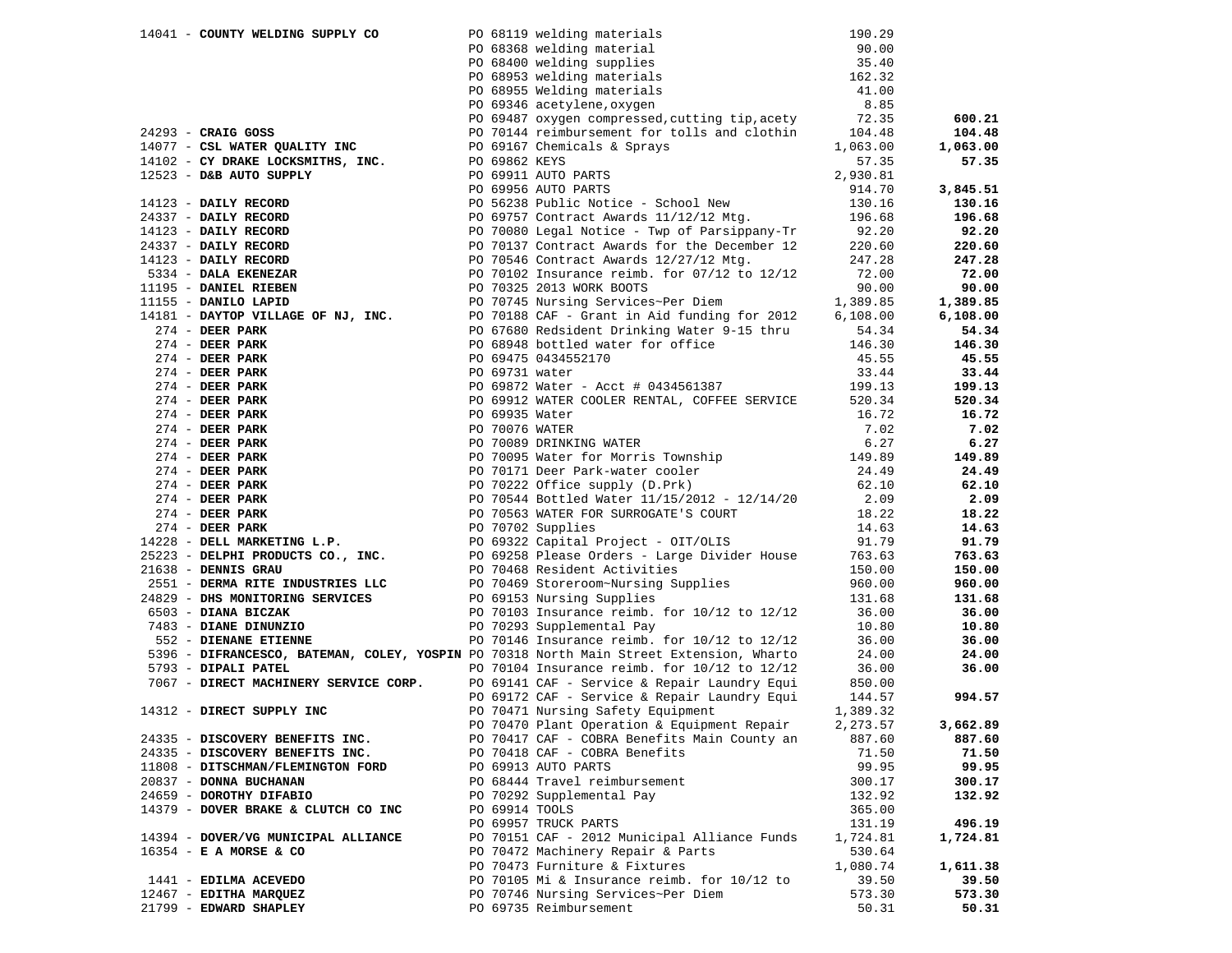|                 | $14491$ - EL PRIMER PASO                           |                 | PO 69973 CAF - Grant in Aid funding for 2012                                                                                                                                                                                                      | 7,362.00   | 7,362.00   |
|-----------------|----------------------------------------------------|-----------------|---------------------------------------------------------------------------------------------------------------------------------------------------------------------------------------------------------------------------------------------------|------------|------------|
|                 | 23996 - ELECTRONIC OFFICE SYSTEMS                  |                 | PO 70230 Maintenance Agreement<br>PO 70266 Maintenance Agreement                                                                                                                                                                                  | 253.10     | 253.10     |
|                 | 23996 - ELECTRONIC OFFICE SYSTEMS                  |                 |                                                                                                                                                                                                                                                   | 159.72     | 159.72     |
|                 | 14505 - ELIZABETHTOWN GAS                          |                 | PO 70173 NATURAL GAS - LONG VALLEY<br>PO 70474 Adult Briefs                                                                                                                                                                                       | 238.31     | 238.31     |
|                 | 17157 - EMERALD PROFESSIONAL                       |                 |                                                                                                                                                                                                                                                   | 17,647.00  | 17,647.00  |
|                 | 2047 - EMPLOYMENT HORIZONS, INC.                   |                 | PO 70443 CAF - Lawn Cutting and Office Clean 30,384.00                                                                                                                                                                                            |            | 30,384.00  |
|                 | 20998 - EPIC MANAGEMENT INC.                       |                 | PO 70199 CAF - Construction Management Sercv 21,397.00                                                                                                                                                                                            |            | 21,397.00  |
|                 | 6038 - ESSEX COUNTY HOSPITAL                       |                 | PO 70163 Court Ordered Payment MY 1/1/2012-1                                                                                                                                                                                                      | 34,635.25  | 34,635.25  |
|                 | 21287 - EUNICE FREEMAN                             |                 | PO 70451 Employee Reimbursement                                                                                                                                                                                                                   | 30.00      | 30.00      |
|                 | 18053 - EVELYN TIERNEY<br>20265 - EVELYN TOLENTINO |                 | PO 69793 Expenses for CBA Meetings - 2nd hal                                                                                                                                                                                                      | 59.32      | 59.32      |
|                 |                                                    |                 | PO 70747 Nursing Services~Per Diem                                                                                                                                                                                                                | 1,727.60   | 1,727.60   |
|                 | 14604 - EXTEL COMMUNICATIONS                       |                 | PO 69144 Communication Repair                                                                                                                                                                                                                     | 291.00     | 291.00     |
|                 | 21191 - FAITHLYN ALLEN                             |                 | PO 70452 Employee Reimbursement                                                                                                                                                                                                                   | 30.00      | 30.00      |
|                 | 14641 - FAMILY INTERVENTION                        |                 | PO 69976 CAF - FC-1214 Family Intervention F                                                                                                                                                                                                      | 16,913.00  | 16,913.00  |
|                 | 14644 - FAMILY SERVICE OF MORRIS COUNTY            |                 | PO 70420 CAF- Operation of Adult Day Care                                                                                                                                                                                                         | 18,774.24  |            |
|                 |                                                    |                 | PO 70428 CAF - 2012 Peer Grouping Initiative 8,281.00                                                                                                                                                                                             |            |            |
|                 |                                                    |                 | PO 70429 CAF - 2012 Peer Grouping Initiative                                                                                                                                                                                                      | 7,102.00   |            |
|                 |                                                    |                 | PO 70430 CAF - Grant in Aid funding for 2012                                                                                                                                                                                                      | 7,591.00   |            |
|                 |                                                    |                 | PO 70431 CAF - Grant in Aid funding for 2012                                                                                                                                                                                                      | 1,144.00   |            |
|                 |                                                    |                 | PO 70475 CAF - Social Work Services                                                                                                                                                                                                               | 21,000.00  |            |
|                 | 4585 - FAUNA FOODS CORP.                           |                 | PO 68726 Dog Food - K9<br>PO 68726 Dog Food - K9<br>PO 70075 SHIPPIMO                                                                                                                                                                             | 3,732.00   | 67,624.24  |
|                 |                                                    |                 |                                                                                                                                                                                                                                                   | 1,244.22   | 1,244.22   |
| $14668$ - FEDEX |                                                    |                 | PO 70075 SHIPPING                                                                                                                                                                                                                                 | 58.30      |            |
|                 | $3051 - LAZ PARKING$                               |                 | PO 70320 Express Mail                                                                                                                                                                                                                             | 481.39     | 539.69     |
|                 |                                                    |                 | PO 70445 CAF - Juror Parking at Headquarters 1,761.75                                                                                                                                                                                             |            | 1,761.75   |
|                 | 14731 - FIVE TOWN REGIONAL DIAL-A-RIDE             |                 | PO 70438 SUBGRANT#SC002 (SCADRTAP)                                                                                                                                                                                                                | 73,245.00  | 73,245.00  |
|                 |                                                    |                 |                                                                                                                                                                                                                                                   | 327.67     | 327.67     |
|                 |                                                    |                 |                                                                                                                                                                                                                                                   | 1,743.52   | 1,743.52   |
|                 |                                                    |                 |                                                                                                                                                                                                                                                   | 34.87      | 34.87      |
|                 |                                                    |                 |                                                                                                                                                                                                                                                   | 147.00     | 147.00     |
|                 |                                                    |                 |                                                                                                                                                                                                                                                   | 8,722.20   | 8,722.20   |
|                 |                                                    |                 |                                                                                                                                                                                                                                                   | 111.00     |            |
|                 |                                                    |                 |                                                                                                                                                                                                                                                   | 127.00     | 238.00     |
|                 |                                                    |                 |                                                                                                                                                                                                                                                   | 248.34     | 248.34     |
|                 |                                                    |                 | 14731 - FIVET SERVICES<br>1795 - FLEET SERVICES<br>1795 - FLEET SERVICES<br>1795 - FLEET SERVICES<br>1796 - FRANK SCHOTT<br>1796 - FRANK SCHOTT<br>1796 - FRED PRYOR SEMINARS<br>1786 - FRED PRYOR SEMINARS<br>1796 - GAILE<br>1839 - GAILE<br>18 | 2,466.51   | 2,466.51   |
|                 |                                                    |                 |                                                                                                                                                                                                                                                   | 25.50      |            |
|                 |                                                    |                 | PO 69824 uniforms                                                                                                                                                                                                                                 | 60.85      | 86.35      |
|                 | 8269 - GEORGINA GRAY-HORSLEY                       |                 | PO 70748 Nursing Services~Per Diem                                                                                                                                                                                                                | 1,789.76   | 1,789.76   |
|                 | 17386 - GERALD ROHSLER                             |                 | PO 69806 Travel & Meeting Expenses for 2012                                                                                                                                                                                                       | 639.52     | 639.52     |
|                 | 14956 - GOODYEAR AUTO SERVICE                      | PO 69916 TIRES  |                                                                                                                                                                                                                                                   | 1,500.96   | 1,500.96   |
|                 | $14983 -$ GRAINGER                                 |                 | PO 69185 Buildings & Grounds                                                                                                                                                                                                                      | 423.42     |            |
|                 |                                                    |                 | PO 69488 portable inverter, chisel, flat, max b                                                                                                                                                                                                   | 1,206.88   | 1,630.30   |
|                 | 12134 - GREEN PRODUCTS LLC                         |                 | PO 69137 Janitorial Supplies                                                                                                                                                                                                                      | 305.10     | 305.10     |
|                 | 15007 - GREENMAN PEDERSEN INC                      |                 | PO 70200 CAF - Replacement of Bridge #1400-3                                                                                                                                                                                                      | 18,720.00  | 18,720.00  |
|                 | 15027 - GTI INTERNET                               |                 | PO 70233 Web Hosting for WIB                                                                                                                                                                                                                      | 74.85      | 74.85      |
|                 | 12012 - GTS WELCO                                  |                 | PO 69889 WELDING SUPPLIES<br>PO 70477 Resident Oxygen<br>PO 70478 Resident Oxygen<br>PO 69917 TRUCK PARTS                                                                                                                                         | 353.87     |            |
|                 |                                                    |                 |                                                                                                                                                                                                                                                   | 2,164.55   |            |
|                 |                                                    |                 |                                                                                                                                                                                                                                                   | 1,755.05   | 4,273.47   |
|                 | 15490 - GUARANTEED REBUILDERS INC                  |                 |                                                                                                                                                                                                                                                   | 95.00      | 95.00      |
|                 | 15318 - GULF SOUTH MEDICAL SUPPLY INC              |                 | PO 70479 Storeroom~Nursing Supplies                                                                                                                                                                                                               | 863.02     | 863.02     |
|                 | 20545 - H.C. MEADOWVIEW PSYC. HOSPITAL             |                 | PO 70168 Court Ordered Payment F Lynch 5-1 -                                                                                                                                                                                                      | 19,492.20  |            |
|                 |                                                    |                 | PO 70172 Court Ordered Payment B. Franz 1/26                                                                                                                                                                                                      | 22,932.00  | 42,424.20  |
|                 | 15081 - HANOVER SEWERAGE AUTHORITY                 |                 | PO 70818 SEWER - HANOVER                                                                                                                                                                                                                          | 2,390.46   | 2,390.46   |
|                 | 9728 - HARRIET VALLECER RN                         |                 | PO 70749 Nursing Services~Per Diem                                                                                                                                                                                                                | 560.00     | 560.00     |
|                 | 25219 - HARRISON SUPPLY CO., INC.                  |                 | PO 69257 Please Order - Evidence Shelves/Sgt                                                                                                                                                                                                      | 726.20     | 726.20     |
|                 | 15159 - HELRICK'S INC                              | PO 69377 Frames |                                                                                                                                                                                                                                                   | 275.72     | 275.72     |
|                 | 24349 - HESS CORPORATION                           |                 | PO 70174 GAS - HESS SUPPLY - LONG VALLEY                                                                                                                                                                                                          | 287.09     | 287.09     |
|                 | 11538 - HEWLETT-PACKARD COMPANY                    |                 | PO 66222 New printer                                                                                                                                                                                                                              | 399.00     |            |
|                 |                                                    |                 | PO 67711 PLEASE SEND VOUCHER TO NICK MICHELL                                                                                                                                                                                                      | 229.99     | 628.99     |
|                 | $15174$ - HB & HS, INC.                            |                 | PO 69169 Vanderlift Scales' Calibration                                                                                                                                                                                                           | 420.00     | 420.00     |
|                 | 15195 - HILTI INC                                  | PO 62464 tools  |                                                                                                                                                                                                                                                   | 1,543.23   |            |
|                 |                                                    |                 | PO 69120 supplies                                                                                                                                                                                                                                 | 1,543.23   | 3,086.46   |
|                 | 15241 - HORIZON BLUE CROSS BLUE SHIELD             |                 | PO 70091 Invoice for 12/12                                                                                                                                                                                                                        | 147,303.75 | 147,303.75 |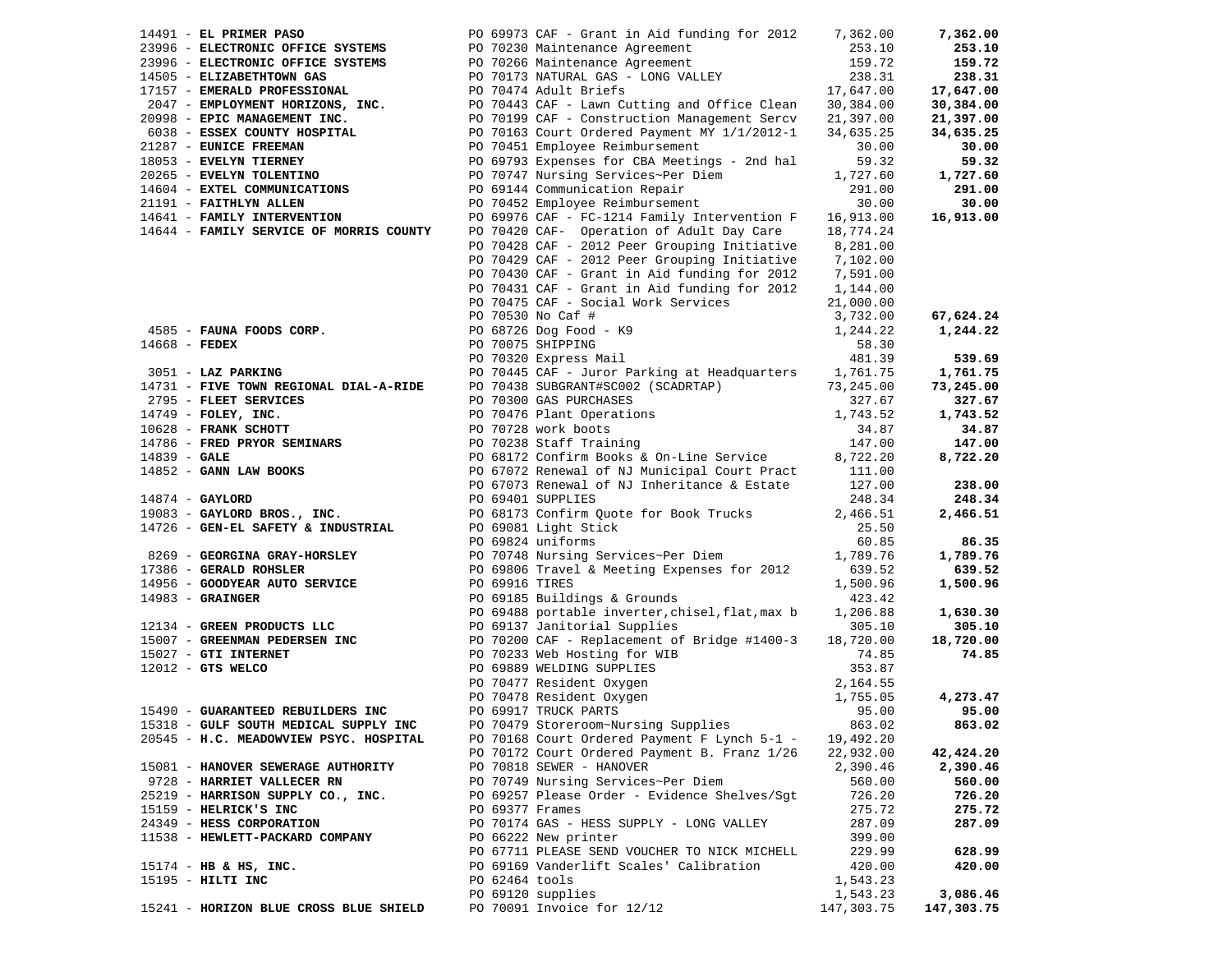| 15241 - HORIZON BLUE CROSS BLUE SHIELD                                                                                                                                  |                | PO 70092 Dental coverage for 12/12                                                                                                                                                                                                                                                              | 4,582.23   | 4,582.23   |
|-------------------------------------------------------------------------------------------------------------------------------------------------------------------------|----------------|-------------------------------------------------------------------------------------------------------------------------------------------------------------------------------------------------------------------------------------------------------------------------------------------------|------------|------------|
| 15241 - HORIZON BLUE CROSS BLUE SHIELD                                                                                                                                  |                | PO 70419 HMO Main County and Morris View DEC 1,372,652.03 1,372,652.03                                                                                                                                                                                                                          |            |            |
| 3960 - HOUSING AUTHORITY OF THE TOWN                                                                                                                                    |                | PO 70400 CAF - Congregate Nutrition Sites 1,000.00                                                                                                                                                                                                                                              |            | 1,000.00   |
| $10636$ - HUNAN WOK                                                                                                                                                     | PO 69835 meals |                                                                                                                                                                                                                                                                                                 | 195.50     | 195.50     |
| $8808$ - ILA TALWAR                                                                                                                                                     |                | PO 70106 Mi. & Insurance reimb. for 10/12 to                                                                                                                                                                                                                                                    | 49.20      | 49.20      |
| 10767 - ILLIENE CHARLES, RN                                                                                                                                             |                | PO 70750 Nursing Services~Per Diem                                                                                                                                                                                                                                                              | 2,012.50   | 2,012.50   |
| 667 - IMEE D. BEHNKE                                                                                                                                                    |                | PO 70107 Mi. & Insurance reimb. for 07/12 to                                                                                                                                                                                                                                                    | 122.75     | 122.75     |
| 1664 - INGRAM LIBRARY SERVICES                                                                                                                                          |                | PO 70605 Received Books                                                                                                                                                                                                                                                                         | 946.82     |            |
|                                                                                                                                                                         |                | PO 70606 Received Books                                                                                                                                                                                                                                                                         | 2,593.51   | 3,540.33   |
| $17605$ - J.A. SEXAUER                                                                                                                                                  |                | PO 70481 Machinery Repairs & Parts                                                                                                                                                                                                                                                              | 1,511.75   | 1,511.75   |
| $12197 - JAMES$ H WOLF                                                                                                                                                  |                | PO 70480 CAF - Qualified Physician to over $s$ 2,312.50                                                                                                                                                                                                                                         |            | 2,312.50   |
| 1479 - JAMES MCDANIEL<br>12487 - JANET B. NOVELLO                                                                                                                       |                | PO 70108 Mi. & Insurance reimb. for $10/12$ to $162.95$                                                                                                                                                                                                                                         |            | 162.95     |
|                                                                                                                                                                         |                | PO 70108 Mi. & Insurance r<br>PO 70294 Supplemental Pay                                                                                                                                                                                                                                         | 4.80       | 4.80       |
| 8200 - JANT PHARMACAL CORP.<br>414 - JERNETTE BROST                                                                                                                     |                | PO 70077 MORGUE SUPPLIES                                                                                                                                                                                                                                                                        | 540.00     | 540.00     |
|                                                                                                                                                                         |                | PO 70109 Mi. & Insurance reimb. for 10/12 to 94.35                                                                                                                                                                                                                                              |            | 94.35      |
| 658 - JEANNE YOUNG                                                                                                                                                      |                |                                                                                                                                                                                                                                                                                                 |            | 52.70      |
| 658 - JEANNE YOUNG<br>5247 - JENNIFER CARRO                                                                                                                             |                | PO 70147 Mi. & Insurance reimb. for 10/12 to 52.70<br>PO 70110 Insurance reimb. for 07/12 to 12/12 72.00                                                                                                                                                                                        |            | 72.00      |
| 457 - JERRY THIEL                                                                                                                                                       |                | PO 70148 Mi. & Insurance reimb. for 10/12 to 69.95                                                                                                                                                                                                                                              |            | 69.95      |
| 960 - JERSEY CENTRAL POWER & LIGHT                                                                                                                                      | PO 69844 JCP&L |                                                                                                                                                                                                                                                                                                 | 722.43     | 722.43     |
| 960 - JERSEY CENTRAL POWER & LIGHT                                                                                                                                      | PO 69845 JCP&L |                                                                                                                                                                                                                                                                                                 | 377.07     | 377.07     |
| 960 - JERSEY CENTRAL POWER & LIGHT                                                                                                                                      | PO 69846 JCP&L |                                                                                                                                                                                                                                                                                                 | 60.88      | 60.88      |
| 960 - JERSEY CENTRAL POWER & LIGHT                                                                                                                                      | PO 69847 JCP&L |                                                                                                                                                                                                                                                                                                 | 15.35      | 15.35      |
| 960 - JERSEY CENTRAL POWER & LIGHT                                                                                                                                      | PO 69848 JCP&L |                                                                                                                                                                                                                                                                                                 | 83.76      | 83.76      |
| 960 - JERSEY CENTRAL POWER & LIGHT                                                                                                                                      |                | PO 70138 ELECTRIC - MORRISTOWN - 0528                                                                                                                                                                                                                                                           | 73, 293.57 | 73,293.57  |
| 960 - JERSEY CENTRAL POWER & LIGHT                                                                                                                                      |                | PO 70158 ELECTRIC - RUTH DAVIS DR / CAC                                                                                                                                                                                                                                                         | 132.70     | 132.70     |
| 960 - JERSEY CENTRAL POWER & LIGHT                                                                                                                                      |                | PO 70169 ELECTRIC - CAC COMPLEX                                                                                                                                                                                                                                                                 | 6,390.83   | 6,390.83   |
| 960 - JERSEY CENTRAL POWER & LIGHT                                                                                                                                      |                | PO 70170 ELECTRIC - REMOTE - 0538                                                                                                                                                                                                                                                               | 6,980.39   | 6,980.39   |
|                                                                                                                                                                         |                |                                                                                                                                                                                                                                                                                                 | 3,813.28   | 3,813.28   |
|                                                                                                                                                                         |                |                                                                                                                                                                                                                                                                                                 | 41.05      | 41.05      |
|                                                                                                                                                                         |                |                                                                                                                                                                                                                                                                                                 | 70.71      | 70.71      |
|                                                                                                                                                                         |                |                                                                                                                                                                                                                                                                                                 | 685.28     | 685.28     |
|                                                                                                                                                                         |                |                                                                                                                                                                                                                                                                                                 | 39.27      | 39.27      |
|                                                                                                                                                                         |                | 360 - <b>JERSEY CENTRAL POWER &amp; LIGHT</b><br>960 - <b>JERSEY CENTRAL POWER &amp; LIGHT</b><br>960 - <b>JERSEY CENTRAL POWER &amp; LIGHT</b><br>960 - <b>JERSEY CENTRAL POWER &amp; LIGHT</b><br>960 - <b>JERSEY CENTRAL POWER &amp; LIGHT</b><br>960 - <b>JERSEY CENTRAL POWER &amp; LI</b> | 800.00     | 800.00     |
|                                                                                                                                                                         |                |                                                                                                                                                                                                                                                                                                 | 36.00      | 36.00      |
| 11570 - JESSICA REIMONDO<br>20888 - JESSY JACOB<br>11325 - JG DRYWALL LLC<br>17883 - JOAN STREHL<br>21183 - JOANNE YOUNG<br>9313 - JOHN J HAYES<br>4650 - JOHN THOMPSON |                |                                                                                                                                                                                                                                                                                                 | 210.00     | 210.00     |
|                                                                                                                                                                         |                | PO 70638 CAf - Phase 2 Rehabilitation of Cen 196,553.16                                                                                                                                                                                                                                         |            | 196,553.16 |
|                                                                                                                                                                         |                | PO 70241 Travel reimbursement                                                                                                                                                                                                                                                                   | 83.96      | 83.96      |
|                                                                                                                                                                         |                | PO 70356 Insurance reimb. for 10/12 to 12/12                                                                                                                                                                                                                                                    | 36.00      | 36.00      |
|                                                                                                                                                                         |                | PO 70315 Employee Expense Sheet                                                                                                                                                                                                                                                                 | 42.00      | 42.00      |
|                                                                                                                                                                         |                | PO 70632 2013 WORK BOOTS                                                                                                                                                                                                                                                                        | 90.00      | 90.00      |
| 5674 - JOHNSON & CONWAY LLP                                                                                                                                             |                | PO 70679 Open Space Preservation Trust Fund-                                                                                                                                                                                                                                                    | 3,428.28   |            |
|                                                                                                                                                                         |                | PO 70682 Special Counsel - December, 2012 le                                                                                                                                                                                                                                                    | 1,209.60   | 4,637.88   |
| 12452 - JOHNSON & JOHNSON, ESQS                                                                                                                                         |                | PO 70093 Legal services rendered for 11/12                                                                                                                                                                                                                                                      | 798.89     |            |
|                                                                                                                                                                         |                | PO 70094 Legal services rendered for 11/12                                                                                                                                                                                                                                                      | 4,773.30   | 5,572.19   |
| 2998 - JOHNSTON COMMUNICATIONS                                                                                                                                          |                | PO 68303 Telephone System Repair Service                                                                                                                                                                                                                                                        | 617.04     | 617.04     |
| 8131 - JOHNSTONE SUPPLY                                                                                                                                                 |                | PO 69146 Buildings & Grounds                                                                                                                                                                                                                                                                    | 197.58     | 197.58     |
| 2695 - JOHNSTONE SUPPLY                                                                                                                                                 | PO 70623 HVAC  |                                                                                                                                                                                                                                                                                                 | 2,787.51   |            |
|                                                                                                                                                                         | PO 70625 HVAC  |                                                                                                                                                                                                                                                                                                 | 717.90     | 3,505.41   |
| $11770$ - JOYCE REED                                                                                                                                                    |                | PO 70752 Nursing Services~Per Diem                                                                                                                                                                                                                                                              | 1,106.00   | 1,106.00   |
| 3778 - JULIE CICCHETTI                                                                                                                                                  |                | PO 70111 Insurance reimb. for 10/12 to 12/12 36.00                                                                                                                                                                                                                                              |            | 36.00      |
| 677 - JULIO PORRAO                                                                                                                                                      |                | PO 70112 Insurance reimb. for 10/12 to 12/12                                                                                                                                                                                                                                                    | 36.00      | 36.00      |
| 7432 - JUNE WITTY                                                                                                                                                       |                | PO 70297 Supplemental Pay                                                                                                                                                                                                                                                                       | 130.90     | 130.90     |
| 21317 - KAREN HOGAN                                                                                                                                                     |                | PO 70453 Employee Reimbursement                                                                                                                                                                                                                                                                 | 29.65      | 29.65      |
| 703 - KAREN REMUS                                                                                                                                                       |                | PO 70113 Insurance reimb. for 10/12 to 12/12                                                                                                                                                                                                                                                    | 36.00      | 36.00      |
| 10680 - KATHLEEN SERAFINO                                                                                                                                               |                | PO 70331 CELL PHONE                                                                                                                                                                                                                                                                             | 106.81     | 106.81     |
| 25275 - KATHRYN MARMARA                                                                                                                                                 |                | PO 70324 Training Expenses                                                                                                                                                                                                                                                                      | 77.49      | 77.49      |
| 16400 - KATHY MURARIK                                                                                                                                                   |                | PO 69779 2012 Expenses                                                                                                                                                                                                                                                                          | 82.95      | 82.95      |
| 24997 - KAY FRANCES WALKER                                                                                                                                              |                | PO 69937 Post Election Work                                                                                                                                                                                                                                                                     | 700.00     | 700.00     |
| 2663 - KEISHA HIGGS                                                                                                                                                     |                | PO 69830 Reimbursement- CAU Events & Trainin                                                                                                                                                                                                                                                    | 349.07     | 349.07     |
| 24864 - KELLY ALLISON                                                                                                                                                   |                | PO 69696 11/12 expenses                                                                                                                                                                                                                                                                         | 1,027.92   | 1,027.92   |
| 24869 - KELLY-ANN FREY                                                                                                                                                  |                | PO 70382 EXPENSE VOUCHER                                                                                                                                                                                                                                                                        | 179.25     | 179.25     |
| 15574 - KENVIL POWER EQUIPMENT, INC.                                                                                                                                    |                | PO 68952 supplies                                                                                                                                                                                                                                                                               | 81.70      |            |
|                                                                                                                                                                         |                | PO 69495 engine oil                                                                                                                                                                                                                                                                             | 84.13      | 165.83     |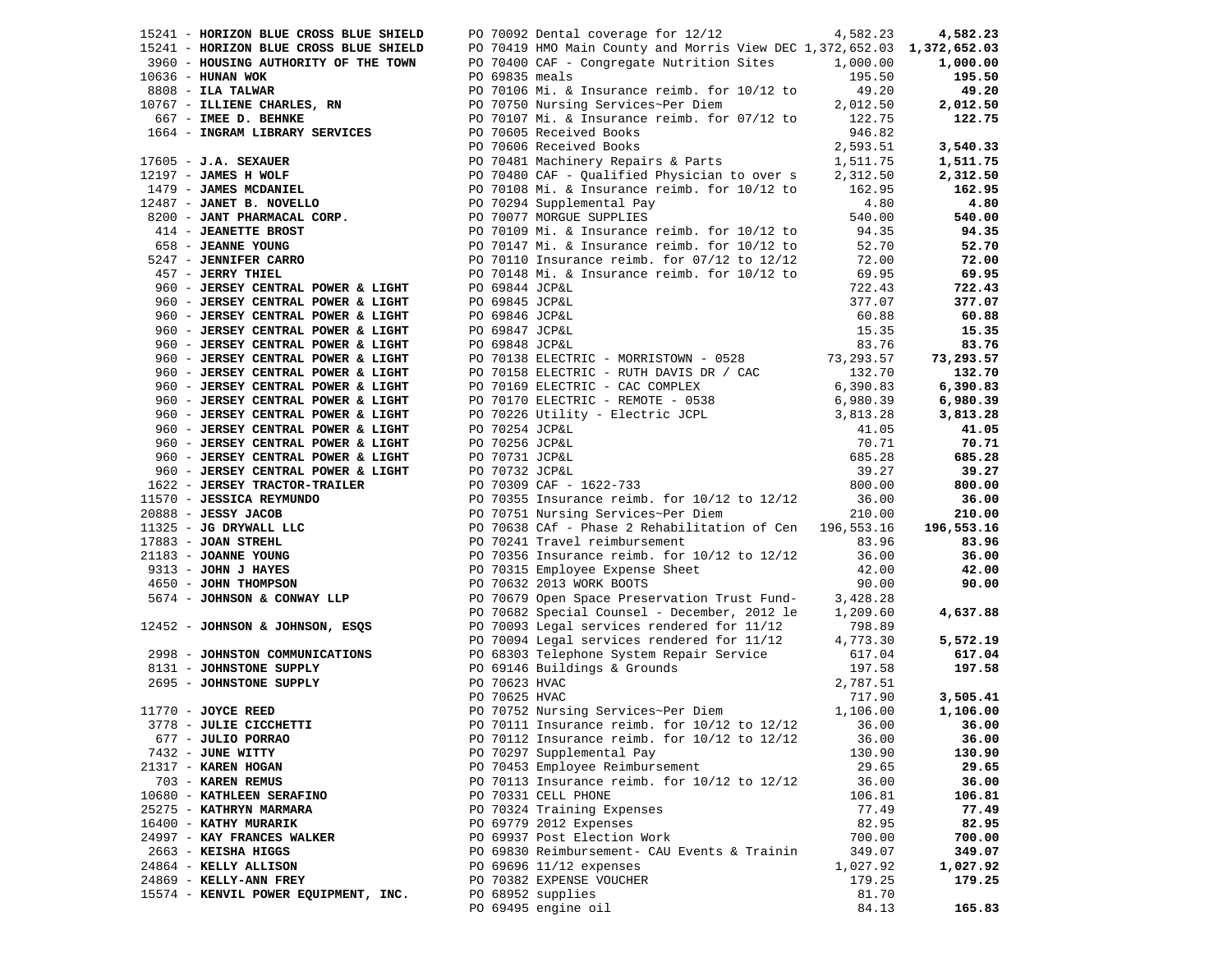|                                                                            | 15587 - KEYSTONE PUBLIC SAFETY INC. PO 69453 CAF - Proprietary Software Systems                                                                                                                                                                                                                                                                                                                                                                                                                                                        | 42,330.00 | 42,330.00       |
|----------------------------------------------------------------------------|----------------------------------------------------------------------------------------------------------------------------------------------------------------------------------------------------------------------------------------------------------------------------------------------------------------------------------------------------------------------------------------------------------------------------------------------------------------------------------------------------------------------------------------|-----------|-----------------|
|                                                                            | 15637 - KEYSTONE PUBLIC SAFETY INC.<br>15634 - KORNER STORE INC.<br>1978 - KURT'S LOCKSMITH SERVICE, LLC<br>1978 - KURT'S LOCKSMITH SERVICE, LLC<br>19818 - KURT'S LOCKSMITH SERVICE, LLC<br>19818 - KURT'S LOCKSMITH SERVICE, LLC<br>198                                                                                                                                                                                                                                                                                              |           | 80.50           |
|                                                                            |                                                                                                                                                                                                                                                                                                                                                                                                                                                                                                                                        |           | 13.76           |
|                                                                            |                                                                                                                                                                                                                                                                                                                                                                                                                                                                                                                                        |           | 139.50          |
|                                                                            |                                                                                                                                                                                                                                                                                                                                                                                                                                                                                                                                        |           | 655.77          |
|                                                                            |                                                                                                                                                                                                                                                                                                                                                                                                                                                                                                                                        |           | 156.25          |
|                                                                            |                                                                                                                                                                                                                                                                                                                                                                                                                                                                                                                                        |           | 232.90          |
|                                                                            |                                                                                                                                                                                                                                                                                                                                                                                                                                                                                                                                        |           | 6,800.00        |
|                                                                            |                                                                                                                                                                                                                                                                                                                                                                                                                                                                                                                                        |           | 967.30          |
|                                                                            |                                                                                                                                                                                                                                                                                                                                                                                                                                                                                                                                        |           | 3,200.00        |
|                                                                            |                                                                                                                                                                                                                                                                                                                                                                                                                                                                                                                                        |           | 57.50           |
|                                                                            |                                                                                                                                                                                                                                                                                                                                                                                                                                                                                                                                        |           | 105.20          |
|                                                                            |                                                                                                                                                                                                                                                                                                                                                                                                                                                                                                                                        |           | 100.80          |
|                                                                            |                                                                                                                                                                                                                                                                                                                                                                                                                                                                                                                                        |           | 1,184.40        |
| 15717 - LAWYERS DIARY AND MANUAL                                           | PO 64519 Order: NJ Lawyers Diary & Manual                                                                                                                                                                                                                                                                                                                                                                                                                                                                                              | 99.00     | 99.00           |
| 20653 - LEGAL SERVICES OF NORTHWEST<br>20653 - LEGAL SERVICES OF NORTHWEST | PO 70521 CAF - 2012 Funding through the Olde $16,471.00$                                                                                                                                                                                                                                                                                                                                                                                                                                                                               |           | 16,471.00       |
|                                                                            | PO 70527 CAF - 2012 Peer Grouping Initiative 12,399.00                                                                                                                                                                                                                                                                                                                                                                                                                                                                                 |           | 12,399.00       |
|                                                                            | 21896 - LIBERTY MECHANICAL CONTRACTORS, INC PO 70280 CAF - Chiller Plant Replacement 103,751.10                                                                                                                                                                                                                                                                                                                                                                                                                                        |           | 103,751.10      |
|                                                                            |                                                                                                                                                                                                                                                                                                                                                                                                                                                                                                                                        |           | 69.92           |
|                                                                            |                                                                                                                                                                                                                                                                                                                                                                                                                                                                                                                                        |           | 349.60          |
|                                                                            |                                                                                                                                                                                                                                                                                                                                                                                                                                                                                                                                        |           | 65.00           |
|                                                                            | ${\small \begin{tabular}{lcccccc} \textbf{24886 - LIBERT} \textbf{ NEWS DISTRIBUTION INC.} & & \textbf{PO 69166} \textbf{News papers for Bistro} & & \textbf{69.92} \\ \textbf{24886 - LIBERT} \textbf{ NEWS DISTRIBUTION INC.} & & \textbf{PO 70483} \textbf{ Newspapers for Bistro} & & \textbf{349.60} \\ \textbf{15775 - LIFESAVERS INC} & & \textbf{PO 70483} \textbf{ Newspapers for Bistro} & & \textbf{349.60} \\ \textbf{25302 - LINCOMM TECHNICAL INSTITUTE} &$                                                              |           | 1,784.00        |
|                                                                            |                                                                                                                                                                                                                                                                                                                                                                                                                                                                                                                                        |           | 36.00           |
| 1483 - LINDA CARUTH<br>971 - LINDA ROSA<br>23118 - LINDA SIERENBERG        | PO 70116 Insurance reimb. for 10/12 to 12/12 36.00<br>PO 66680 Pre Election Work 320.00                                                                                                                                                                                                                                                                                                                                                                                                                                                |           | 36.00           |
|                                                                            |                                                                                                                                                                                                                                                                                                                                                                                                                                                                                                                                        |           |                 |
|                                                                            |                                                                                                                                                                                                                                                                                                                                                                                                                                                                                                                                        |           |                 |
|                                                                            |                                                                                                                                                                                                                                                                                                                                                                                                                                                                                                                                        |           | 1,692.50        |
|                                                                            |                                                                                                                                                                                                                                                                                                                                                                                                                                                                                                                                        |           | 600.00          |
|                                                                            |                                                                                                                                                                                                                                                                                                                                                                                                                                                                                                                                        |           | 735.98          |
|                                                                            |                                                                                                                                                                                                                                                                                                                                                                                                                                                                                                                                        |           | 55.00           |
|                                                                            |                                                                                                                                                                                                                                                                                                                                                                                                                                                                                                                                        |           | 135.00          |
|                                                                            |                                                                                                                                                                                                                                                                                                                                                                                                                                                                                                                                        |           | 250.00          |
|                                                                            |                                                                                                                                                                                                                                                                                                                                                                                                                                                                                                                                        |           | 807.45          |
|                                                                            |                                                                                                                                                                                                                                                                                                                                                                                                                                                                                                                                        |           | 2,240.00        |
|                                                                            |                                                                                                                                                                                                                                                                                                                                                                                                                                                                                                                                        |           | 175.22          |
|                                                                            |                                                                                                                                                                                                                                                                                                                                                                                                                                                                                                                                        |           | 36.00           |
|                                                                            |                                                                                                                                                                                                                                                                                                                                                                                                                                                                                                                                        |           | 135.00          |
|                                                                            |                                                                                                                                                                                                                                                                                                                                                                                                                                                                                                                                        |           | 55.00           |
|                                                                            |                                                                                                                                                                                                                                                                                                                                                                                                                                                                                                                                        |           | 1,904.88        |
|                                                                            |                                                                                                                                                                                                                                                                                                                                                                                                                                                                                                                                        |           | 2,901.50        |
|                                                                            |                                                                                                                                                                                                                                                                                                                                                                                                                                                                                                                                        |           | 4,000.00        |
|                                                                            |                                                                                                                                                                                                                                                                                                                                                                                                                                                                                                                                        |           |                 |
|                                                                            | 971 - LINDA ROSA PO 70115 INSURENCE PO 10115 INTERNATION STREEN ARRESTS PO 66680 PER Election NorK 320.00<br>PO 66680 PER Election NorK 320.00<br>PO 67900 PER Election NorK 320.00<br>PO 67900 PER Election NorK 320.00<br>1994 - L<br>90 70814 PLUMBING<br>10274 - <b>MAGDELENA WILLIAMS</b><br>10274 - <b>MAGDELENA WILLIAMS</b><br>10274 - <b>MAGDELENA WILLIAMS</b><br>12638 - <b>MAIRA ROGERS</b><br><b>EQUEL SUPPLY</b><br>12638 - <b>MAIRA ROGERS</b><br><b>EQUEL SUPPLY</b><br>12639 - <b>MAIRA ROGERS</b><br><b>EQUEL SU</b> |           | 841.81          |
|                                                                            |                                                                                                                                                                                                                                                                                                                                                                                                                                                                                                                                        |           | 2,240.00        |
|                                                                            |                                                                                                                                                                                                                                                                                                                                                                                                                                                                                                                                        |           | 36.00           |
|                                                                            |                                                                                                                                                                                                                                                                                                                                                                                                                                                                                                                                        |           | 88.50           |
|                                                                            |                                                                                                                                                                                                                                                                                                                                                                                                                                                                                                                                        |           | 1,649.31        |
|                                                                            |                                                                                                                                                                                                                                                                                                                                                                                                                                                                                                                                        |           |                 |
|                                                                            |                                                                                                                                                                                                                                                                                                                                                                                                                                                                                                                                        |           | 2,278.56        |
|                                                                            |                                                                                                                                                                                                                                                                                                                                                                                                                                                                                                                                        |           | $35.00$ $35.00$ |
| 25080 - MARIA CARMELITA OBLINA                                             | PO 70757 Nursing Services~Per Diem                                                                                                                                                                                                                                                                                                                                                                                                                                                                                                     | 2,100.28  | 2,100.28        |
| 4388 - MARIA ROSARIO                                                       | PO 70381 EXPENSE VOUCHER                                                                                                                                                                                                                                                                                                                                                                                                                                                                                                               | 15.68     | 15.68           |
| 25270 - MARK CHIAROLANZA                                                   | PO 69875 Reimbursement - Kean College Tuitio                                                                                                                                                                                                                                                                                                                                                                                                                                                                                           | 1,743.77  | 1,743.77        |
| 496 - MARQUIS WHO'S WHO LLC                                                | PO 69307 Confirm Who Was In America 2011-201                                                                                                                                                                                                                                                                                                                                                                                                                                                                                           | 79.50     | 79.50           |
| $20680$ - MARTHA MINA                                                      | PO 70119 Insurance reimb. for 10/12 to 12/12                                                                                                                                                                                                                                                                                                                                                                                                                                                                                           | 36.00     | 36.00           |
| $11023$ - MARTHA YAGHI                                                     | PO 70758 Nursing Services~Per Diem                                                                                                                                                                                                                                                                                                                                                                                                                                                                                                     | 560.00    | 560.00          |
| 20781 - MARY JANE M. ARCINAS                                               | PO 70759 Nursing Services~Per Diem                                                                                                                                                                                                                                                                                                                                                                                                                                                                                                     | 817.95    | 817.95          |
| 12040 - MARY JO BUCHANAN                                                   | PO 69969 Various Expenses                                                                                                                                                                                                                                                                                                                                                                                                                                                                                                              | 401.47    | 401.47          |
| 12460 - MEDIA SUPPLY, INC.                                                 | PO 70307 CD's/DVD's                                                                                                                                                                                                                                                                                                                                                                                                                                                                                                                    | 2,320.00  | 2,320.00        |
| 8443 - MELOJANE CELESTINO                                                  | PO 70760 Nursing Services~Per Diem                                                                                                                                                                                                                                                                                                                                                                                                                                                                                                     | 1,260.00  | 1,260.00        |
| 6518 - METALS USA PLATES &                                                 | PO 68118 carbon wide beams                                                                                                                                                                                                                                                                                                                                                                                                                                                                                                             | 3,525.00  | 3,525.00        |
| 3714 - METALS USA PLATES &                                                 | PO 69484 flat carbon                                                                                                                                                                                                                                                                                                                                                                                                                                                                                                                   | 875.00    | 875.00          |
| 16158 - MGL PRINTING SOLUTIONS                                             | PO 70082 Order of Laser Cofirmation & Laser                                                                                                                                                                                                                                                                                                                                                                                                                                                                                            | 5,486.00  | 5,486.00        |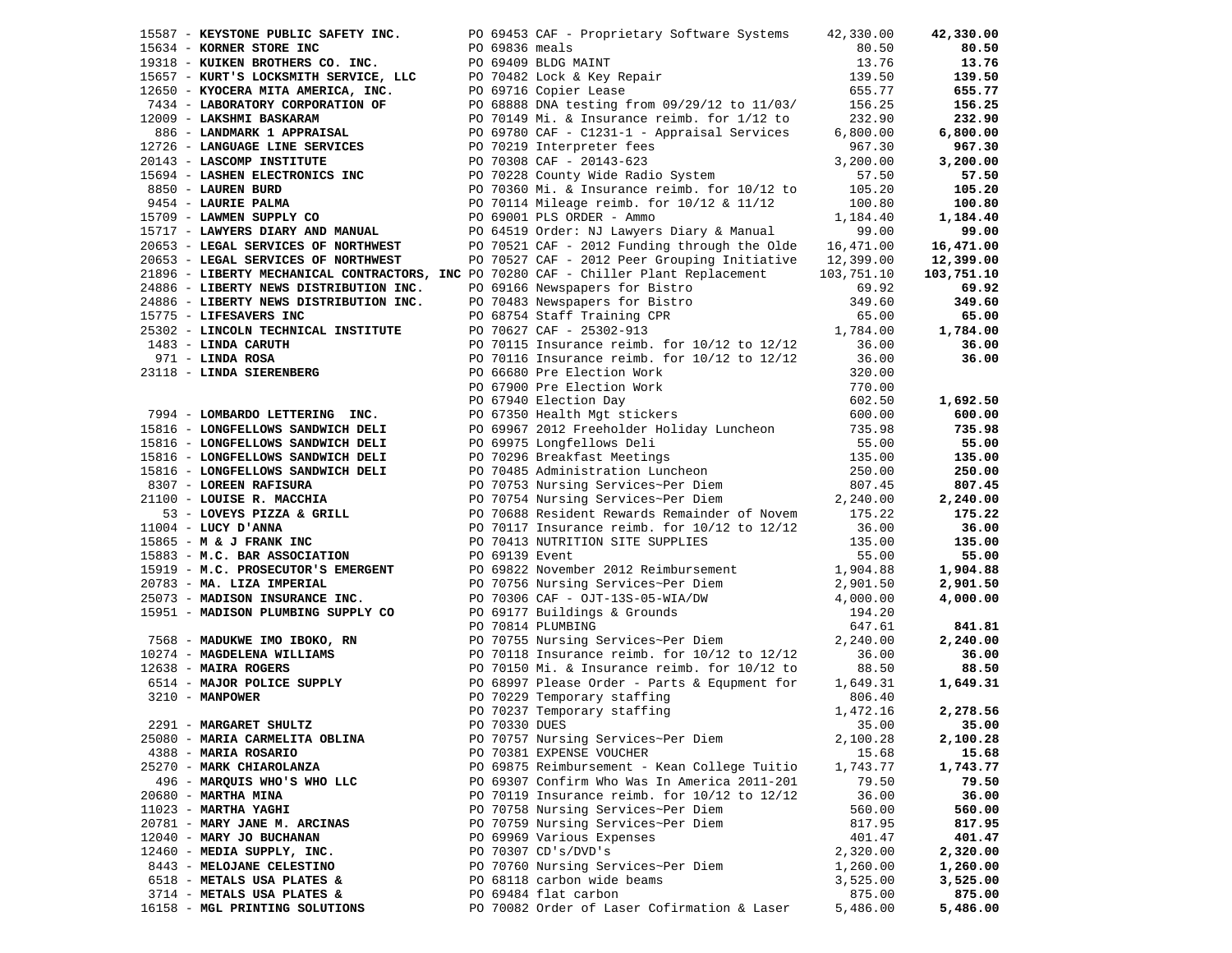| 20546 - MICHALSKI FUNERAL HOME                                                             |                |                                                                                                                                                             | 1,750.00             |           |
|--------------------------------------------------------------------------------------------|----------------|-------------------------------------------------------------------------------------------------------------------------------------------------------------|----------------------|-----------|
|                                                                                            |                |                                                                                                                                                             | 1,750.00             |           |
|                                                                                            |                | PO 69050 INDIGENT BURIAL<br>PO 69052 INDIGENT BURIAL<br>PO 69093 INDIGENT BURIAL<br>PO 70761 Nursing Services~Per Diem<br>PO 69318 Rails/Det.Sgt R. Alpaugh | 1,750.00<br>1,750.00 | 5,250.00  |
| 24951 - MICHELLE CAPILI                                                                    |                |                                                                                                                                                             | 840.00               | 840.00    |
| 25217 - MICRO FIRE APPARATUS                                                               |                |                                                                                                                                                             | 239.00               | 239.00    |
| 295 - MID-ATLANTIC TRUCK CENTRE INC                                                        |                | PO 69960 TRUCK PARTS                                                                                                                                        | 276.74               | 276.74    |
| 16192 - MIDDLESEX COUNTY COLLEGE                                                           |                | PO 70996 Chargeback Pre-Summer and Summer 20                                                                                                                | 414.39               |           |
|                                                                                            |                | PO 70997 Chargeback 2012 Fall - Geiger & Shi                                                                                                                | 1,276.65             | 1,691.04  |
| 16207 - MILLER & CHITTY CO INC                                                             |                | PO 70507 CAF - Boiler Cleaning & Repairing                                                                                                                  | 1,545.00             |           |
|                                                                                            |                | PO 70486 CAF - Boiler Cleaning & Repairing                                                                                                                  | 890.00               |           |
|                                                                                            |                | PO 70487 CAF - Boiler Cleaning & Repairing                                                                                                                  | 806.10               | 3,241.10  |
| 1209 - MIRIAM ACEVEDO<br>8040 - MITCHELL 1<br>6953 - MOBILEX USA<br>7913 - MOLNAR PHARMACY |                | PO 70120 Insurance reimb. for 7/12 to 12/12                                                                                                                 | 90.00                | 90.00     |
|                                                                                            |                | PO 64696 ONLINE DIAGNOSTICS                                                                                                                                 | 2,220.00             | 2,220.00  |
|                                                                                            |                | PO 70488 Resident Testing for December                                                                                                                      | 2,625.14             | 2,625.14  |
|                                                                                            |                | PO 70130 Prescriptions                                                                                                                                      | 2,463.48             |           |
|                                                                                            |                | PO 70131 Prescriptions<br>PO 70361 Prescriptions                                                                                                            | 1,198.60             |           |
|                                                                                            |                |                                                                                                                                                             | 2,094.53             | 5,756.61  |
| 16273 - MOORE MEDICAL LLC                                                                  |                | PO 69326 CAF - Medical Supplies & OTC Suppli                                                                                                                | 392.00               | 392.00    |
| 11408 - MORRIS COUNTY HISTORICAL SOCIETY                                                   |                | PO 69971 CAF - 2012 Morris Aid to Museums                                                                                                                   | 3,000.00             | 3,000.00  |
| 1800 - MORRIS COUNTY PARK COMMISSION                                                       |                | PO 71163 REIMBURSE NOVEMBER 2012 LEGAL EXPEN                                                                                                                | 4,412.05             | 4,412.05  |
| 21894 - MORRISTOWN & ERIE RAILWAY INC                                                      |                | PO 69782 CAF - Management Agreement for the                                                                                                                 | 729.40               | 729.40    |
| 16316 - MORRISTOWN AUTO BODY INC                                                           |                | PO 69924 AUTO PARTS                                                                                                                                         | 115.00               | 115.00    |
| 16321 - MORRISTOWN LUMBER &                                                                |                | PO 69076 Supplies                                                                                                                                           | 8.99                 |           |
|                                                                                            |                |                                                                                                                                                             | 125.81               |           |
|                                                                                            |                |                                                                                                                                                             | 66.41                |           |
|                                                                                            |                | PO 69156 Buildings & Grounds<br>PO 69925 SHOP SUPPLIES<br>PO 69861 Supplies                                                                                 | 240.46               |           |
|                                                                                            |                | PO 69842 swivel safety, magnetic case<br>PO 69843 rubber/thermal gloves<br>PO 69843 rubber/thermal gloves                                                   | 30.93                |           |
|                                                                                            |                |                                                                                                                                                             | 71.87                | 544.47    |
| 12737 - MORRISTOWN MEMORIAL HOSPITAL                                                       |                | PO 70180 CAF - Chapter 51 Funding Morristown                                                                                                                | 6,950.00             | 6,950.00  |
| 6637 - MORRISTOWN MEMORIAL/PATHOLOGY                                                       |                | PO 70078 LAB SRVC                                                                                                                                           | 770.00               | 770.00    |
| 16340 - MORRISTOWN PARKING AUTHORITY                                                       |                | PO 70447 PARKING MAINTENANCE FEE                                                                                                                            | 5,216.00             |           |
|                                                                                            |                | PO 70612 INCREMENTAL BOND                                                                                                                                   | 1,713.95             | 6,929.95  |
| 16382 - MOUNT OLIVE CHILD CARE AND                                                         |                | PO 69966 CAF - Grant in Aid funding for 2012                                                                                                                | 24,375.00            | 24,375.00 |
| 19501 - MSC INDUSTRIAL SUPPLY CO.                                                          |                | PO 69928 SHOP SUPPLIES                                                                                                                                      | 854.01               |           |
|                                                                                            |                | PO 69891 SHOP SUPPLIES                                                                                                                                      | 46.82                | 900.83    |
| 21858 - MUNICIPAL CAPITAL CORP                                                             |                | PO 65231 QUARTERLY COPIER LEASE PAYMENT                                                                                                                     | 3,192.54             | 3,192.54  |
| 21858 - MUNICIPAL CAPITAL CORP                                                             |                | PO 66542 Order of New Copier - PLEASE ORD                                                                                                                   | 522.78               | 522.78    |
| 21858 - MUNICIPAL CAPITAL CORP                                                             |                | PO 70087 Municipal Capital Corp Savin Copier                                                                                                                | 797.28               | 797.28    |
| 12624 - MY TOOL LADY                                                                       | PO 69930 TOOLS |                                                                                                                                                             | 35.99                | 35.99     |
| $16757 - N$ P E L R A                                                                      |                | PO 70179 2013 Annual Membership Dues                                                                                                                        | 200.00               | 200.00    |
| 19523 - N.J. NATURAL GAS COMPANY                                                           |                | PO 70062 NATURAL GAS - MONTVILLE                                                                                                                            | 563.48               | 563.48    |
| 410 - NANCY WALTER                                                                         |                | PO 70357 Insurace reimb. for 1/12 to 12/12                                                                                                                  | 144.00               | 144.00    |
| 21122 - NATIONAL FUEL OIL INC.                                                             |                | PO 70937 FUEL CHARGES 12/12                                                                                                                                 | 8,739.46             |           |
|                                                                                            |                | PO 70937 FUEL CHARGES 12/12                                                                                                                                 | 59,532.72            | 68,272.18 |
| 16455 - NATL ASSOC OF MEDICAL EXAM.                                                        |                | PO 70079 MEMBERSHIP 1/1/13-12/31/13                                                                                                                         | 808.00               | 808.00    |
| 10830 - NCSPLUS INC                                                                        |                | PO 68177 Confirm 175 Claims for Collections                                                                                                                 | 2,500.00             | 2,500.00  |
| 16533 - NEW HOPE FOUNDATION INC.                                                           |                | PO 69974 New Hope Foundation Unencumbered JR                                                                                                                | 4,050.00             |           |
|                                                                                            |                | PO 70181 CAF - Chapter 51 Funding New Hope C                                                                                                                | 3,685.00             |           |
|                                                                                            |                | PO 70182 CAF - Chapter 51 Funding NEW HOPE A                                                                                                                | 4,185.00             |           |
|                                                                                            |                | PO 70183 CAF - Chapter 51 Funding New Hope s                                                                                                                | 204.00               | 12,124.00 |
| 16552 - NEWBRIDGE SERVICES INC                                                             |                | PO 70184 CAF - Chapter 51 Funding NewBridge                                                                                                                 | 3,248.00             |           |
|                                                                                            |                | PO 70190 CAF - Chapter 51 Funding CH51 1223                                                                                                                 | 4,995.00             |           |
|                                                                                            |                | PO 70522 No Caf #                                                                                                                                           | 3,047.00             |           |
|                                                                                            |                | PO 70524 CAF - 2012 Funding through the Olde                                                                                                                | 6,791.00             |           |
|                                                                                            |                | PO 70523 CAF - 2012 Funding through the Olde                                                                                                                | 29,259.00            |           |
|                                                                                            |                | PO 70525 CAF - Grant in Aid funding for 2012                                                                                                                | 3,383.00             |           |
|                                                                                            |                | PO 70526 CAF - Grant in Aid funding for 2012                                                                                                                | 1,513.00             | 52,236.00 |
| 16580 - NJ ASSOC OF CTY FIN OFFICERS                                                       |                | PO 70545 NJ Asso. of Cty Finance Officers Me                                                                                                                | 450.00               | 450.00    |
| 8274 - NJ POLICE TRAFFIC                                                                   |                | PO 69352 Membership                                                                                                                                         | 35.00                | 35.00     |
| 16648 - NJ POLICE TRAFFIC OFFICER ASSC                                                     |                | PO 68423 Annual Membership DUES for Police3                                                                                                                 | 35.00                | 35.00     |
| 20398 - NJ TAXI & BLACK CAR SERVICES                                                       |                | PO 70132 Transportation                                                                                                                                     | 367.94               |           |
|                                                                                            |                | PO 70133 Transportation                                                                                                                                     | 411.02               |           |
|                                                                                            |                | PO 70362 Transportation                                                                                                                                     | 284.16               | 1,063.12  |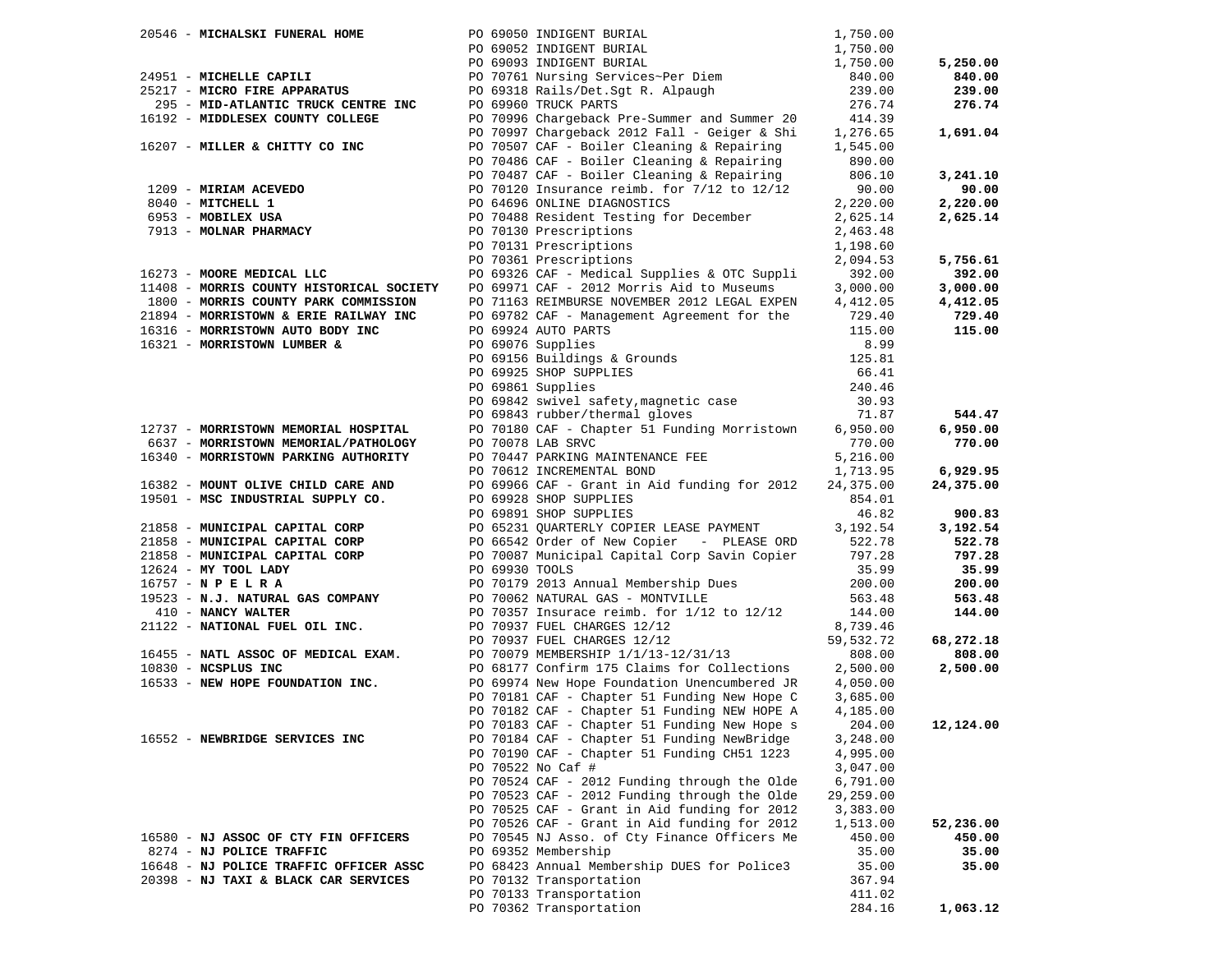|               | 12539 - NJ TECHLINE HVAC SRVC CO. LLC                                                                |               | PO 69182 Boiler Room Chiller Unit Maintenanc                                             | 8,200.00  | 8,200.00   |
|---------------|------------------------------------------------------------------------------------------------------|---------------|------------------------------------------------------------------------------------------|-----------|------------|
| $2909 - NJAC$ |                                                                                                      | PO 69345 NJAC |                                                                                          | 125.00    | 125.00     |
|               | 8991 - NJHMFA-HMIS                                                                                   |               | PO 68281 Annual Participation fee for 2013                                               | 750.00    | 750.00     |
|               | $10662$ - NMS LABS                                                                                   |               | PO 70074 CAF - Toxicological Testing Service                                             | 2,978.00  | 2,978.00   |
|               | 1359 - NORMAN GALE OLDSMOBILE CORP                                                                   |               | PO 69944 AUTO PARTS                                                                      | 405.00    | 405.00     |
|               | 16738 - NORTHEASTERN HARDWARE CO INC                                                                 |               | PO 69849 shovels, rakes                                                                  | 734.85    | 734.85     |
|               | 16786 - O'MULLAN & BRADY P.C.                                                                        |               |                                                                                          |           |            |
|               |                                                                                                      |               | PO 70259 County Counsel Administration-Decem                                             | 16,445.00 | 16,445.00  |
|               | 21565 - OCLC ONLINE COMPUTER                                                                         |               | PO 67062 Confirm On-Line Cataloging Srvc for                                             | 3,552.02  | 3,552.02   |
|               | 21565 - OCLC ONLINE COMPUTER                                                                         |               | PO 68178 Confirm Oct 01 - 31, 2012                                                       | 3,363.23  | 3,363.23   |
|               | 13539 - OLGA BURNS                                                                                   |               | PO 70274 Travel & Expense reimbursement Jan.                                             | 593.60    | 593.60     |
|               | $1456$ - OLGA MATOS                                                                                  |               | PO 70121 Insurance reimb. for 7/12 to 12/12                                              | 72.00     | 72.00      |
|               | 8687 - ON TIME TRANSPORT INC.                                                                        |               | PO 69181 Resident Transportation                                                         | 2,758.00  | 2,758.00   |
|               | 14076 - OPHELIA V. CRUSE                                                                             |               | PO 70437 EXPENSE VOUCHER                                                                 | 55.40     | 55.40      |
|               |                                                                                                      |               | PO 70489 Software Maintenance                                                            |           |            |
|               | 21446 - OPTIMUS EMR, INC.                                                                            |               |                                                                                          | 1,336.32  | 1,336.32   |
|               |                                                                                                      |               | PO 70414 OPERATING SUPPLIES                                                              | 1,314.00  | 1,314.00   |
|               | 16863 - PABCO INDUSTRIES, LLC<br>16887 - PAPER MART INC                                              |               | PO 68858 Office Supplies                                                                 | 2,811.60  |            |
|               |                                                                                                      |               | PO 69308 Confirm 4 boxes of Left Window Enve                                             | 158.80    | 2,970.40   |
|               | 21551 - PARSIPPANY INN                                                                               |               | PO 70134 Motel Placement                                                                 | 2,010.00  | 2,010.00   |
|               | 21551 - PARSIPPANY INN<br>12283 - PAUL CHASE<br>8535 - PAULA JORDAO<br>16966 - PENN-JERSEY PAPER CO. |               | PO 70363 Motel Placement                                                                 | 360.00    | 360.00     |
|               |                                                                                                      |               | PO 70363 Motel Placement<br>PO 69939 Post Election Work                                  | 55.00     | 55.00      |
|               |                                                                                                      |               | PO 70289 Travel Exp.                                                                     | 116.40    | 116.40     |
|               |                                                                                                      |               | PO 70490 Storeroom~Nursing Supplies & Janito                                             |           |            |
|               |                                                                                                      |               |                                                                                          | 954.15    | 954.15     |
|               | $20973$ - PETILLO INC.                                                                               |               | PO 70500 CAF - Phase II Recreation Area Cons 748,083.00                                  |           | 748,083.00 |
|               | 19681 - PITNEY BOWES CREDIT CORP                                                                     |               | PO 69126 Office Supplies                                                                 | 380.04    | 380.04     |
|               | 17066 - PLAINSMAN AUTO SUPPLY                                                                        |               | PO 69946 AUTO PARTS                                                                      | 1,809.70  |            |
|               |                                                                                                      |               | PO 69947 TOOLS                                                                           | 4,377.73  |            |
|               |                                                                                                      |               | PO 69893 AUTO PARTS                                                                      | 640.27    | 6,827.70   |
|               | 17084 - POLAND SPRING WATER CO.                                                                      |               | PO 70081 Monthly Charge for Poland Spring Di                                             | 54.30     | 54.30      |
|               | 12398 - POP-A-LOCK                                                                                   |               |                                                                                          |           |            |
|               |                                                                                                      |               | PO 68729 Central Avenue Complex QUO                                                      | 9,857.00  |            |
|               |                                                                                                      |               | PO 70203 Svc Repair Saint Clares Health Ctr                                              | 631.00    | 10,488.00  |
|               | 5120 - POSTER COMPLIANCE CENTER                                                                      |               | PO 68992 POSTER COMPLIANCE RENEWAL                                                       | 79.00     | 79.00      |
|               | 10503 - PREMIER HEALTHCARE                                                                           |               | PO 70491 CAF - Management Services                                                       | 76,915.51 | 76,915.51  |
|               |                                                                                                      |               | 21397 - PRESERVATION DESIGN PARTNERSHIP LLC PO 70579 CAF - C1213-1 - Consultants for the | 250.00    | 250.00     |
|               | 6638 - PRESERVATION DESIGN PARTNERSHIP, LL PO 70580 CAF - C1018-1 - Consulting Services              |               |                                                                                          | 405.00    | 405.00     |
|               | 17139 - PRIME TIME PERSONNEL INC                                                                     |               |                                                                                          | 523.09    |            |
|               |                                                                                                      |               | PO 70236 Temporary staffing                                                              | 805.80    |            |
|               |                                                                                                      |               |                                                                                          |           |            |
|               |                                                                                                      |               | PO 70239 Temporary Staffing                                                              | 913.50    |            |
|               |                                                                                                      |               | PO 70240 Temporary Staffing<br>po 68470 Training                                         | 715.90    | 2,958.29   |
|               | 24230 - PRIORITY DISPATCH CORP.                                                                      |               | PO 68470 Training                                                                        | 1,870.00  | 1,870.00   |
|               | 24230 - PRIORITY DISPATCH CORP.                                                                      |               | PO 68480 Training-Invoices delayed due to im                                             | 3,834.00  | 3,834.00   |
|               | 758 - PRISCILLA COLVIN                                                                               |               | PO 70152 Mi. & Insurance reimb. for 10/12 to                                             | 38.45     | 38.45      |
|               | 24018 - DOWEL SYLVAN LLC                                                                             |               | PO 70613 UTILITIES - DUTTON                                                              | 600.00    | 600.00     |
|               | 4811 - PROJECT LIFESAVER, INC.                                                                       |               | PO 68893 Supplies - Sgt. L Burns/Support Ser                                             | 2,172.32  | 2,172.32   |
|               | 3316 - PROJECT SELF SUFFICIENCY                                                                      |               | PO 70267 CAF - Subgrant Agreement #PSS3316-J                                             | 200.00    |            |
|               |                                                                                                      |               |                                                                                          |           |            |
|               |                                                                                                      |               | PO 70268 CAF - Subgrant Agreement #PSS3316-J                                             | 200.00    |            |
|               |                                                                                                      |               | PO 70270 CAF - Subgrant Agreement #PSS3316-J                                             | 870.00    |            |
|               |                                                                                                      |               | PO 70271 CAF - Subgrant Agreement #PSS3316-J                                             | 870.00    |            |
|               |                                                                                                      |               | PO 70272 CAF - Subgrant Agreement #PSS3316-J                                             | 435.00    | 2,575.00   |
|               | 17189 - PSE&G CO                                                                                     | PO 70492 Gas  |                                                                                          | 15,959.71 |            |
|               |                                                                                                      |               | PO 70493 Gas                                                                             | 1,292.74  |            |
|               |                                                                                                      |               | PO 70815 GAS - PSE & G - MOMBAG                                                          | 23,846.06 |            |
|               |                                                                                                      |               | PO 70817 GAS - PSE & G - MOMBAG                                                          | 28,578.07 | 69,676.58  |
|               | 21413 - QUALITY AUTO GLASS, INC                                                                      |               | PO 69948 AUTO PARTS                                                                      |           |            |
|               |                                                                                                      |               |                                                                                          | 680.67    | 680.67     |
|               | 25070 - QUALITY INN                                                                                  |               | PO 70129 Motel Placement                                                                 | 1,275.00  | 1,275.00   |
|               | 12473 - R.D. SALES DOOR & HARDWARE LLC                                                               |               | PO 69174 Door Repair                                                                     | 380.00    | 380.00     |
|               | 17215 - R.S. KNAPP CO. INC.                                                                          |               | PO 69493 PW 300 Print Engine                                                             | 141.60    |            |
|               |                                                                                                      |               | PO 69456 Bridge # 1196                                                                   | 459.45    | 601.05     |
|               | 24823 - RAMAPO COLLEGE OF NJ                                                                         |               | PO 70275 CAF - 24823-193                                                                 | 1,425.00  | 1,425.00   |
|               | 13545 - RANDALL W. BUSH                                                                              |               | PO 70647 Expenses for Oct/Nov/Dec 2012                                                   | 262.45    | 262.45     |
|               | 646 - RAW INC                                                                                        |               | PO 69894 AUTO PARTS                                                                      | 40.00     | 40.00      |
|               | 12128 - READY SUPPLY                                                                                 |               |                                                                                          |           |            |
|               |                                                                                                      |               | PO 69147 Adult Briefs                                                                    | 2,220.00  |            |
|               |                                                                                                      |               | PO 70494 Storeroom~Nursing Supplies                                                      | 3,535.00  | 5,755.00   |
|               | 24300 - RELIABLE LIFT TRUCK SERVICES                                                                 |               | PO 63046 Janitorial Equipment                                                            | 2,850.00  | 2,850.00   |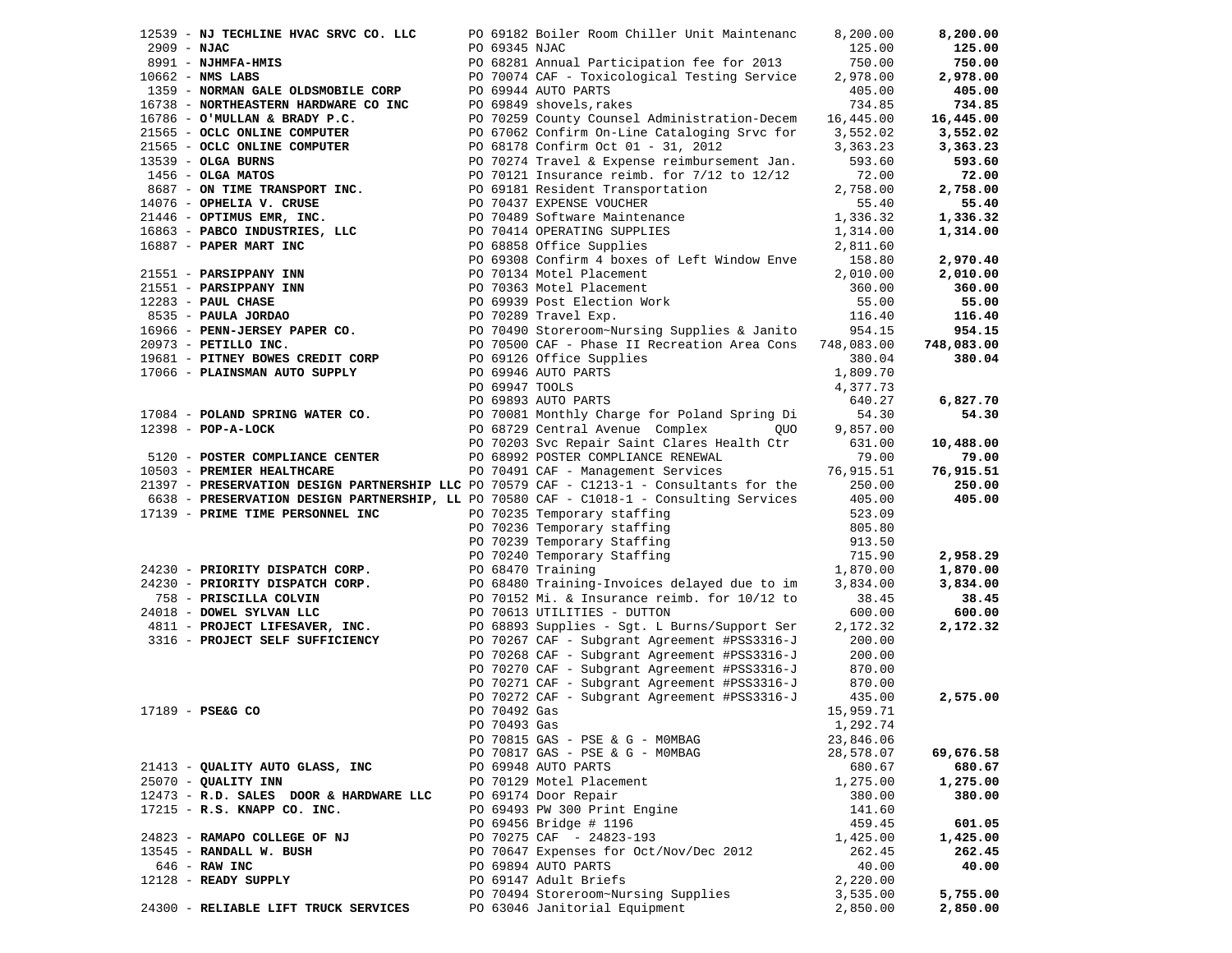|                                         |                                                                                                                                                                                                                                                                                                                                                                                                                                                                                             |           | 111.25     |
|-----------------------------------------|---------------------------------------------------------------------------------------------------------------------------------------------------------------------------------------------------------------------------------------------------------------------------------------------------------------------------------------------------------------------------------------------------------------------------------------------------------------------------------------------|-----------|------------|
|                                         |                                                                                                                                                                                                                                                                                                                                                                                                                                                                                             |           | 136.38     |
|                                         |                                                                                                                                                                                                                                                                                                                                                                                                                                                                                             |           | 233.87     |
|                                         |                                                                                                                                                                                                                                                                                                                                                                                                                                                                                             |           | 2,149.67   |
|                                         | 24300 - RELIABLE LIFT TRUCK SERVICES<br>1542 - RESIDEX, LLC<br>12035 - RICCIARDI BROTHERS OF NJ INC<br>2448 - RICCIARDI BROTHERS OF NJ INC<br>2448 - RICCH AMERICAS CORPORATION<br>26 - PO 69291 4th Qtr 2012 Copier Lease<br>2,149.67<br>2<br>2448 - RICOH AMERICAS CORPORATION<br>2448 - RICOH AMERICAS CORPORATION<br>24597 - ROBERT KENNEDY<br>24397 - ROSE DUMAPIT<br>24397 - ROSE DUMAPIT<br>24397 - ROSEMARY BATANE COBCOBO<br>24397 - ROSEMARY BATANE COBCOBO<br>24397 - ROSEMARY B |           | 420.00     |
|                                         |                                                                                                                                                                                                                                                                                                                                                                                                                                                                                             |           |            |
|                                         |                                                                                                                                                                                                                                                                                                                                                                                                                                                                                             |           | 335.00     |
|                                         |                                                                                                                                                                                                                                                                                                                                                                                                                                                                                             |           | 1,540.00   |
|                                         |                                                                                                                                                                                                                                                                                                                                                                                                                                                                                             |           | 560.00     |
|                                         | PO 69736 Equipment<br>PO 69737 Fournance                                                                                                                                                                                                                                                                                                                                                                                                                                                    |           |            |
|                                         |                                                                                                                                                                                                                                                                                                                                                                                                                                                                                             |           |            |
|                                         |                                                                                                                                                                                                                                                                                                                                                                                                                                                                                             |           |            |
|                                         |                                                                                                                                                                                                                                                                                                                                                                                                                                                                                             |           | 7,008.00   |
|                                         |                                                                                                                                                                                                                                                                                                                                                                                                                                                                                             |           | 3,645.00   |
|                                         |                                                                                                                                                                                                                                                                                                                                                                                                                                                                                             |           | 2,433.00   |
|                                         |                                                                                                                                                                                                                                                                                                                                                                                                                                                                                             |           |            |
|                                         |                                                                                                                                                                                                                                                                                                                                                                                                                                                                                             |           |            |
|                                         |                                                                                                                                                                                                                                                                                                                                                                                                                                                                                             |           |            |
|                                         |                                                                                                                                                                                                                                                                                                                                                                                                                                                                                             |           |            |
|                                         |                                                                                                                                                                                                                                                                                                                                                                                                                                                                                             |           | 7,180.00   |
|                                         |                                                                                                                                                                                                                                                                                                                                                                                                                                                                                             |           | 820.00     |
|                                         |                                                                                                                                                                                                                                                                                                                                                                                                                                                                                             |           | 175.88     |
|                                         |                                                                                                                                                                                                                                                                                                                                                                                                                                                                                             |           | 1,974.24   |
|                                         |                                                                                                                                                                                                                                                                                                                                                                                                                                                                                             |           | 36.00      |
|                                         |                                                                                                                                                                                                                                                                                                                                                                                                                                                                                             |           | 37.37      |
|                                         |                                                                                                                                                                                                                                                                                                                                                                                                                                                                                             |           |            |
|                                         |                                                                                                                                                                                                                                                                                                                                                                                                                                                                                             |           |            |
|                                         | PO 70518 CAF - Milling and Resurfacing of Ed 7,387.03                                                                                                                                                                                                                                                                                                                                                                                                                                       |           |            |
|                                         | PO 70615 CAF - Milling and Resurfacing of Ed                                                                                                                                                                                                                                                                                                                                                                                                                                                | 4,241.55  |            |
|                                         | PO 70615 CAF - Milling and Resurfacing of Ed                                                                                                                                                                                                                                                                                                                                                                                                                                                | 6,228.05  | 32,393.53  |
| 21319 - SCHINDLER ELEVATOR CORPORATION  | PO 70496 Contract Billing for January~2013                                                                                                                                                                                                                                                                                                                                                                                                                                                  | 2,244.76  | 2,244.76   |
| 17574 - SEARCH INSTITUTE                | PO 70156 Search Institute Unencumbered Dec 2                                                                                                                                                                                                                                                                                                                                                                                                                                                | 2,858.30  |            |
|                                         | PO 70160 SEARCH INSTITUTE COUNTYWIDE TRAININ                                                                                                                                                                                                                                                                                                                                                                                                                                                |           |            |
|                                         | 6104 - SENIOR CITTED 1073<br>1073 - SHARI BOEHM<br>740 - SHARI FOR LIU<br>17621 - SHARIFER SUPPLY, INC.<br>9873 - SHEILA LEARY 10669825 Reimbursement for OILLON<br>26973 - SHOELER COM<br>269825 Reimbursement for OILLON<br>269895 Reimbu                                                                                                                                                                                                                                                 | 135.00    | 2,993.30   |
|                                         | PO 70398 CAF - Congregate Nutrition Sites 2,000.00                                                                                                                                                                                                                                                                                                                                                                                                                                          |           | 2,000.00   |
|                                         |                                                                                                                                                                                                                                                                                                                                                                                                                                                                                             |           | 104.60     |
|                                         |                                                                                                                                                                                                                                                                                                                                                                                                                                                                                             |           | 136.45     |
|                                         |                                                                                                                                                                                                                                                                                                                                                                                                                                                                                             |           | 106.95     |
|                                         |                                                                                                                                                                                                                                                                                                                                                                                                                                                                                             |           | 129.91     |
|                                         |                                                                                                                                                                                                                                                                                                                                                                                                                                                                                             |           | 860.82     |
|                                         |                                                                                                                                                                                                                                                                                                                                                                                                                                                                                             |           | 600.00     |
|                                         |                                                                                                                                                                                                                                                                                                                                                                                                                                                                                             |           |            |
|                                         |                                                                                                                                                                                                                                                                                                                                                                                                                                                                                             |           | 350.00     |
|                                         |                                                                                                                                                                                                                                                                                                                                                                                                                                                                                             |           |            |
|                                         |                                                                                                                                                                                                                                                                                                                                                                                                                                                                                             |           | 6,400.00   |
|                                         |                                                                                                                                                                                                                                                                                                                                                                                                                                                                                             |           | 61.20      |
|                                         |                                                                                                                                                                                                                                                                                                                                                                                                                                                                                             |           | 63.80      |
|                                         |                                                                                                                                                                                                                                                                                                                                                                                                                                                                                             |           |            |
|                                         |                                                                                                                                                                                                                                                                                                                                                                                                                                                                                             |           |            |
|                                         |                                                                                                                                                                                                                                                                                                                                                                                                                                                                                             |           | 181,103.62 |
|                                         |                                                                                                                                                                                                                                                                                                                                                                                                                                                                                             |           |            |
|                                         | 23991 - SMITH CHRYSLER JEEP DODGE<br>23991 - SMITH CHRYSLER JEEP DODGE<br>23991 - SODEXO INC & AFFILIATES<br>23991 - SODEXO INC & AFFILIATES<br>23991 - SODEXO INC & AFFILIATES<br>23991 - SODEXO INC & AFFILIATES<br>23991 - SODEXO INC &                                                                                                                                                                                                                                                  |           | 10,728.59  |
|                                         |                                                                                                                                                                                                                                                                                                                                                                                                                                                                                             |           | 4,962.44   |
|                                         |                                                                                                                                                                                                                                                                                                                                                                                                                                                                                             |           | 5,744.00   |
|                                         |                                                                                                                                                                                                                                                                                                                                                                                                                                                                                             |           | 1,000.00   |
|                                         |                                                                                                                                                                                                                                                                                                                                                                                                                                                                                             |           | 123,940.30 |
| 12483 - SPECIAL K HEALTH & FITNESS      | PO 70505 Resident Activities 1999.00 100.00 200.00                                                                                                                                                                                                                                                                                                                                                                                                                                          |           |            |
| 20804 - SPECIALTY MEDICAL PRODUCTS INC. | PO 69151 Nursing Equipment                                                                                                                                                                                                                                                                                                                                                                                                                                                                  | 14,994.00 | 14,994.00  |
|                                         |                                                                                                                                                                                                                                                                                                                                                                                                                                                                                             |           |            |
| 24367 - SPECTRODOME LLC.                | PO 69263 Graphics Installed                                                                                                                                                                                                                                                                                                                                                                                                                                                                 | 3,760.00  | 3,760.00   |
| 17789 - SPRUCE INDUSTRIES, INC.         | PO 70416 OPERATING SUPPLIES                                                                                                                                                                                                                                                                                                                                                                                                                                                                 | 900.10    | 900.10     |
| 3959 - ST. JOHN EPISCOPAL CHURCH        | PO 70402 RENT & UTILITIES                                                                                                                                                                                                                                                                                                                                                                                                                                                                   | 2,000.00  | 2,000.00   |
| 4611 - STAPLES BUSINESS ADVANTAGE       | PO 68894 Office Supplies                                                                                                                                                                                                                                                                                                                                                                                                                                                                    | 6,713.58  | 6,713.58   |
| 4611 - STAPLES BUSINESS ADVANTAGE       | PO 69084 OFFICE SUPPLIES                                                                                                                                                                                                                                                                                                                                                                                                                                                                    | 194.78    | 194.78     |
| 4611 - STAPLES BUSINESS ADVANTAGE       | PO 69743 Supplies Invoice                                                                                                                                                                                                                                                                                                                                                                                                                                                                   | 102.35    | 102.35     |
| 4611 - STAPLES BUSINESS ADVANTAGE       | PO 69874 Office Supplies - K. Lehman/Acct#10                                                                                                                                                                                                                                                                                                                                                                                                                                                | 1,323.96  | 1,323.96   |
|                                         |                                                                                                                                                                                                                                                                                                                                                                                                                                                                                             | 365.19    |            |
| 4611 - STAPLES BUSINESS ADVANTAGE       | PO 69876 Office Supplies                                                                                                                                                                                                                                                                                                                                                                                                                                                                    |           | 365.19     |
| 4611 - STAPLES BUSINESS ADVANTAGE       | PO 69885 OFFICE SUPPLIES                                                                                                                                                                                                                                                                                                                                                                                                                                                                    | 56.59     | 56.59      |
| 4611 - STAPLES BUSINESS ADVANTAGE       | PO 70217 Order - copy paper                                                                                                                                                                                                                                                                                                                                                                                                                                                                 | 64.60     | 64.60      |
| 4611 - STAPLES BUSINESS ADVANTAGE       | PO 70223 Office supplies                                                                                                                                                                                                                                                                                                                                                                                                                                                                    | 402.40    | 402.40     |
| 4611 - STAPLES BUSINESS ADVANTAGE       | PO 70231 Office supplies for ETS                                                                                                                                                                                                                                                                                                                                                                                                                                                            | 595.55    | 595.55     |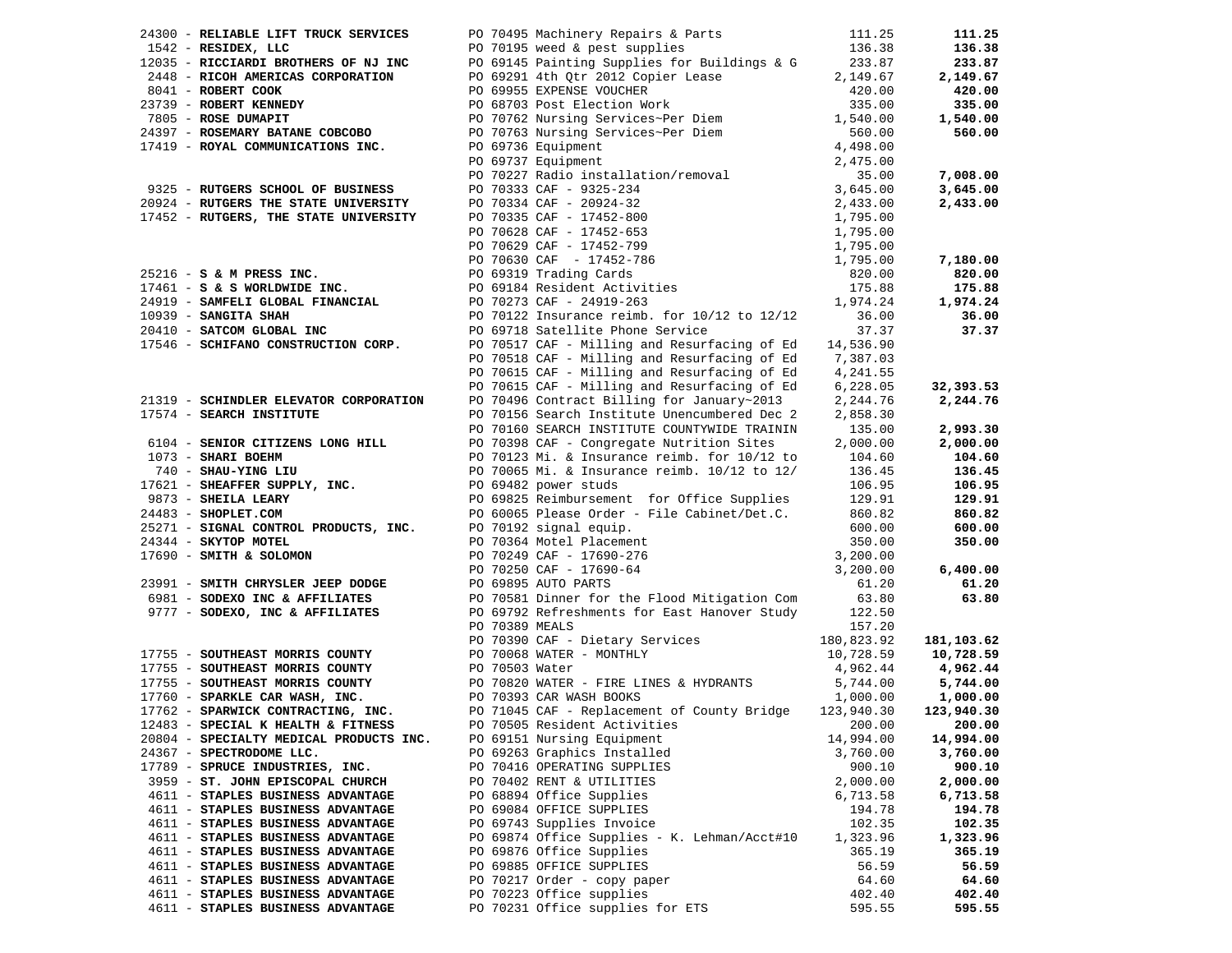| 4611 - STAPLES BUSINESS ADVANTAGE   |                | PO 70232 Address labels; tape flags for ETS                                                  | 19.17            | 19.17     |
|-------------------------------------|----------------|----------------------------------------------------------------------------------------------|------------------|-----------|
| 4611 - STAPLES BUSINESS ADVANTAGE   |                | PO 70329 SUPPLIES                                                                            | 255.41           | 255.41    |
| 4611 - STAPLES BUSINESS ADVANTAGE   |                | PO 70444 OFFICE SUPPLIES                                                                     | 448.52           | 448.52    |
| 4611 - STAPLES BUSINESS ADVANTAGE   |                | PO 70504 Office Supplies<br>PO 70561 1032165                                                 | 2,203.21         | 2,203.21  |
| 4611 - STAPLES BUSINESS ADVANTAGE   |                |                                                                                              | 78.81            | 78.81     |
| $17819$ - STAR LEDGER               |                | PO 67238 Advertisement<br>PO 69417 LEGAL NOTICE<br>PO 69175 Dietary Supplies<br>DO 70211 217 | 575.58           |           |
|                                     |                |                                                                                              | 793.44           | 1,369.02  |
| 17837 - STATE OF NJ                 |                |                                                                                              | 114.80           | 114.80    |
| 5021 - STATE SHUTTTLE INC           |                | PO 70311 CAF - Subgrant Agreement #STASHUT-1                                                 | 3,650.20         |           |
|                                     |                | PO 70312 CAF - Subgrant Agreement #STASHUT-1                                                 | 3,650.20         |           |
|                                     |                | PO 70313 CAF - Subgrant Agreement #STASHUT-1                                                 | 3,650.20         |           |
|                                     |                | PO 70636 CAF - Subgrant Agreement #STASHUT-1                                                 | 3,650.20         |           |
|                                     |                | PO 70637 CAF - Subgrant Agreement #STASHUT-1                                                 | 2,920.16         |           |
|                                     |                | PO 70639 CAF - Subgrant Agreement #STASHUT-1                                                 | 2,593.62         | 20,114.58 |
| 16675 - STATE TOXICOLOGY LABORATORY |                | PO 69300 APPLICANT DRUG SCREENINGS                                                           | 90.00            | 90.00     |
| 25276 - STEPHEN RICE                |                | PO 70314 Expense Voucher 2012                                                                | 138.99           | 138.99    |
| 4298 - STERICYCLE INC.              |                | PO 69162 Medical Waste Disposal                                                              | 1,651.11         | 1,651.11  |
| 4541 - STERLING DISANTO & ASSOC LLC |                | PO 69741 CAF - C1233-1 - Real Estate Apprais                                                 | 13,000.00        | 13,000.00 |
| 24120 - STEVE SEIDLER               |                | PO 68745 CAF - K-9 Supervisory Trainer                                                       | 675.00           | 675.00    |
| 702 - STEVEN A. TOTH                |                | PO 70124 Insurance reimb. for $10/12$ to $12/12$                                             | 36.00            | 36.00     |
| 17875 - STORY TELLING ARTS INC      |                | PO 70140 CAF - Grant in Aid funding for 2012                                                 | 4,960.00         | 4,960.00  |
| 24132 - STS TIRE & AUTO CENTERS     | PO 69886 TIRES |                                                                                              | 939.35           | 939.35    |
| 1481 - SUBHAG KUMAR                 |                | PO 70125 Insurance reimb. for $10/12$ to $12/12$                                             | 36.00            | 36.00     |
| 17901 - SUBURBAN CONSULTING         |                | PO 70499 old Ref# CF08000826000                                                              | 75.00            |           |
|                                     |                | PO 70502 old Ref# CF20001511000                                                              | 532.50           | 607.50    |
| 549 - SUDESH MEHTA                  |                | PO 70126 Insurance reimb. for $10/12$ to $12/12$                                             | 36.00            | 36.00     |
| 522 - SUSAN KLEIN                   |                | PO 70153 Insurance reimb. for 10/12 to 12/12                                                 | 36.00            | 36.00     |
| 17934 - SUSSEX COUNTY TECH SCHOOL   |                | PO 67978 CAF - Subgrant agreement #SCVOTE-13                                                 | 575.68           |           |
|                                     |                | PO 67980 CAF - Subgrant agreement #SCVOTE-13                                                 | 616.80           |           |
|                                     |                | PO 67981 CAF - Subgrant agreement #SCVOTE-13                                                 | 534.56           |           |
|                                     |                | PO 67982 CAF - Subgrant agreement #SCVOTE-13                                                 | 645.58           |           |
|                                     |                | PO 67983 CAF - Subgrant agreement #SCVOTE-13                                                 | 616.80           |           |
|                                     |                | PO 67984 CAF - Subgrant agreement #SCVOTE-13                                                 | 657.92           |           |
|                                     |                | PO 67985 CAF - Subgrant agreement #SCVOTE-13                                                 | 657.92           |           |
|                                     |                | PO 67986 CAF - Subgrant agreement #SCVOTE-13                                                 | 493.44           | 4,798.70  |
| 17934 - SUSSEX COUNTY TECH SCHOOL   |                | PO 67987 CAF - Subgrant agreement #SCVOTE-13                                                 | 657.92           |           |
|                                     |                | PO 67988 CAF - Subgrant agreement #SCVOTE-13                                                 | 657.92           |           |
|                                     |                | PO 67989 CAF - Subgrant agreement #SCVOTE-13                                                 | 1,096.51         |           |
|                                     |                | PO 67990 CAF - Subgrant agreement #SCVOTE-13                                                 | 10,065.88        |           |
|                                     |                | PO 67991 CAF - Subgrant agreement #SCVOTE-13                                                 | 657.92           |           |
|                                     |                | PO 67992 CAF - Subgrant agreement #SCVOTE-13                                                 | 657.92           |           |
|                                     |                | PO 67993 CAF - Subgrant agreement #SCVOTE-13<br>PO 67994 CAF - Subgrant agreement #SCVOTE-13 | 616.80<br>657.92 | 15,068.79 |
| 17934 - SUSSEX COUNTY TECH SCHOOL   |                | PO 67995 CAF - Subgrant agreement #SCVOTE-13                                                 | 657.92           |           |
|                                     |                | PO 67996 CAF - Subgrant agreement #SCVOTE-13                                                 | 616.80           |           |
|                                     |                | PO 67997 CAF - Subgrant agreement #SCVOTE-13                                                 | 616.80           |           |
|                                     |                | PO 67998 CAF - Subgrant agreement #SCVOTE-13                                                 | 657.92           |           |
|                                     |                | PO 67999 CAF - Subgrant agreement #SCVOTE-13                                                 | 657.92           |           |
|                                     |                | PO 68000 CAF - Subgrant agreement #SCVOTE-13                                                 | 575.68           | 3,783.04  |
| 1459 - SUZANNE VOGLER               |                | PO 70127 Mi. & Insurance reimb. for 10/12 to                                                 | 49.90            | 49.90     |
| 5611 - TBS CONTROLS LLC             |                | PO 69155 CAF - Environmental Control and HVA                                                 | 2,626.67         | 2,626.67  |
| 17990 - TELESEARCH INC              |                | PO 70234 Temporary staffing                                                                  | 526.50           |           |
|                                     |                | PO 70269 Temporary staffing                                                                  | 538.20           |           |
|                                     |                | PO 70508 Boiler Room Operators                                                               | 3,463.20         |           |
|                                     |                | PO 70509 Boiler Room Operators                                                               | 3,511.30         |           |
|                                     |                | PO 70506 Boiler Room Operators                                                               | 3,492.06         |           |
|                                     |                | PO 70510 Boiler Room Operators                                                               | 4,502.16         | 16,033.42 |
| 17242 - THE LAW OFFICE OF           |                | PO 70322 Legal services-Morris View collecti                                                 | 1,172.35         | 1,172.35  |
| 20797 - THE MUSIAL GROUP PA         |                | PO 70194 CAF - Final Design and Constr Docs                                                  | 20,395.00        | 20,395.00 |
| 20797 - THE MUSIAL GROUP PA         |                | PO 70498 CAF - Construction Inspection Servi                                                 | 3,400.00         | 3,400.00  |
| 19739 - THE RBA GROUP INC.          |                | PO 69183 Building Rennovations                                                               | 731.50           |           |
|                                     |                | PO 69742 old Ref# CF09001500000                                                              | 5,584.42         | 6,315.92  |
| 11582 - THOMAS ZELANTE              |                | PO 70805 Software License Reimbursement                                                      | 29.99            | 29.99     |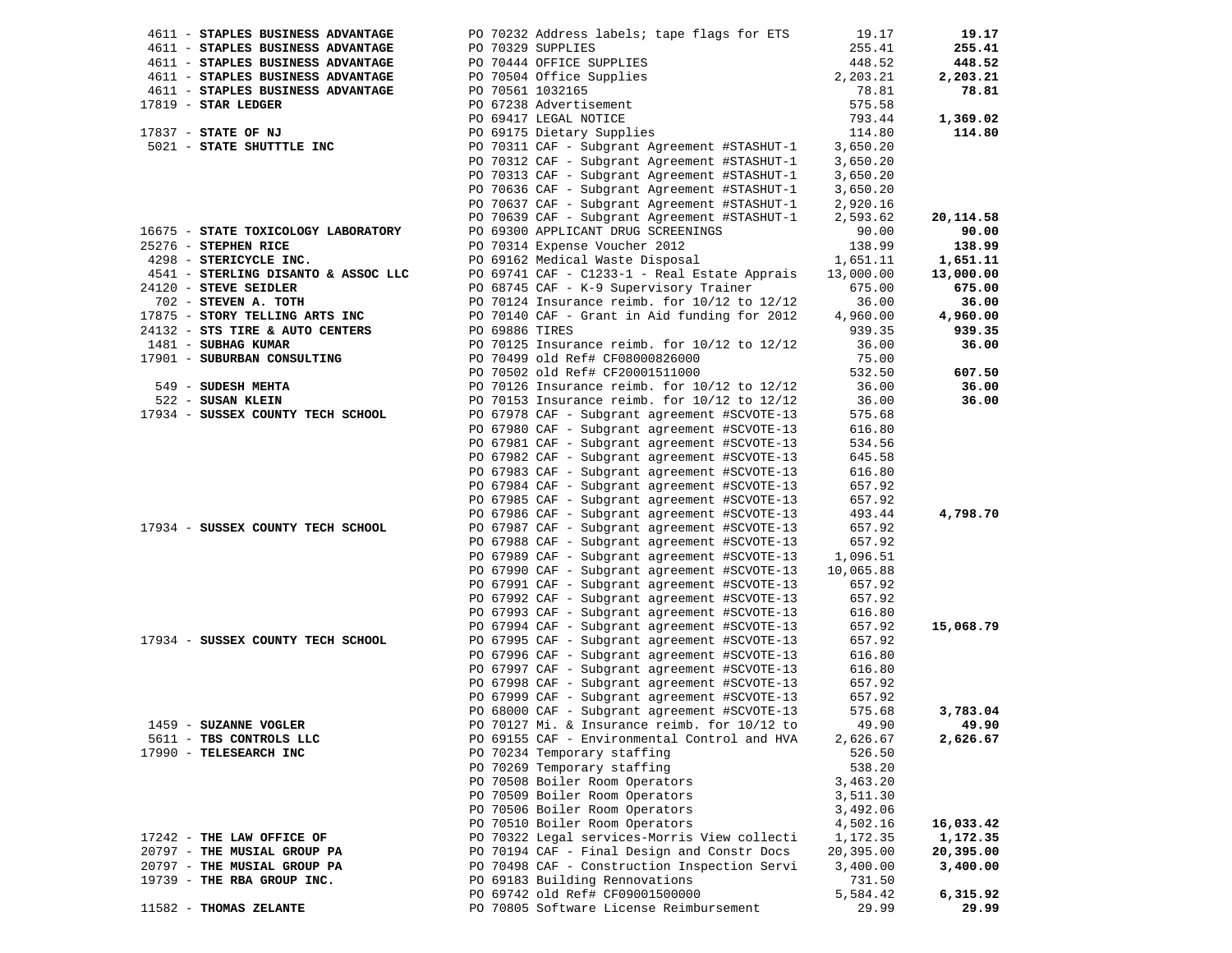| 122 - TILCON NEW YORK INC.             |  | PO 69520 Bituminous Concrete                                                                                                                                                                           | 499.12    |            |
|----------------------------------------|--|--------------------------------------------------------------------------------------------------------------------------------------------------------------------------------------------------------|-----------|------------|
|                                        |  | PO 69818 bituminous concrete                                                                                                                                                                           | 1,863.88  |            |
|                                        |  | PO 69819 stone                                                                                                                                                                                         | 524.38    |            |
|                                        |  | PO 69852 bituminous concrete                                                                                                                                                                           | 3,338.57  |            |
|                                        |  | PO 70634 CAF - Milling and Resurfacing of Ri 178,088.13                                                                                                                                                |           |            |
|                                        |  | PO 70635 CAF - Milling and Resurfacing of Ri                                                                                                                                                           | 1,925.00  |            |
|                                        |  | PO 70635 CAF - Milling and Resurfacing of Ri                                                                                                                                                           | 8,465.79  | 194,704.87 |
| 281 - TOMAR INDUSTRIES INC             |  | PO 69887 JANITORIAL SUPPLIES                                                                                                                                                                           | 79.90     | 79.90      |
| 20788 - TOP LINE CONSTRUCTION CORP     |  | PO 70633 CAF - Milling and Resurfacing of Fl                                                                                                                                                           | 884.15    |            |
|                                        |  | PO 70633 CAF - Milling and Resurfacing of Fl                                                                                                                                                           | 25,126.46 | 26,010.61  |
| 14268 - TOWNSHIP OF DENVILLE           |  | PO 70155 CAF - 2012 Municipal Alliance Funds                                                                                                                                                           | 3,307.61  | 3,307.61   |
| 14451 - TOWNSHIP OF EAST HANOVER       |  | PO 70193 Traffic Detail for Ridgedale Ave &                                                                                                                                                            | 217.00    | 217.00     |
| 19271 - TOWNSHIP OF JEFFERSON          |  | PO 70189 CAF - 2012 Supplemental Municipal A                                                                                                                                                           | 2,500.00  | 2,500.00   |
| 15475 - TOWNSHIP OF JEFFERSON          |  | PO 70631 traffic control on County Bridge                                                                                                                                                              | 598.00    | 598.00     |
| 15811 - TOWNSHIP OF LONG HILL          |  | PO 68330 General Election                                                                                                                                                                              | 150.00    | 150.00     |
| 17379 - TOWNSHIP OF ROXBURY            |  | PO 70436 CAF - Congregate Nutrition Site                                                                                                                                                               | 2,400.00  | 2,400.00   |
| 25312 - TOWNSHIP OF WEST MILFORD       |  | PO 70501 Traffic Control                                                                                                                                                                               | 677.78    | 677.78     |
| 25009 - TOYELLA E GIBSON               |  | PO 70764 Nursing Services~Per Diem                                                                                                                                                                     | 827.75    | 827.75     |
| 11781 - TREASURER. ST OF NJ            |  | PO 68867 CSP Collection Intercept Fees                                                                                                                                                                 | 985.60    |            |
|                                        |  | PO 68868 CSP Collection Intercept Fees (Pre-                                                                                                                                                           | 136.08    | 1,121.68   |
|                                        |  | PO 70442 NJ - DEP                                                                                                                                                                                      | 410.00    | 410.00     |
| 3486 - TREASURER, STATE OF NEW JERSEY  |  |                                                                                                                                                                                                        | 1,472.00  |            |
| 19995 - TREASURER-STATE OF NEW JERSEY  |  | PO 68724 ANNUAL INSPECTION FEE FOR ELEVATORS                                                                                                                                                           |           | 1,472.00   |
| 11758 - TREASURER-STATE OF NJ          |  | PO 69085 Manifest Processinf Fee                                                                                                                                                                       | 110.00    | 110.00     |
| 18144 - TREE KING INC                  |  | PO 69817 CAF - Snow Plowing & Ice Removal                                                                                                                                                              | 5,265.00  | 5,265.00   |
| 18154 - TRI-COUNTY SEWER & DRAIN       |  | PO 70511 Plant Operations                                                                                                                                                                              | 955.00    | 955.00     |
| 2101 - TURNING POINT, INC              |  | PO 70185 CAF - Chapter 51 Funding TURNING PO                                                                                                                                                           | 5,508.00  |            |
|                                        |  | PO 70186 CAF - Chapter 51 Funding TURNING PO                                                                                                                                                           | 8,360.00  | 13,868.00  |
| 1739 - TURTLE & HUGHES, INC            |  | PO 69161 Building & Grounds                                                                                                                                                                            | 203.43    | 203.43     |
| 9285 - U.S. SECURITY ASSOCIATES, INC.  |  | PO 69366 CAF - Unarmed Security Guards                                                                                                                                                                 | 1,906.24  |            |
|                                        |  | PO 70512 CAF - Unarmed Security Guards                                                                                                                                                                 | 5,148.24  | 7,054.48   |
| 18219 - UNIQUE PHOTO INC               |  | PO 69311 Printer                                                                                                                                                                                       | 2,450.00  | 2,450.00   |
| 446 - UNITRONIX DATA SYSTEMS INC       |  | PO 69130 CAF - Maintenance of Proprietary Co                                                                                                                                                           | 4,908.87  | 4,908.87   |
| 12628 - UNIVERSITY OF MISSOURI         |  | PO 70073 CONSULTATION                                                                                                                                                                                  | 500.00    | 500.00     |
| 23944 - VANASSE HANGEN BRUSTLIN INC.   |  | PO 69807 CAF - Consultant Support for NJ 214                                                                                                                                                           | 8,529.73  | 8,529.73   |
| $1286$ - VERIZON                       |  | PO 69711 Telepone - Communicator                                                                                                                                                                       | 866.00    | 866.00     |
| $1286$ - VERIZON                       |  | PO 69714 Telephone - Communicator                                                                                                                                                                      | 1,517.20  | 1,517.20   |
| $1286$ - VERIZON                       |  |                                                                                                                                                                                                        | 30.68     | 30.68      |
| $1286$ - VERIZON                       |  | PO 69927 FAX Line<br>PO 69927 FAX Line<br>PO 69972 SHERIFF'S OFFICE<br>PO 70063 PENTHOUSE- A & R BLDG<br>PO 70096 Bill for 973-631-5312<br>PO 70096 Bill for 973-631-5312<br>PO 70243 telephone - Tl's | 30.67     | 30.67      |
| $1286$ - VERIZON                       |  |                                                                                                                                                                                                        | 33.63     | 33.63      |
| $1286$ - VERIZON                       |  |                                                                                                                                                                                                        | 65.69     | 65.69      |
| $1286 - VERIZON$                       |  |                                                                                                                                                                                                        | 897.21    | 897.21     |
| $1286$ - VERIZON                       |  |                                                                                                                                                                                                        | 10,305.75 | 10,305.75  |
| $1286$ - VERIZON                       |  | PO 70244 Telephone pobox 4833 (III) RTL<br>PO 70246 Telephone pobox4833                                                                                                                                | 411.09    | 411.09     |
| $1286$ - VERIZON                       |  | PO 70246 Telephone pobox4833                                                                                                                                                                           | 335.25    | 335.25     |
| $1286$ - VERIZON                       |  | PO 70247 Telephone Services - pobox 4833 (II                                                                                                                                                           | 352.38    | 352.38     |
| $1286$ - VERIZON                       |  | PO 70264 Fax machine @ Morristown ETS office                                                                                                                                                           | 30.85     | 30.85      |
| $1286 - VERIZON$                       |  | PO 70358 Phone bill for 973-889-3370                                                                                                                                                                   | 1,848.63  | 1,848.63   |
| $1286$ - VERIZON                       |  | PO 70359 Phone bill for 973-889-2917                                                                                                                                                                   | 1,636.57  | 1,636.57   |
| 10158 - VERIZON                        |  | PO 70391 PHONE BILL                                                                                                                                                                                    | 804.86    | 804.86     |
| 1286 - VERIZON                         |  | PO 70513 CAf - Telephone Serives                                                                                                                                                                       | 27.69     | 27.69      |
| 10502 - VERIZON BUSINESS               |  | PO 69339 Telephone - Mgt Network                                                                                                                                                                       | 2,591.13  | 2,591.13   |
| 18327 - VIKING TERMITE & PEST          |  | PO 70514 Pest Control Management                                                                                                                                                                       | 875.28    | 875.28     |
| 21185 - VIVIAN BLANDURA                |  | PO 70765 Nursing Services~Per Diem                                                                                                                                                                     | 1,260.00  | 1,260.00   |
| $8384 - VMC$                           |  | PO 70426 CAF - 2012 Funding through the Olde                                                                                                                                                           | 8,162.00  | 8,162.00   |
| 6146 - W.B. MASON COMPANY INC          |  | PO 69494 office supplies                                                                                                                                                                               | 370.74    |            |
|                                        |  | PO 70218 Toner - Panasonic                                                                                                                                                                             | 134.55    |            |
|                                        |  | PO 70141 Treasury office supplies December 2                                                                                                                                                           | 318.02    |            |
|                                        |  | PO 70404 OFFICE SUPPLIES                                                                                                                                                                               | 359.40    |            |
|                                        |  | PO 70332 OFFICE SUPPLIES                                                                                                                                                                               | 637.82    |            |
|                                        |  | PO 70562 C1033751                                                                                                                                                                                      | 1,458.96  | 3,279.49   |
| $10107 - WAL-MART STORE$               |  | PO 70687 Resident Holiday Supplies-Acct #603                                                                                                                                                           | 162.70    | 162.70     |
| 24945 - WALGREENS PHARMACY #10379      |  | PO 70365 Prescriptions                                                                                                                                                                                 | 305.46    | 305.46     |
| 18389 - WARREN COUNTY TECHNICAL SCHOOL |  | PO 70251 CAF - 18389-155                                                                                                                                                                               | 420.98    |            |
|                                        |  |                                                                                                                                                                                                        |           |            |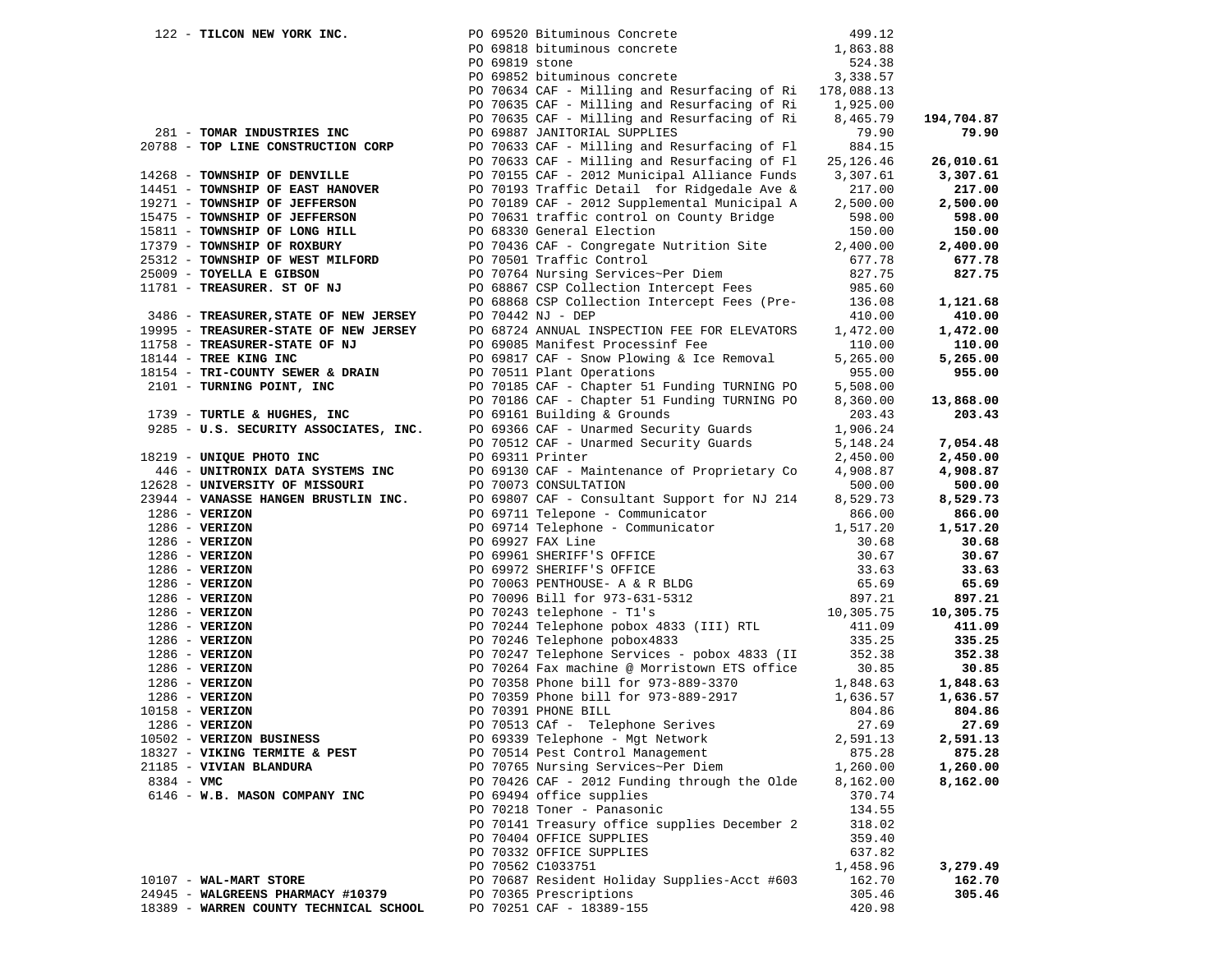|                                          | PO 70255 CAF - 18389-154                     | 420.98    |           |
|------------------------------------------|----------------------------------------------|-----------|-----------|
|                                          | PO 70303 CAF - 183898-199                    | 494.70    |           |
|                                          | PO 70304 CAF - 18389-161                     | 485.00    | 1,821.66  |
| 18400 - WASTE MANAGEMENT OF NEW JERSEY   | PO 70819 CAF - Refuse Collection and Removal | 8,429.69  | 8,429.69  |
| 24231 - WATERS, MCPHERSON, MCNEILL, P.C. | PO 70643 Hillside Avenue and Route 10 inters | 960.00    | 960.00    |
| 24231 - WATERS, MCPHERSON, MCNEILL, P.C. | PO 70644 Powerville Road project, Boonton Tw | 204.00    | 204.00    |
| 24231 - WATERS, MCPHERSON, MCNEILL, P.C. | PO 70645 Sussex Turnpike Improvement project | 2,580.76  | 2,580.76  |
| 13392 - WEBSTER PLUMBING &               | PO 66136 CAF - Labor Rates Plumbing          | 2,410.09  | 2,410.09  |
| 24307 - WHIPPANY LODGING LLC.            | PO 70135 Motel Placement                     | 3,400.00  | 3,400.00  |
| 4677 - WHITEMARSH CORPORATION            | PO 69890 FUEL PUMP SUPPLIES                  | 2,207.91  | 2,207.91  |
| 453 - WHITES HEALTHCARE                  | PO 70136 Prescriptions                       | 145.40    | 145.40    |
| 13246 - WILLIAM F. BARNISH               | PO 70446 CAF - Use of Property located at 91 | 7,087.72  | 7,087.72  |
| 17868 - WILLIAM STITT                    | PO 69860 Reimbursement Fall Semester         | 1,648.50  | 1,648.50  |
| 3793 - WOODRUFF ENERGY                   | PO 70515 Gas                                 | 26,670.14 | 26,670.14 |
| 18568 - YBP LIBRARY SERVICE              | PO 68188 Confirm Poet's Market by Robert Lee | 31.49     | 31.49     |

--------------

5,689,994.96 TOTAL **5,689,994.96** 

|  |  |  |  | Total to be paid from Fund 01 Current Fund    | 3,638,206.78 |
|--|--|--|--|-----------------------------------------------|--------------|
|  |  |  |  | Total to be paid from Fund 02 Grant Fund      | 324, 293. 12 |
|  |  |  |  | Total to be paid from Fund 04 County Capital  | 1,560,519.96 |
|  |  |  |  | Total to be paid from Fund 13 Dedicated Trust | 166,975.10   |
|  |  |  |  |                                               |              |
|  |  |  |  |                                               | 5,689,994.96 |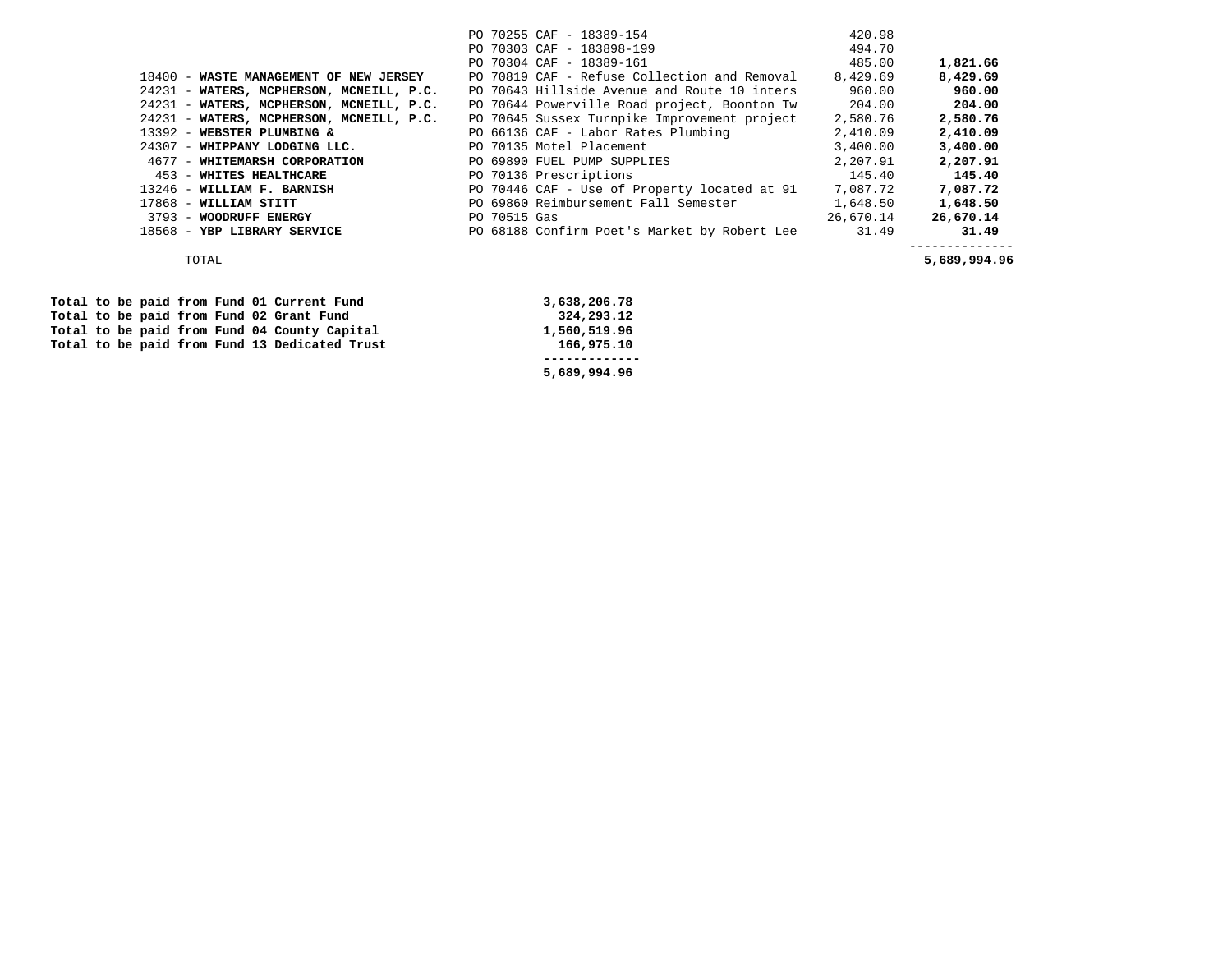#### **List of Bills (Department/Account Detail) - CENTRALIZED DISBURSEMENT ACCOUNT**

| Account                            | P0 #                                                     | Vendor                                                                                             | Description                                                                                                 | Payment                  | Account Total            |
|------------------------------------|----------------------------------------------------------|----------------------------------------------------------------------------------------------------|-------------------------------------------------------------------------------------------------------------|--------------------------|--------------------------|
|                                    |                                                          |                                                                                                    | <b>Current Fund</b>                                                                                         |                          |                          |
| <b>County Administrator</b>        |                                                          |                                                                                                    |                                                                                                             |                          |                          |
| 01-201-20-100100-023               | 70179 N P E L R A                                        | ASSOCIATIONS AND MEMBERSHIPS                                                                       | NPELRA & NJPELRA 2013 MEMBERSHIP, STAPLE<br>TOTAL FOR ACCOUNT                                               | 200.00                   | 200.00                   |
| 01-201-20-100100-068               |                                                          | 71157 COUNTY OF MORRIS<br>POSTAGE & METERED MAIL                                                   | 1ST 1/2 1/13 METERED MAIL<br>TOTAL FOR ACCOUNT                                                              | 47.30                    | 47.30                    |
| 01-201-20-100100-079               |                                                          | 70296 LONGFELLOWS SANDWICH DELI<br>70296 LONGFELLOWS SANDWICH DELI<br>SPECIAL PROJECTS             | Department Director's Meeting 1/2/13 10<br>CIO Search Committee Meeting 1/5/13 10 p<br>TOTAL FOR ACCOUNT    | 75.00<br>60.00           | 135.00                   |
| 01-203-20-100100-058               |                                                          | 66222 HEWLETT-PACKARD COMPANY<br>(2012) OFFICE SUPPLIES & STATIONERY                               | New printer for Carol Smyth. State cont<br>TOTAL FOR ACCOUNT                                                | 399.00                   | 399.00                   |
| 01-203-20-100100-059               |                                                          | 69969 MARY JO BUCHANAN<br>69969 MARY JO BUCHANAN<br>(2012) OTHER GENERAL EXPENSES                  | $10/28/12$ Suvio's Pizzeria - OEM meal dur<br>11/15/12 Job Post for CIO Position Simpl<br>TOTAL FOR ACCOUNT | 106.47<br>295.00         | 401.47                   |
| 01-203-20-100100-164               | 66093 CABLEVISION                                        | (2012) OFFICE MACHINES - RENTAL                                                                    | 07876628307018 12-8-12-4-7-13<br>TOTAL FOR ACCOUNT                                                          | 199.80                   | 199.80                   |
|                                    |                                                          | TOTAL for County Administrator                                                                     |                                                                                                             |                          | ============<br>1,382.57 |
| <b>Personnel</b>                   |                                                          |                                                                                                    |                                                                                                             |                          |                          |
| 01-201-20-105100-068               |                                                          | 71157 COUNTY OF MORRIS<br>POSTAGE & METERED MAIL                                                   | 1ST 1/2 1/13 METERED MAIL<br>TOTAL FOR ACCOUNT                                                              | 311.65                   | 311.65                   |
|                                    | 69662 CATHY BURD<br>69662 CATHY BURD<br>69662 CATHY BURD |                                                                                                    | Dollar Store<br>BJs<br>Shoprite                                                                             | 23.54<br>104.36<br>26.72 |                          |
| 01-203-20-105100-042               |                                                          | (2012) EMPLOYEE SERVICE AWARDS                                                                     | TOTAL FOR ACCOUNT                                                                                           |                          | 154.62                   |
|                                    | TOTAL for Personnel                                      |                                                                                                    |                                                                                                             |                          | ============<br>466.27   |
| <b>Board of Chosen Freeholders</b> |                                                          |                                                                                                    |                                                                                                             |                          |                          |
| 01-201-20-110100-068               |                                                          | 71157 COUNTY OF MORRIS<br>71157 COUNTY OF MORRIS<br>POSTAGE & METERED MAIL                         | 1ST 1/2 1/13 METERED MAIL<br>1ST 1/2 1/13 METERED MAIL<br>TOTAL FOR ACCOUNT                                 | 85.54<br>219.89          | 305.43                   |
| 01-203-20-110100-079               |                                                          | 70641 ANTHONY & SON'S ITALIAN MARKET<br>69967 LONGFELLOWS SANDWICH DELI<br>(2012) SPECIAL PROJECTS | 11/27/12 Superstorm Sandy Open House Rec<br>12/12/12 Freeholder Holiday Luncheon for<br>TOTAL FOR ACCOUNT   | 4,010.30<br>735.98       | 4,746.28                 |
|                                    |                                                          | TOTAL for Board of Chosen Freeholders                                                              |                                                                                                             |                          | ============<br>5,051.71 |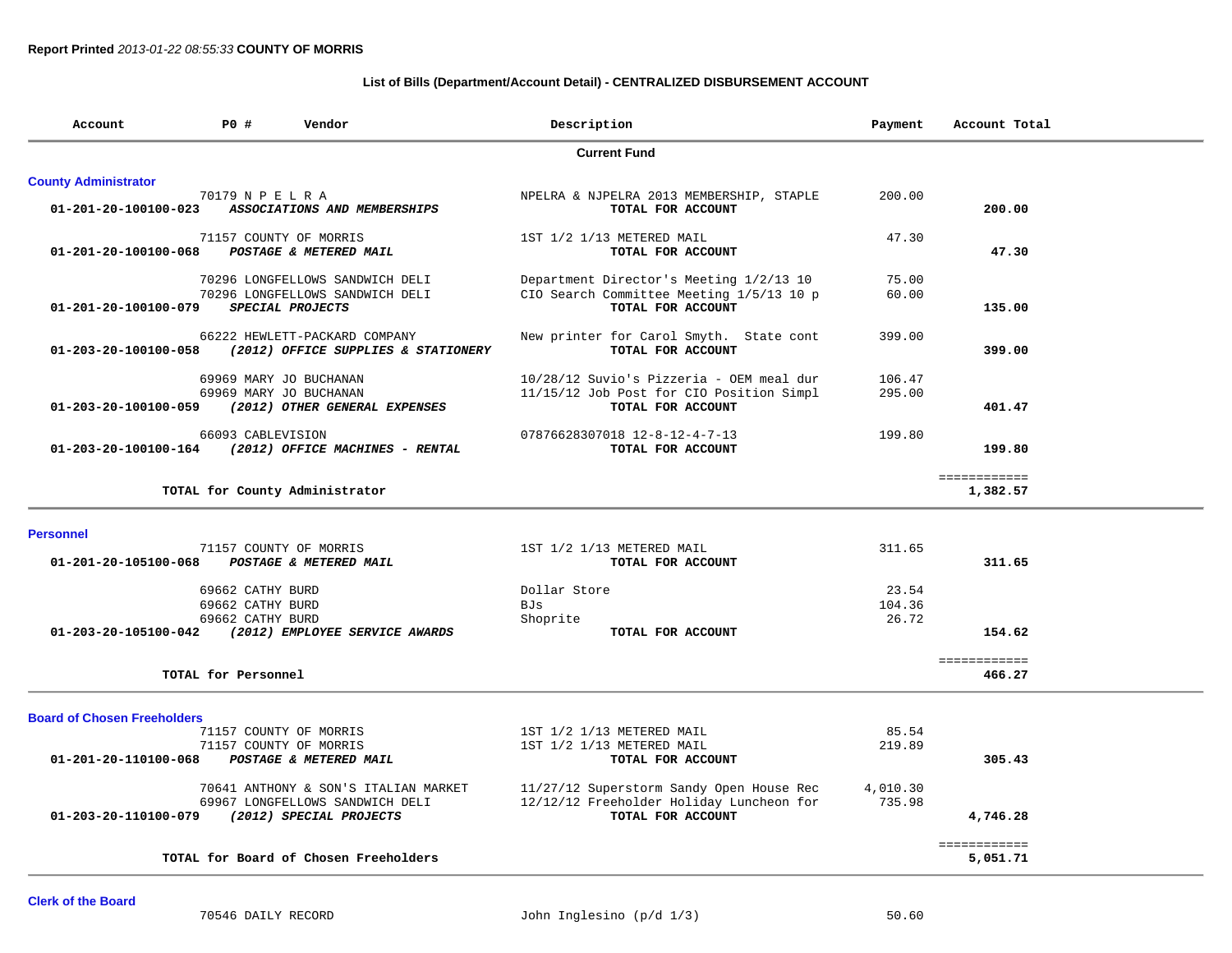| 70546 DAILY RECORD                                           | Nisivoccia ( $p/d$ 1/3)                  | 48.52            |              |
|--------------------------------------------------------------|------------------------------------------|------------------|--------------|
| 70546 DAILY RECORD                                           | Malick & Scherer PC $(p/d \ 1/3)$        | 50.08            |              |
| 01-201-20-110105-022<br><b>ADVERTISING</b>                   | TOTAL FOR ACCOUNT                        |                  | 247.28       |
|                                                              |                                          |                  |              |
|                                                              |                                          |                  |              |
| 69757 DAILY RECORD                                           | Keller & Kirkpatrick (11/19)             | 49.56            |              |
| 69757 DAILY RECORD                                           | Bollinger (11/19)                        | 48.00            |              |
| 69757 DAILY RECORD                                           | SmithSurveying (11/19)                   | 50.08            |              |
| 69757 DAILY RECORD                                           | Robinson Aerial Surveys, (11/19)         | 49.04            |              |
| 70137 DAILY RECORD                                           | The Musical Group (pd12/18)              | 49.04            |              |
|                                                              |                                          |                  |              |
| 70137 DAILY RECORD                                           | RHM Benefits (pd 12/18)                  | 48.00            |              |
| 70137 DAILY RECORD                                           | Total Admin.Services Corp. (pd12/18)     | 47.48            |              |
| 70137 DAILY RECORD                                           | On-Call Professional(pd 12/18)           | 76.08            |              |
| 69417 STAR LEDGER                                            | 1056408 BI-COUNTY BRIDGE NO.1401 11/09-1 | 793.44           |              |
| 01-203-20-110105-022<br>(2012) ADVERTISING                   | TOTAL FOR ACCOUNT                        |                  | 1,210.72     |
|                                                              |                                          |                  |              |
|                                                              |                                          |                  |              |
| 69743 STAPLES BUSINESS ADVANTAGE                             | Avery Labels                             | 20.10            |              |
| 69743 STAPLES BUSINESS ADVANTAGE                             | $81/2 \times 11$ Paper                   | 32.30            |              |
| 69743 STAPLES BUSINESS ADVANTAGE                             | Batteries                                | 6.00             |              |
| 69743 STAPLES BUSINESS ADVANTAGE                             | Writing Pads                             | 26.12            |              |
| 69743 STAPLES BUSINESS ADVANTAGE                             |                                          | 11.24            |              |
|                                                              | Magic Tape                               |                  |              |
| 69743 STAPLES BUSINESS ADVANTAGE                             | Correction Fluid                         | 1.77             |              |
| 69743 STAPLES BUSINESS ADVANTAGE                             | Post it Notes                            | 4.82             |              |
| 01-203-20-110105-058<br>(2012) OFFICE SUPPLIES & STATIONERY  | TOTAL FOR ACCOUNT                        |                  | 102.35       |
|                                                              |                                          |                  |              |
|                                                              |                                          |                  | ============ |
| TOTAL for Clerk of the Board                                 |                                          |                  | 1,560.35     |
|                                                              |                                          |                  |              |
|                                                              |                                          |                  |              |
| <b>County Clerk</b>                                          |                                          |                  |              |
| 71157 COUNTY OF MORRIS                                       | 1ST 1/2 1/13 METERED MAIL                | 2,368.06         |              |
| 01-201-20-120100-068<br>POSTAGE & METERED MAIL               | TOTAL FOR ACCOUNT                        |                  | 2,368.06     |
|                                                              |                                          |                  |              |
|                                                              |                                          | 60.61            |              |
| 68948 DEER PARK                                              | 0429033129 9/15/12-10/14/12              |                  |              |
| 68948 DEER PARK                                              | $0429033129$ $10/15/12 - 11/14/12$       | 45.98            |              |
| 68948 DEER PARK                                              | 0429033129 11/15/12 - 12/14/12           | 39.71            |              |
| 01-203-20-120100-095<br>(2012) OTHER ADMINISTRATIVE SUPPLIES | TOTAL FOR ACCOUNT                        |                  | 146.30       |
|                                                              |                                          |                  |              |
|                                                              |                                          |                  | ============ |
| TOTAL for County Clerk                                       |                                          |                  | 2,514.36     |
|                                                              |                                          |                  |              |
|                                                              |                                          |                  |              |
| <b>County Board of Elections</b>                             |                                          |                  |              |
| 71157 COUNTY OF MORRIS                                       | 1ST 1/2 1/13 METERED MAIL                | 35.30            |              |
| 01-201-20-121100-068<br>POSTAGE & METERED MAIL               | TOTAL FOR ACCOUNT                        |                  | 35.30        |
|                                                              |                                          |                  |              |
| 56238 DAILY RECORD                                           | Public Notice - School New               | 130.16           |              |
| (2012) ADVERTISING                                           |                                          |                  |              |
| 01-203-20-121100-022                                         | TOTAL FOR ACCOUNT                        |                  | 130.16       |
|                                                              |                                          |                  |              |
| 69935 DEER PARK                                              | 0435067756 11/15/12-12/14/12             | 16.72            |              |
| 69927 VERIZON                                                | 973 984-8412 477 35Y 12/22/12            | 30.68            |              |
| 01-203-20-121100-059<br>(2012) OTHER GENERAL EXPENSES        | TOTAL FOR ACCOUNT                        |                  | 47.40        |
|                                                              |                                          |                  |              |
| 68330 TOWNSHIP OF LONG HILL                                  | General Election                         | 150.00           |              |
| (2012) POLLING PLACE RENTAL<br>01-203-20-121100-067          | TOTAL FOR ACCOUNT                        |                  | 150.00       |
|                                                              |                                          |                  |              |
| 69939 PAUL CHASE                                             | Post Election Work                       | 55.00            |              |
|                                                              |                                          |                  |              |
| 68703 ROBERT KENNEDY                                         | Post Election Work                       | 335.00           |              |
| 69937 KAY FRANCES WALKER                                     | Post Election Work                       | 125.00           |              |
| 69937 KAY FRANCES WALKER                                     | Post Election Work                       | 575.00           |              |
|                                                              |                                          |                  |              |
|                                                              |                                          |                  |              |
| 67940 LINDA SIERENBERG<br>67940 LINDA SIERENBERG             | Pre Election<br>Election Day             | 302.50<br>300.00 |              |

 70546 DAILY RECORD Nisivoccia & Company (p/d 1/3) 49.56 70546 DAILY RECORD Classic Hair Care (p/d 1/3) 48.52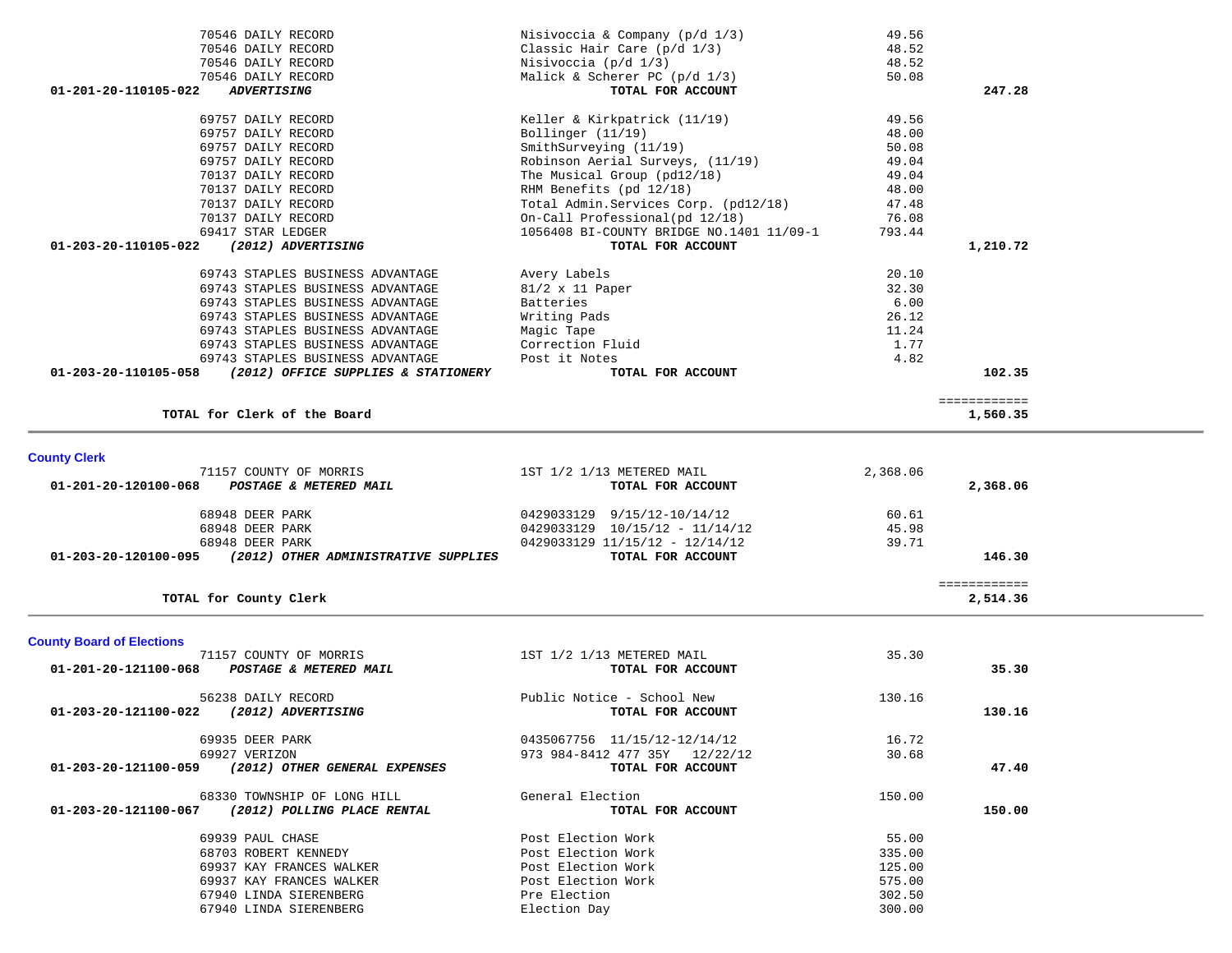| 67900 LINDA SIERENBERG<br>66680 LINDA SIERENBERG<br>(2012) ELECTION OFFICER<br>01-203-20-121100-096                          | Pre Election Work<br>Pre Election Work<br>TOTAL FOR ACCOUNT                                                                        | 770.00<br>320.00                         | 2,782.50                 |  |
|------------------------------------------------------------------------------------------------------------------------------|------------------------------------------------------------------------------------------------------------------------------------|------------------------------------------|--------------------------|--|
| TOTAL for County Board of Elections                                                                                          |                                                                                                                                    |                                          | ============<br>3,145.36 |  |
| <b>Superintendent of Elections</b>                                                                                           |                                                                                                                                    |                                          |                          |  |
| 71157 COUNTY OF MORRIS<br>01-201-20-121105-068<br>POSTAGE & METERED MAIL                                                     | 1ST 1/2 1/13 METERED MAIL<br>TOTAL FOR ACCOUNT                                                                                     | 321.13                                   | 321.13                   |  |
| 70082 MGL PRINTING SOLUTIONS<br>70082 MGL PRINTING SOLUTIONS<br>70082 MGL PRINTING SOLUTIONS<br>70082 MGL PRINTING SOLUTIONS | 22,000 Laser Confirmation Cards - Client<br>Shipping & Handling<br>22,000 Laser Voter Acknowledgement Cards<br>Shipping & Handling | 2,618.00<br>125.00<br>2,618.00<br>125.00 |                          |  |
| (2012) NATIONAL VOTER REGISTRATION<br>01-203-20-121105-057                                                                   | TOTAL FOR ACCOUNT                                                                                                                  |                                          | 5,486.00                 |  |
| 70080 DAILY RECORD<br>70080 DAILY RECORD<br>(2012) SCHOOL BOARD ELECTIONS<br>01-203-20-121105-076                            | 12/18/12 & 12/26/12 - Legal Notice Voter<br>Affidavit of Publication Charge<br>TOTAL FOR ACCOUNT                                   | 57.20<br>35.00                           | 92.20                    |  |
| 70081 POLAND SPRING WATER CO.<br>01-203-20-121105-095<br>(2012) OTHER ADMINISTRATIVE SUPPLIES                                | 0427719620<br>11/01/12-11/30/12<br>TOTAL FOR ACCOUNT                                                                               | 54.30                                    | 54.30                    |  |
| 70087 MUNICIPAL CAPITAL CORP<br>01-203-20-121105-164<br>(2012) OFFICE MACHINES - RENTAL                                      | Savin MP4002SP Copier - Contract # 9202<br>TOTAL FOR ACCOUNT                                                                       | 797.28                                   | 797.28                   |  |
| TOTAL for Superintendent of Elections                                                                                        |                                                                                                                                    |                                          | ============<br>6,750.91 |  |
| <b>County Elections (Cty Clerk)</b>                                                                                          |                                                                                                                                    |                                          |                          |  |
| 71157 COUNTY OF MORRIS<br>POSTAGE & METERED MAIL<br>01-201-20-121110-068                                                     | 1ST 1/2 1/13 METERED MAIL<br>TOTAL FOR ACCOUNT                                                                                     | 56.44                                    | 56.44                    |  |
| TOTAL for County Elections (Cty Clerk)                                                                                       |                                                                                                                                    |                                          | ============<br>56.44    |  |
| <b>County Treasurer</b>                                                                                                      |                                                                                                                                    |                                          |                          |  |
| 70545 NJ ASSOC OF CTY FIN OFFICERS<br>01-201-20-130100-023<br>ASSOCIATIONS AND MEMBERSHIPS                                   | NJ Association of County Finance Officer<br>TOTAL FOR ACCOUNT                                                                      | 450.00                                   | 450.00                   |  |
| 71157 COUNTY OF MORRIS<br>01-201-20-130100-068<br>POSTAGE & METERED MAIL                                                     | 1ST 1/2 1/13 METERED MAIL<br>TOTAL FOR ACCOUNT                                                                                     | 113.35                                   | 113.35                   |  |
| 70141 W.B. MASON COMPANY INC<br>(2012) OFFICE SUPPLIES & STATIONERY<br>01-203-20-130100-058                                  | Treasury office supplies December 2012<br>TOTAL FOR ACCOUNT                                                                        | 318.02                                   | 318.02                   |  |
| TOTAL for County Treasurer                                                                                                   |                                                                                                                                    |                                          | ============<br>881.37   |  |
| <b>Purchasing Division</b>                                                                                                   |                                                                                                                                    |                                          |                          |  |
| 71157 COUNTY OF MORRIS<br>01-201-20-130105-068<br>POSTAGE & METERED MAIL                                                     | 1ST 1/2 1/13 METERED MAIL<br>TOTAL FOR ACCOUNT                                                                                     | 162.15                                   | 162.15                   |  |
| 70332 W.B. MASON COMPANY INC<br>(2012) OFFICE SUPPLIES & STATIONERY<br>01-203-20-130105-058                                  | VARIOUS OFFICE SUPPLIES<br>TOTAL FOR ACCOUNT                                                                                       | 637.82                                   | 637.82                   |  |
| 70089 DEER PARK<br>(2012) OTHER ADMINISTRATIVE SUPPLIES<br>01-203-20-130105-095                                              | 11/15/12-12/14/12<br>0434495552<br>TOTAL FOR ACCOUNT                                                                               | 6.27                                     | 6.27                     |  |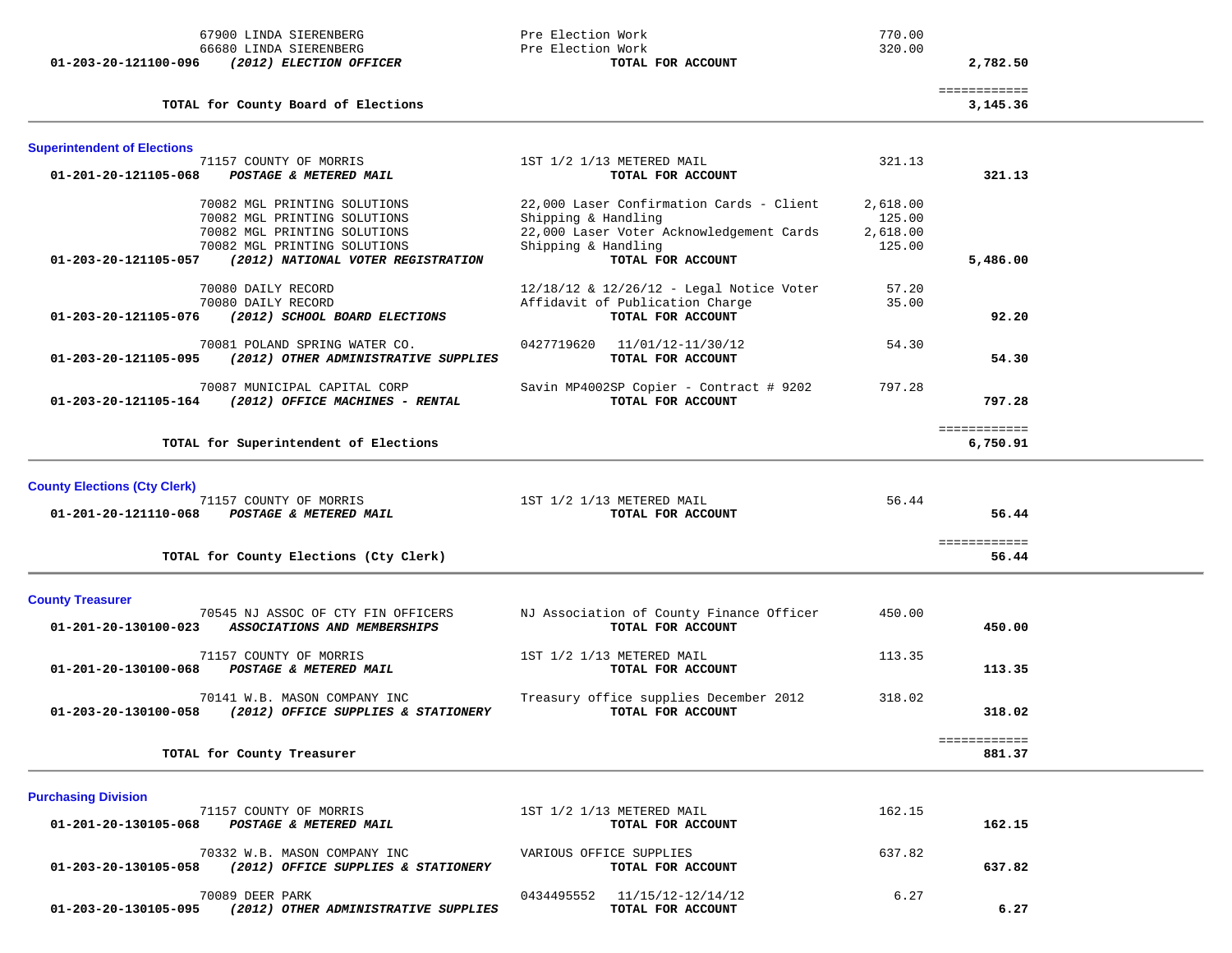|                                                                 |                                          |           | ============          |  |
|-----------------------------------------------------------------|------------------------------------------|-----------|-----------------------|--|
| TOTAL for Purchasing Division                                   |                                          |           | 806.24                |  |
| <b>Office Services</b>                                          |                                          |           |                       |  |
| 70544 DEER PARK                                                 | 0434565925 One 5 Gallon Bottle of Water  | 2.09      |                       |  |
| (2012) OFFICE SUPPLIES & STATIONERY<br>01-203-20-130110-058     | TOTAL FOR ACCOUNT                        |           | 2.09                  |  |
| TOTAL for Office Services                                       |                                          |           | ============<br>2.09  |  |
|                                                                 |                                          |           |                       |  |
| <b>Medical Services</b>                                         |                                          |           |                       |  |
| 71020 ATLANTIC HEALTH SERVICES                                  | Fixed portion for December 2012 per cont | 25,550.00 |                       |  |
| 71020 ATLANTIC HEALTH SERVICES                                  | Physician/NP Hours                       | 6,060.78  |                       |  |
| 71020 ATLANTIC HEALTH SERVICES                                  | Drug Screens - Panel 7                   | 630.00    |                       |  |
| 71020 ATLANTIC HEALTH SERVICES                                  | Contract Rate for Temporary Nursing Serv | 645.75    |                       |  |
| 01-203-20-130115-084<br>(2012) OTHER OUTSIDE SERVICES           | TOTAL FOR ACCOUNT                        |           | 32,886.53             |  |
| 71020 ATLANTIC HEALTH SERVICES                                  | Hep B                                    | 385.00    |                       |  |
| 01-203-20-130115-205<br>(2012) DIAGNOSTIC TESTS                 | TOTAL FOR ACCOUNT                        |           | 385.00                |  |
|                                                                 |                                          |           | ============          |  |
| TOTAL for Medical Services                                      |                                          |           | 33,271.53             |  |
| <b>Information Technology Div</b>                               |                                          |           |                       |  |
| 71157 COUNTY OF MORRIS                                          | 1ST 1/2 1/13 METERED MAIL                | 11.44     |                       |  |
| 01-201-20-140100-068<br>POSTAGE & METERED MAIL                  | TOTAL FOR ACCOUNT                        |           | 11.44                 |  |
|                                                                 |                                          |           |                       |  |
| TOTAL for Information Technology Div                            |                                          |           | ============<br>11.44 |  |
|                                                                 |                                          |           |                       |  |
| <b>County Board of Taxation</b>                                 |                                          |           |                       |  |
| 71157 COUNTY OF MORRIS                                          | 1ST 1/2 1/13 METERED MAIL                | 215.84    |                       |  |
| 01-201-20-150100-068<br>POSTAGE & METERED MAIL                  | TOTAL FOR ACCOUNT                        |           | 215.84                |  |
|                                                                 |                                          |           | ============          |  |
| TOTAL for County Board of Taxation                              |                                          |           | 215.84                |  |
|                                                                 |                                          |           |                       |  |
| <b>County Counsel</b><br>71157 COUNTY OF MORRIS                 | 1ST 1/2 1/13 METERED MAIL                | 56.15     |                       |  |
| 01-201-20-155100-068<br>POSTAGE & METERED MAIL                  | TOTAL FOR ACCOUNT                        |           | 56.15                 |  |
| 70259 O'MULLAN & BRADY P.C.                                     | Legal services                           | 16,445.00 |                       |  |
| 70682 JOHNSON & CONWAY LLP                                      | County Counsel                           | 1,209.60  |                       |  |
| 70322 THE LAW OFFICE OF                                         | Helen Snedeker                           | 328.45    |                       |  |
|                                                                 | Mary McKenna                             | 183.45    |                       |  |
| 70322 THE LAW OFFICE OF<br>70322 THE LAW OFFICE OF              |                                          | 244.50    |                       |  |
|                                                                 | Edward Poculosky                         |           |                       |  |
| 70322 THE LAW OFFICE OF<br>01-203-20-155100-051<br>(2012) LEGAL | Frank Nitti<br>TOTAL FOR ACCOUNT         | 415.95    | 18,826.95             |  |
|                                                                 |                                          |           |                       |  |
| 70217 STAPLES BUSINESS ADVANTAGE                                | Copy paper                               | 64.60     |                       |  |
| 70218 W.B. MASON COMPANY INC                                    | Toner - Panasonic                        | 134.55    |                       |  |
| (2012) OFFICE SUPPLIES & STATIONERY<br>01-203-20-155100-058     | TOTAL FOR ACCOUNT                        |           | 199.15                |  |
| 70647 RANDALL W. BUSH                                           | Expenses for Oct/Nov/Dec 2012            | 262.45    |                       |  |
| 01-203-20-155100-082<br>(2012) TRAVEL EXPENSE                   | TOTAL FOR ACCOUNT                        |           | 262.45                |  |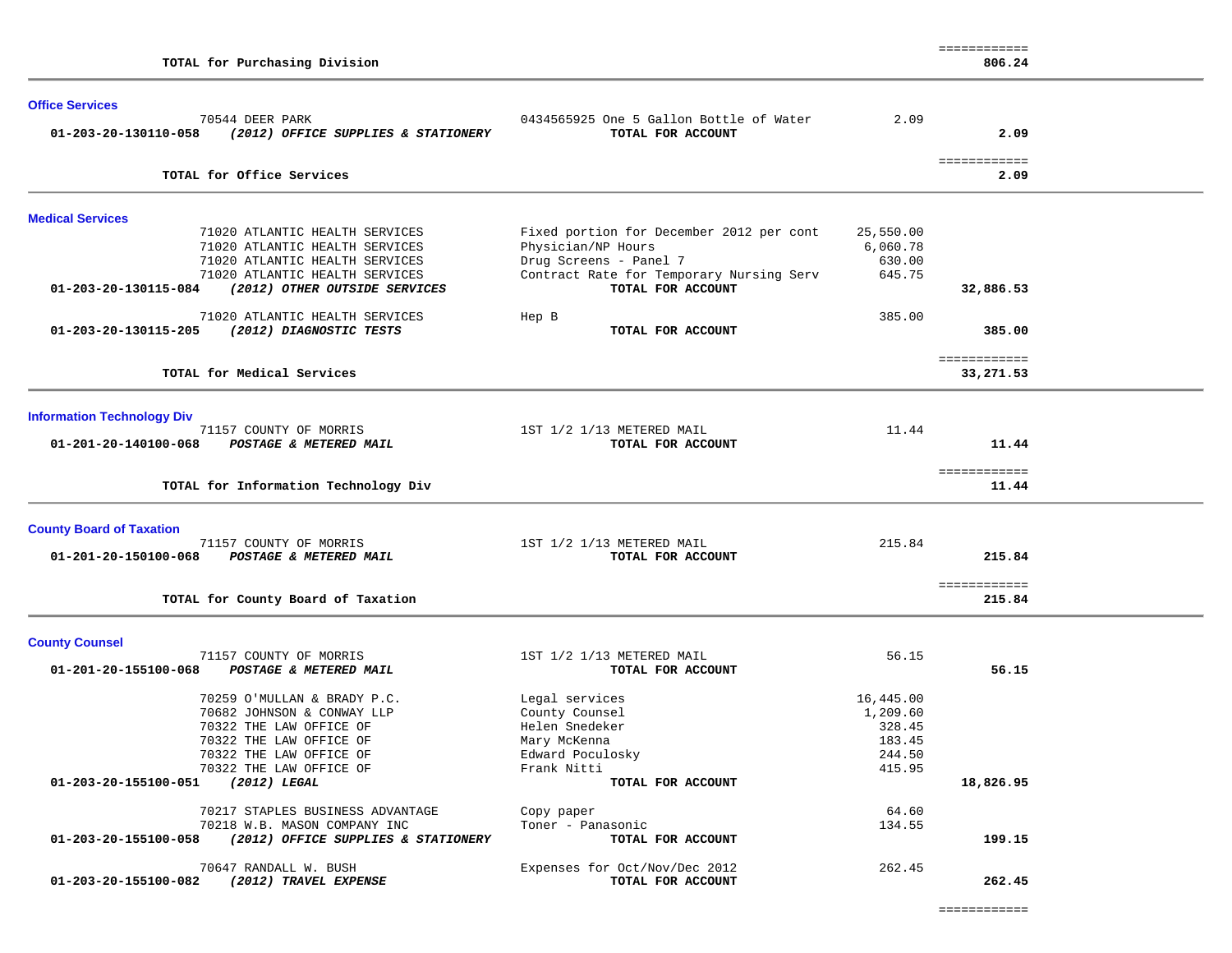| <b>County Surrogate</b>                                                             |                                 |          |              |
|-------------------------------------------------------------------------------------|---------------------------------|----------|--------------|
| 70327 CHARLES COLLINS                                                               | ADVANCED MICROSOFT EXCEL        | 119.00   |              |
| 70327 CHARLES COLLINS                                                               | ADVANCED MICROSOFT EXCEL        | 119.00   |              |
| $01 - 201 - 20 - 160100 - 039$<br><i>EDUCATION</i><br><b>SCHOOLS &amp; TRAINING</b> | TOTAL FOR ACCOUNT               |          | 238.00       |
| 71157 COUNTY OF MORRIS                                                              | 1ST 1/2 1/13 METERED MAIL       | 207.79   |              |
| $01 - 201 - 20 - 160100 - 068$<br>POSTAGE & METERED MAIL                            | TOTAL FOR ACCOUNT               |          | 207.79       |
| 70559 CHRISTOPHER P. LUONGO                                                         | ICLE                            | 210.00   |              |
| 01-203-20-160100-039<br>(2012) EDUCATION SCHOOLS & TRAINING                         | TOTAL FOR ACCOUNT               |          | 210.00       |
| 70561 STAPLES BUSINESS ADVANTAGE                                                    | 12/13/12, 1032165               | 78.81    |              |
| 70562 W.B. MASON COMPANY INC                                                        | 12/19/2012, C1033751            | 1,494.40 |              |
| 70562 W.B. MASON COMPANY INC                                                        | CREDIT                          | $-35.44$ |              |
| $01 - 203 - 20 - 160100 - 058$<br>(2012) OFFICE SUPPLIES & STATIONERY               | TOTAL FOR ACCOUNT               |          | 1,537.77     |
| 69475 DEER PARK                                                                     | 0434552170 10/15-11/14/12       | 21.06    |              |
| 69475 DEER PARK                                                                     | 0434552170 7/15-8/14/12         | 24.49    |              |
| 70563 DEER PARK                                                                     | 0434552170, 11/15/12-12/14/2012 | 18.22    |              |
| (2012) OTHER ADMINISTRATIVE SUPPLIES<br>$01 - 203 - 20 - 160100 - 095$              | TOTAL FOR ACCOUNT               |          | 63.77        |
|                                                                                     |                                 |          | ============ |
| TOTAL for County Surrogate                                                          |                                 |          | 2,257.33     |

## **Engineering**

| 71157 COUNTY OF MORRIS                                      | 1ST 1/2 1/13 METERED MAIL                | 3.30      |              |
|-------------------------------------------------------------|------------------------------------------|-----------|--------------|
| 71157 COUNTY OF MORRIS                                      | 1ST 1/2 1/13 METERED MAIL                | 4.90      |              |
| 01-201-20-165100-068<br>POSTAGE & METERED MAIL              | TOTAL FOR ACCOUNT                        |           | 8.20         |
| 69494 W.B. MASON COMPANY INC                                | Hewlet Packard Ink Cartridge #78         | 382.68    |              |
| 69494 W.B. MASON COMPANY INC                                | Hewlet Packard Cartridge F600C PRTR NK 8 | 179.40    |              |
| 69494 W.B. MASON COMPANY INC                                | Hewlett Packard Ink Cartridge #78        | $-191.34$ |              |
| 01-203-20-165100-058<br>(2012) OFFICE SUPPLIES & STATIONERY | TOTAL FOR ACCOUNT                        |           | 370.74       |
| 69493 R.S. KNAPP CO. INC.                                   | PW 300 Print EngineMonthly base chg Napp | 141.60    |              |
| 01-203-20-165100-164 (2012) OFFICE MACHINES - RENTAL        | TOTAL FOR ACCOUNT                        |           | 141.60       |
| 69081 GEN-EL SAFETY & INDUSTRIAL                            | Light Stick, 12 Hour, Yellow             | 16.20     |              |
| 69081 GEN-EL SAFETY & INDUSTRIAL                            | Shipping                                 | 9.30      |              |
| 70195 RESIDEX, LLC                                          | Bait Sta Rat, Protecta Black Each (6ea/c | 64.08     |              |
| 70195 RESIDEX, LLC                                          | Fastrac Blox 4# Pail (2 pails/cs)        | 53.80     |              |
| 70195 RESIDEX, LLC                                          | Freight charge                           | 18.50     |              |
| 69076 MORRISTOWN LUMBER &                                   | 2x45 YD Heavy Duty akk weather 3M        | 8.99      |              |
| 01-203-20-165100-225 (2012) CHEMICALS & SPRAYS              | TOTAL FOR ACCOUNT                        |           | 170.87       |
|                                                             |                                          |           | ============ |
|                                                             |                                          |           |              |

## **TOTAL for Engineering 691.41**

| <b>Heritage Commission</b> |  |
|----------------------------|--|

| 71157 COUNTY OF MORRIS                                                               | 1ST 1/2 1/13 METERED MAIL                      | 7.49   |       |
|--------------------------------------------------------------------------------------|------------------------------------------------|--------|-------|
| 01-201-20-175100-068<br><b>POSTAGE &amp; METERED MAIL</b>                            | TOTAL FOR ACCOUNT                              |        | 7.49  |
| 70330 MARGARET SHULTZ<br>01-203-20-175100-023<br>(2012) ASSOCIATIONS AND MEMBERSHIPS | MARAC DUES FOR COMMISSION<br>TOTAL FOR ACCOUNT | 35.00  | 35.00 |
| 69401 GAYLORD                                                                        | SHIPPING                                       | 69.73  |       |
| 69401 GAYLORD                                                                        | SHIPPING                                       | 20.26  |       |
| 70329 STAPLES BUSINESS ADVANTAGE                                                     | VARIOUS OFFICE SUPPLIES                        | 225.43 |       |
|                                                                                      |                                                |        |       |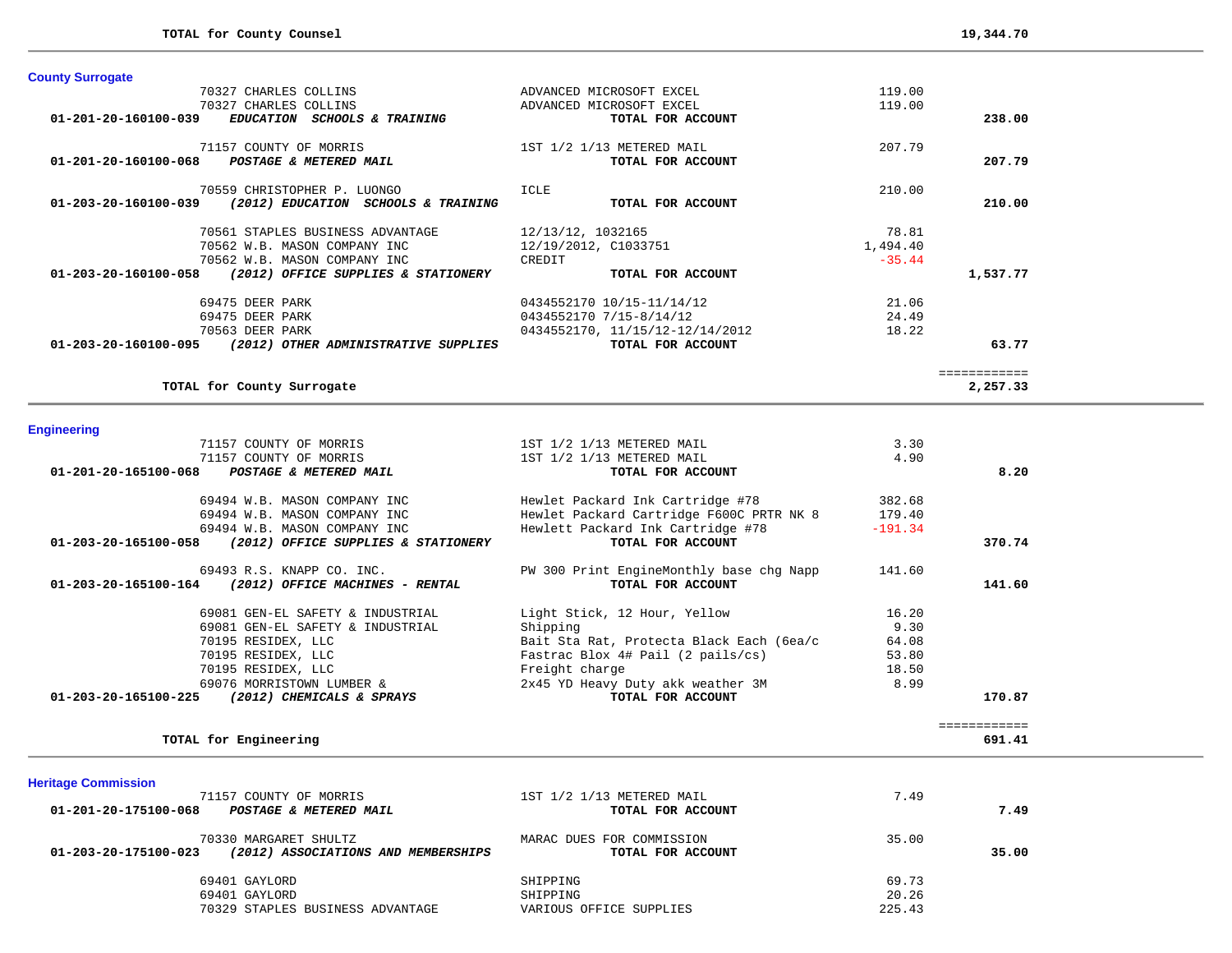| 70329 STAPLES BUSINESS ADVANTAGE<br>01-203-20-175100-079<br>(2012) SPECIAL PROJECTS                             | OFFICE/SUPPLIES-PAPER/INK<br>TOTAL FOR ACCOUNT                                                                    | 29.98                   | 345.40                 |  |
|-----------------------------------------------------------------------------------------------------------------|-------------------------------------------------------------------------------------------------------------------|-------------------------|------------------------|--|
| 69401 GAYLORD<br>69401 GAYLORD<br>69401 GAYLORD                                                                 | WW-BLP2450-PERMALIFE BUFFERED PAPER LINE<br>WW-BLP3650-PERMALIFE BUFFERED PAPER LINE<br>WW-MV3040-BOX ARCH POSTER | 27.75<br>38.75<br>42.10 |                        |  |
| 69401 GAYLORD<br>(2012) OTHER ADMINISTRATIVE SUPPLIES<br>01-203-20-175100-095                                   | WW-MVBF4060-BOX ARCH POSTER<br>TOTAL FOR ACCOUNT                                                                  | 49.75                   | 158.35                 |  |
| TOTAL for Heritage Commission                                                                                   |                                                                                                                   |                         | ============<br>546.24 |  |
| <b>Planning Board</b>                                                                                           |                                                                                                                   |                         |                        |  |
| 69791 CHRISTINE MARION<br>(2012) EDUCATION SCHOOLS & TRAINING<br>01-203-20-180100-039                           | Travel Expenses from July - December 201<br>TOTAL FOR ACCOUNT                                                     | 25.00                   | 25.00                  |  |
| 69791 CHRISTINE MARION<br>01-203-20-180100-082<br>(2012) TRAVEL EXPENSE                                         | TOTAL FOR ACCOUNT                                                                                                 | 38.00                   | 38.00                  |  |
| TOTAL for Planning Board                                                                                        |                                                                                                                   |                         | ============<br>63.00  |  |
| <b>Transportation Management</b>                                                                                |                                                                                                                   |                         |                        |  |
| 70315 JOHN J HAYES<br>01-201-20-180105-082<br>TRAVEL EXPENSE                                                    | NJ 124 Transit Study Meeting Parking Exp<br>TOTAL FOR ACCOUNT                                                     | 12.00                   | 12.00                  |  |
| 69806 GERALD ROHSLER<br>01-203-20-180105-059<br>(2012) OTHER GENERAL EXPENSES                                   | Board of Transportation Monthly Meeting<br>TOTAL FOR ACCOUNT                                                      | 67.82                   | 67.82                  |  |
| 70315 JOHN J HAYES<br>69806 GERALD ROHSLER<br>01-203-20-180105-082<br>(2012) TRAVEL EXPENSE                     | Parking - NJTPA December 2012 meetings<br>Travel Expenses - NJTPA Meetings & Trans<br>TOTAL FOR ACCOUNT           | 30.00<br>571.70         | 601.70                 |  |
| TOTAL for Transportation Management                                                                             |                                                                                                                   |                         | ============<br>681.52 |  |
| <b>PDT - General Admin</b>                                                                                      |                                                                                                                   |                         |                        |  |
| 71157 COUNTY OF MORRIS<br>01-201-20-180115-068<br>POSTAGE & METERED MAIL                                        | 1ST 1/2 1/13 METERED MAIL<br>TOTAL FOR ACCOUNT                                                                    | 144.92                  | 144.92                 |  |
| 70314 STEPHEN RICE<br>01-203-20-180115-039<br>(2012) EDUCATION SCHOOLS & TRAINING                               | Registration for Stephen Rice and James<br>TOTAL FOR ACCOUNT                                                      | 30.00                   | 30.00                  |  |
| 69793 EVELYN TIERNEY<br>69792 SODEXO, INC & AFFILIATES<br>(2012) OTHER GENERAL EXPENSES<br>01-203-20-180115-059 | Supplies and refreshments for CBA meetin<br>Refreshments for the "East Hanover Avenu<br>TOTAL FOR ACCOUNT         | 59.32<br>122.50         | 181.82                 |  |
| 70314 STEPHEN RICE<br>(2012) TRAVEL EXPENSE<br>01-203-20-180115-082                                             | Travel Expense for meetings attended by<br>TOTAL FOR ACCOUNT                                                      | 108.99                  | 108.99                 |  |
| TOTAL for PDT - General Admin                                                                                   |                                                                                                                   |                         | ============<br>465.73 |  |
| <b>County Weights &amp; Measures</b>                                                                            |                                                                                                                   |                         |                        |  |
| 71157 COUNTY OF MORRIS<br>POSTAGE & METERED MAIL<br>01-201-22-201100-068                                        | 1ST 1/2 1/13 METERED MAIL<br>TOTAL FOR ACCOUNT                                                                    | 1.80                    | 1.80                   |  |
| 70138 JERSEY CENTRAL POWER & LIGHT<br>01-203-22-201100-137<br>(2012) ELECTRICITY                                | 10 00 07 0512 7 7/ WEIGHTS & MEASURES<br>TOTAL FOR ACCOUNT                                                        | 1,530.54                | 1,530.54               |  |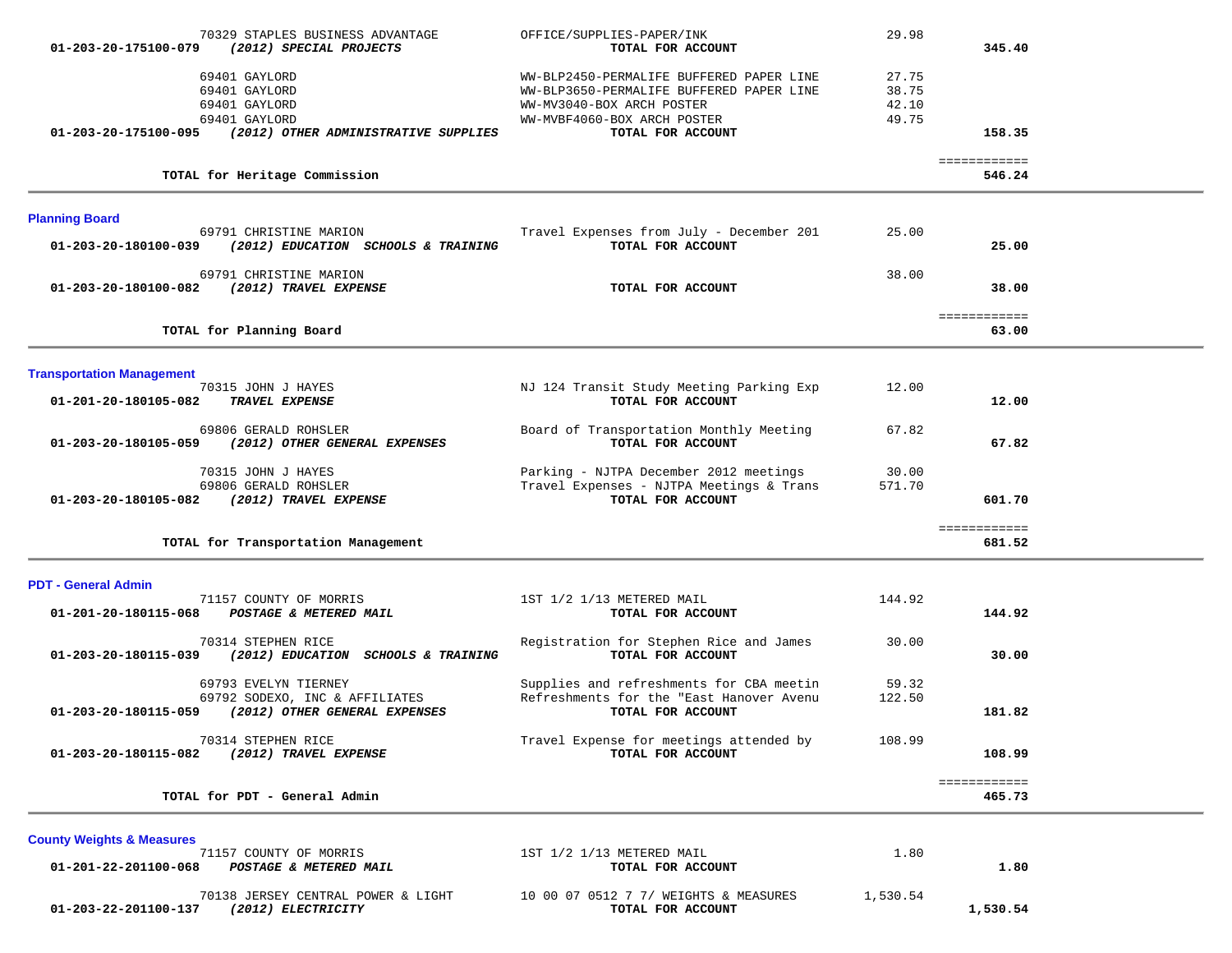|                                                               | 70937 NATIONAL FUEL OIL INC.<br>01-203-22-201100-140 (2012) GAS PURCHASES                                                                                                                                     | FUEL CHARGES 12/12<br>TOTAL FOR ACCOUNT                                                                                                                            | 725.14           | 725.14                                       |  |
|---------------------------------------------------------------|---------------------------------------------------------------------------------------------------------------------------------------------------------------------------------------------------------------|--------------------------------------------------------------------------------------------------------------------------------------------------------------------|------------------|----------------------------------------------|--|
|                                                               | 70815 PSE&G CO<br>70817 PSE&G CO<br>01-203-22-201100-141 (2012) NATURAL GAS                                                                                                                                   | REF # MOMBAG/ 65-513-961-00 W & M<br>REF # MOMBAG/ 65-513-961-00 W & M<br>TOTAL FOR ACCOUNT                                                                        | 471.76<br>589.12 | 1,060.88                                     |  |
|                                                               | TOTAL for County Weights & Measures                                                                                                                                                                           |                                                                                                                                                                    |                  | ============<br>3,318.36                     |  |
| <b>Employee Group Insurance</b>                               | 70417 DISCOVERY BENEFITS INC.<br>70418 DISCOVERY BENEFITS INC.<br>70419 HORIZON BLUE CROSS BLUE SHIELD<br>01-203-23-220100-090 (2012) EMPLOYEE GROUP INSURANCE EXPENDIT<br>TOTAL for Employee Group Insurance | COBRA 12/2012 Main County and Morris Vie<br>COBRA 12/2012 Offices of Temporary Assis<br>December 2012 HMO Main Cty and Morris Vi 1,372,652.03<br>TOTAL FOR ACCOUNT | 887.60<br>71.50  | 1,373,611.13<br>============<br>1,373,611.13 |  |
|                                                               |                                                                                                                                                                                                               |                                                                                                                                                                    |                  |                                              |  |
| <b>Office of Emergency Management</b><br>01-201-25-252100-068 | 71157 COUNTY OF MORRIS<br>71157 COUNTY OF MORRIS<br>POSTAGE & METERED MAIL                                                                                                                                    | 1ST 1/2 1/13 METERED MAIL<br>1ST 1/2 1/13 METERED MAIL<br>TOTAL FOR ACCOUNT                                                                                        | 0.90<br>6.30     | 7.20                                         |  |
|                                                               | 69718 SATCOM GLOBAL INC<br>69740 AT&T MOBILITY<br>01-203-25-252100-031 (2012) CELLULAR PHONES/PAGERS                                                                                                          | Iridium SIM Card<br>TOTAL FOR ACCOUNT                                                                                                                              | 37.37<br>47.62   | 84.99                                        |  |
|                                                               | 69345 NJAC<br>01-203-25-252100-039 (2012) EDUCATION SCHOOLS & TRAINING                                                                                                                                        | NJAC - Summit on Emergency Mgt and Prepa<br>TOTAL FOR ACCOUNT                                                                                                      | 125.00           | 125.00                                       |  |
|                                                               | 70702 DEER PARK<br>01-203-25-252100-058 (2012) OFFICE SUPPLIES & STATIONERY                                                                                                                                   | Water Service<br>TOTAL FOR ACCOUNT                                                                                                                                 | 14.63            | 14.63                                        |  |
|                                                               | 70582 CABLEVISION<br>70626 ATLANTIC TOMORROWS OFFICE<br>01-203-25-252100-059 (2012) OTHER GENERAL EXPENSES                                                                                                    | Final Service on Account ending Nov 2012<br>Machine ID G27055 Ser# QJH0507123<br>TOTAL FOR ACCOUNT                                                                 | 15.15<br>64.33   | 79.48                                        |  |
|                                                               | 69811 COPPER SERVICES<br>01-203-25-252100-146 (2012) TELEPHONE                                                                                                                                                | TOTAL FOR ACCOUNT                                                                                                                                                  | 66.77            | 66.77                                        |  |
|                                                               | 69716 KYOCERA MITA AMERICA, INC.<br>01-203-25-252100-164 (2012) OFFICE MACHINES - RENTAL                                                                                                                      | 7629689-029 Kyocera TaskAlfa 250ci - L&<br>TOTAL FOR ACCOUNT                                                                                                       | 655.77           | 655.77                                       |  |
|                                                               | TOTAL for Office of Emergency Management                                                                                                                                                                      |                                                                                                                                                                    |                  | ============<br>1,033.84                     |  |
| <b>Communications Center</b>                                  | 71157 COUNTY OF MORRIS                                                                                                                                                                                        | 1ST 1/2 1/13 METERED MAIL                                                                                                                                          | 28.85            |                                              |  |

| III) COUNTI OF MONTID<br>$01 - 201 - 25 - 252105 - 068$<br>POSTAGE & METERED MAIL | tot t/2 t/to MbibNbD MAID<br>TOTAL FOR ACCOUNT | 20.00<br>28.85 |
|-----------------------------------------------------------------------------------|------------------------------------------------|----------------|
| 68480 PRIORITY DISPATCH CORP.                                                     | Per invoice, 1/30/12, EMD course, regist       | 1,699.00       |
| 68480 PRIORITY DISPATCH CORP.                                                     | per invoice, 5/10/12, Course materials f       | 400.00         |
| 68480 PRIORITY DISPATCH CORP.                                                     | Per invoice, 5/11/12, Advance EMD Cert f       | 885.00         |
| 68480 PRIORITY DISPATCH CORP.                                                     | Per invoice, 5/11/12, Course materials,        | 100.00         |
| 68480 PRIORITY DISPATCH CORP.                                                     | Per invoice, 5/31/12, Advance EMD course       | 500.00         |
| 68480 PRIORITY DISPATCH CORP.                                                     | Per invoice, 7/3/12, Emerg Fire Dispatch C     | 250.00         |
| 01-203-25-252105-039<br>(2012) EDUCATION SCHOOLS & TRAINING                       | TOTAL FOR ACCOUNT                              | 3,834.00       |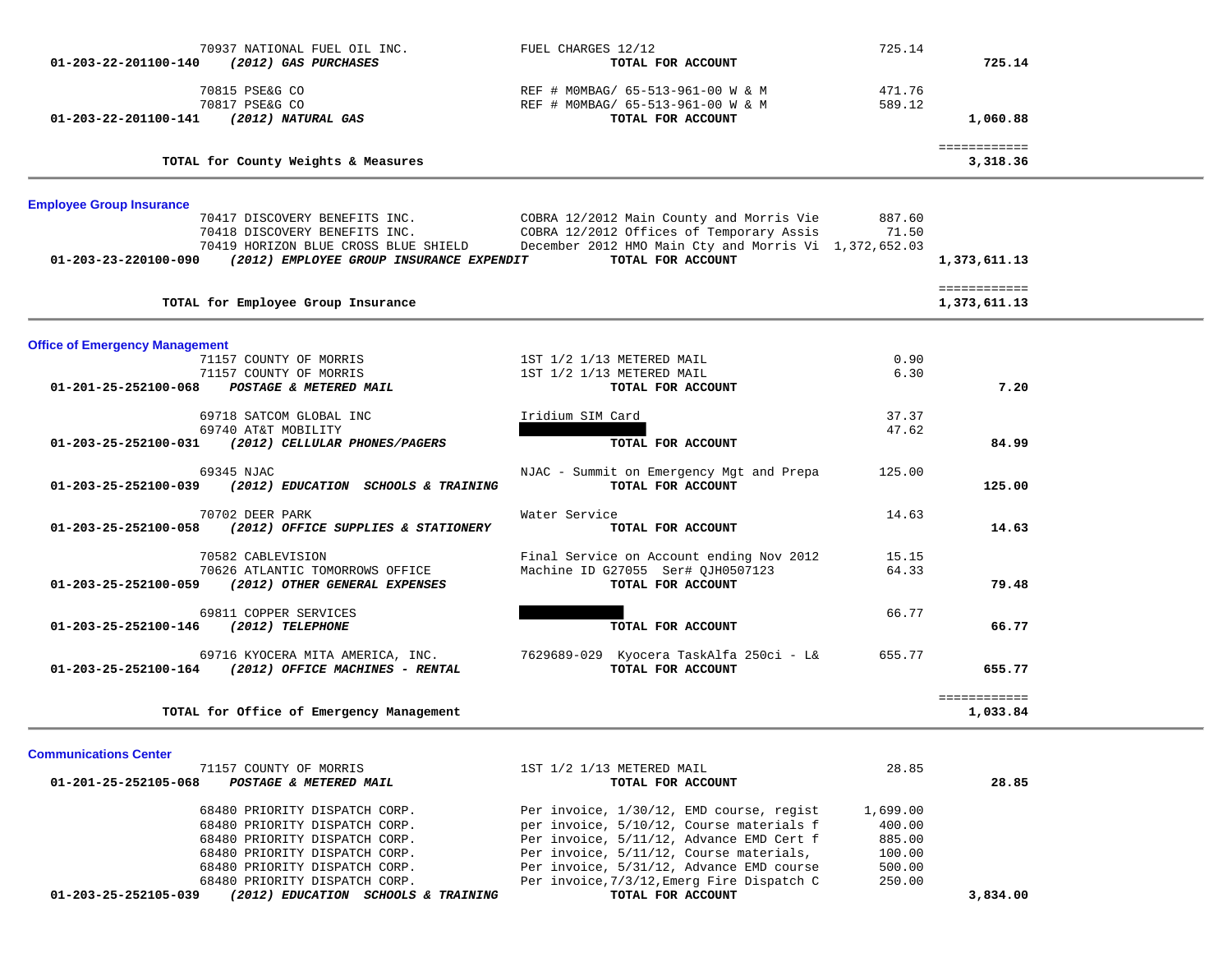| <b>County Medical Examiner Office</b>                       |                                |          |          |
|-------------------------------------------------------------|--------------------------------|----------|----------|
| 70079 NATL ASSOC OF MEDICAL EXAM. R.SUAREZ 05-0044 2013     |                                | 404.00   |          |
| 70079 NATL ASSOC OF MEDICAL EXAM.                           | C.FONSECA 03-0218 2013         | 404.00   |          |
| 01-201-25-254100-059<br>OTHER GENERAL EXPENSES              | TOTAL FOR ACCOUNT              |          | 808,00   |
| 71157 COUNTY OF MORRIS                                      | 1ST 1/2 1/13 METERED MAIL      | 11.75    |          |
| 01-201-25-254100-068<br>POSTAGE & METERED MAIL              | TOTAL FOR ACCOUNT              |          | 11.75    |
| 69050 MICHALSKI FUNERAL HOME                                | CASE 14-12-0301                | 1,750.00 |          |
| 69093 MICHALSKI FUNERAL HOME                                | CASE 14-12-0861                | 1,750.00 |          |
| 69052 MICHALSKI FUNERAL HOME                                | 14-12-0711                     | 1,750.00 |          |
| $(2012)$ CARTAGE<br>01-203-25-254100-030                    | TOTAL FOR ACCOUNT              |          | 5,250.00 |
| 70073 UNIVERSITY OF MISSOURI                                | CUST#28036 CASEA12-35 10/17/12 | 500.00   |          |
| 01-203-25-254100-035<br>(2012) CONSULTATION FEE             | TOTAL FOR ACCOUNT              |          | 500.00   |
| 70076 DEER PARK                                             | 0434597878 12/18/12            | 7.02     |          |
| 69084 STAPLES BUSINESS ADVANTAGE                            | AC#1032179 11/27/12            | 194.78   |          |
| 01-203-25-254100-058<br>(2012) OFFICE SUPPLIES & STATIONERY | TOTAL FOR ACCOUNT              |          | 201.80   |
| 70075 FEDEX                                                 | CASE 14120446 12/17/12         | 29.72    |          |
| 70075 FEDEX                                                 | CASE 21120105 12/17/12         | 28.58    |          |
| 01-203-25-254100-059<br>2012) OTHER GENERAL EXPENSES        | TOTAL FOR ACCOUNT              |          | 58.30    |

| 01-203-25-252105-078 | (2012) SOFTWARE MAINTENANCE                                     | TOTAL FOR ACCOUNT                                                     |        | 42,3 |
|----------------------|-----------------------------------------------------------------|-----------------------------------------------------------------------|--------|------|
| 01-203-25-252105-117 | 70219 LANGUAGE LINE SERVICES<br>(2012) INTERPRETOR FEES         | $902 - 0110022$ , $11/30/12$ ( $11/1-11/30/12$ )<br>TOTAL FOR ACCOUNT | 967.30 | 9    |
| 01-203-25-252105-131 | 70228 LASHEN ELECTRONICS INC<br>(2012) COUNTY WIDE RADIO SYSTEM | Per invoice 12/17/12, 10ft Lv15 8c TIA56<br>TOTAL FOR ACCOUNT         | 57.50  |      |
|                      | 70220 BOROUGH OF BUTLER                                         | 3680-0 dtd 11/19/12 Denise Drive cell to                              | 584.81 |      |
|                      | 70226 JERSEY CENTRAL POWER & LIGHT                              | 10 00 78 7724 2 1, 12/12 Gillette(11/13-                              | 347.89 |      |
|                      | 70226 JERSEY CENTRAL POWER & LIGHT                              | 10 00 78 7716 0 5, 12/17 Dover(11/16-12/                              | 465.20 |      |
|                      | 70226 JERSEY CENTRAL POWER & LIGHT                              | 10 00 78 7744 2 7, 12/27 Boonton(11/27-1                              | 708.93 |      |
|                      | 70226 JERSEY CENTRAL POWER & LIGHT                              | 10 00 78 7707 1 4, 12/27 Flanders(11/28-                              | 572.89 |      |
|                      | 70226 JERSEY CENTRAL POWER & LIGHT                              | 10 00 78 7725 4 6, 12/28 Oak Ridge (11/2                              | 317.91 |      |
|                      | 70226 JERSEY CENTRAL POWER & LIGHT                              | 10 00 82 9957 4 5, 12/4 FlandersAnnex (1                              | 3.42   |      |
|                      | 70226 JERSEY CENTRAL POWER & LIGHT                              | 10 00 82 9957 4 5, 12/27 FlandersAnnex (                              | 3.25   |      |
|                      | 70226 JERSEY CENTRAL POWER & LIGHT                              | 10 00 97 9705 1 9 12/18 W. Hanover Dr. Ran                            | 758.89 |      |

68470 PRIORITY DISPATCH CORP. Per invoice, Course materials - Police,

**TOTAL for Communications Center 53,985.24**

|           | 62.10     | 12/22/12, 0434508784 for 11/1-11/30/12         | 70222 DEER PARK                                             |
|-----------|-----------|------------------------------------------------|-------------------------------------------------------------|
|           | 402.40    | 12/13/12, Per invoice office supplies          | 70223 STAPLES BUSINESS ADVANTAGE                            |
| 464.50    |           | TOTAL FOR ACCOUNT                              | 01-203-25-252105-058<br>(2012) OFFICE SUPPLIES & STATIONERY |
|           | 35.00     | 12/19/12, Mag mount 12ft cable mini u          | 70227 ROYAL COMMUNICATIONS INC.                             |
| 35.00     |           | TOTAL FOR ACCOUNT                              | (2012) RADIO REPAIRS<br>01-203-25-252105-072                |
|           | 30,000.00 | Per quote, $11/19/12$ , Police Mobile - Key    | 69453 KEYSTONE PUBLIC SAFETY INC.                           |
|           | 5,250.00  | Per quote, 11/19/12, Maintenance fee           | 69453 KEYSTONE PUBLIC SAFETY INC.                           |
|           | 6,000.00  | Per quote, 8/13/12, AVL Admin Module           | 69453 KEYSTONE PUBLIC SAFETY INC.                           |
|           | 1,080.00  | Per quote, 8/13/12, Maintenance fee            | 69453 KEYSTONE PUBLIC SAFETY INC.                           |
| 42,330.00 |           | TOTAL FOR ACCOUNT                              | 01-203-25-252105-078<br>(2012) SOFTWARE MAINTENANCE         |
|           | 967.30    | $902 - 0110022$ , $11/30/12$ $(11/1-11/30/12)$ | 70219 LANGUAGE LINE SERVICES                                |
| 967.30    |           | TOTAL FOR ACCOUNT                              | 01-203-25-252105-117<br>(2012) INTERPRETOR FEES             |
|           | 57.50     | Per invoice 12/17/12, 10ft Lv15 8c TIA56       | 70228 LASHEN ELECTRONICS INC                                |
| 57.50     |           | TOTAL FOR ACCOUNT                              | 01-203-25-252105-131<br>(2012) COUNTY WIDE RADIO SYSTEM     |

 70226 JERSEY CENTRAL POWER & LIGHT 10 00 97 9200 3 5 12/26 W.Springtown Rd, 271.86 70226 JERSEY CENTRAL POWER & LIGHT 10 01 00 1949 3 3 High Ridge Rd, Long Va 363.04<br>7 (2012) ELECTRICITY  **01-203-25-252105-137** *(2012) ELECTRICITY* **TOTAL FOR ACCOUNT 4,398.09**

68470 PRIORITY DISPATCH CORP.<br>68470 PRIORITY DISPATCH CORP. Per invoice, Course materials - Police, 100.00

============<br>53,985.24

 **01-204-55-252105-511** *COMM CENTER CP: 2011 OTHER EXPENSES* **TOTAL FOR ACCOUNT 1,870.00**

============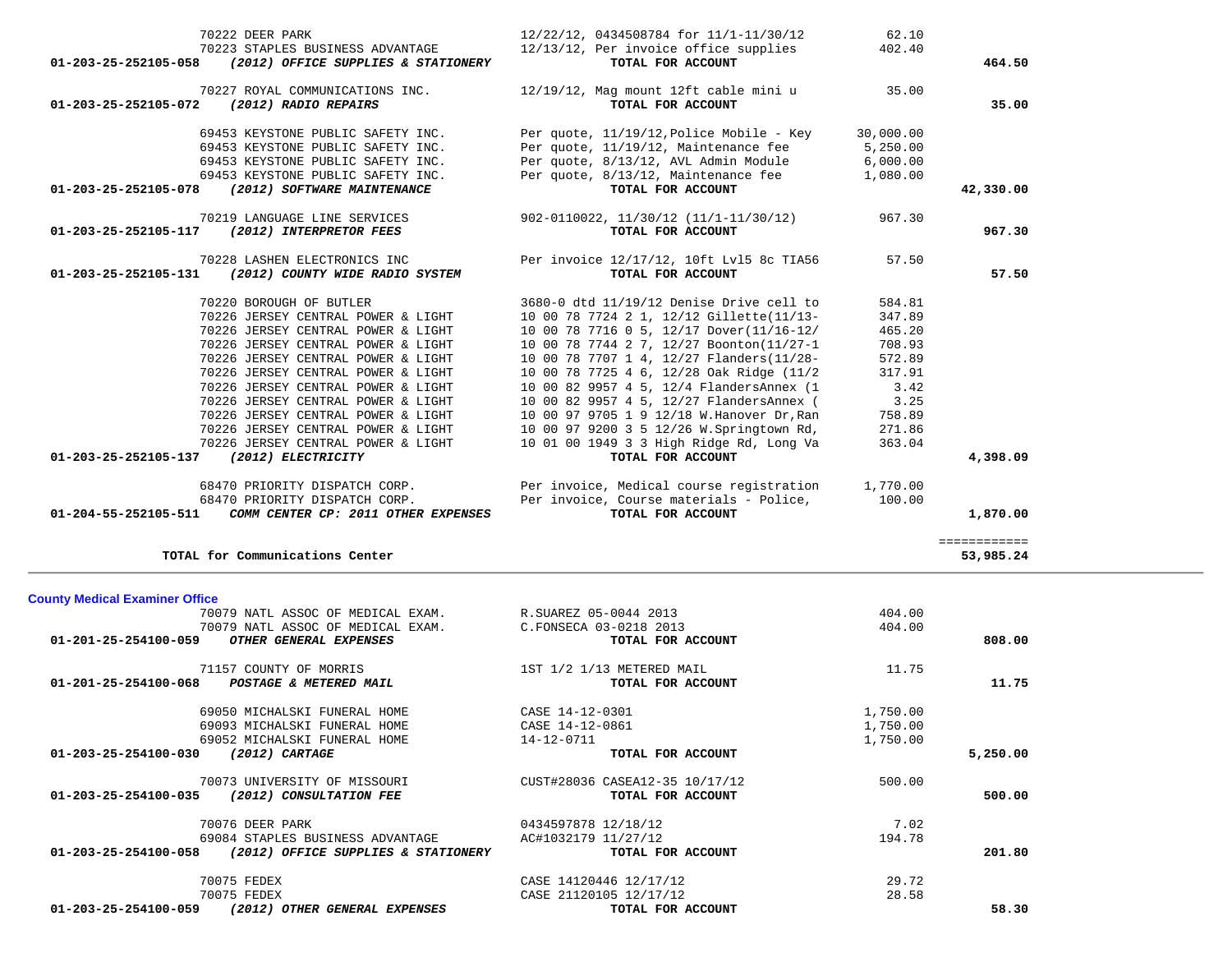| <b>County Sheriff's Department</b><br>68423 NJ POLICE TRAFFIC OFFICER ASSC | Inv dtd 1/1/2013              | 35.00                     |  |
|----------------------------------------------------------------------------|-------------------------------|---------------------------|--|
| TOTAL for County Medical Examiner Office                                   |                               | ============<br>12,588.89 |  |
|                                                                            |                               |                           |  |
| 01-203-25-254100-203<br>(2012) X-RAY & MEDICAL SUPPLIES                    | TOTAL FOR ACCOUNT             | 2,781.04                  |  |
| 70077 JANT PHARMACAL CORP.                                                 | FREIGHT                       | 25.00                     |  |
| 70077 JANT PHARMACAL CORP.                                                 | ACCUTEST DRUG SCREEN 12/12/12 | 515.00                    |  |
| 70078 MORRISTOWN MEMORIAL/PATHOLOGY                                        | CASE 14 12 0479               | 182.00                    |  |
| 70078 MORRISTOWN MEMORIAL/PATHOLOGY                                        | CASE 19 12 0130 7/12          | 588.00                    |  |
| 68493 CENTENNIAL PRODUCTS INC.                                             | FREIGHT                       | 122.90                    |  |
| 68493 CENTENNIAL PRODUCTS INC.                                             | BODY BAGS                     | 775.44                    |  |
| 68493 CENTENNIAL PRODUCTS INC.                                             | FREIGHT                       | 48.22                     |  |
| 68493 CENTENNIAL PRODUCTS INC.                                             | DNA CARDS 11/20/12            | 266.00                    |  |
| 68493 CENTENNIAL PRODUCTS INC.                                             | BODY BAGS 11/20/12            | 258.48                    |  |
| 01-203-25-254100-084<br>(2012) OTHER OUTSIDE SERVICES                      | TOTAL FOR ACCOUNT             | 2,978.00                  |  |
| 70074 NMS LABS                                                             | SUSSEX 11/12 TOXICOLOGY       | 620.00                    |  |
| 70074 NMS LABS                                                             | MORRIS 11/12 TOXICOLOGY       | 2,358.00                  |  |

| 01-201-25-270100-023 ASSOCIATIONS AND MEMBERSHIPS                                      | TOTAL FOR ACCOUNT                                                                                                                                                                                                                          |        | 35.00    |
|----------------------------------------------------------------------------------------|--------------------------------------------------------------------------------------------------------------------------------------------------------------------------------------------------------------------------------------------|--------|----------|
|                                                                                        | 71157 COUNTY OF MORRIS 1ST 1/2 1/13 METERED MAIL 445.16<br><b>01-201-25-270100-068</b> POSTAGE & METERED MAIL <b>1.13 TOTAL FOR ACCOUNT</b>                                                                                                |        | 445.16   |
|                                                                                        | 69875 MARK CHIAROLANZA <b>Example 2008</b> Reimbursement for Tuition & Book 1,743.77                                                                                                                                                       |        |          |
| 69860 WILLIAM STITT                                                                    |                                                                                                                                                                                                                                            |        |          |
| 01-203-25-270100-039 (2012) EDUCATION SCHOOLS & TRAINING                               | Tuirtion/Fairleigh Dickinson "2012" 1,648.50<br><b>TOTAL FOR ACCOUNT</b><br>TOTAL FOR ACCOUNT                                                                                                                                              |        | 3,392.27 |
| 69859 ADAM ZEICH                                                                       | Supplies - Home Depot Receipt dtd 12/23/ 266.20                                                                                                                                                                                            |        |          |
|                                                                                        |                                                                                                                                                                                                                                            |        |          |
|                                                                                        | Supplies - JO-ANN Art & Crafts, Receipt 146.17<br>Item# LDHD07, House 51x30 Large Divider 585.62<br>Item# LDHD07, House 51x30 Large Divider                                                                                                |        |          |
| 69859 ADAM ZEICH<br>69258 DELPHI PRODUCTS CO., INC.<br>69258 DELPHI PRODUCTS CO., INC. |                                                                                                                                                                                                                                            | 158.01 |          |
| 69258 DELPHI PRODUCTS CO., INC.                                                        | Supplies - 00-44<br>Item# LDHD07, Ho<br>Freight Charges<br>Composite Feet                                                                                                                                                                  | 20.00  |          |
| 69255 5 STAR CAR WASH                                                                  | Sheriff Officers, Inv dtd $12/5/12$ 2,002.00                                                                                                                                                                                               |        |          |
| 69872 DEER PARK                                                                        | $0434561387$ $11/15/12 - 12/14/12$ , 199.13                                                                                                                                                                                                |        |          |
|                                                                                        | 69318 MICRO FIRE APPARATUS Replace (4) Scotchlite/Alum Inserts in r 144.00                                                                                                                                                                 |        |          |
|                                                                                        | 9318 MICRO FIRE APPARATUS<br>69318 MICRO FIRE APPARATUS<br>69257 HARRISON SUPPLY CO., INC.<br>69257 HARRISON SUPPLY CO., INC.<br>69257 HARRISON SUPPLY CO., INC.<br>69257 HARRISON SUPPLY CO., INC.<br>10.00 - Trading Cards 8 Lots of 500 |        |          |
|                                                                                        |                                                                                                                                                                                                                                            |        |          |
|                                                                                        |                                                                                                                                                                                                                                            |        |          |
|                                                                                        |                                                                                                                                                                                                                                            |        |          |
|                                                                                        |                                                                                                                                                                                                                                            |        |          |
|                                                                                        |                                                                                                                                                                                                                                            |        |          |
|                                                                                        | 69319 S & M PRESS INC. 12 Type Typesetting & Layout 240.00                                                                                                                                                                                 |        |          |
| 69319 S & M PRESS INC.                                                                 | Art Scans (MISC)                                                                                                                                                                                                                           | 50.00  |          |
| 01-203-25-270100-059 (2012) OTHER GENERAL EXPENSES                                     | TOTAL FOR ACCOUNT                                                                                                                                                                                                                          |        | 5,162.33 |
|                                                                                        | 68745 STEVE SEIDLER Dates trained Dogs - 11/13,14,15,16,20/1 675.00<br>69366 U.S. SECURITY ASSOCIATES, INC. Guards - 11/16/12 - 11/22/12, Inv dtd 11 1,906.24                                                                              |        |          |
|                                                                                        |                                                                                                                                                                                                                                            |        |          |
| 01-203-25-270100-084 (2012) OTHER OUTSIDE SERVICES                                     | TOTAL FOR ACCOUNT                                                                                                                                                                                                                          |        | 2,581.24 |
| 69874 STAPLES BUSINESS ADVANTAGE                                                       | Order#7093906782-000-001, Order dtd 12/2 6.28                                                                                                                                                                                              |        |          |
| 69874 STAPLES BUSINESS ADVANTAGE                                                       | Order#7093906782-000-002, Order dtd 12/2                                                                                                                                                                                                   | 100.42 |          |
| 69874 STAPLES BUSINESS ADVANTAGE                                                       | S.Gonzalez - Order#7093444076-000-001, O                                                                                                                                                                                                   | 79.31  |          |
| 69874 STAPLES BUSINESS ADVANTAGE                                                       | S.Gonzalez - Ulusianoscalez .<br>Order#7093071783-000-001, Order dtd 12/4                                                                                                                                                                  | 161.98 |          |
| 69874 STAPLES BUSINESS ADVANTAGE                                                       | Order#7093071783-000-002, Order dtd 12/4                                                                                                                                                                                                   | 11.02  |          |
| 69874 STAPLES BUSINESS ADVANTAGE                                                       | K.Shively - Order#7093370731, Order dtd                                                                                                                                                                                                    | 964.95 |          |
| 69876 STAPLES BUSINESS ADVANTAGE                                                       | K.Shively/CIS, Acct#1032180, Order#70933 80.98                                                                                                                                                                                             |        |          |
| 69876 STAPLES BUSINESS ADVANTAGE                                                       | K.Shively/CIS, Acct#1032180, Order#70933                                                                                                                                                                                                   | 39.96  |          |
| 69876 STAPLES BUSINESS ADVANTAGE                                                       | K.Lehman/Admin. 0rder#7093                                                                                                                                                                                                                 | 158.73 |          |

69876 STAPLES BUSINESS ADVANTAGE K.Lehman/Admin, Order#7093 12.52

 $\overline{\phantom{a}}$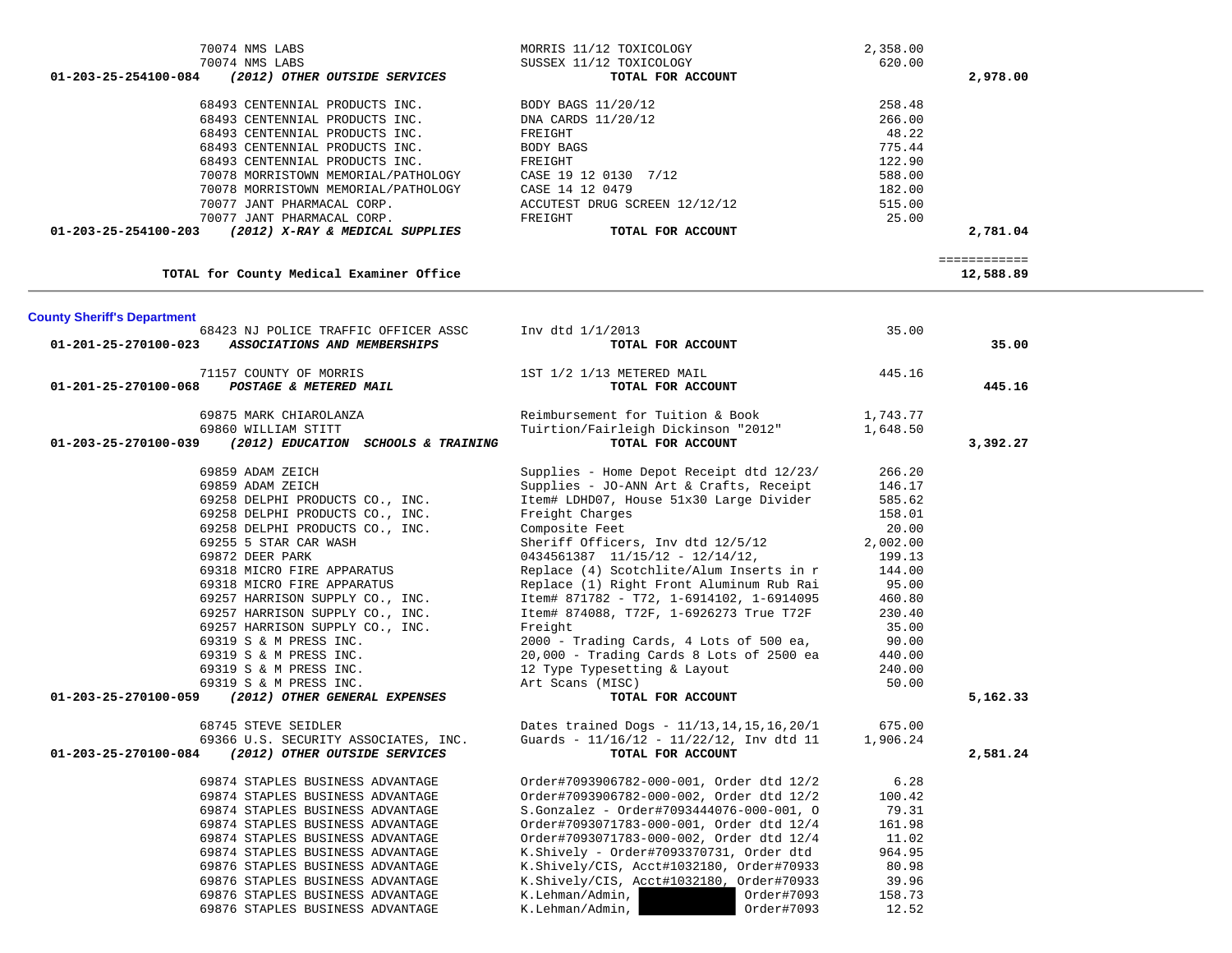|                                   | 69001 LAWMEN SUPPLY CO                           | Item#5230B Combined Tactical Systems CS  | 236.52   |              |
|-----------------------------------|--------------------------------------------------|------------------------------------------|----------|--------------|
|                                   | 69001 LAWMEN SUPPLY CO                           | Item#6210 Combined Tactical Systems Whit | 219.00   |              |
|                                   | 69001 LAWMEN SUPPLY CO                           | Item#3330 Combined Tactical Systems 37MM | 478.32   |              |
| 01-203-25-270100-115              | (2012) AMMUNITION                                | TOTAL FOR ACCOUNT                        |          | 1,184.40     |
|                                   |                                                  |                                          |          |              |
|                                   | 69311 UNIQUE PHOTO INC                           | K3 Pro Stylus Printer, Quote #356605     | 2,450.00 |              |
| 01-203-25-270100-161              | (2012) COMMUNICATIONS EQUIPMENT                  | TOTAL FOR ACCOUNT                        |          | 2,450.00     |
|                                   |                                                  |                                          |          |              |
|                                   | 68726 FAUNA FOODS CORP.                          | Red Barn Chicken Liver Rolls #RB10400C,  | 47.47    |              |
|                                   | 68726 FAUNA FOODS CORP.                          | PFB Euk PP 30/20 441b Item# IMS30119, In | 1,196.75 |              |
| 01-203-25-270100-185              | (2012) FOOD                                      | TOTAL FOR ACCOUNT                        |          | 1,244.22     |
|                                   | 69861 MORRISTOWN LUMBER &                        | Small supplies/A.Zeich, Inv dtd 12/26/12 | 240.46   |              |
| 01-203-25-270100-239              | $(2012)$ SMALL TOOLS                             | TOTAL FOR ACCOUNT                        |          | 240.46       |
|                                   |                                                  |                                          |          |              |
|                                   | 68997 MAJOR POLICE SUPPLY                        | NY Version Compact Siren Item# 650002    | 270.92   |              |
|                                   | 68997 MAJOR POLICE SUPPLY                        | Micropulse Led Lighthead RED (Grille) It | 144.56   |              |
|                                   | 68997 MAJOR POLICE SUPPLY                        | Micropulse Led Lighthead BB (Grille) Ite | 144.56   |              |
|                                   | 68997 MAJOR POLICE SUPPLY                        | Micropulse Led Lighthead RB (Rear Deck)  | 144.56   |              |
|                                   | 68997 MAJOR POLICE SUPPLY                        | FS MPSM6-SB Kit.Brkt Swivel MNT Item# MI | 26.00    |              |
|                                   | 68997 MAJOR POLICE SUPPLY                        | Federal 100W Speaker Item# ES100         | 140.40   |              |
|                                   |                                                  |                                          |          |              |
|                                   | 68997 MAJOR POLICE SUPPLY                        | Speaker Bracket Taurus Item#ESB-TAR11    | 10.79    |              |
|                                   | 68997 MAJOR POLICE SUPPLY                        | Led Corner System 2 Chan, Clear (PAIR) I | 317.20   |              |
|                                   | 68997 MAJOR POLICE SUPPLY                        | Internal Lighting System, passenger side | 450.32   |              |
| $01 - 203 - 25 - 270100 - 258$    | (2012) EQUIPMENT                                 | TOTAL FOR ACCOUNT                        |          | 1,649.31     |
|                                   | 69263 SPECTRODOME LLC.                           | Supply & Install Graphics for 2013 Chevy | 2,250.00 |              |
|                                   |                                                  | Supply & Install graphics as per spec on | 650.00   |              |
|                                   | 69263 SPECTRODOME LLC.<br>69263 SPECTRODOME LLC. | Supply & Install reflective graphics as  | 860.00   |              |
| 01-203-25-270100-291              | (2012) VEHICLE REPAIRS                           | TOTAL FOR ACCOUNT                        |          |              |
|                                   |                                                  |                                          |          | 3,760.00     |
|                                   |                                                  |                                          |          |              |
|                                   |                                                  |                                          |          | ============ |
|                                   | TOTAL for County Sheriff's Department            |                                          |          | 23,833.54    |
|                                   |                                                  |                                          |          |              |
|                                   |                                                  |                                          |          |              |
| <b>County Prosecutor's Office</b> |                                                  |                                          |          |              |
|                                   | 69352 NJ POLICE TRAFFIC                          | 2013 Membership-Agent Gary Gouck         | 35.00    |              |
| 01-201-25-275100-023              | ASSOCIATIONS AND MEMBERSHIPS                     | TOTAL FOR ACCOUNT                        |          | 35.00        |
|                                   |                                                  |                                          |          |              |
|                                   | 71157 COUNTY OF MORRIS                           | 1ST 1/2 1/13 METERED MAIL                | 720.44   |              |
| 01-201-25-275100-068              | POSTAGE & METERED MAIL                           | TOTAL FOR ACCOUNT                        |          | 720.44       |
|                                   |                                                  |                                          |          |              |
|                                   | 70291 BARBARA JEAN ACKERSON                      | Supplemental Reg.on Call Hours- December | 3.60     |              |
|                                   | 70292 DOROTHY DIFABIO                            | Supplemental Reg. On Call Hours-December | 32.92    |              |
|                                   | 70292 DOROTHY DIFABIO                            | Supplemental Case Pay                    | 100.00   |              |
| 01-203-25-275100-014              | (2012) SALARIES & WAGES-OVERTIME                 | TOTAL FOR ACCOUNT                        |          | 136.52       |
|                                   |                                                  |                                          |          |              |
|                                   | 70295 BERYL SKOG                                 | Supplemental Reg.On Call Hourly Pay- Dec | 22.50    |              |
|                                   | 70295 BERYL SKOG                                 | Supplemental Case Pay                    | 100.00   |              |
|                                   | 70293 DIANE DINUNZIO                             | Supplemental Reg.On Call Pay-December 20 | 10.80    |              |
|                                   | 70297 JUNE WITTY                                 | Supplemental Reg.On Call Hourly Pay-Dece | 30.90    |              |
|                                   | 70297 JUNE WITTY                                 | Supplemental Case Pay                    | 100.00   |              |
|                                   | 70294 JANET B. NOVELLO                           | Supplemental Reg.On Call Pay-December 20 | 4.80     |              |
| 01-203-25-275100-016              | (2012) OUTSIDE SALARIES & WAGES                  | TOTAL FOR ACCOUNT                        |          | 269.00       |
|                                   |                                                  |                                          |          |              |
|                                   | 70805 THOMAS ZELANTE                             | Express Scribe Professional Software Lic | 29.99    |              |
| 01-203-25-275100-037              | (2012) DATA PROCESSING SUPPLIES                  | TOTAL FOR ACCOUNT                        |          | 29.99        |
|                                   |                                                  |                                          |          |              |

 69876 STAPLES BUSINESS ADVANTAGE K.Lehman/Admin, Order# 709 -12.52 69876 STAPLES BUSINESS ADVANTAGE K.Lehman/Admin, Order#7093 24.39 69876 STAPLES BUSINESS ADVANTAGE K.Lehman/Admin, Order#7093 61.13  **01-203-25-270100-095** *(2012) OTHER ADMINISTRATIVE SUPPLIES* **TOTAL FOR ACCOUNT 1,689.15**

69001 LAWMEN SUPPLY CO Item#1911 - Combined Tactical Systems MK 250.56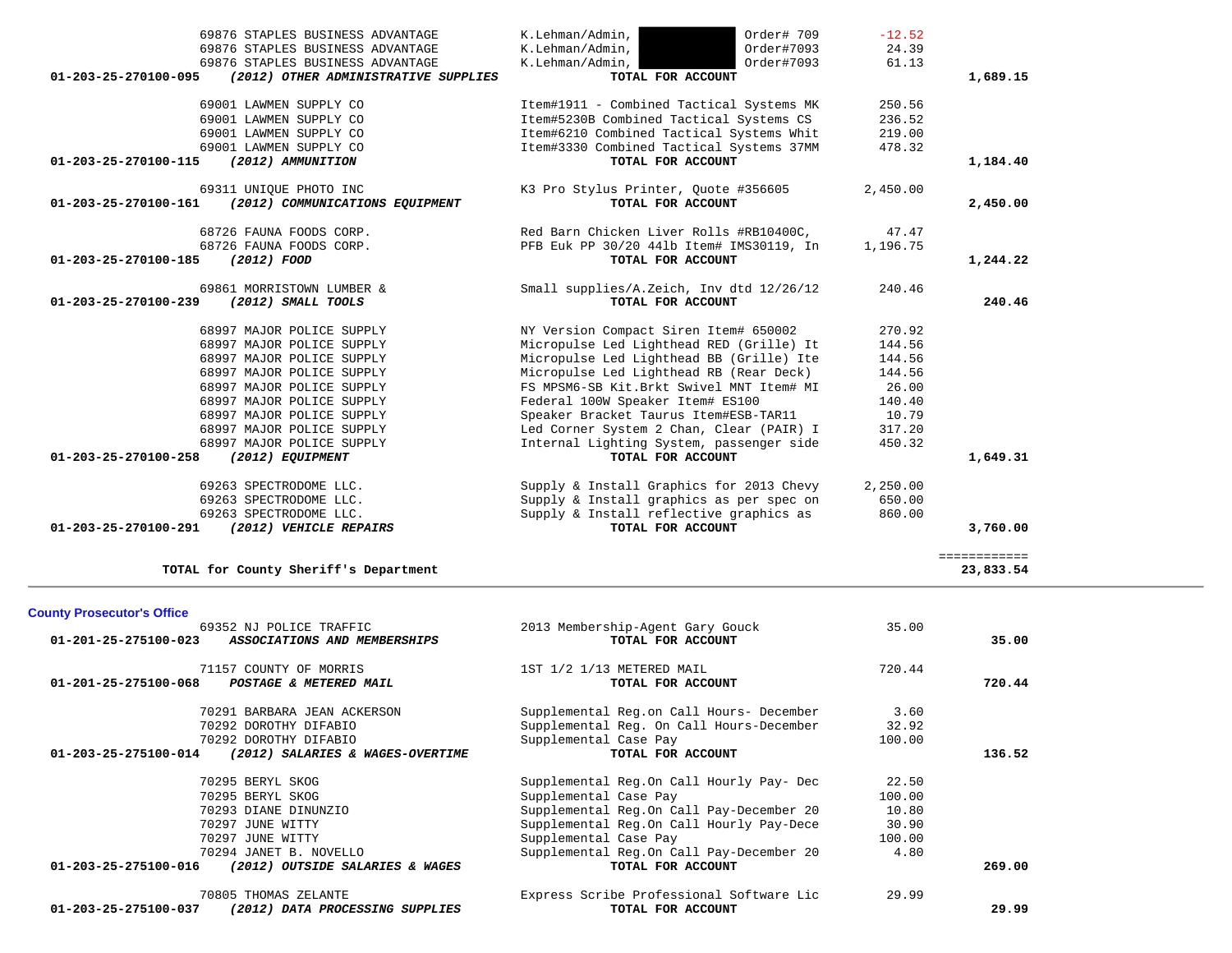69832 ANTHONY DEVINCENZO SEX CRIMES/CHILD ENDANGERMENT CONFERENCE 417.71

 **01-203-25-275100-039** *(2012) EDUCATION SCHOOLS & TRAINING* **TOTAL FOR ACCOUNT 963.84**

 **017AL FOR ACCOUNT 405.63** 

**TOTAL for County Prosecutor's Office 11,370.73**

| 01-203-25-275100-068 (2012) POSTAGE & METERED MAIL                                                                                                                                        | TOTAL FOR ACCOUNT                                                                                       |          | 481.39   |
|-------------------------------------------------------------------------------------------------------------------------------------------------------------------------------------------|---------------------------------------------------------------------------------------------------------|----------|----------|
| 01-203-25-275100-079<br>(2012) SPECIAL PROJECTS                                                                                                                                           | 69822 M.C. PROSECUTOR'S EMERGENT Reimbursement for the Confidential Fund- 1,904.88<br>TOTAL FOR ACCOUNT |          | 1,904.88 |
|                                                                                                                                                                                           |                                                                                                         | 58.20    |          |
|                                                                                                                                                                                           |                                                                                                         | 58.20    |          |
| 70289 PAULA JORDAO 11/28/12 to/from Trenton (RE: State vs C<br>70289 PAULA JORDAO 12/12/2012 to Trenton (Re: State vs Chaf<br>70289 CAULA JORDAO 12/12/2012 to Trenton (Re: State vs Chaf |                                                                                                         |          | 116.40   |
| 69830 KEISHA HIGGS                                                                                                                                                                        | Reimbursement for Community Affairs Even 299.07                                                         |          |          |
|                                                                                                                                                                                           | 69139 M.C. BAR ASSOCIATION Prosecutor Robert Bianchi, Esq.-An Eveni                                     | 55.00    |          |
|                                                                                                                                                                                           |                                                                                                         | 1,080.00 |          |
| 70307 MEDIA SUPPLY, INC.                                                                                                                                                                  |                                                                                                         | 1,080.00 |          |
| 70307 MEDIA SUPPLY, INC.                                                                                                                                                                  | DVD (517709-519708)<br>Paper Sleeve                                                                     | 160.00   |          |
| 01-203-25-275100-118 (2012) INVESTIGATION EXPENSE                                                                                                                                         | TOTAL FOR ACCOUNT                                                                                       |          | 2,674.07 |
| 69833 BRIAN WALSH<br>01-203-25-275100-126<br>(2012) COURT EXPENSES-EXTRADITION                                                                                                            | Fuel Expense-State vs Washington, Ronald<br>TOTAL FOR ACCOUNT                                           | 55.00    | 55.00    |
|                                                                                                                                                                                           |                                                                                                         |          |          |
| 68408 ATLANTIC TACTICAL OF NJ, INC.                                                                                                                                                       | Account #200033-Tactical Pant- Det.'s Ne                                                                | 99.98    |          |
| 68408 ATLANTIC TACTICAL OF NJ, INC.                                                                                                                                                       | Badges-AP Gouck, Dannis & Gonzales                                                                      | 274.75   |          |
| 68408 ATLANTIC TACTICAL OF NJ, INC.                                                                                                                                                       | Tactical Pants-McNally                                                                                  | 49.99    |          |
| 68408 ATLANTIC TACTICAL OF NJ, INC.                                                                                                                                                       | Detective Badges                                                                                        | 275.80   |          |
| 68408 ATLANTIC TACTICAL OF NJ, INC.                                                                                                                                                       | Detective Bauges<br>Navy & Khaki Pants-Det. Higgs<br>Khaki's - Det.Ruminska                             | 99.98    |          |
| 68408 ATLANTIC TACTICAL OF NJ, INC.                                                                                                                                                       |                                                                                                         | 39.99    |          |
| 68408 ATLANTIC TACTICAL OF NJ, INC.                                                                                                                                                       | ATAC-Black-Size 9                                                                                       | 99.99    |          |
| 69213 ATLANTIC TACTICAL OF NJ, INC.                                                                                                                                                       |                                                                                                         | 49.99    |          |
| 69213 ATLANTIC TACTICAL OF NJ, INC.                                                                                                                                                       |                                                                                                         | 49.99    |          |
| 69158 ATLANTIC TACTICAL OF NJ, INC.                                                                                                                                                       | Account #200033-Khaki Pants<br>Account#200033-Khaki Pants<br>Account #200033 Tactical Pants             | 99.98    |          |
| 69158 ATLANTIC TACTICAL OF NJ, INC.                                                                                                                                                       | Account#200033 Size 12 Boots-Side Zip                                                                   | 99.99    |          |
| 69158 ATLANTIC TACTICAL OF NJ, INC.                                                                                                                                                       | Account#200033 Size 9 Boot-Side Zip                                                                     | 99.99    |          |
| 69158 ATLANTIC TACTICAL OF NJ, INC.                                                                                                                                                       | Account#200033 Tactical Pants                                                                           | 49.99    |          |
| 69158 ATLANTIC TACTICAL OF NJ, INC.                                                                                                                                                       | Account#200033 Size 13 Boot Side Zip                                                                    | 99.99    |          |
| 69158 ATLANTIC TACTICAL OF NJ, INC.                                                                                                                                                       | Account#200033 Tactical Pants                                                                           | 49.99    |          |
| 69158 ATLANTIC TACTICAL OF NJ, INC.                                                                                                                                                       | Account#200033 Tactical Pants & Size 7.5 149.98                                                         |          |          |
| 69158 ATLANTIC TACTICAL OF NJ, INC.                                                                                                                                                       | Account#200033 Tactical Pants                                                                           | 99.98    |          |
| 69158 ATLANTIC TACTICAL OF NJ, INC.                                                                                                                                                       | Account#200033 Tactical Pants & Size 8 B 149.98                                                         |          |          |
| 69251 ATLANTIC TACTICAL OF NJ, INC.                                                                                                                                                       | Account #200033 Badges and cases 1,601.30                                                               |          |          |
| 69251 ATLANTIC TACTICAL OF NJ, INC.                                                                                                                                                       | Account #200033 Leather Badge Case & Sta                                                                | 36.94    |          |
| 01-203-25-275100-202 (2012) UNIFORM AND ACCESSORIES                                                                                                                                       | TOTAL FOR ACCOUNT                                                                                       |          | 3,578.57 |

| 69837 ANN-MARIE TRUPPO                                      | Sex Crimes Info. Sharing Conference Hotel  | 418.64 |
|-------------------------------------------------------------|--------------------------------------------|--------|
| 69830 KEISHA HIGGS                                          | CPS Technician Recertification Fee         | 50.00  |
| 70324 KATHRYN MARMARA                                       | Sex Crimes Info. Sharing Conference - Mea  | 77.49  |
| 01-203-25-275100-039<br>(2012) EDUCATION SCHOOLS & TRAINING | TOTAL FOR ACCOUNT                          |        |
| 69825 SHEILA LEARY                                          | Desk calendars, 2-Trial Totes (for AP Tro  | 129.91 |
| 69377 HELRICK'S INC                                         | 11x14 Certificates                         | 258.00 |
| 69377 HELRICK'S INC                                         | FREIGHT                                    | 17.72  |
|                                                             |                                            |        |
| 01-203-25-275100-058 (2012) OFFICE SUPPLIES & STATIONERY    | TOTAL FOR ACCOUNT                          |        |
| 70320 FEDEX                                                 | Account #1051-0576-2 (Dec. 21-Dec. 27, 201 | 206.85 |
| 70320 FEDEX                                                 | Account#1051-0576-2 (Dec.3-10, 2012)       | 73.22  |
| 70320 FEDEX                                                 | Account#1051-0576-2 (Dec.20, 2012)         | 61.01  |
| 70320 FEDEX                                                 | Account #10510576-2 (12/5-12/12/12)        | 140.31 |
| 01-203-25-275100-068<br>(2012) POSTAGE & METERED MAIL       | TOTAL FOR ACCOUNT                          |        |

 ============ 11,370.73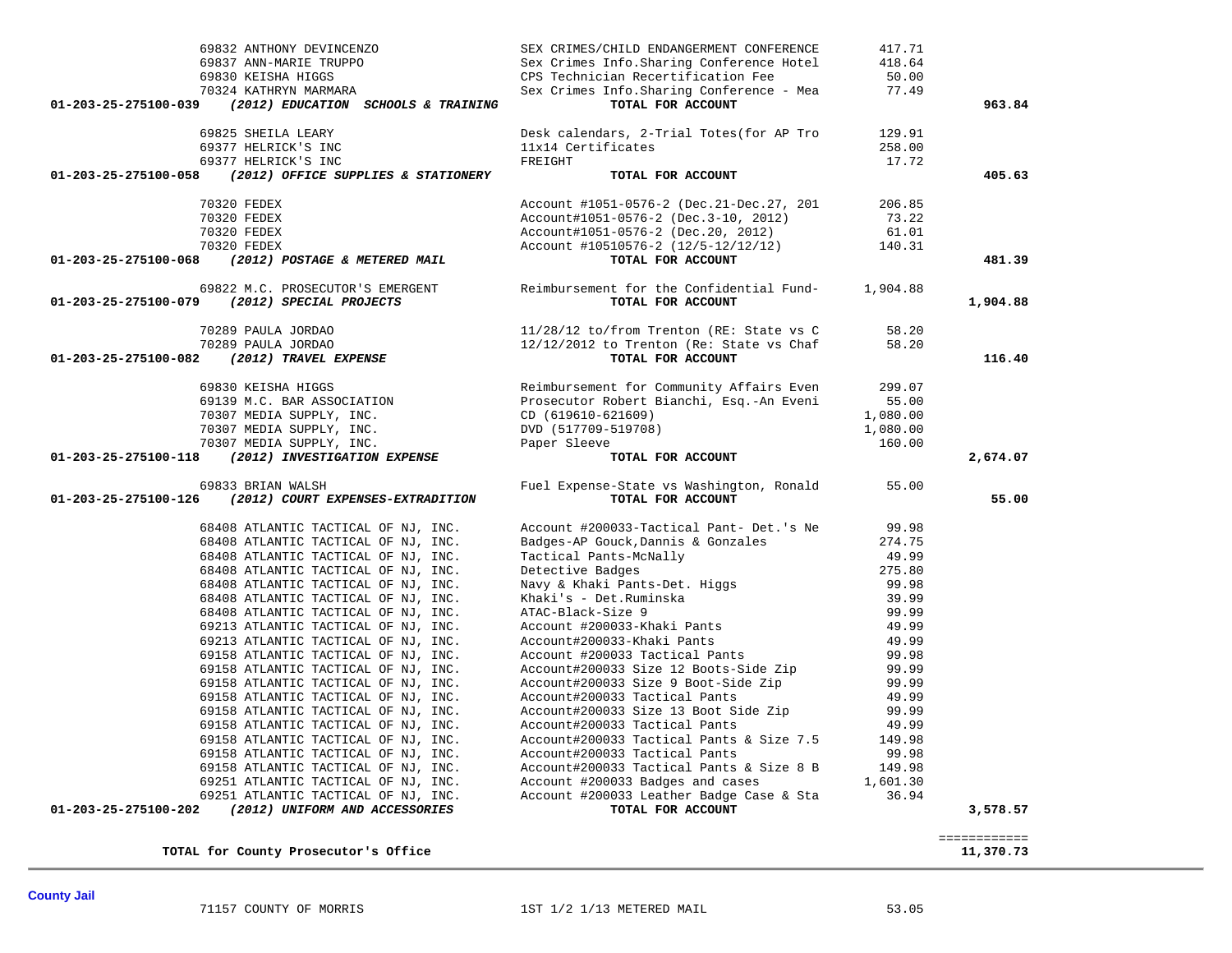| 01-201-25-280100-068                  | POSTAGE & METERED MAIL                                                                                                                               |                     | TOTAL FOR ACCOUNT                                                                                                                                  |                                     | 53.05                     |
|---------------------------------------|------------------------------------------------------------------------------------------------------------------------------------------------------|---------------------|----------------------------------------------------------------------------------------------------------------------------------------------------|-------------------------------------|---------------------------|
| 01-203-25-280100-039                  | 70607 CHARLES BAILEY<br>(2012) EDUCATION SCHOOLS & TRAINING                                                                                          |                     | REIMBURSEMENT FOR TRAINING BOOK. RECEIPT 168.15<br>TOTAL FOR ACCOUNT                                                                               |                                     | 168.15                    |
| 01-203-25-280100-059                  | 68992 POSTER COMPLIANCE CENTER<br>(2012) OTHER GENERAL EXPENSES                                                                                      |                     | POSTER COMPLIANCE RENEWAL. 1 YEAR<br>TOTAL FOR ACCOUNT                                                                                             | 79.00                               | 79.00                     |
| 01-203-25-280100-084                  | 69300 STATE TOXICOLOGY LABORATORY<br>68724 TREASURER-STATE OF NEW JERSEY<br>(2012) OTHER OUTSIDE SERVICES                                            |                     | DRUG SCRENNING FOR TWO APPLICANTS DATED<br>ANNUAL INSPECTION FEE FOR ELEVATORS DATE<br>TOTAL FOR ACCOUNT                                           | 90.00<br>1,472.00                   | 1,562.00                  |
|                                       | 69862 CY DRAKE LOCKSMITHS, INC.<br>01-203-25-280100-128 (2012) SECURITY EQUIPMENT                                                                    | KEYS DATED 12.14.12 | TOTAL FOR ACCOUNT                                                                                                                                  | 57.35                               | 57.35                     |
|                                       | 65231 MUNICIPAL CAPITAL CORP<br>65231 MUNICIPAL CAPITAL CORP<br>65231 MUNICIPAL CAPITAL CORP<br>01-203-25-280100-164 (2012) OFFICE MACHINES - RENTAL |                     | INITIAL QUARTERLY PAYMENT FOR COPIER IN<br>INITIAL QUARTERLY PAYMENT FOR COPIER IN<br>INITIAL QUARTERLY PAYMENT FOR COPIER IN<br>TOTAL FOR ACCOUNT | 915.81<br>1,534.16<br>742.57        | 3,192.54                  |
| 01-203-25-280100-185                  | 69864 ARAMARK CORRECTIONAL SERVICES<br>69864 ARAMARK CORRECTIONAL SERVICES<br>69864 ARAMARK CORRECTIONAL SERVICES<br><i>(2012) FOOD</i>              |                     | STAFF AND INMATE MEALS DATED 12.13.12<br>STAFF AND INMATE MEALS DATED 12.20.12<br>STAFF AND INMATE MEALS DATED 12.27.12<br>TOTAL FOR ACCOUNT       | 15,426.86<br>15,076.31<br>15,267.83 | 45,771.00                 |
| 01-203-25-280100-189                  | 69326 MOORE MEDICAL LLC<br><i>(2012) MEDICAL</i>                                                                                                     |                     | MEDICAL SUPPLIES DATED 11.30.12<br>TOTAL FOR ACCOUNT                                                                                               | 392.00                              | 392.00                    |
|                                       | 69870 ARAMARK CORRECTIONAL SERVICES<br>01-203-25-280100-262 (2012) MACHINERY REPAIRS & PARTS                                                         |                     | PARTS FOR TRAY MACHINE DATED 12.20.12<br>TOTAL FOR ACCOUNT                                                                                         | 588.75                              | 588.75                    |
|                                       | TOTAL for County Jail                                                                                                                                |                     |                                                                                                                                                    |                                     | ============<br>51,863.84 |
| <b>County Youth Detention Facilit</b> |                                                                                                                                                      |                     |                                                                                                                                                    |                                     |                           |
| 01-201-25-281100-068                  | 71157 COUNTY OF MORRIS<br>POSTAGE & METERED MAIL                                                                                                     |                     | 1ST 1/2 1/13 METERED MAIL<br>TOTAL FOR ACCOUNT                                                                                                     | 73.70                               | 73.70                     |
| 01-203-25-281100-039                  | 69735 EDWARD SHAPLEY<br>(2012) EDUCATION SCHOOLS & TRAINING                                                                                          |                     | Ingredients for cooking class<br>TOTAL FOR ACCOUNT                                                                                                 | 50.31                               | 50.31                     |
| 01-203-25-281100-082                  | 69738 CAROL CLEMMER<br>(2012) TRAVEL EXPENSE                                                                                                         | Gas                 | TOTAL FOR ACCOUNT                                                                                                                                  | 25.00                               | 25.00                     |
| 01-203-25-281100-185                  | 69731 DEER PARK<br>(2012) FOOD                                                                                                                       |                     | 0434495636 11-15-12-12-14-12<br>TOTAL FOR ACCOUNT                                                                                                  | 33.44                               | 33.44                     |
|                                       | 69733 ALLEN PAPER & SUPPLY CO<br>01-203-25-281100-252 (2012) JANITORIAL SUPPLIES                                                                     | sterno fuel         | TOTAL FOR ACCOUNT                                                                                                                                  | 6.60                                | 6.60                      |
| 01-203-25-281100-258 (2012) EQUIPMENT | 69736 ROYAL COMMUNICATIONS INC.                                                                                                                      |                     | supply and install 22" flat screeen moni<br>TOTAL FOR ACCOUNT                                                                                      | 4,498.00                            | 4,498.00                  |
|                                       |                                                                                                                                                      |                     |                                                                                                                                                    |                                     |                           |

 69737 ROYAL COMMUNICATIONS INC. Relocate existing monitors and supply st 2,475.00  **01-203-25-281100-262** *(2012) MACHINERY REPAIRS & PARTS* **TOTAL FOR ACCOUNT 2,475.00** ============

**TOTAL for County Youth Detention Facilit 7,162.05**

7,162.05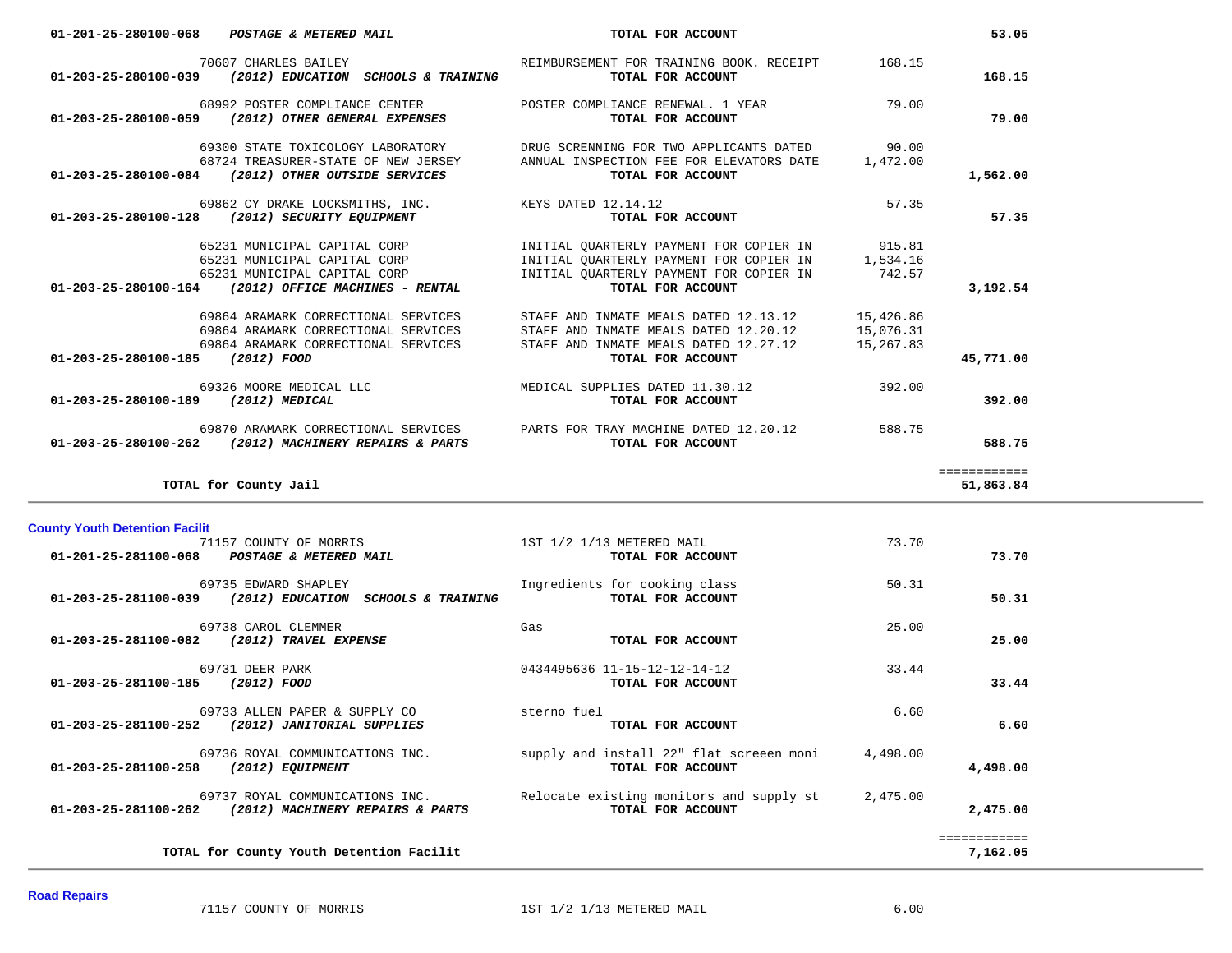| 01-201-26-290100-207        | UNIFORM & CLOTHING ALLOWANCE                                             | <b>TOTAL FOR ACCOUNT</b>                  |          | 34.87        |
|-----------------------------|--------------------------------------------------------------------------|-------------------------------------------|----------|--------------|
|                             | 70937 NATIONAL FUEL OIL INC.                                             | FUEL CHARGES 12/12                        | 3,849.38 |              |
| 01-203-26-290100-140        | (2012) GAS PURCHASES                                                     | TOTAL FOR ACCOUNT                         |          | 3,849.38     |
|                             |                                                                          |                                           |          |              |
|                             | 69834 BROOKSIDE DINER & RESTAURANT<br>69834 BROOKSIDE DINER & RESTAURANT | meals $10/30-12/12/12$                    | 30.00    |              |
|                             |                                                                          | 15% gratuity                              | 4.50     |              |
|                             | 69835 HUNAN WOK                                                          | meals 4/20-12/18/2012                     | 170.00   |              |
|                             | 69835 HUNAN WOK                                                          | 15% gratuity                              | 25.50    |              |
|                             | 69836 KORNER STORE INC                                                   | meals 12/5-12/18/2012                     | 70.00    |              |
|                             | 69836 KORNER STORE INC                                                   | 15% gratuity                              | 10.50    |              |
| 01-203-26-290100-188        | (2012) MEALS                                                             | TOTAL FOR ACCOUNT                         |          | 310.50       |
|                             | 69520 TILCON NEW YORK INC.                                               | $I - 5$                                   | 64.56    |              |
|                             | 69520 TILCON NEW YORK INC.                                               | $I-5$ , $I-6$                             | 434.56   |              |
|                             | 69852 TILCON NEW YORK INC.                                               | $I - 5$                                   | 2,226.15 |              |
|                             | 69852 TILCON NEW YORK INC.                                               | winter mix                                | 784.45   |              |
|                             | 69852 TILCON NEW YORK INC.                                               | $I - 5$                                   | 98.36    |              |
|                             | 69852 TILCON NEW YORK INC.                                               | $I - 5$                                   | 229.61   |              |
|                             | 69818 TILCON NEW YORK INC.                                               | $I - 5$                                   | 954.72   |              |
|                             | 69818 TILCON NEW YORK INC.                                               | OPR winter mix                            | 179.80   |              |
|                             | 69818 TILCON NEW YORK INC.                                               | $I - 5$                                   | 729.36   |              |
| 01-203-26-290100-222        | (2012) BITUMINOUS CONCRETE                                               | TOTAL FOR ACCOUNT                         |          | 5,701.57     |
|                             |                                                                          |                                           |          |              |
|                             | 69817 TREE KING INC                                                      | storm 11/26-11/27/2012                    | 5,265.00 |              |
| 01-203-26-290100-228        | (2012) CONTRACTED SNOW/ICE REMOVAL                                       | TOTAL FOR ACCOUNT                         |          | 5,265.00     |
|                             | 69346 COUNTY WELDING SUPPLY CO                                           | acetylene, oxygen                         | 8.85     |              |
|                             | 69487 COUNTY WELDING SUPPLY CO                                           | oxygen compressed, cutting torch accessor | 63.50    |              |
|                             | 69487 COUNTY WELDING SUPPLY CO                                           | acetylene, oxygen                         | 8.85     |              |
|                             | 69842 MORRISTOWN LUMBER &                                                | safety hasp zinc, magnetic case           | 30.93    |              |
| 01-203-26-290100-238        | $(2012)$ SIGNAGE                                                         | TOTAL FOR ACCOUNT                         |          | 112.13       |
|                             |                                                                          |                                           |          |              |
|                             | 69819 TILCON NEW YORK INC.                                               | quarry process                            | 524.38   |              |
| 01-203-26-290100-244        | (2012) STONE                                                             | TOTAL FOR ACCOUNT                         |          | 524.38       |
|                             | 69488 GRAINGER                                                           | portable inverter, 1600 rated watts       | 1,104.40 |              |
|                             | 69488 GRAINGER                                                           | chisel, flat, max bull point              | 102.48   |              |
|                             | 69849 NORTHEASTERN HARDWARE CO INC                                       | union shovels, rakes                      | 734.85   |              |
|                             |                                                                          | engine oil                                | 84.13    |              |
| 01-203-26-290100-246        | 69495 KENVIL POWER EQUIPMENT, INC.<br>$(2012)$ TOOLS - OTHERS            | TOTAL FOR ACCOUNT                         |          | 2,025.86     |
|                             |                                                                          |                                           |          |              |
|                             |                                                                          |                                           |          | ============ |
|                             | TOTAL for Road Repairs                                                   |                                           |          | 18,279.09    |
| <b>Bridges and Culverts</b> |                                                                          |                                           |          |              |
|                             | 68954 CABLEVISION                                                        | 11/22/12 to 12/21/12. Account: 07876-5924 | 78.26    |              |
| 01-203-26-292100-058        | (2012) OFFICE SUPPLIES & STATIONERY                                      | TOTAL FOR ACCOUNT                         |          | 78.26        |
|                             | 68956 CERBO LUMBER & HARDWARE                                            | $4x8$ 5/8 CD Ply Fir                      | 155.88   |              |
|                             |                                                                          |                                           |          |              |
|                             | 68956 CERBO LUMBER & HARDWARE                                            | 2x4x16 doug fir std & btr                 | 83.28    |              |
|                             | 68956 CERBO LUMBER & HARDWARE                                            | Flashlight 2-D                            | 14.98    |              |
|                             |                                                                          | TOTAL FOR ACCOUNT                         |          | 254.14       |
| 01-203-26-292100-233        | (2012) LUMBER                                                            |                                           |          |              |
|                             | 69484 METALS USA PLATES &                                                | Carbon Flat A 361/2 x 7 x 20'             | 875.00   |              |

 70290 COMCAST 09574-838524-01 High Speed Internet Jan. 449.40  **01-201-26-290100-146** *TELEPHONE* **TOTAL FOR ACCOUNT 449.40**

70728 FRANK SCHOTT work boots 34.87

 $6.00$ 

34.87

 **01-201-26-290100-068** *POSTAGE & METERED MAIL* **TOTAL FOR ACCOUNT 6.00**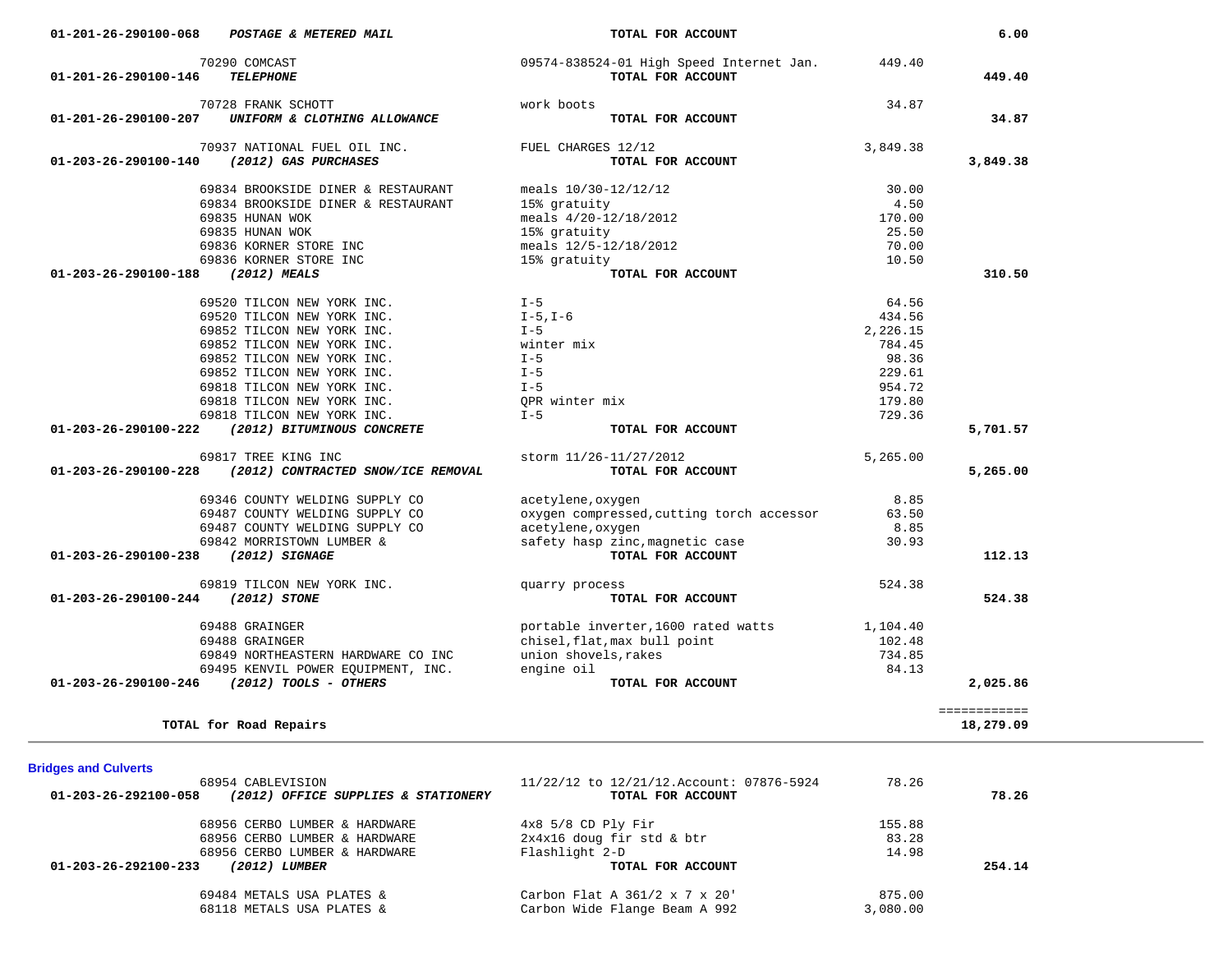|                                | 68118 METALS USA PLATES &                                                                                 | Carbon Wide Flange Beam A 992                                                           | 445.00          |                        |
|--------------------------------|-----------------------------------------------------------------------------------------------------------|-----------------------------------------------------------------------------------------|-----------------|------------------------|
| 01-203-26-292100-243           | (2012) STEEL                                                                                              | TOTAL FOR ACCOUNT                                                                       |                 | 4,400.00               |
| 01-203-26-292100-246           | 62464 HILTI INC<br><i>(2012) TOOLS - OTHERS</i>                                                           | TE 1000 AVR Performance Pkg (fixed)<br>TOTAL FOR ACCOUNT                                | 1,543.23        | 1,543.23               |
|                                | 68953 COUNTY WELDING SUPPLY CO                                                                            | Oxygen Compressed 2.2, UN 1072CWS 251 cf                                                | 80.42           |                        |
|                                | 68953 COUNTY WELDING SUPPLY CO                                                                            | Oxygen Compressed 2.2CWS 251cf CylinderA                                                | 81.90           |                        |
|                                | 68955 COUNTY WELDING SUPPLY CO                                                                            | Oxygen Compressed 2.2 (5.1)CWS 251cf Cyl                                                | 20.50           |                        |
|                                | 68955 COUNTY WELDING SUPPLY CO                                                                            | Oxygen compressed 2.2 (5.1)CWS 251cf Cyl                                                | 20.50           |                        |
|                                | 68119 COUNTY WELDING SUPPLY CO                                                                            | Compressed gas N.O.S. 2.2 UN 1956, CWS (                                                | 42.99           |                        |
|                                | 68119 COUNTY WELDING SUPPLY CO<br>68119 COUNTY WELDING SUPPLY CO                                          | Oxygen compressed 2.2 (5.1) UN1072, CWS 2<br>Acetylene, Dissolved 2.1 UN1001COC MC Ac   | 110.39<br>36.91 |                        |
|                                | 68368 COUNTY WELDING SUPPLY CO                                                                            | 7 X 1/8 x 5/8-11 Charger PlusGrinding wh                                                | 90.00           |                        |
|                                | 68400 COUNTY WELDING SUPPLY CO                                                                            | CWS 125 CF ArgronCWS 125 AR/CO2 75/25CWS                                                | 35.40           |                        |
| 01-203-26-292100-248           | (2012) WELDING-OXYGEN-ACETYLENE ETC                                                                       | TOTAL FOR ACCOUNT                                                                       |                 | 519.01                 |
|                                | 66542 MUNICIPAL CAPITAL CORP                                                                              | Vendor# 415511-Savin MMPC 2051, Vendor#                                                 | 522.78          |                        |
|                                | 69120 HILTI INC                                                                                           | Pointed Chisel, Wide Flat Chisel, Narrow                                                | 1,543.23        |                        |
|                                | 68952 KENVIL POWER EQUIPMENT, INC.                                                                        | Starter Grip                                                                            | 24.32           |                        |
|                                | 68952 KENVIL POWER EQUIPMENT, INC.                                                                        | Rope Rotor                                                                              | 21.16           |                        |
|                                | 68952 KENVIL POWER EQUIPMENT, INC.                                                                        | Starter Recoil Rebuild Labor                                                            | 35.42           |                        |
|                                | 68952 KENVIL POWER EQUIPMENT, INC.                                                                        | processing surcharge                                                                    | 0.80            |                        |
|                                | 69482 SHEAFFER SUPPLY, INC.                                                                               | 7/8x6" Power Stud                                                                       | 106.95          |                        |
| 01-203-26-292100-260           | (2012) CONSTRUCTION MATERIALS                                                                             | TOTAL FOR ACCOUNT                                                                       |                 | 2,254.66               |
|                                |                                                                                                           |                                                                                         |                 | ============           |
|                                | TOTAL for Bridges and Culverts                                                                            |                                                                                         |                 | 9,049.30               |
| <b>Shade Tree Commission</b>   | 69824 GEN-EL SAFETY & INDUSTRIAL<br>69843 MORRISTOWN LUMBER &<br>01-203-26-300100-266 (2012) SAFETY ITEMS | jacket,, yellow/green breathable, liner f<br>rubber/thermal gloves<br>TOTAL FOR ACCOUNT | 60.85<br>71.87  | 132.72                 |
|                                | TOTAL for Shade Tree Commission                                                                           |                                                                                         |                 | ============<br>132.72 |
| <b>Buildings &amp; Grounds</b> |                                                                                                           |                                                                                         |                 |                        |
| 01-201-26-310100-029           | 70446 WILLIAM F. BARNISH<br><b>BUILDING RENTAL</b>                                                        | RENT FOR DOVER PROBATION/ FEBRUARY 2013<br>TOTAL FOR ACCOUNT                            | 7,087.72        | 7,087.72               |
| 01-201-26-310100-062           | 70447 MORRISTOWN PARKING AUTHORITY<br><b>PARKING LOT RENTAL</b>                                           | PARKING MAINTENANCE FEE / JANUARY 2013<br>TOTAL FOR ACCOUNT                             | 5,216.00        | 5,216.00               |
| 01-201-26-310100-084           | 70442 TREASURER, STATE OF NEW JERSEY<br><i>OTHER OUTSIDE SERVICES</i>                                     | GENERAL PERMIT REGISTRATION FEES FOR EME<br>TOTAL FOR ACCOUNT                           | 410.00          | 410.00                 |
|                                | 70632 JOHN THOMPSON                                                                                       | 2013 WORK BOOTS - TRADES                                                                | 90.00           |                        |
|                                | 70325 DANIEL RIEBEN                                                                                       | 2013 WORK BOOTS - TRADES                                                                | 90.00           |                        |
|                                | 01-201-26-310100-207 UNIFORM & CLOTHING ALLOWANCE                                                         | TOTAL FOR ACCOUNT                                                                       |                 | 180.00                 |
|                                | 70612 MORRISTOWN PARKING AUTHORITY<br>01-201-26-310100-267 INCREMENTAL BOND COSTS                         | INCREMENTAL BOND - JANUARY 2013<br>TOTAL FOR ACCOUNT                                    | 1,713.95        | 1,713.95               |
|                                | 66136 WEBSTER PLUMBING &                                                                                  | RE: HOMELESS - GREASE TRAP/ 09-25-12                                                    | 1,962.55        |                        |
|                                | 66136 WEBSTER PLUMBING &                                                                                  | RE: HOMELESS - HOT WATER/ 10-09-12                                                      | 447.54          |                        |
|                                | 01-203-26-310100-044 (2012) EQUIPMENT SERVICE AGREEMENTS                                                  | TOTAL FOR ACCOUNT                                                                       |                 | 2,410.09               |
|                                | 67711 HEWLETT-PACKARD COMPANY                                                                             | HP OFFICE JET PRO 8600 PLUS ALL-IN-ONE P                                                | 229.99          |                        |
|                                |                                                                                                           |                                                                                         |                 |                        |
|                                | 70444 STAPLES BUSINESS ADVANTAGE                                                                          | OFFICE SUPPLIES/ DATED 12-07-12                                                         | 169.83          |                        |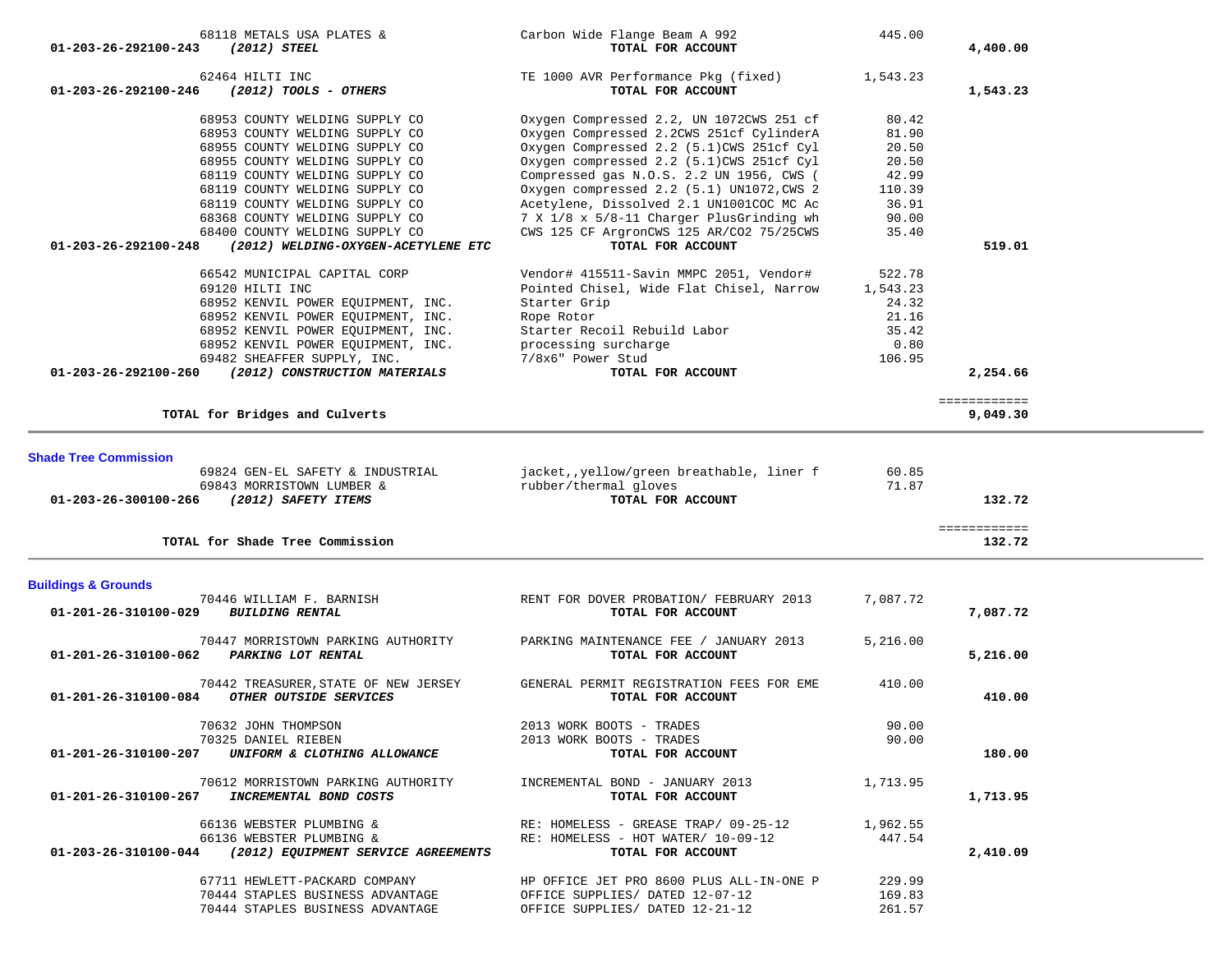| 01-203-26-315100-058 (2012) OFFICE SUPPLIES & STATIONERY                    | TOTAL FOR ACCOUNT                                                       |          | 56.59 |
|-----------------------------------------------------------------------------|-------------------------------------------------------------------------|----------|-------|
|                                                                             | 69955 ROBERT COOK THE RESOLUTION OF MOTOR VEHICLE COMMISSION - 4 TITLES | 240.00   |       |
| 69955 ROBERT COOK                                                           | MOTOR VEHICLE COMMISSION - 3 TITLES                                     | 180.00   |       |
| 69898 ALPHA GRAPHICS MORRISTOWN <b>THE SERVICE OF STATE SERVICE SERVICE</b> |                                                                         | 257.50   |       |
| 69906 BOONTON AUTO PARTS                                                    | CHROMABASE                                                              | 86.28    |       |
| 69906 BOONTON AUTO PARTS                                                    | CHROMABASE                                                              | 86.28    |       |
| 69906 BOONTON AUTO PARTS                                                    | CHROMA ONE                                                              | 92.08    |       |
| 64696 MITCHELL 1                                                            | ONDEMAND5.COM GOVERNMENT SUBSCRIPTION RE                                | 1,608.00 |       |
| 64696 MITCHELL 1 COVERNMENT SUB                                             |                                                                         | 612.00   |       |
| 69925 MORRISTOWN LUMBER & SOFT AND SUPPLE                                   |                                                                         | 31.99    |       |
| 69925 MORRISTOWN LUMBER &                                                   | DRILL BIT                                                               | 29.99    |       |
| 69925 MORRISTOWN LUMBER &                                                   | NIPPLE, COUPLING                                                        | 4.43     |       |
| 69928 MSC INDUSTRIAL SUPPLY CO.                                             | HEX BIT                                                                 | 12.89    |       |
| 69928 MSC INDUSTRIAL SUPPLY CO.                                             | SHOP ROLL                                                               | 27.25    |       |
| 69928 MSC INDUSTRIAL SUPPLY CO.                                             | WASHER, NUT, SCREW, CABLE TIES, HERTEL BRIT                             | 147.60   |       |
| 69928 MSC INDUSTRIAL SUPPLY CO.                                             | CLAMPS                                                                  | 141.84   |       |
| 69928 MSC INDUSTRIAL SUPPLY CO.                                             | COVERALL                                                                | 194.64   |       |
| 69928 MSC INDUSTRIAL SUPPLY CO. CONDITION DISC                              |                                                                         | 130.00   |       |
| 69928 MSC INDUSTRIAL SUPPLY CO. WATER HOSE                                  |                                                                         | 42.90    |       |
|                                                                             |                                                                         |          |       |

============<br>62,517.49

**Motor Services Center** 

 70625 JOHNSTONE SUPPLY WO67792/ RE: HVAC - HILL/ 12-04-12 18.86 70625 JOHNSTONE SUPPLY WO67792/ RE: B & G/ 12-13-12 197.21 70625 JOHNSTONE SUPPLY WO68017/ RE: MOSQ COMM/ 12-13-12 41.76 70625 JOHNSTONE SUPPLY WO67931/ RE: HVAC - HILL/ 12-18-12

TOTAL for Buildings & Grounds

|  | 01-203-26-310100-058 (2012) OFFICE SUPPLIES & STATIONERY | 70444 STAPLES BUSINESS ADVANTAGE <b>OFFICE SUPPLIES</b> / DATED 12-21-12 17.12<br><b>8</b> (2012) OFFICE SUPPLIES & STATIONERY <b>TOTAL FOR ACCOUNT</b>                                                                                                                                                                              |       | 678.51    |
|--|----------------------------------------------------------|--------------------------------------------------------------------------------------------------------------------------------------------------------------------------------------------------------------------------------------------------------------------------------------------------------------------------------------|-------|-----------|
|  |                                                          | 70445 LAZ PARKING<br>761.75 590803109/ JUROR PARKING - DECEMBER 2012 1,761.75<br>761.75 TOTAL FOR ACCOUNT                                                                                                                                                                                                                            |       | 1,761.75  |
|  | 01-203-26-310100-084 (2012) OTHER OUTSIDE SERVICES       | 70443 EMPLOYMENT HORIZONS, INC. CLEANING SERVICES - NOVEMBER 2012/ DATED 30,384.00<br>TOTAL FOR ACCOUNT                                                                                                                                                                                                                              |       | 30,384.00 |
|  | $01-203-26-310100-143$ (2012) RUBBISH & TRASH REMOVAL    | 70819 WASTE MANAGEMENT OF NEW JERSEY 100-0070651-0836-2/ REFUSE REMOVAL - DEC 8,429.69<br>TOTAL FOR ACCOUNT                                                                                                                                                                                                                          |       | 8,429.69  |
|  |                                                          |                                                                                                                                                                                                                                                                                                                                      |       |           |
|  |                                                          |                                                                                                                                                                                                                                                                                                                                      |       |           |
|  |                                                          |                                                                                                                                                                                                                                                                                                                                      |       |           |
|  |                                                          |                                                                                                                                                                                                                                                                                                                                      |       |           |
|  | 01-203-26-310100-235 (2012) PIPES - OTHERS               | $\begin{array}{lllllllllllllll} \text{70814 MADISON PLUMBING SUPPLY CO} & & & & & \text{W067950/ RE: CTY GRG/ 12-10-12} & & & & 400.01 \\ \text{70814 MADISON PLUMBING SUPPLY CO} & & & & & \text{W067708/ RE: STOCK/ 12-27-12} & & & & & 133.04 \\ \text{5} & & & & & & & \text{TOTAL FOR ACCOUNT} & & & & & 133.04 \\ \end{array}$ |       | 647.61    |
|  |                                                          | 69194 ABLE SECURITY LOCKSMITHS RE: OTA/ $11-26-12$<br>69409 KUIKEN BROTHERS CO. INC. WO67528/RE: B & G/ 10-09-12 13.76                                                                                                                                                                                                               |       |           |
|  |                                                          |                                                                                                                                                                                                                                                                                                                                      |       |           |
|  | 01-203-26-310100-249 (2012) BLDG MAINTENANCE SUPPLIES    |                                                                                                                                                                                                                                                                                                                                      |       | 92.76     |
|  |                                                          |                                                                                                                                                                                                                                                                                                                                      |       |           |
|  |                                                          |                                                                                                                                                                                                                                                                                                                                      |       |           |
|  |                                                          |                                                                                                                                                                                                                                                                                                                                      |       |           |
|  |                                                          |                                                                                                                                                                                                                                                                                                                                      |       |           |
|  |                                                          |                                                                                                                                                                                                                                                                                                                                      |       |           |
|  |                                                          | 10623 JOHNSTONE SUPPLY<br>10623 JOHNSTONE SUPPLY<br>10623 JOHNSTONE SUPPLY<br>10625 JOHNSTONE SUPPLY<br>10625 JOHNSTONE SUPPLY<br>10625 JOHNSTONE SUPPLY<br>103.36<br>103.36<br>103.36<br>103.36<br>20.91<br>RE: CH(/11-29-12<br>20.91<br>RE: CH(/11-29-                                                                             |       |           |
|  |                                                          |                                                                                                                                                                                                                                                                                                                                      |       |           |
|  |                                                          |                                                                                                                                                                                                                                                                                                                                      |       |           |
|  | TO625 JOHNSTONE SUPPLY                                   | MO67792/ RF: HVAC - HTT.T./ 12-04-12                                                                                                                                                                                                                                                                                                 | 18 RG |           |

 **01-203-26-310100-264** *(2012) HEAT & A/C* **TOTAL FOR ACCOUNT 3,505.41**

 69885 STAPLES BUSINESS ADVANTAGE DESKPAD,DAILY REFILL,MONTHLY APPT BK AND 35.81 69885 STAPLES BUSINESS ADVANTAGE DAILY CALENDER, MONTHLY CALENDER 20.78

============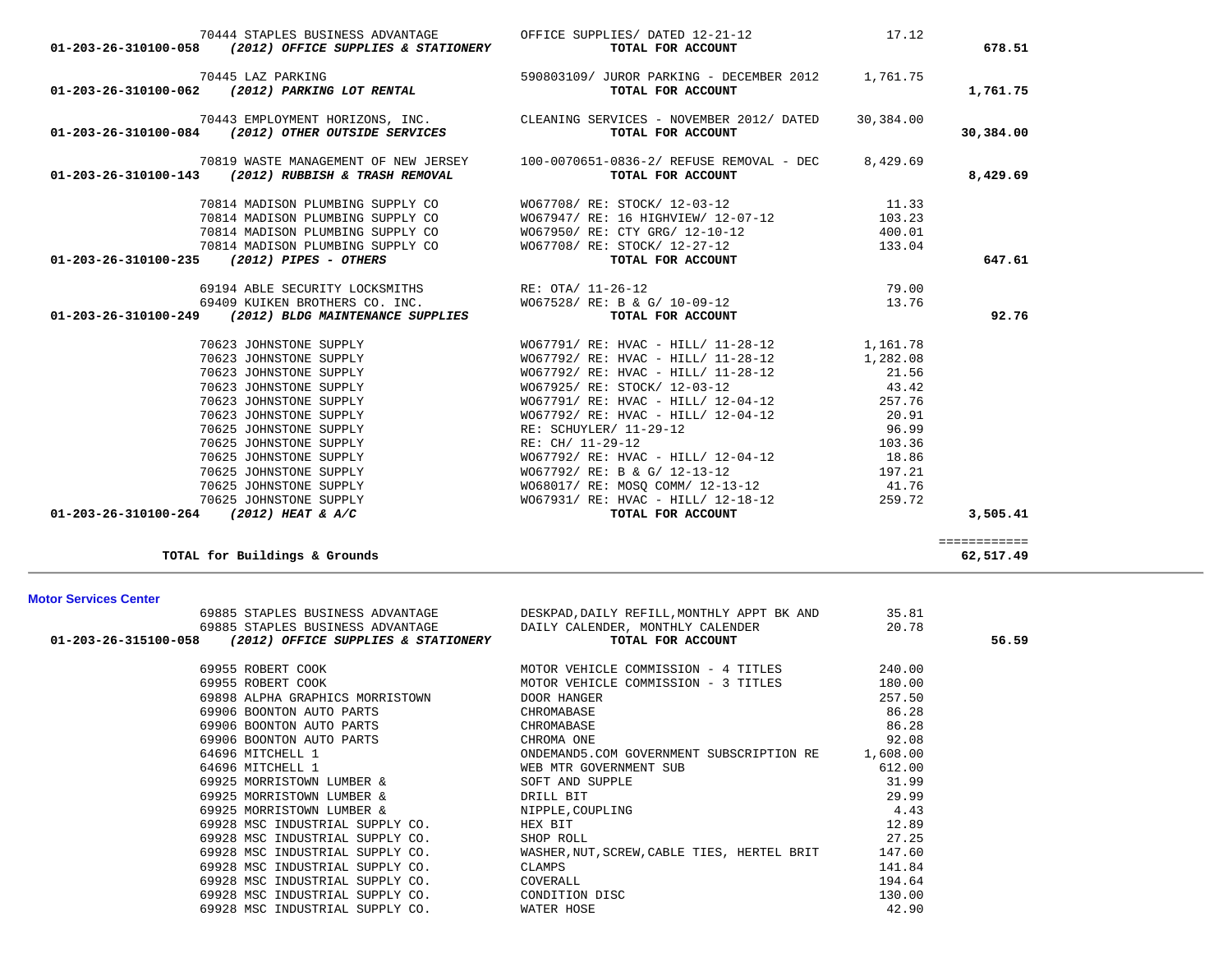| 69928 MSC INDUSTRIAL SUPPLY CO.                                                                                                                          | CASTER                                                                                                                                                            | 50.44     |          |
|----------------------------------------------------------------------------------------------------------------------------------------------------------|-------------------------------------------------------------------------------------------------------------------------------------------------------------------|-----------|----------|
| 69928 MSC INDUSTRIAL SUPPLY CO.                                                                                                                          | FLOOR SIGN                                                                                                                                                        | 106.45    |          |
| 69891 MSC INDUSTRIAL SUPPLY CO.                                                                                                                          | RESPIRATOR, CARTRIDGES                                                                                                                                            | 46.82     |          |
| 69912 DEER PARK                                                                                                                                          |                                                                                                                                                                   | 244.43    |          |
| 69912 DEER PARK                                                                                                                                          | RESPIRATOR, CARTRIDGES<br>8/15/12 - 9/14/12<br>ACCT #0434051180, 11/15/12 - 12/14/12                                                                              | 275.91    |          |
|                                                                                                                                                          |                                                                                                                                                                   | 111.41    |          |
|                                                                                                                                                          |                                                                                                                                                                   | 170.00    |          |
|                                                                                                                                                          |                                                                                                                                                                   | 956.50    |          |
|                                                                                                                                                          |                                                                                                                                                                   | 320.00    |          |
|                                                                                                                                                          |                                                                                                                                                                   |           |          |
|                                                                                                                                                          |                                                                                                                                                                   | 650.00    |          |
| 01-203-26-315100-098 (2012) OTHER OPERATING&REPAIR SUPPLY TOTAL FOR ACCOUNT                                                                              |                                                                                                                                                                   |           | 6,857.63 |
|                                                                                                                                                          |                                                                                                                                                                   |           |          |
| 69899 AMERICAN WEAR INC.                                                                                                                                 | SWEATSHIRTS                                                                                                                                                       | 264.00    |          |
| 69900 AMERICAN WEAR INC.                                                                                                                                 | UNIFORMS                                                                                                                                                          | 234.74    |          |
| 69900 AMERICAN WEAR INC.                                                                                                                                 | UNIFORMS & MATS                                                                                                                                                   | 255.74    |          |
| 69900 AMERICAN WEAR INC.                                                                                                                                 | UNIFORMS                                                                                                                                                          | 202.75    |          |
| 01-203-26-315100-207 (2012) UNIFORM & CLOTHING ALLOWANCE                                                                                                 | TOTAL FOR ACCOUNT                                                                                                                                                 |           | 957.23   |
|                                                                                                                                                          |                                                                                                                                                                   |           |          |
|                                                                                                                                                          | SCREWDRIVER SET                                                                                                                                                   | 35.99     |          |
| 69930 MY TOOL LADY<br>01-203-26-315100-239 (2012) SMALL TOOLS                                                                                            | TOTAL FOR ACCOUNT                                                                                                                                                 |           | 35.99    |
|                                                                                                                                                          |                                                                                                                                                                   |           |          |
| 69916 GOODYEAR AUTO SERVICE TIRES<br>69916 GOODYEAR AUTO SERVICE TIRES<br>69916 GOODYEAR AUTO SERVICE TIRES<br>69886 STS TIRE & AUTO CENTERS TIRES TIRES |                                                                                                                                                                   | 202.22    |          |
|                                                                                                                                                          |                                                                                                                                                                   | 404.44    |          |
|                                                                                                                                                          |                                                                                                                                                                   | 894.30    |          |
|                                                                                                                                                          |                                                                                                                                                                   | 215.08    |          |
| 69886 STS TIRE & AUTO CENTERS                                                                                                                            |                                                                                                                                                                   | 403.96    |          |
| 69886 STS TIRE & AUTO CENTERS                                                                                                                            | TIRES<br>TIRES                                                                                                                                                    | 320.31    |          |
| 01-203-26-315100-245 (2012) TIRES                                                                                                                        | TOTAL FOR ACCOUNT                                                                                                                                                 |           | 2,440.31 |
|                                                                                                                                                          |                                                                                                                                                                   |           |          |
| 69914 DOVER BRAKE & CLUTCH CO INC FLARE KIT                                                                                                              |                                                                                                                                                                   | 365.00    |          |
|                                                                                                                                                          |                                                                                                                                                                   |           |          |
| 69947 PLAINSMAN AUTO SUPPLY                                                                                                                              | COOLANT EXC                                                                                                                                                       | 2,345.20  |          |
| 69947 PLAINSMAN AUTO SUPPLY SUPPLY BATTERY, BATTERY ANALYZER, TEST LEAD                                                                                  |                                                                                                                                                                   | 2,032.53  |          |
| 01-203-26-315100-246 (2012) TOOLS - OTHERS                                                                                                               | TOTAL FOR ACCOUNT                                                                                                                                                 |           | 4,742.73 |
|                                                                                                                                                          |                                                                                                                                                                   |           |          |
|                                                                                                                                                          |                                                                                                                                                                   | 98.50     |          |
|                                                                                                                                                          |                                                                                                                                                                   | 383.46    |          |
|                                                                                                                                                          |                                                                                                                                                                   | 557.70    |          |
|                                                                                                                                                          | 69956 D&B AUTO SUPPLY<br>69956 D&B AUTO SUPPLY<br>69956 D&B AUTO SUPPLY<br>69956 D&B AUTO SUPPLY<br>69956 D&B AUTO SUPPLY<br>EREDIT<br>CREDIT<br>CREDIT<br>CREDIT | $-124.96$ |          |
| 69889 GTS WELCO                                                                                                                                          | WELDING SUPPLIES                                                                                                                                                  | 45.54     |          |
| 69889 GTS WELCO                                                                                                                                          | WELDING SUPPLIES<br>WELDING SUPPLIES                                                                                                                              | 15.50     |          |
| 69889 GTS WELCO                                                                                                                                          | WELDING SUPPLIES                                                                                                                                                  | 42.00     |          |
| 69889 GTS WELCO                                                                                                                                          | WELDING SUPPLIES                                                                                                                                                  | 144.98    |          |
| 69889 GTS WELCO                                                                                                                                          | WELDING SUPPLIES                                                                                                                                                  | 105.85    |          |
| $01-203-26-315100-248$ (2012) WELDING-OXYGEN-ACETYLENE ETC                                                                                               | TOTAL FOR ACCOUNT                                                                                                                                                 |           | 1,268.57 |
|                                                                                                                                                          |                                                                                                                                                                   |           |          |
| 69887 TOMAR INDUSTRIES INC                                                                                                                               | BAG                                                                                                                                                               |           |          |
| 01-203-26-315100-252 (2012) JANITORIAL SUPPLIES                                                                                                          | TOTAL FOR ACCOUNT                                                                                                                                                 | 79.90     | 79.90    |
|                                                                                                                                                          |                                                                                                                                                                   |           |          |
| 69957 DOVER BRAKE & CLUTCH CO INC                                                                                                                        | 3636 BRAKE                                                                                                                                                        | 131.19    |          |
|                                                                                                                                                          |                                                                                                                                                                   |           |          |
| 69917 GUARANTEED REBUILDERS INC                                                                                                                          | ALTERNATOR                                                                                                                                                        | 135.00    |          |
| 69917 GUARANTEED REBUILDERS INC                                                                                                                          | ALTERNATOR                                                                                                                                                        | 160.00    |          |
| 69917 GUARANTEED REBUILDERS INC                                                                                                                          | CREDIT                                                                                                                                                            | $-200.00$ |          |
| 69960 MID-ATLANTIC TRUCK CENTRE INC                                                                                                                      | LIGHT                                                                                                                                                             | 62.65     |          |
| 69960 MID-ATLANTIC TRUCK CENTRE INC                                                                                                                      | HEATER                                                                                                                                                            | 66.73     |          |
| 69960 MID-ATLANTIC TRUCK CENTRE INC                                                                                                                      | SUPPORT                                                                                                                                                           | 97.24     |          |
| 69960 MID-ATLANTIC TRUCK CENTRE INC                                                                                                                      | <b>BATTERY</b>                                                                                                                                                    | 140.12    |          |
| 69960 MID-ATLANTIC TRUCK CENTRE INC                                                                                                                      | CREDIT                                                                                                                                                            | $-90.00$  |          |
| 01-203-26-315100-261 (2012) SPARE PARTS FOR EQUIPMENT                                                                                                    | TOTAL FOR ACCOUNT                                                                                                                                                 |           | 502.93   |
|                                                                                                                                                          |                                                                                                                                                                   |           |          |
| 69903 BEYER CHRYSLER JEEP                                                                                                                                | SENSOR                                                                                                                                                            | 40.94     |          |
| 69903 BEYER CHRYSLER JEEP                                                                                                                                |                                                                                                                                                                   |           |          |
|                                                                                                                                                          | <b>BATTERY</b>                                                                                                                                                    | 91.94     |          |
| 69903 BEYER CHRYSLER JEEP                                                                                                                                | SENSOR                                                                                                                                                            | 182.82    |          |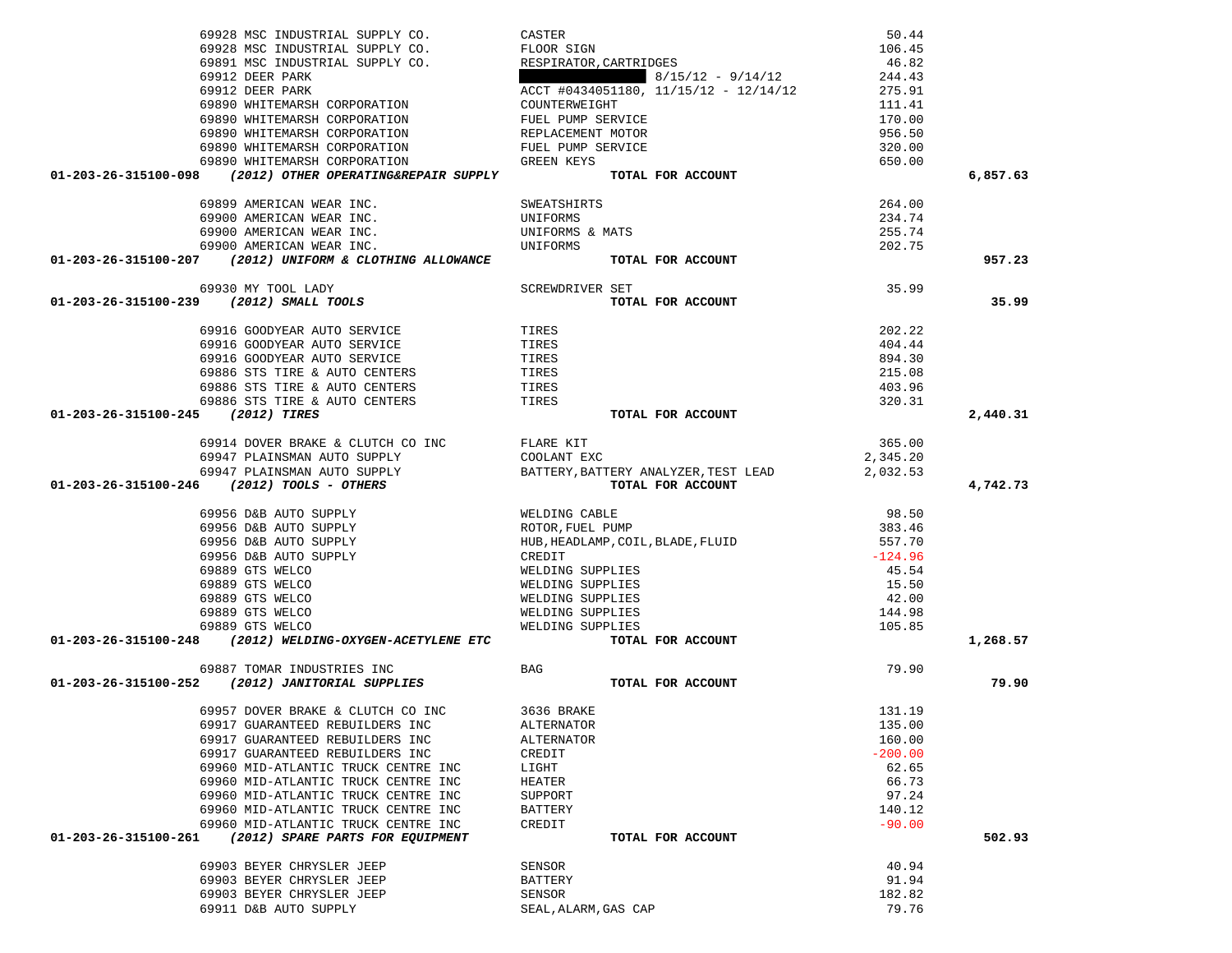| 69911 D&B AUTO SUPPLY<br>69911 D&B AUTO SUPPLY<br>69911 D&B AUTO SUPPLY<br>69911 D&B AUTO SUPPLY<br>69911 D&B AUTO SUPPLY<br>69911 D&B AUTO SUPPLY<br>69911 D&B AUTO SUPPLY<br>69911 D&B AUTO SUPPLY<br>69911 D&B AUTO SUPPLY<br>69911 D&B AUTO SUPPLY<br>69 | FILTER, PAD, PIPE CUTTER, CONN, FUEL LINE, B                                                                                                                                                                                                          | 485.98          |                           |  |
|--------------------------------------------------------------------------------------------------------------------------------------------------------------------------------------------------------------------------------------------------------------|-------------------------------------------------------------------------------------------------------------------------------------------------------------------------------------------------------------------------------------------------------|-----------------|---------------------------|--|
|                                                                                                                                                                                                                                                              | COMPOSITE, PIEP, FILTER, CONNECTOR                                                                                                                                                                                                                    | 452.89          |                           |  |
|                                                                                                                                                                                                                                                              | CUMPOSITE (FIRE ) A THEFT, P. CLAMP, PENETRANT, REPAIR KIT, DE-ICER,                                                                                                                                                                                  | 92.79           |                           |  |
|                                                                                                                                                                                                                                                              | AIR FILTER, HEADLAMP                                                                                                                                                                                                                                  | 51.97           |                           |  |
|                                                                                                                                                                                                                                                              |                                                                                                                                                                                                                                                       | 396.36          |                           |  |
|                                                                                                                                                                                                                                                              | FILTER, PADS, ROTOR, HDP SB, TOOL, JOINT, SOC<br>FILTER, PADS, WIRE SET, SPARK PLUG, SENSOR                                                                                                                                                           | 158.77          |                           |  |
|                                                                                                                                                                                                                                                              | VALVE, FILTER, PAD, BATTERY, BRAKLEEN, TOOL,                                                                                                                                                                                                          | 408.14          |                           |  |
|                                                                                                                                                                                                                                                              | FILTER, HUBCAP                                                                                                                                                                                                                                        | 92.24           |                           |  |
|                                                                                                                                                                                                                                                              | 30 QT, BRAKE FLUID, PENETRANT, LUBRICANT, B                                                                                                                                                                                                           | 130.68          |                           |  |
|                                                                                                                                                                                                                                                              |                                                                                                                                                                                                                                                       | 53.26           |                           |  |
|                                                                                                                                                                                                                                                              |                                                                                                                                                                                                                                                       | 524.51          |                           |  |
|                                                                                                                                                                                                                                                              | FILTER, BRAKELINE, FRAME BUSHING<br>FILTER, STARTER, PAD, ROTOR, LENS<br>SCRAPER, DE-ICER, FILTER, PADS                                                                                                                                               | 299.64          |                           |  |
| 69911 D&B AUTO SUPPLY                                                                                                                                                                                                                                        | PULLER, LINK, JOINT, CABLE, BREAKER, RAZOR, D                                                                                                                                                                                                         | 680.35          |                           |  |
| 69911 D&B AUTO SUPPLY                                                                                                                                                                                                                                        |                                                                                                                                                                                                                                                       | $-971.68$       |                           |  |
| 69911 D&B AUTO SUPPLY                                                                                                                                                                                                                                        |                                                                                                                                                                                                                                                       | $-4.85$         |                           |  |
| 69913 DITSCHMAN/FLEMINGTON FORD                                                                                                                                                                                                                              |                                                                                                                                                                                                                                                       | 99.95           |                           |  |
| 69948 QUALITY AUTO GLASS, INC                                                                                                                                                                                                                                |                                                                                                                                                                                                                                                       | 229.47          |                           |  |
| 69948 QUALITY AUTO GLASS, INC                                                                                                                                                                                                                                |                                                                                                                                                                                                                                                       | 451.20          |                           |  |
| 69895 SMITH CHRYSLER JEEP DODGE                                                                                                                                                                                                                              |                                                                                                                                                                                                                                                       | 61.20           |                           |  |
| 69924 MORRISTOWN AUTO BODY INC                                                                                                                                                                                                                               |                                                                                                                                                                                                                                                       | 115.00          |                           |  |
|                                                                                                                                                                                                                                                              |                                                                                                                                                                                                                                                       |                 |                           |  |
| 69944 NORMAN GALE OLDSMOBILE CORP<br>69944 NORMAN GALE OLDSMOBILE CORP                                                                                                                                                                                       | PULLER, LINK, JOINT, CABLE, BREAKER, RAZOR, D<br>CREDIT<br>CREDIT<br>VEHICLE REPAIR<br>WINDSHIELD INSTALL<br>WINDSHIELD INSTALL<br>FILTER<br>TOWING (J345CGO<br>PAD KIT, ROTOR<br>VALVE, TANK, ACTUATOR<br>SWITCH<br>SULER, FILTER, BALL JOINT<br>CUT | 289.18<br>97.56 |                           |  |
|                                                                                                                                                                                                                                                              |                                                                                                                                                                                                                                                       | 18.26           |                           |  |
| 69944 NORMAN GALE OLDSMOBILE CORP                                                                                                                                                                                                                            |                                                                                                                                                                                                                                                       |                 |                           |  |
| 69894 RAW INC                                                                                                                                                                                                                                                |                                                                                                                                                                                                                                                       | 40.00           |                           |  |
| 69893 PLAINSMAN AUTO SUPPLY                                                                                                                                                                                                                                  |                                                                                                                                                                                                                                                       | 440.50          |                           |  |
| 69893 PLAINSMAN AUTO SUPPLY                                                                                                                                                                                                                                  |                                                                                                                                                                                                                                                       | 199.77          |                           |  |
| 69946 PLAINSMAN AUTO SUPPLY                                                                                                                                                                                                                                  |                                                                                                                                                                                                                                                       | 153.03          |                           |  |
| 69946 PLAINSMAN AUTO SUPPLY                                                                                                                                                                                                                                  |                                                                                                                                                                                                                                                       | 171.76          |                           |  |
| 69946 PLAINSMAN AUTO SUPPLY                                                                                                                                                                                                                                  |                                                                                                                                                                                                                                                       | 201.49          |                           |  |
| 69946 PLAINSMAN AUTO SUPPLY                                                                                                                                                                                                                                  |                                                                                                                                                                                                                                                       | 14.10           |                           |  |
| 69946 PLAINSMAN AUTO SUPPLY                                                                                                                                                                                                                                  |                                                                                                                                                                                                                                                       | 240.57          |                           |  |
| 69946 PLAINSMAN AUTO SUPPLY                                                                                                                                                                                                                                  |                                                                                                                                                                                                                                                       | 23.99           |                           |  |
| 69946 PLAINSMAN AUTO SUPPLY                                                                                                                                                                                                                                  | CUT PLR, SENSOR, FILTER, END, ORING, BUSHING                                                                                                                                                                                                          | 138.16          |                           |  |
| 69946 PLAINSMAN AUTO SUPPLY                                                                                                                                                                                                                                  | FILTER, CONVERTOR, INSULATOR, SENSOR, FILTE                                                                                                                                                                                                           | 393.45          |                           |  |
| 69946 PLAINSMAN AUTO SUPPLY                                                                                                                                                                                                                                  |                                                                                                                                                                                                                                                       | 145.72          |                           |  |
| 69946 PLAINSMAN AUTO SUPPLY                                                                                                                                                                                                                                  |                                                                                                                                                                                                                                                       | 12.00           |                           |  |
| 69946 PLAINSMAN AUTO SUPPLY                                                                                                                                                                                                                                  |                                                                                                                                                                                                                                                       | 64.91           |                           |  |
| 69946 PLAINSMAN AUTO SUPPLY                                                                                                                                                                                                                                  |                                                                                                                                                                                                                                                       | 164.67          |                           |  |
| 69946 PLAINSMAN AUTO SUPPLY                                                                                                                                                                                                                                  |                                                                                                                                                                                                                                                       | 59.78           |                           |  |
| 69946 PLAINSMAN AUTO SUPPLY                                                                                                                                                                                                                                  | PADS, ROTOR, FILTER, SWITCH<br>SOCKET<br>AIR FILTER, SWITCH<br>AIR FILTER, SWITCH, SQUEEGEE<br>ROTOR, RELAY<br>SHOE<br>CHUCK<br>TOTAL FOR ACCOUNT                                                                                                     | 26.07           |                           |  |
| 01-203-26-315100-291 (2012) VEHICLE REPAIRS                                                                                                                                                                                                                  | TOTAL FOR ACCOUNT                                                                                                                                                                                                                                     |                 | 7,098.30                  |  |
|                                                                                                                                                                                                                                                              |                                                                                                                                                                                                                                                       |                 |                           |  |
| TOTAL for Motor Services Center                                                                                                                                                                                                                              |                                                                                                                                                                                                                                                       |                 | ============<br>24,040.18 |  |
|                                                                                                                                                                                                                                                              |                                                                                                                                                                                                                                                       |                 |                           |  |
|                                                                                                                                                                                                                                                              |                                                                                                                                                                                                                                                       |                 |                           |  |
| <b>Health Management</b><br>71157 COUNTY OF MORRIS                                                                                                                                                                                                           | 1ST 1/2 1/13 METERED MAIL                                                                                                                                                                                                                             | 50.90           |                           |  |
| 01-201-27-330100-210<br>ENVIRONMENTAL COMPLIANCE                                                                                                                                                                                                             | TOTAL FOR ACCOUNT                                                                                                                                                                                                                                     |                 | 50.90                     |  |
|                                                                                                                                                                                                                                                              |                                                                                                                                                                                                                                                       |                 |                           |  |
| 65544 CAREER DEVELOPMENT INSTITUTE                                                                                                                                                                                                                           | Course Registration for Laws, Investigat                                                                                                                                                                                                              | 258.00          |                           |  |
| (2012) EDUCATION SCHOOLS & TRAINING<br>01-203-27-330100-039                                                                                                                                                                                                  | TOTAL FOR ACCOUNT                                                                                                                                                                                                                                     |                 | 258.00                    |  |
| 69384 BAILEY'S TEST STRIPS &                                                                                                                                                                                                                                 | Estimate $# 5429$                                                                                                                                                                                                                                     | 725.00          |                           |  |
| (2012) OFFICE SUPPLIES & STATIONERY<br>01-203-27-330100-058                                                                                                                                                                                                  |                                                                                                                                                                                                                                                       |                 | 725.00                    |  |
|                                                                                                                                                                                                                                                              |                                                                                                                                                                                                                                                       |                 |                           |  |
|                                                                                                                                                                                                                                                              | TOTAL FOR ACCOUNT                                                                                                                                                                                                                                     |                 |                           |  |
| 69357 ATLANTIC HEALTH SERVICES                                                                                                                                                                                                                               | TB Clinic Services - Nov 2012                                                                                                                                                                                                                         | 10,000.00       |                           |  |
| 69809 ATLANTIC HEALTH SERVICES                                                                                                                                                                                                                               | TB Clinic Services - Dec 2012                                                                                                                                                                                                                         | 10,000.00       |                           |  |
| (2012) SPECIAL PROJECTS<br>01-203-27-330100-079                                                                                                                                                                                                              | TOTAL FOR ACCOUNT                                                                                                                                                                                                                                     |                 | 20,000.00                 |  |
|                                                                                                                                                                                                                                                              |                                                                                                                                                                                                                                                       |                 |                           |  |
| 71020 ATLANTIC HEALTH SERVICES                                                                                                                                                                                                                               | Fixed Portion Healthcare Management Dece                                                                                                                                                                                                              | 500.00          |                           |  |
| (2012) OTHER OUTSIDE SERVICES<br>01-203-27-330100-084                                                                                                                                                                                                        | TOTAL FOR ACCOUNT                                                                                                                                                                                                                                     |                 | 500.00                    |  |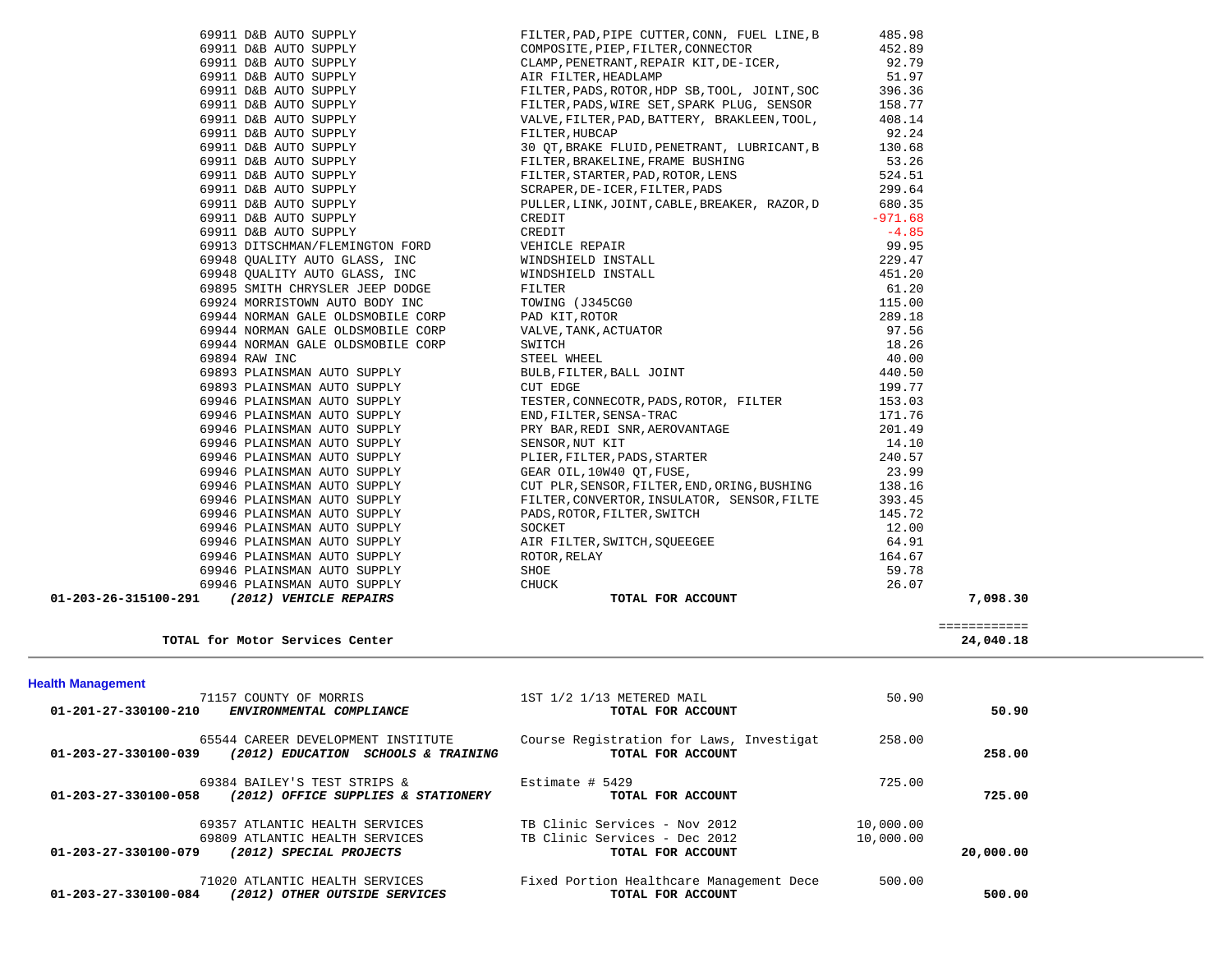| 70142 CARLOS PEREZ JR.<br>(2012) MEETING EXP ADVISORY BOARD ETC<br>01-203-27-330100-088                    | Reimbursement for mileage<br>TOTAL FOR ACCOUNT                                                                                                         | 48.44                                     | 48.44                     |  |
|------------------------------------------------------------------------------------------------------------|--------------------------------------------------------------------------------------------------------------------------------------------------------|-------------------------------------------|---------------------------|--|
| 70144 CRAIG GOSS<br>01-203-27-330100-210<br>(2012) ENVIRONMENTAL COMPLIANCE                                | clothing and tolls reimbursement<br>TOTAL FOR ACCOUNT                                                                                                  | 104.48                                    | 104.48                    |  |
| 69085 TREASURER-STATE OF NJ<br>(2012) HAZARDOUS MATERIAL DISPOSAL<br>01-203-27-330100-231                  | NJEMS Bill ID107294300<br>TOTAL FOR ACCOUNT                                                                                                            | 110.00                                    | 110.00                    |  |
| 70171 DEER PARK<br>(2012) EQUIPMENT<br>01-203-27-330100-258                                                | 0434540191 billing period 11/15/12-12/14<br>TOTAL FOR ACCOUNT                                                                                          | 24.49                                     | 24.49                     |  |
| TOTAL for Health Management                                                                                |                                                                                                                                                        |                                           | ============<br>21,821.31 |  |
| <b>Human Services</b>                                                                                      |                                                                                                                                                        |                                           |                           |  |
| 71157 COUNTY OF MORRIS<br>01-201-27-331100-068<br>POSTAGE & METERED MAIL                                   | 1ST 1/2 1/13 METERED MAIL<br>TOTAL FOR ACCOUNT                                                                                                         | 29.50                                     | 29.50                     |  |
| 69975 LONGFELLOWS SANDWICH DELI<br>01-203-27-331100-088<br>(2012) MEETING EXP ADVISORY BOARD ETC           | Food and beverages for the December 5,20<br>TOTAL FOR ACCOUNT                                                                                          | 55.00                                     | 55.00                     |  |
| TOTAL for Human Services                                                                                   |                                                                                                                                                        |                                           | ============<br>84.50     |  |
| <b>Youth Shelter</b>                                                                                       |                                                                                                                                                        |                                           |                           |  |
| 71157 COUNTY OF MORRIS<br>POSTAGE AND METERED MAIL<br>01-201-27-331110-068                                 | 1ST 1/2 1/13 METERED MAIL<br>TOTAL FOR ACCOUNT                                                                                                         | 14.55                                     | 14.55                     |  |
| 67673 BOB BARKER COMPANY, INC.<br>67673 BOB BARKER COMPANY, INC.<br>70687 WAL-MART STORE                   | Resident HBA & Clothing<br>Tampons<br>6032202020168804 WalMart - Cedar Knolls                                                                          | 1,227.33<br>43.86<br>162.70               |                           |  |
| 01-203-27-331110-059<br>(2012) OTHER GENERAL EXPENSES                                                      | TOTAL FOR ACCOUNT                                                                                                                                      |                                           | 1,433.89                  |  |
| 70690 ALBERTSON INC<br>67680 DEER PARK<br>67680 DEER PARK<br>67680 DEER PARK<br>70688 LOVEYS PIZZA & GRILL | 6030375100026118 Supplemental Food & Gro<br>043458388 9-15-12-10-14-12<br>043458388  10-15-12-11-14-12<br>043458388 11-15-12-1214-12<br>Nov & Dec 2012 | 89.76<br>4.18<br>25.08<br>25.08<br>175.22 |                           |  |
| 01-203-27-331110-185<br>(2012) FOOD                                                                        | TOTAL FOR ACCOUNT                                                                                                                                      |                                           | 319.32                    |  |
| 68754 LIFESAVERS INC<br>01-203-27-331110-189<br>$(2012)$ MEDICAL                                           | 11/15 & 11/16/12 Staff Training<br>TOTAL FOR ACCOUNT                                                                                                   | 65.00                                     | 65.00                     |  |
| TOTAL for Youth Shelter                                                                                    |                                                                                                                                                        |                                           | ============<br>1,832.76  |  |
| <b>Office on Aging</b>                                                                                     |                                                                                                                                                        |                                           |                           |  |
| 71157 COUNTY OF MORRIS<br>01-201-27-333100-068<br>POSTAGE & METERED MAIL                                   | 1ST 1/2 1/13 METERED MAIL<br>TOTAL FOR ACCOUNT                                                                                                         | 200.10                                    | 200.10                    |  |
| 70437 OPHELIA V. CRUSE<br>70382 KELLY-ANN FREY<br>70382 KELLY-ANN FREY                                     | Car Insurance Reimbursement for Dec, 2012<br>Car Insurance Reimbursement for November<br>Car Insurance reimbursement for Dec, 2012                     | 12.00<br>12.00<br>12.00                   |                           |  |

|                      | 70383 ANDREA BATISTONI              | Car Insurance reimbursement for November | .2.00  |        |
|----------------------|-------------------------------------|------------------------------------------|--------|--------|
| 01-203-27-333100-048 | (2012) INSURANCE                    | TOTAL FOR ACCOUNT                        |        | 48.00  |
|                      | 70404 W.B. MASON COMPANY INC        | WBM21200Flagship Bright 8.5x11,20#96B    | 359.40 |        |
| 01-203-27-333100-058 | (2012) OFFICE SUPPLIES & STATIONERY | TOTAL FOR ACCOUNT                        |        | 359.40 |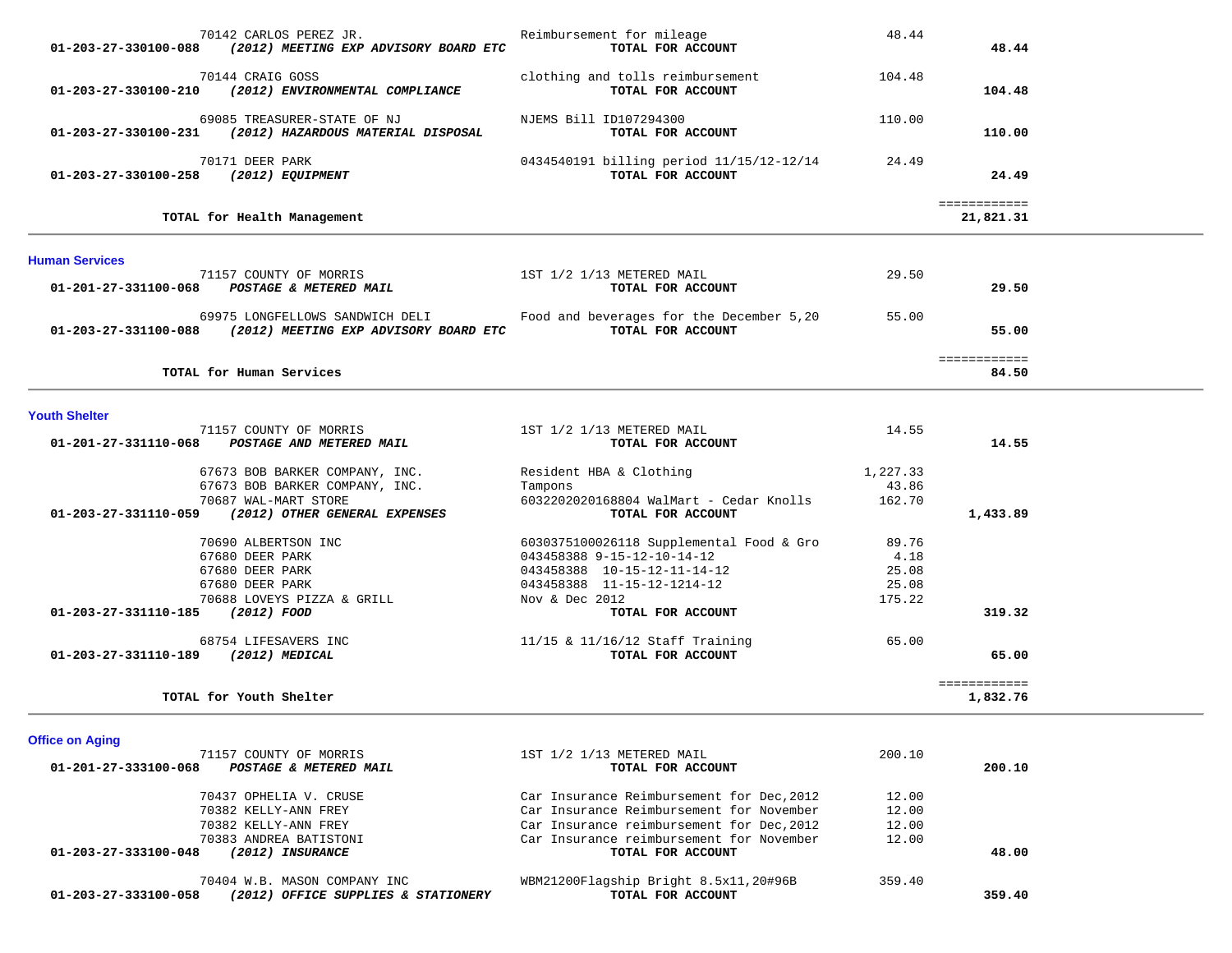|                                | 70382 KELLY-ANN FREY<br>70382 KELLY-ANN FREY                         | Miles reimbursement for November, 2012<br>Miles reimbursement for Dec, 2012 | 46.55<br>105.70 |              |
|--------------------------------|----------------------------------------------------------------------|-----------------------------------------------------------------------------|-----------------|--------------|
|                                | 70382 KELLY-ANN FREY                                                 | Tools to and from APS Executive Forum, S                                    | 3.00            |              |
|                                | 70383 ANDREA BATISTONI                                               | Miles reimbursement for NOvember, 2012                                      | 34.65           |              |
| 01-203-27-333100-082           | (2012) TRAVEL EXPENSE                                                | TOTAL FOR ACCOUNT                                                           |                 | 248.98       |
|                                |                                                                      |                                                                             |                 |              |
|                                | 70415 CORTEX EDI                                                     | 12/9/12 Yearly Backup to Cortex EDI                                         | 100.00          |              |
| 01-203-27-333100-084           | (2012) OTHER OUTSIDE SERVICES                                        | TOTAL FOR ACCOUNT                                                           |                 | 100.00       |
|                                |                                                                      |                                                                             |                 | ============ |
|                                | TOTAL for Office on Aging                                            |                                                                             |                 | 1,113.68     |
| <b>Grant in Aid</b>            |                                                                      |                                                                             |                 |              |
|                                | 69966 MOUNT OLIVE CHILD CARE AND                                     | Reimbursement of expenses incurred for P                                    | 24,375.00       |              |
| 01-203-27-342000-456           | (2012) GRANT IN AID GIA:MT OLIVE CC & LC                             | TOTAL FOR ACCOUNT                                                           |                 | 24,375.00    |
|                                | 69973 EL PRIMER PASO                                                 | ESL CLASSES NOVEMBER 2012                                                   | 1,440.00        |              |
|                                | 69973 EL PRIMER PASO                                                 | PRESCHOOL CLASSES                                                           | 2,772.00        |              |
|                                | 69973 EL PRIMER PASO                                                 | PRESCHOOL SCHOLARSHIPS                                                      | 1,950.00        |              |
|                                | 69973 EL PRIMER PASO                                                 | FAMILY CHILDCARE SERVICES                                                   | 1,200.00        |              |
| 01-203-27-342000-459           | (2012) GRANT IN AID GIA: HISPANIC AFFAIR                             | TOTAL FOR ACCOUNT                                                           |                 | 7,362.00     |
|                                |                                                                      |                                                                             |                 |              |
|                                | 70430 FAMILY SERVICE OF MORRIS COUNTY                                | Time-Out<br>O <sub>4</sub>                                                  | 7,591.00        |              |
|                                | 70431 FAMILY SERVICE OF MORRIS COUNTY                                | CM<br>$10/1/12 - 12/$                                                       | 1,144.00        |              |
| 01-203-27-342000-462           | (2012) GRANT IN AID GIA: FAMILY SERVICES                             | TOTAL FOR ACCOUNT                                                           |                 | 8,735.00     |
|                                | 70139 CFCS - HOPE HOUSE                                              | 2 Support Groups @ \$235.50                                                 | 471.00          |              |
|                                | 70139 CFCS - HOPE HOUSE                                              | 17 Individual Counseling Sessions for No                                    | 1,001.00        |              |
|                                | 70139 CFCS - HOPE HOUSE                                              | 5 AIDS Education Sessions for Nov. @ \$11                                   | 589.00          |              |
|                                | 70139 CFCS - HOPE HOUSE                                              | 1 World AIDS Day @ \$436.00                                                 | 436.00          |              |
|                                | 70139 CFCS - HOPE HOUSE                                              | 1 Celebration of Life @ \$117                                               | 117.00          |              |
|                                | 69977 CFCS - HOPE HOUSE                                              | 3 Support Groups for October 2012                                           | 707.00          |              |
|                                | 69977 CFCS - HOPE HOUSE                                              | 24 Individual Counseling Sessions for Oc                                    | 1,413.00        |              |
|                                | 70421 CFCS - HOPE HOUSE                                              | Fix-It<br>Period 11/1/12- 11/30/                                            | 569.00          |              |
|                                | 70422 CFCS - HOPE HOUSE                                              | ChorePeriod 11/1/12-11/30/1250 units @ \$                                   | 1,704.00        |              |
|                                | 70167 CFCS - HOPE HOUSE                                              |                                                                             | 450.00          |              |
|                                |                                                                      | Substance abuse case manager reporting p                                    |                 |              |
| 01-203-27-342000-480           | 70167 CFCS - HOPE HOUSE<br>(2012) GRANT IN AID GIA: HOPEHOUSEOPERTNF | Case Management<br>TOTAL FOR ACCOUNT                                        | 2,280.00        | 9,737.00     |
|                                |                                                                      |                                                                             |                 |              |
|                                | 70525 NEWBRIDGE SERVICES INC                                         | IHMH<br>Period 10/1/12                                                      | 3,383.00        |              |
|                                | 70526 NEWBRIDGE SERVICES INC                                         | Period 10/1/12<br>Oper. Sail                                                | 1,513.00        |              |
| $01 - 203 - 27 - 342000 - 483$ | (2012) GRANT IN AID AID MENT HLTH CNT-NE                             | TOTAL FOR ACCOUNT                                                           |                 | 4,896.00     |
|                                | 70188 DAYTOP VILLAGE OF NJ, INC.                                     | For Residential services in Nov. 2012                                       | 3,900.00        |              |
|                                | 70188 DAYTOP VILLAGE OF NJ, INC.                                     | IOP TOTAL DAYS                                                              | 96.00           |              |
|                                | 70188 DAYTOP VILLAGE OF NJ, INC.                                     | TOTAL DAYS IOP                                                              | 480.00          |              |
|                                | 70188 DAYTOP VILLAGE OF NJ, INC.                                     | TOTAL DAYS IOP                                                              | 192.00          |              |
|                                | 70188 DAYTOP VILLAGE OF NJ, INC.                                     | TOTAL DAYS IOP                                                              | 192.00          |              |
|                                | 70188 DAYTOP VILLAGE OF NJ, INC.                                     | TOTAL DAYS IOP                                                              | 288.00          |              |
|                                | 70188 DAYTOP VILLAGE OF NJ, INC.                                     | TOTAL DAYS IOP                                                              | 288.00          |              |
|                                | 70188 DAYTOP VILLAGE OF NJ, INC.                                     | TOTAL DAYS IOP                                                              | 288.00          |              |
|                                | 70188 DAYTOP VILLAGE OF NJ, INC.                                     | TOTAL DAYS IOP                                                              | 384.00          |              |
| 01-203-27-342000-490           | (2012) GRANT IN AID: DAYTOP                                          | TOTAL FOR ACCOUNT                                                           |                 | 6,108.00     |
|                                |                                                                      |                                                                             |                 |              |
|                                | 70140 STORY TELLING ARTS INC                                         | Storytelling workshops at Morris County                                     | 4,960.00        |              |
| 01-203-27-342000-492           | (2012) GRANT IN AID: STORYTELLING ARTS                               | TOTAL FOR ACCOUNT                                                           |                 | 4,960.00     |

 70389 SODEXO, INC & AFFILIATES Meals for Advisory Council Meeting 11/8/ 157.20  **01-203-27-333100-059** *(2012) OTHER GENERAL EXPENSES* **TOTAL FOR ACCOUNT 157.20**

> 70437 OPHELIA V. CRUSE Miles reimbursement for Dec,2012 43.40 70381 MARIA ROSARIO Miles reimbursement for Nov-Dec, 2012 15.68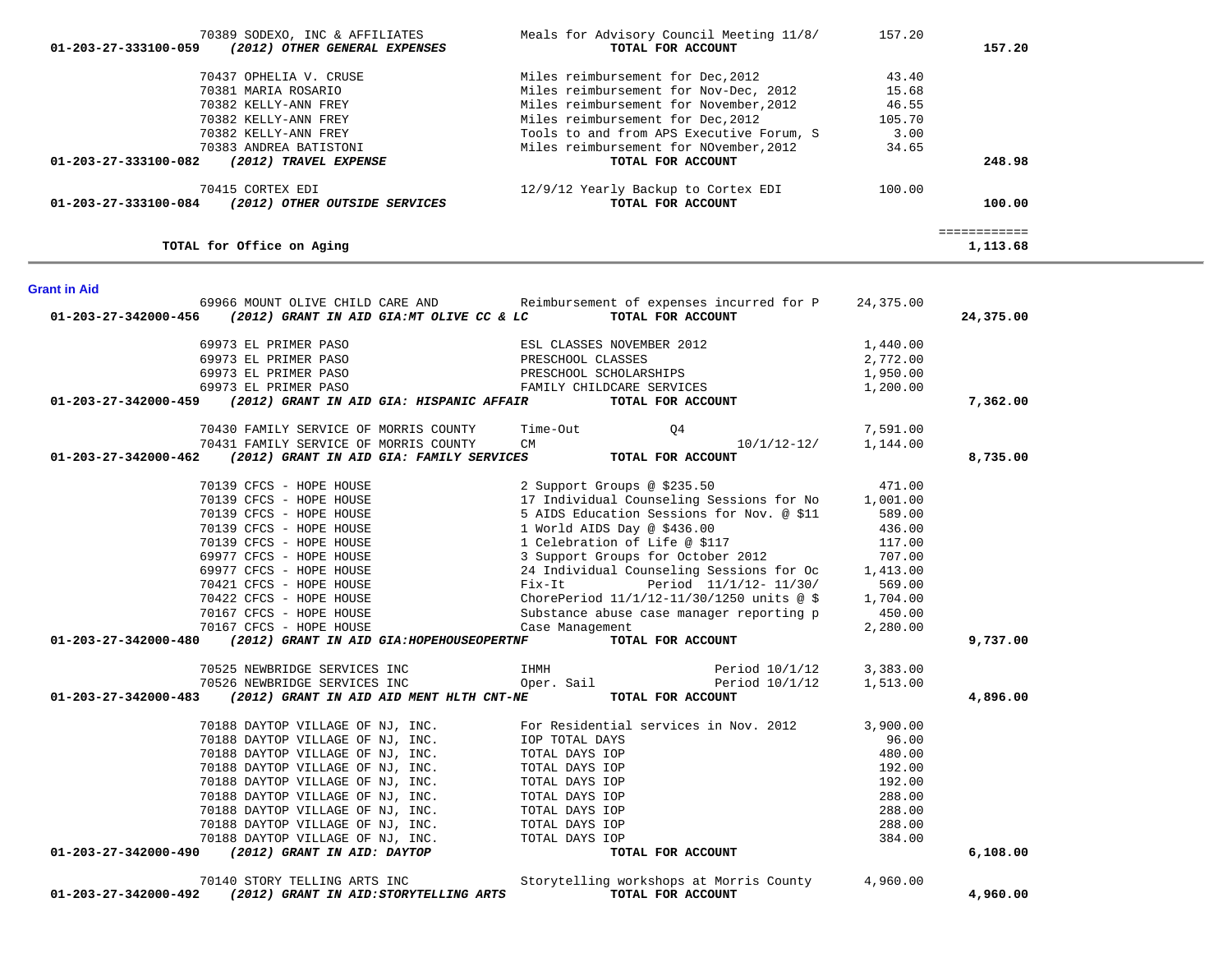|                                                                                  |                                                                                      |                 | ============              |  |
|----------------------------------------------------------------------------------|--------------------------------------------------------------------------------------|-----------------|---------------------------|--|
| TOTAL for Grant in Aid                                                           |                                                                                      |                 | 66,173.00                 |  |
| <b>Seniors, Disabled &amp; Veterans</b><br>70420 FAMILY SERVICE OF MORRIS COUNTY | MVADC Period Oct. & Nov 2012776 units @                                              | 18,774.24       |                           |  |
| (2012) CONTRACTED SERVICES - ADULT DAY C<br>01-203-27-343100-036                 | TOTAL FOR ACCOUNT                                                                    |                 | 18,774.24                 |  |
| TOTAL for Seniors, Disabled & Veterans                                           |                                                                                      |                 | ============<br>18,774.24 |  |
| <b>County Board of Social Service</b>                                            |                                                                                      |                 |                           |  |
| 70358 VERIZON                                                                    |                                                                                      | 775.19          |                           |  |
| 70359 VERIZON                                                                    |                                                                                      | 686.27          |                           |  |
| 01-201-27-345100-146<br><b>TELEPHONE</b>                                         | TOTAL FOR ACCOUNT                                                                    |                 | 1,461.46                  |  |
| 68281 NJHMFA-HMIS                                                                | Annual Participation fee for NJHMIS 2013                                             | 750.00          |                           |  |
| SPECIAL SERVICES<br>01-201-27-345100-325                                         | TOTAL FOR ACCOUNT                                                                    |                 | 750.00                    |  |
| 68858 PAPER MART INC                                                             | White Wove Poly Window Envelope #10 24#                                              | 261.50          |                           |  |
| 68858 PAPER MART INC                                                             | Paperline Multi (R) White / Order #98741                                             | 1,821.50        |                           |  |
| 68858 PAPER MART INC                                                             | Paperline Multi (R) White/ Order #98746/                                             | 728.60          |                           |  |
| 69126 PITNEY BOWES CREDIT CORP                                                   | Purchase of Ink Pad Replacement Kit & In                                             | 380.04          |                           |  |
| 68894 STAPLES BUSINESS ADVANTAGE                                                 | Order #7092228298-000-001/11-09-02                                                   | 5,999.41        |                           |  |
| 68894 STAPLES BUSINESS ADVANTAGE                                                 | Order #7092228298-000-002/11-09-12                                                   | 714.17          |                           |  |
| (2012) OFFICE SUPPLIES & STATIONERY<br>01-203-27-345100-058                      | TOTAL FOR ACCOUNT                                                                    |                 | 9,905.22                  |  |
| 70061 BENAY OUADREL                                                              | Professional Interpreting services rende                                             | 170.00          |                           |  |
| 70095 DEER PARK                                                                  | 0434488383 11-15-12-12-14-12                                                         | 149.89          |                           |  |
| 01-203-27-345100-059<br>(2012) OTHER GENERAL EXPENSES                            | TOTAL FOR ACCOUNT                                                                    |                 | 319.89                    |  |
| 70358 VERIZON                                                                    | Acct. #973 889-3370 640 33Y/12/14/12-01/                                             | 1,073.44        |                           |  |
| 70359 VERIZON                                                                    | Acct. # 973 889-2917 642 14Y/12-14-12 to                                             | 950.30          |                           |  |
| 70096 VERIZON                                                                    | 9736315312 64187Y 11-28-12-12-27-12                                                  | 897.21          |                           |  |
| 01-203-27-345100-146<br>$(2012)$ TELEPHONE                                       | TOTAL FOR ACCOUNT                                                                    |                 | 2,920.95                  |  |
| 70094 JOHNSON & JOHNSON, ESQS                                                    | Legal services rendered for the month of                                             | 4,380.00        |                           |  |
| 70094 JOHNSON & JOHNSON, ESQS                                                    | Child Support - Support Services                                                     | 393.30          |                           |  |
| 70093 JOHNSON & JOHNSON, ESQS                                                    | Legal services rendered for the month of                                             | 798.89          |                           |  |
| 69130 UNITRONIX DATA SYSTEMS INC                                                 | Software maintenance for the month of De                                             | 4,908.87        |                           |  |
| 01-203-27-345100-325<br>(2012) SPECIAL SERVICES                                  | TOTAL FOR ACCOUNT                                                                    |                 | 10,481.06                 |  |
| 70091 HORIZON BLUE CROSS BLUE SHIELD                                             | Invoice for the month of December 2012                                               | 147,303.75      |                           |  |
| 70092 HORIZON BLUE CROSS BLUE SHIELD                                             | Dental coverage for the month of Decembe                                             | 4,582.23        |                           |  |
| 01-203-27-345100-329<br>(2012) HOSPITAL INSURANCE PREMIUMS                       | TOTAL FOR ACCOUNT                                                                    |                 | 151,885.98                |  |
| 70097 AMY ARCHER                                                                 | ADM - Mileage reimb. for October 2012                                                | 133.00          |                           |  |
| 70145 BARBARA KENNEDY                                                            | MAP - Mileage reimb. for 9/12 to 12/12                                               | 40.60           |                           |  |
| 70105 EDILMA ACEVEDO                                                             | CSP - Mileage reimb. for 12/12                                                       | 3.50            |                           |  |
| 70106 ILA TALWAR                                                                 | MAP - Mileage reimb. for December 2012                                               | 4.20            |                           |  |
| 70107 IMEE D. BEHNKE                                                             | $CSP - Mileage$ reimb. for August & Octobe                                           | 49.00           |                           |  |
| 70108 JAMES MCDANIEL                                                             | CSP - Mileage reimb. for October 2012                                                | 117.95          |                           |  |
| 70109 JEANETTE BROST                                                             | FIS - Mileage reimb. for October & Decem                                             | 49.35           |                           |  |
| 70147 JEANNE YOUNG                                                               | FSS - Mileage reimb. for October & Novem                                             | 7.70            |                           |  |
| 70148 JERRY THIEL                                                                | SSS - Mileage reimb. for December 2012                                               | 33.95           |                           |  |
| 70149 LAKSHMI BASKARAM                                                           | FSS - Mileage reimb. from January to Dec                                             | 88.90           |                           |  |
| 70114 LAURIE PALMA<br>70150 MAIRA ROGERS                                         | FSS - Mileage reimb. for October & Novem<br>MAP - Mileage reimb. for October to Dece | 100.80<br>52.50 |                           |  |
| 70152 PRISCILLA COLVIN                                                           | ADM - Mileage reimb. for November 2012                                               | 2.45            |                           |  |
| 70123 SHARI BOEHM                                                                | $ADM - Mileage$ reimb. for $11/12$ & $12/12$                                         | 68.60           |                           |  |
| 70065 SHAU-YING LIU                                                              | SSS - Mileage reimb. for November & Dece                                             | 100.45          |                           |  |
| 70127 SUZANNE VOGLER                                                             | FSS - Mileage reimb. for October 2012                                                | 4.90            |                           |  |
|                                                                                  |                                                                                      |                 |                           |  |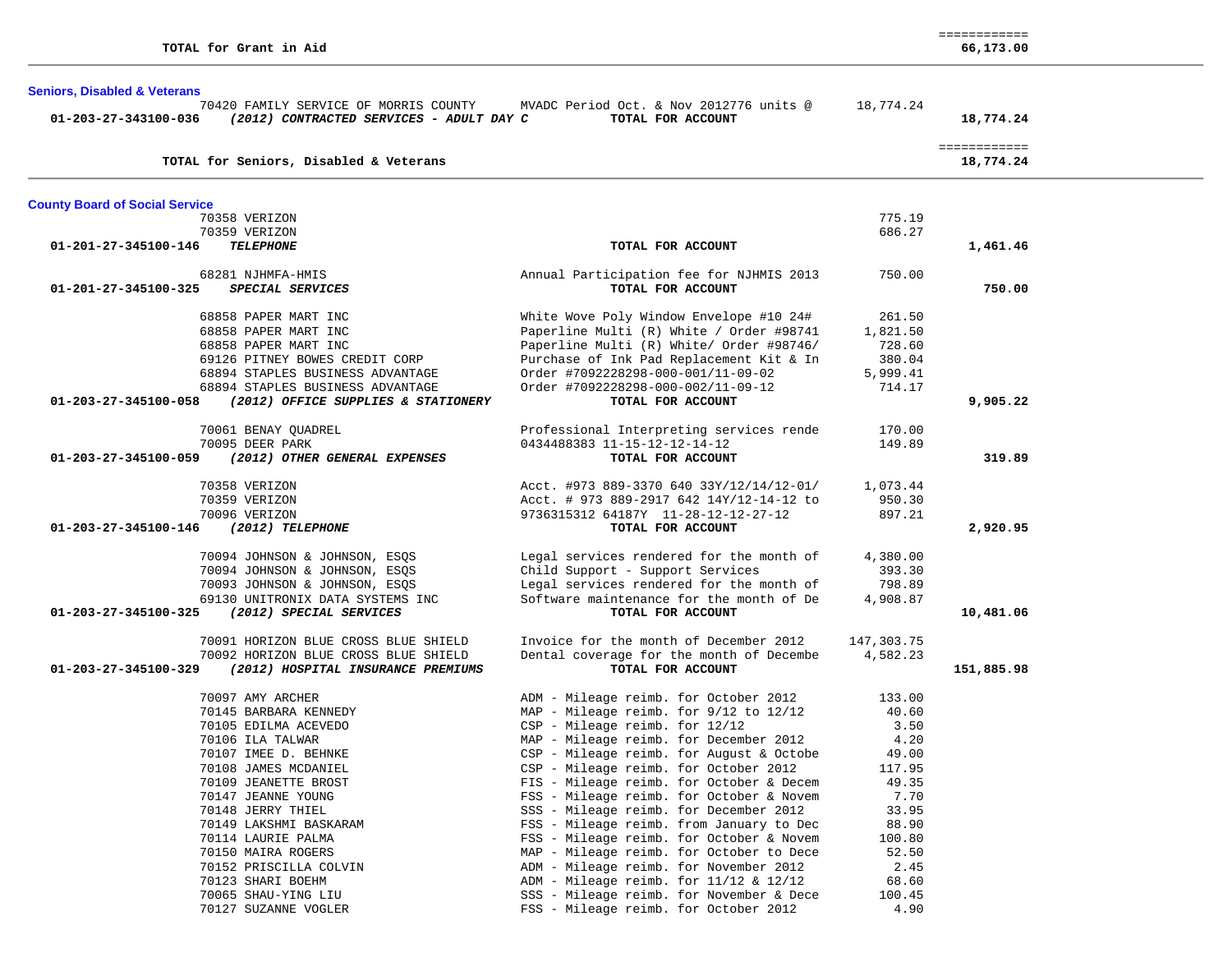| 70353 AMPAI STEBER                              | ADM - Mileage reimb. for the 3rd qtr. of                                             | 57.75          |
|-------------------------------------------------|--------------------------------------------------------------------------------------|----------------|
| 70353 AMPAI STEBER                              | Mileage reimb. for the 4th qtr. of 2012                                              | 123.20         |
| 70360 LAUREN BURD                               | FSS - Mileage reimb. for October to Dece                                             | 60.20          |
| 01-203-27-345100-332<br>$(2012)$ MILEAGE        | TOTAL FOR ACCOUNT                                                                    |                |
| 70097 AMY ARCHER                                | Insurance reimb. for the 4th qtr. of 201                                             | 36.00          |
| 70097 AMY ARCHER                                | Parking fees                                                                         | 4.50           |
| 70098 ANA TORNESSI-JOO                          | FSS - Insurance reimb. for the 4th qtr.                                              | 36.00          |
| 70143 ANNA KRAUZE                               | FSS - Insurance reimb. for the 4th qtr.                                              | 45.00          |
| 70145 BARBARA KENNEDY                           | Insurance reimb. for the 4th qtr. of 201                                             | 36.00          |
| 70099 CAROL UBERTACCIO                          | FSS - Insurance reimb. for the 4th qtr.                                              | 36.00          |
| 70100 CHARLES F. ROUFAEAL                       | FSS - Insurance reimb. for the 4th qtr.                                              | 36.00          |
| 70101 CLAUDIA L. HINOJOSA                       | MAP - Insurance reimb. for the 4th qtr.                                              | 36.00          |
| 70102 DALA EKENEZAR                             | FIS - Insurance reimb. for the 3rd & 4th                                             | 72.00          |
| 70103 DIANA BICZAK                              | FSS - Insurance reimb. for the 4th qtr.                                              | 36.00          |
| 70146 DIENANE ETIENNE                           | MAP - Insurance reimb. for the 4th qtr.                                              | 36.00          |
| 70104 DIPALI PATEL                              | FSS - Insurance reimb. for the 4th qtr.                                              | 36.00          |
| 70105 EDILMA ACEVEDO                            | Insurance reimb. for the 4th qtr. of 201                                             | 36.00          |
| 70106 ILA TALWAR                                | Insurance reimb. for the 4th qtr. of 201                                             | 45.00          |
| 70107 IMEE D. BEHNKE                            | Insurance reimb. for the 3rd & 4th qtr.                                              | 72.00          |
| 70107 IMEE D. BEHNKE                            | Parking fees                                                                         | 1.75           |
| 70108 JAMES MCDANIEL                            | Insurance reimb. for the 4th qtr. of 201                                             | 45.00          |
| 70109 JEANETTE BROST                            | Insurance reimb. for the 4th qtr. of 201                                             | 45.00          |
| 70147 JEANNE YOUNG                              | Insurance reimb. for the 4th qtr. of 201                                             | 45.00          |
| 70110 JENNIFER CARRO                            | FSS - Insurance reimb. for the 3rd & 4th                                             | 72.00          |
| 70148 JERRY THIEL                               | Insurance reimb. for the 4th qtr. of 201                                             | 36.00          |
| 70111 JULIE CICCHETTI                           | CSP - Insurance reimb. for the 4ht qtr.                                              | 36.00          |
| 70112 JULIO PORRAO                              | FSS - Insurance reimb. for the 4th qtr.                                              | 36.00          |
| 70113 KAREN REMUS                               | ADM - Insurance reimb. for the 4th qtr.                                              | 36.00          |
| 70149 LAKSHMI BASKARAM                          | Insurance reimb. for 2012                                                            | 144.00         |
| 70115 LINDA CARUTH                              | ADM - Insurance reimb. for the 4th qtr.                                              | 36.00          |
| 70116 LINDA ROSA                                | FSS - Insurance reimb. for the 4th qtr.                                              | 36.00          |
| 70117 LUCY D'ANNA                               | MAP - Insurance reimb. for the 4th qtr.                                              | 36.00          |
| 70150 MAIRA ROGERS                              | Insurance reimb. for the 4th qtr. of 201                                             | 36.00          |
| 70118 MAGDELENA WILLIAMS<br>70119 MARTHA MINA   | MAP - Insurance reimb. for the 4th qtr.                                              | 36.00          |
| 70119 MARTHA MINA                               | FSS - Insurance reimb. for the 4th qtr.                                              | 36.00          |
| 70120 MIRIAM ACEVEDO                            | MAP - Insurance reimb. for 7/12 to 12/12                                             | 90.00          |
| 70121 OLGA MATOS                                | FIS - Insurance reimb. for the 3rd & 4th                                             | 72.00          |
| 70152 PRISCILLA COLVIN                          | Insurance reimb. for the 4th qtr. of 201                                             | 36.00          |
| 70123 SHARI BOEHM                               | Insurance reimb. for the 4th qtr. of 201                                             | 36.00          |
| 70122 SANGITA SHAH                              | MAP - Insurance reimb. for the 4th qtr.                                              | 36.00          |
| 70065 SHAU-YING LIU                             | Insurance reimb. for the 4th qtr. of 201                                             | 36.00          |
| 70124 STEVEN A. TOTH                            | ADM - Insurance reimb. for the 4th qtr.                                              | 36.00          |
| 70125 SUBHAG KUMAR                              | FSS - Insurance reimb. for the 4th qtr.                                              | 36.00          |
| 70126 SUDESH MEHTA                              | MAP - Insurance reimb. for the 4th qtr.                                              | 36.00          |
| 70153 SUSAN KLEIN                               | MAP - Insurance reimb. for the 4th qtr.                                              | 36.00          |
| 70127 SUZANNE VOGLER                            | Insurance reimb. for the 4th qtr. of 201<br>Insurance reimb. for the 3rd qtr. of 201 | 45.00          |
| 70353 AMPAI STEBER                              |                                                                                      | 36.00          |
| 70353 AMPAI STEBER                              | Insurace reimb. for the 4th qtr. of 2012                                             | 36.00          |
| 70354 BEENA P. SHAH                             | ADM - Insurance reimb. for the 4th qtr.<br>FSS - Insurance reimb. for the 4th qtr.   | 36.00<br>36.00 |
| 70355 JESSICA REYMUNDO<br>70356 JOANNE YOUNG    |                                                                                      | 36.00          |
| 70357 NANCY WALTER                              | ADM - Insurance reimb. for the 4th qtr.<br>FSS - Insurance reimb. for the year 2012  | 144.00         |
| 70360 LAUREN BURD                               | Insurance reimb. for the 4th qtr. of 201                                             | 45.00          |
| 01-203-27-345100-333<br>(2012) OTHER ALLOWANCES | TOTAL FOR ACCOUNT                                                                    |                |
| 70131 MOLNAR PHARMACY                           |                                                                                      | 76.86          |
| 70131 MOLNAR PHARMACY                           |                                                                                      | 592.00         |
| 70131 MOLNAR PHARMACY                           |                                                                                      | 76.86          |
| 70131 MOLNAR PHARMACY                           |                                                                                      | 95.51          |
| 70131 MOLNAR PHARMACY                           |                                                                                      | 183.75         |



ADM - Mileage reimb. for the 3rd qtr. of 57.75 Mileage reimb. for the 4th gtr. of 2012 123.20 FSS - Mileage reimb. for October to Dece 60.20  **01-203-27-345100-332** *(2012) MILEAGE* **TOTAL FOR ACCOUNT 1,099.00** Insurance reimb. for the 4th qtr. of 201 36.00 FSS - Insurance reimb. for the 4th qtr. 36.00 FSS - Insurance reimb. for the 4th qtr. 45.00 Insurance reimb. for the 4th qtr. of 201 36.00 FSS - Insurance reimb. for the 4th qtr. 36.00 FSS - Insurance reimb. for the 4th qtr. 36.00 MAP - Insurance reimb. for the 4th qtr. 36.00 FIS - Insurance reimb. for the 3rd  $\&$  4th  $72.00$ FSS - Insurance reimb. for the 4th qtr. 36.00 MAP - Insurance reimb. for the 4th qtr. 36.00 FSS - Insurance reimb. for the 4th qtr. 36.00 Insurance reimb. for the 4th qtr. of 201 36.00 Insurance reimb. for the 4th qtr. of 201 45.00 Insurance reimb. for the 3rd & 4th qtr. 72.00 Insurance reimb. for the 4th qtr. of 201 45.00 Insurance reimb. for the 4th qtr. of 201 45.00 Insurance reimb. for the 4th qtr. of 201 45.00 FSS - Insurance reimb. for the 3rd & 4th 72.00 Insurance reimb. for the 4th qtr. of 201 36.00  $CSP - Insurance$  reimb. for the 4ht qtr.  $36.00$ FSS - Insurance reimb. for the 4th qtr. 36.00 ADM - Insurance reimb. for the 4th qtr. 36.00 Insurance reimb. for 2012 144.00 ADM - Insurance reimb. for the 4th qtr. 36.00 FSS - Insurance reimb. for the 4th qtr. 36.00 MAP - Insurance reimb. for the 4th qtr. 36.00 Insurance reimb. for the 4th qtr. of 201 36.00 MAP - Insurance reimb. for the 4th gtr. 36.00 FSS - Insurance reimb. for the 4th qtr. 36.00  $MAP - Insurance$  reimb. for  $7/12$  to  $12/12$  90.00 FIS - Insurance reimb. for the 3rd  $\&$  4th  $72.00$ Insurance reimb. for the 4th qtr. of 201 36.00 Insurance reimb. for the 4th qtr. of 201 36.00 MAP - Insurance reimb. for the 4th qtr. 36.00 Insurance reimb. for the 4th qtr. of 201 36.00 ADM - Insurance reimb. for the 4th qtr. 36.00 FSS - Insurance reimb. for the 4th qtr. 36.00 MAP - Insurance reimb. for the 4th qtr. 36.00 MAP - Insurance reimb. for the 4th qtr. 36.00 Insurance reimb. for the 4th qtr. of 201 45.00 Insurance reimb. for the 3rd qtr. of 201 36.00 Insurace reimb. for the 4th qtr. of 2012 36.00 ADM - Insurance reimb. for the 4th qtr. 36.00 FSS - Insurance reimb. for the 4th gtr. 36.00 ADM - Insurance reimb. for the 4th qtr. 36.00 FSS - Insurance reimb. for the year 2012 144.00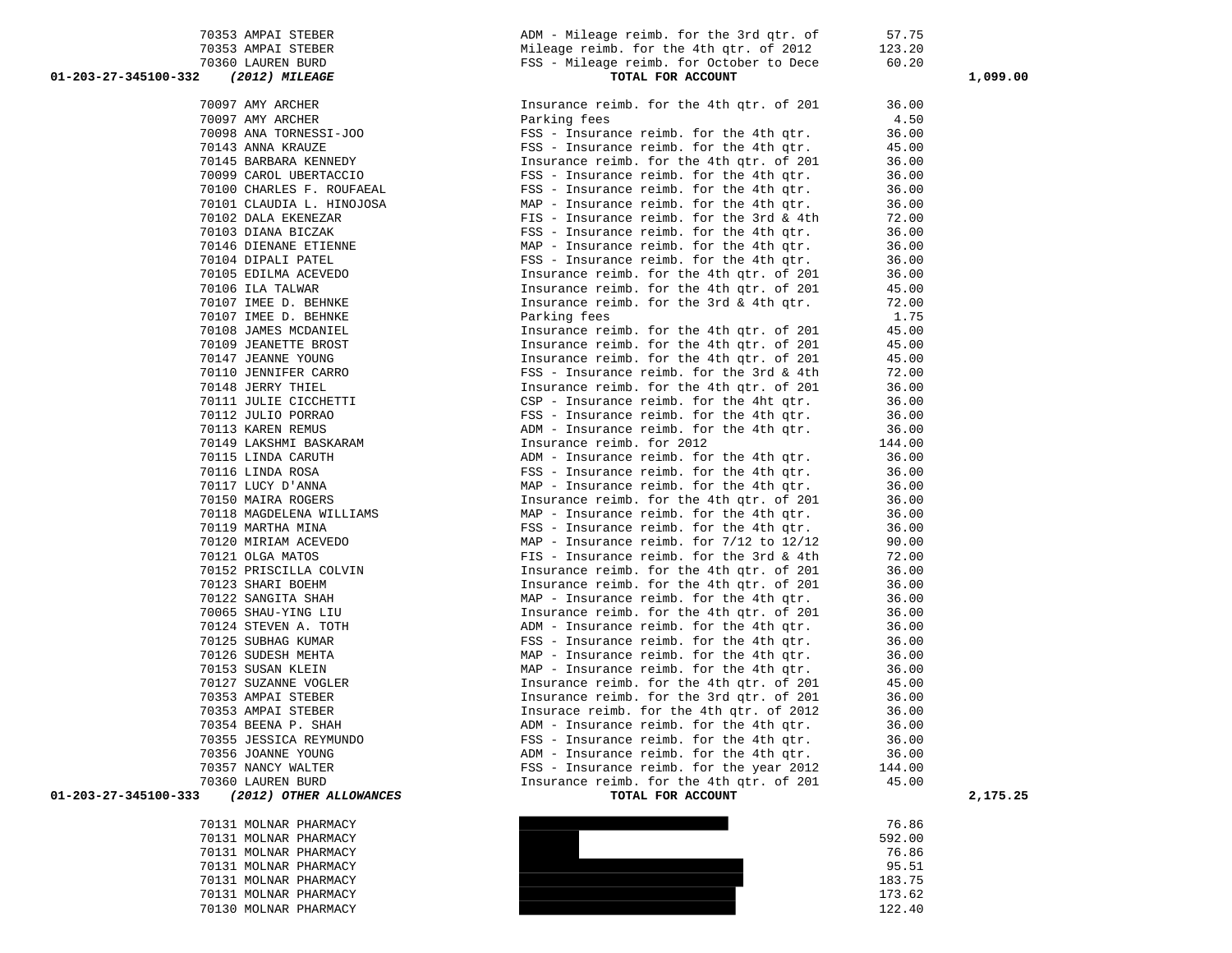| 01-203-27-345100-340<br>(2012) TRANSPORTATION SERVICES | TOTAL FOR ACCOUNT |        | 1,091.89 |
|--------------------------------------------------------|-------------------|--------|----------|
| 70133 NJ TAXI & BLACK CAR SERVICES                     |                   | 54.98  |          |
| 70133 NJ TAXI & BLACK CAR SERVICES                     |                   | 79.73  |          |
| 70133 NJ TAXI & BLACK CAR SERVICES                     |                   | 41.41  |          |
| 70133 NJ TAXI & BLACK CAR SERVICES                     |                   | 50.22  |          |
| 70133 NJ TAXI & BLACK CAR SERVICES                     |                   | 26.89  |          |
| 70133 NJ TAXI & BLACK CAR SERVICES                     |                   | 109.24 |          |
| 70133 NJ TAXI & BLACK CAR SERVICES                     |                   | 48.55  |          |
| 70132 NJ TAXI & BLACK CAR SERVICES                     |                   | 53.07  |          |
| 70132 NJ TAXI & BLACK CAR SERVICES                     |                   | 92.82  |          |
| 70132 NJ TAXI & BLACK CAR SERVICES                     |                   | 129.23 |          |
| 70132 NJ TAXI & BLACK CAR SERVICES                     |                   | 92.82  |          |
| 70362 NJ TAXI & BLACK CAR SERVICES                     |                   | 41.41  |          |
| 70362 NJ TAXI & BLACK CAR SERVICES                     |                   | 56.88  |          |
| 70362 NJ TAXI & BLACK CAR SERVICES                     |                   | 90.44  |          |
| 70362 NJ TAXI & BLACK CAR SERVICES                     |                   | 26.89  |          |
| 70362 NJ TAXI & BLACK CAR SERVICES                     |                   | 68.54  |          |
| 70128 CITY LIMO AND TAXI, INC.                         |                   | 28.77  |          |
|                                                        |                   |        |          |

| 70363 PARSIPPANY INN                                        | 360.00                   |
|-------------------------------------------------------------|--------------------------|
| 70134 PARSIPPANY INN                                        | 150.00                   |
| 70134 PARSIPPANY INN                                        | 200.00                   |
| 70134 PARSIPPANY INN                                        | 180.00                   |
| 70134 PARSIPPANY INN                                        | 60.00                    |
| 70134 PARSIPPANY INN                                        | 420.00                   |
| 70134 PARSIPPANY INN                                        | 240.00                   |
| 70134 PARSIPPANY INN                                        | 240.00                   |
| 70134 PARSIPPANY INN                                        | 100.00                   |
| 70129 OUALITY INN                                           | 225.00                   |
| 70364 SKYTOP MOTEL                                          | 350.00                   |
| 70135 WHIPPANY LODGING LLC.                                 | 900.00                   |
| 70135 WHIPPANY LODGING LLC.                                 | 675.00                   |
| 70135 WHIPPANY LODGING LLC.                                 | 675.00                   |
| 70135 WHIPPANY LODGING LLC.                                 | 250.00                   |
| מככ ההואות דה כהר וה<br>$(2012)$ DDOFFORTUE CACE MANAGEMENT | <b>MORAT DOD ACCOUNT</b> |

| 01-203-27-345100-338<br>(2012) HEALTH RELATED SERVICES | TOTAL FOR ACCOUNT | 6,207.47 |
|--------------------------------------------------------|-------------------|----------|
| 70136 WHITES HEALTHCARE                                |                   | 145.40   |
| 70365 WALGREENS PHARMACY #10379                        |                   | 234.48   |
| 70365 WALGREENS PHARMACY #10379                        |                   | 70.98    |
| 70361 MOLNAR PHARMACY                                  |                   | 30.00    |
| 70361 MOLNAR PHARMACY                                  |                   | 13.75    |
| 70361 MOLNAR PHARMACY                                  |                   | 18.86    |
| 70361 MOLNAR PHARMACY                                  |                   | 642.07   |
| 70361 MOLNAR PHARMACY                                  |                   | 316.78   |
| 70361 MOLNAR PHARMACY                                  |                   | 43.56    |
| 70361 MOLNAR PHARMACY                                  |                   | 263.86   |
| 70361 MOLNAR PHARMACY                                  |                   | 64.48    |
| 70361 MOLNAR PHARMACY                                  |                   | 650.49   |
| 70361 MOLNAR PHARMACY                                  |                   | 31.68    |
| 70361 MOLNAR PHARMACY                                  |                   | 19.00    |
| 70130 MOLNAR PHARMACY                                  |                   | 194.94   |
| 70130 MOLNAR PHARMACY                                  |                   | 139.00   |
| 70130 MOLNAR PHARMACY                                  |                   | 147.99   |
| 70130 MOLNAR PHARMACY                                  |                   | 219.44   |
| 70130 MOLNAR PHARMACY                                  |                   | 12.53    |
| 70130 MOLNAR PHARMACY                                  |                   | 551.00   |
| 70130 MOLNAR PHARMACY                                  |                   | 194.67   |
| 70130 MOLNAR PHARMACY                                  |                   | 677.49   |
| 70130 MOLNAR PHARMACY                                  |                   | 13.29    |
| 70130 MOLNAR PHARMACY                                  |                   | 8.48     |
| 70130 MOLNAR PHARMACY                                  |                   | 137.98   |
| 70130 MOLNAR PHARMACY                                  |                   | 44.27    |







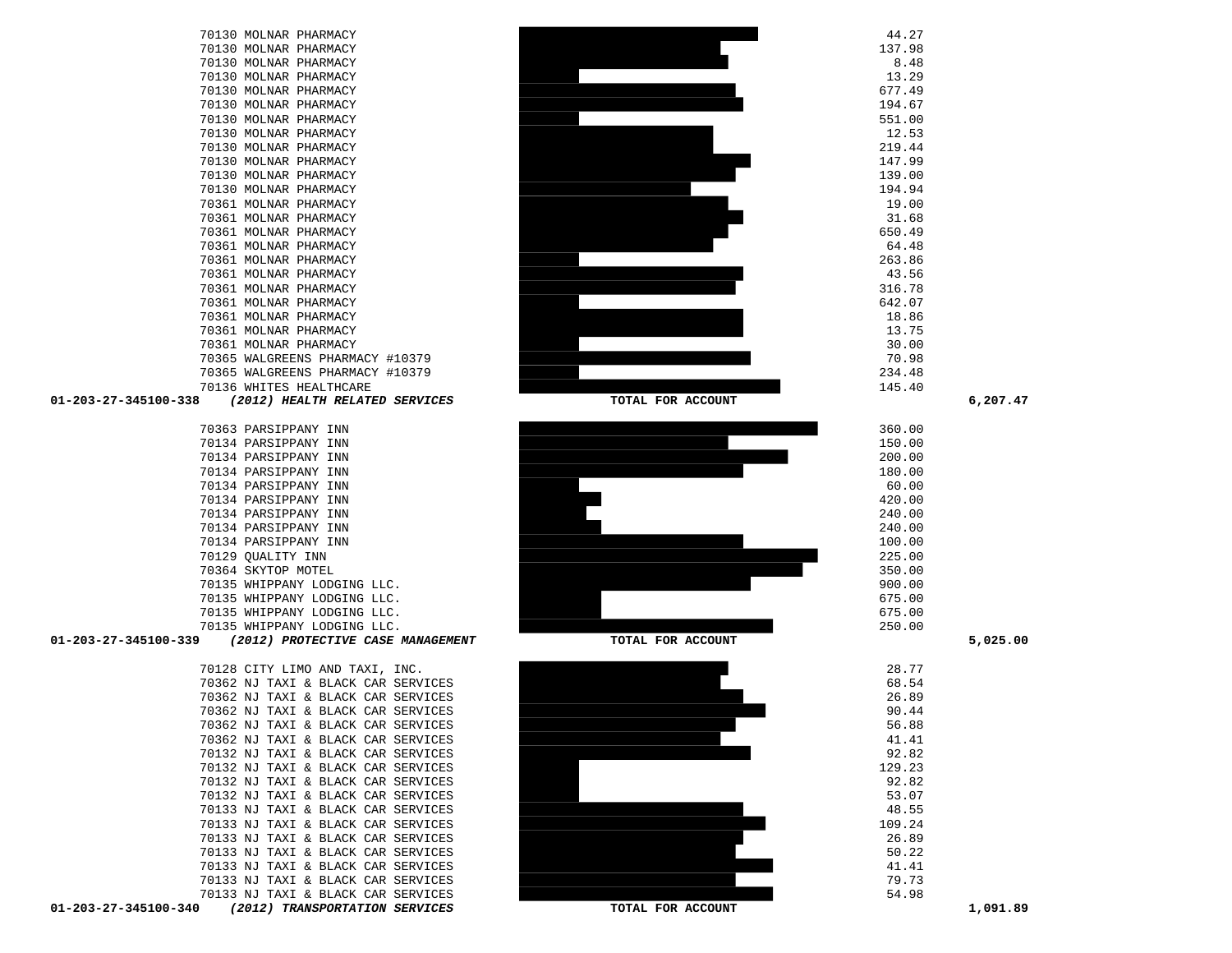| 68888 LABORATORY CORPORATION OF<br>(2012) PATERNITY EXPENSES<br>01-203-27-345100-351 | DNA testing from 09/29/12 to 11/03/12<br>TOTAL FOR ACCOUNT | 156.25             | 156.25                     |  |
|--------------------------------------------------------------------------------------|------------------------------------------------------------|--------------------|----------------------------|--|
| 68868 TREASURER. ST OF NJ                                                            | CSP Collection Intercept Fees (Pre-Offse                   | 136.08             |                            |  |
| 68867 TREASURER. ST OF NJ                                                            | CSP Collection Intercept Fees for the qu                   | 985.60             |                            |  |
| 01-203-27-345100-353<br>(2012) COLLECTION SERVICE FEES                               | TOTAL FOR ACCOUNT                                          |                    | 1,121.68                   |  |
| 70134 PARSIPPANY INN                                                                 |                                                            | 420.00             |                            |  |
| 70129 QUALITY INN                                                                    |                                                            | 1,050.00           |                            |  |
| 70135 WHIPPANY LODGING LLC.                                                          |                                                            | 525.00             |                            |  |
| 70135 WHIPPANY LODGING LLC.                                                          |                                                            | 375.00             |                            |  |
| (2012) EMERGENCY ASSISTANCE<br>01-203-27-345100-365                                  | TOTAL FOR ACCOUNT                                          |                    | 2,370.00                   |  |
| TOTAL for County Board of Social Service                                             |                                                            |                    | ============<br>196,971.10 |  |
| <b>MV:Administration</b>                                                             |                                                            |                    |                            |  |
| 70738 AKUA OPOMEA ABEBRESE                                                           | LPN, 12/30/2012~1/12/2013                                  | 2,005.08           |                            |  |
| 70739 ANGELIKA KOMOLIBIO                                                             | RN, 12/30/2012~01/12/2013                                  | 2,517.90           |                            |  |
| 70740 ARNEL P GARCIA                                                                 | LPN, 12/30/2012~01/12/2013                                 | 672.00             |                            |  |
| 70744 CHRISNADINE FRANCOIS                                                           | LPN, 12/30/2012~01/12/2013                                 | 917.00             |                            |  |
| 70746 EDITHA MARQUEZ                                                                 | RN, 12/30/2012~01/12/2013                                  | 573.30             |                            |  |
| 70758 MARTHA YAGHI                                                                   | RN, 12/30/2012~01/12/2013                                  | 560.00             |                            |  |
| 70760 MELOJANE CELESTINO                                                             | RN, 12/30/2012~01/12/2013                                  | 1,260.00           |                            |  |
| 70759 MARY JANE M. ARCINAS                                                           | RN, 12/30/2012~01/12/2013                                  | 817.95             |                            |  |
| 70749 HARRIET VALLECER RN                                                            | RN, 12/30/2012~01/12/2013                                  | 560.00             |                            |  |
| 70750 ILLIENE CHARLES, RN                                                            | RN, 12/30/2012~01/12/2013                                  | 1,452.50           |                            |  |
| 70761 MICHELLE CAPILI                                                                | RN, 1/5/13-1/10/13                                         | 560.00             |                            |  |
| 70757 MARIA CARMELITA OBLINA                                                         | LPN, 1/1/13-1/9/13                                         | 1,506.68           |                            |  |
| 70756 MA. LIZA IMPERIAL                                                              | RN, 1/3/13-1/12/13                                         | 2,621.50           |                            |  |
| 70755 MADUKWE IMO IBOKO, RN                                                          | RN, 1/5/13-1/12/13                                         | 1,680.00           |                            |  |
| 70762 ROSE DUMAPIT                                                                   | RN, 12/30/12<br>RN, 1/1/13-1/10/13                         | 1,260.00<br>980.00 |                            |  |
| 70765 VIVIAN BLANDURA<br>70764 TOYELLA E GIBSON                                      | RN, 1/12/13                                                | 280.00             |                            |  |
| 70748 GEORGINA GRAY-HORSLEY                                                          | LPN, $01/01/13 - 1/12/13$                                  | 1,341.76           |                            |  |
| 70747 EVELYN TOLENTINO                                                               | $RN, 1/1/13 - 01/12/2013$                                  | 1,447.60           |                            |  |
| 70745 DANILO LAPID                                                                   | RN, 1/1/13~01/12/2013                                      | 1,115.10           |                            |  |
| 70743 CHARLES NADARAJAH                                                              | RN, 1/1/13~01/12/2013                                      | 1,400.00           |                            |  |
| 70742 BARKEL FLEMMING                                                                | LPN, 12/30/2012~01/12/2013                                 | 1,568.00           |                            |  |
| 70763 ROSEMARY BATANE COBCOBO                                                        | RN, 1/10/13~01/12/2013                                     | 560.00             |                            |  |
| 70752 JOYCE REED                                                                     | LPN, 1/9/13~01/12/2013                                     | 658.00             |                            |  |
| 70754 LOUISE R. MACCHIA                                                              | RN,, 1/2/13~01/12/2013                                     | 1,960.00           |                            |  |
| 70753 LOREEN RAFISURA                                                                | RN, 12/30/2012~01/12/2013                                  | 807.45             |                            |  |
| 01-201-27-350100-016<br>OUTSIDE SALARIES & WAGES                                     | TOTAL FOR ACCOUNT                                          |                    | 31,081.82                  |  |
| 70491 PREMIER HEALTHCARE                                                             | Management Services, January~2013                          | 66,998.85          |                            |  |
| 01-201-27-350100-035<br><b>CONSULTATION FEE</b>                                      | TOTAL FOR ACCOUNT                                          |                    | 66,998.85                  |  |
| 70489 OPTIMUS EMR, INC.<br>01-201-27-350100-040<br>ELECTRONIC DATA PROCESSING        | 1020, January~2013<br>TOTAL FOR ACCOUNT                    | 1,336.32           | 1,336.32                   |  |
|                                                                                      |                                                            |                    |                            |  |
| 71157 COUNTY OF MORRIS                                                               | 1ST 1/2 1/13 METERED MAIL                                  | 205.35             |                            |  |
| 01-201-27-350100-068<br>POSTAGE & METERED MAIL                                       | TOTAL FOR ACCOUNT                                          |                    | 205.35                     |  |
| 70462 RADON IID URALTUGADE IIC                                                       | $20E10$ 11/25/2012 then $11/20/2012$                       | 0.56011            |                            |  |

 70463 BARON HR HEALTHCARE LLC 30510,11/25/2012 thru 11/30/2012 8,569.11 70484 BARON HR HEALTHCARE LLC 30510,10/14/2012~10/19/2012 7,682.99 70484 BARON HR HEALTHCARE LLC 30510,10/21/2012~10/27/2012 70484 BARON HR HEALTHCARE LLC 30510,11/30/2012 317.20 70484 BARON HR HEALTHCARE LLC 30510,12/09/2012~12/15/2012 9,604.13 70484 BARON HR HEALTHCARE LLC 30510,12/16/2012~12/22/2012 70750 ILLIENE CHARLES, RN RN, 12/30/2012 560.00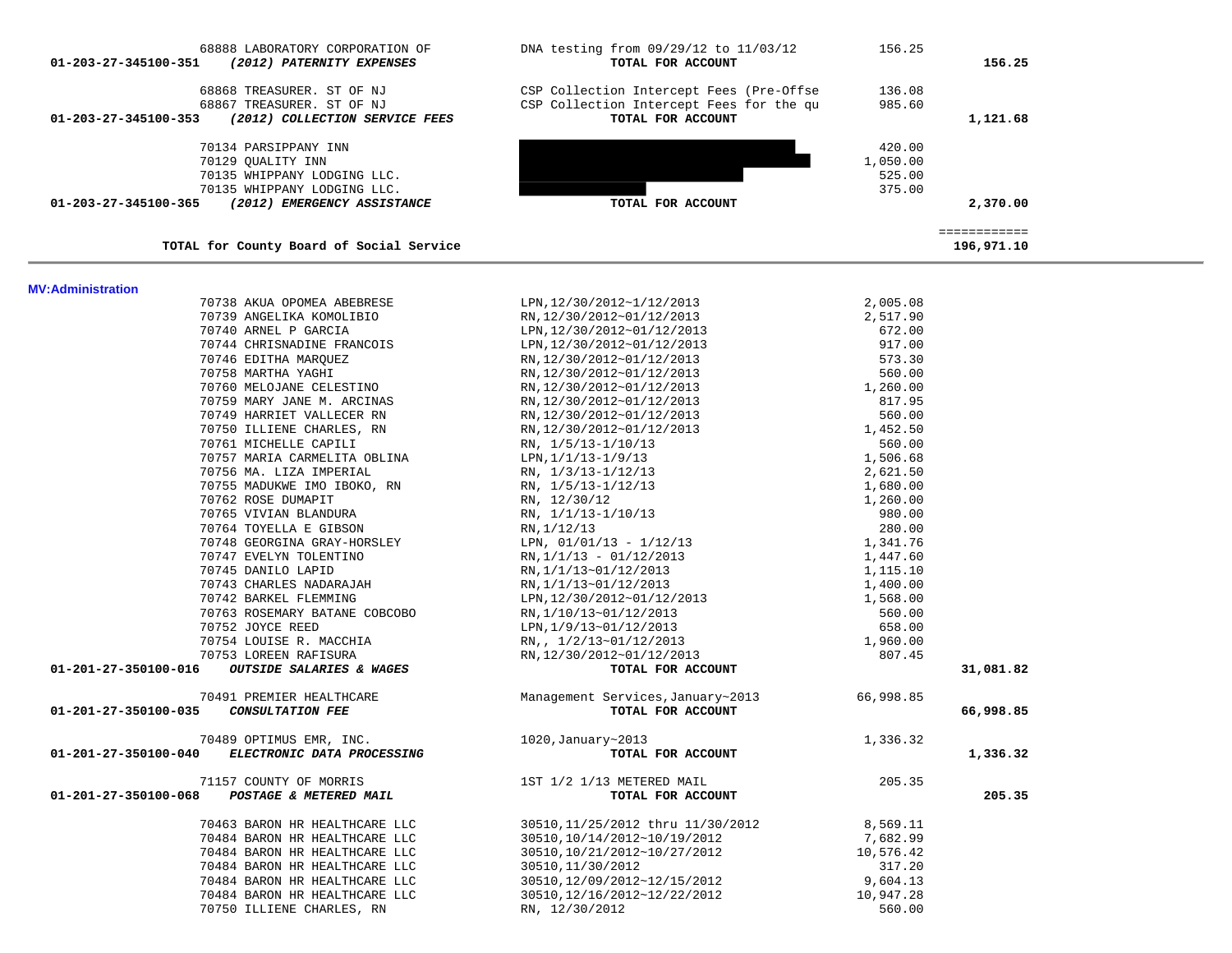| 70504 STAPLES BUSINESS ADVANTAGE<br>70504 STAPLES BUSINESS ADVANTAGE<br>01-203-27-350100-058<br>(2012) OFFICE SUPPLIES & STATIONERY | 1032198,12/05/2012<br>1032198,10/24/2012<br>TOTAL FOR ACCOUNT                            | 183.92<br>257.95     | 2,203.21                   |
|-------------------------------------------------------------------------------------------------------------------------------------|------------------------------------------------------------------------------------------|----------------------|----------------------------|
| 70937 NATIONAL FUEL OIL INC.<br>01-203-27-350100-140<br>(2012) GAS PURCHASES                                                        | FUEL CHARGES 12/12<br>TOTAL FOR ACCOUNT                                                  | 153.06               | 153.06                     |
| 70513 VERIZON<br>(2012) TELEPHONE<br>01-203-27-350100-146                                                                           | 973 984-0357 078 33Y, 12/22/2012 thru 1/2<br>TOTAL FOR ACCOUNT                           | 27.69                | 27.69                      |
| 70482 KURT'S LOCKSMITH SERVICE, LLC<br>70512 U.S. SECURITY ASSOCIATES, INC.<br>01-203-27-350100-266<br>(2012) SAFETY ITEMS          | Keys, 10/10/2012<br>573-1134-000, 11/23/2012 thru 11/29/2012<br>TOTAL FOR ACCOUNT        | 139.50<br>5,148.24   | 5,287.74                   |
| TOTAL for MV:Administration                                                                                                         |                                                                                          |                      | ============<br>197,550.99 |
| <b>MV:Building Services</b>                                                                                                         |                                                                                          |                      |                            |
| 70496 SCHINDLER ELEVATOR CORPORATION<br>01-201-27-350110-044<br>EQUIPMENT SERVICE AGREEMENTS                                        | 5000013604, January~2013<br>TOTAL FOR ACCOUNT                                            | 2,244.76             | 2,244.76                   |
| 70514 VIKING TERMITE & PEST<br>70514 VIKING TERMITE & PEST<br>01-203-27-350110-036<br>(2012) CONTRACTED SERVICES                    | 1310641, 1/1/2013<br>1310641, 1/1/2013<br>TOTAL FOR ACCOUNT                              | 5.28<br>870.00       | 875.28                     |
| 70454 ACME AMERICAN REPAIRS INC.<br>69155 TBS CONTROLS LLC<br>01-203-27-350110-044<br>(2012) EQUIPMENT SERVICE AGREEMENTS           | 0118615, 10/01/2012~12/31/2012<br>M13000, 12/1/2012 thru 12/31/2012<br>TOTAL FOR ACCOUNT | 2,393.00<br>2,626.67 | 5,019.67                   |
|                                                                                                                                     |                                                                                          |                      |                            |

| 70757 MARIA CARMELITA OBLINA                            | LPN, 12/30/2012-12/31/12                                                            | 593.60   |           |
|---------------------------------------------------------|-------------------------------------------------------------------------------------|----------|-----------|
| 70756 MA. LIZA IMPERIAL                                 | RN, 12/31/12                                                                        | 280.00   |           |
| 70755 MADUKWE IMO IBOKO, RN                             | RN, 12/30/12                                                                        | 560.00   |           |
| 70762 ROSE DUMAPIT                                      |                                                                                     | 280.00   |           |
| 70765 VIVIAN BLANDURA                                   | RN, 12/30/12<br>RN, 12/30/12                                                        | 280.00   |           |
| 70764 TOYELLA E GIBSON                                  | RN, 12/30/2012                                                                      | 547.75   |           |
| 70748 GEORGINA GRAY-HORSLEY LPN, 12/30/12               |                                                                                     | 448.00   |           |
| 70747 EVELYN TOLENTINO                                  | RN, 12/30/12                                                                        | 280.00   |           |
| 70745 DANILO LAPID                                      | RN, 12/30/12                                                                        | 274.75   |           |
| 70743 CHARLES NADARAJAH                                 | RN, 12/30/12                                                                        | 280.00   |           |
| 70742 BARKEL FLEMMING                                   | LPN, $12/30/12 - 12/31/12$                                                          | 448.00   |           |
| 70751 JESSY JACOB                                       | LPN, 12/30/2012~01/12/2013                                                          | 210.00   |           |
| 70752 JOYCE REED                                        | LPN, $12/30/12 - 12/31/12$                                                          | 448.00   |           |
| 70754 LOUISE R. MACCHIA                                 | RN, 12/28/12                                                                        | 280.00   |           |
| 70506 TELESEARCH INC                                    | 01365-000,w/e 12/23/2012<br>01365-000,w/e 12/09/2012                                | 3,492.06 |           |
| 70508 TELESEARCH INC                                    |                                                                                     | 3,463.20 |           |
| 70509 TELESEARCH INC                                    | 01365-000,w/e 12/16/2012                                                            | 3,511.30 |           |
| 70510 TELESEARCH INC                                    | 01365-000,w/e 12/30/2012                                                            | 4,502.16 |           |
| 01-203-27-350100-016<br>(2012) OUTSIDE SALARIES & WAGES | TOTAL FOR ACCOUNT                                                                   |          | 68,715.95 |
|                                                         | 70475 FAMILY SERVICE OF MORRIS COUNTY Social Work Services~November, 2012 21,000.00 |          |           |
| 01-203-27-350100-036 (2012) CONTRACTED SERVICES         | TOTAL FOR ACCOUNT                                                                   |          | 21,000.00 |
| 69144 EXTEL COMMUNICATIONS                              | MORRISVIEW, 11/27/2012                                                              | 291.00   |           |
| 70485 LONGFELLOWS SANDWICH DELI Food, 12/18/2012        |                                                                                     | 250.00   |           |
| 01-203-27-350100-046<br>(2012) GENERAL STORES           | TOTAL FOR ACCOUNT                                                                   |          | 541.00    |
| 70504 STAPLES BUSINESS ADVANTAGE                        | 1032198,12/18/2012                                                                  | 331.34   |           |
| 70504 STAPLES BUSINESS ADVANTAGE                        | 1032198,12/07/2012                                                                  | 119.98   |           |
| 70504 STAPLES BUSINESS ADVANTAGE                        | 1032198,12/05/2012                                                                  | 1,149.94 |           |
| 70504 STAPLES BUSINESS ADVANTAGE                        | 1032198,12/05/2012                                                                  | 28.68    |           |
| 70504 STAPLES BUSINESS ADVANTAGE                        | 1032198,12/05/2012                                                                  | 131.40   |           |
| 70504 STAPLES BUSINESS ADVANTAGE                        | 1032198,12/05/2012                                                                  | 183.92   |           |
| 70504 STAPLES BUSINESS ADVANTAGE                        | 1032198,10/24/2012                                                                  | 257.95   |           |
|                                                         |                                                                                     |          | $- - - -$ |

70761 MICHELLE CAPILI RN,12/30/2012 280.00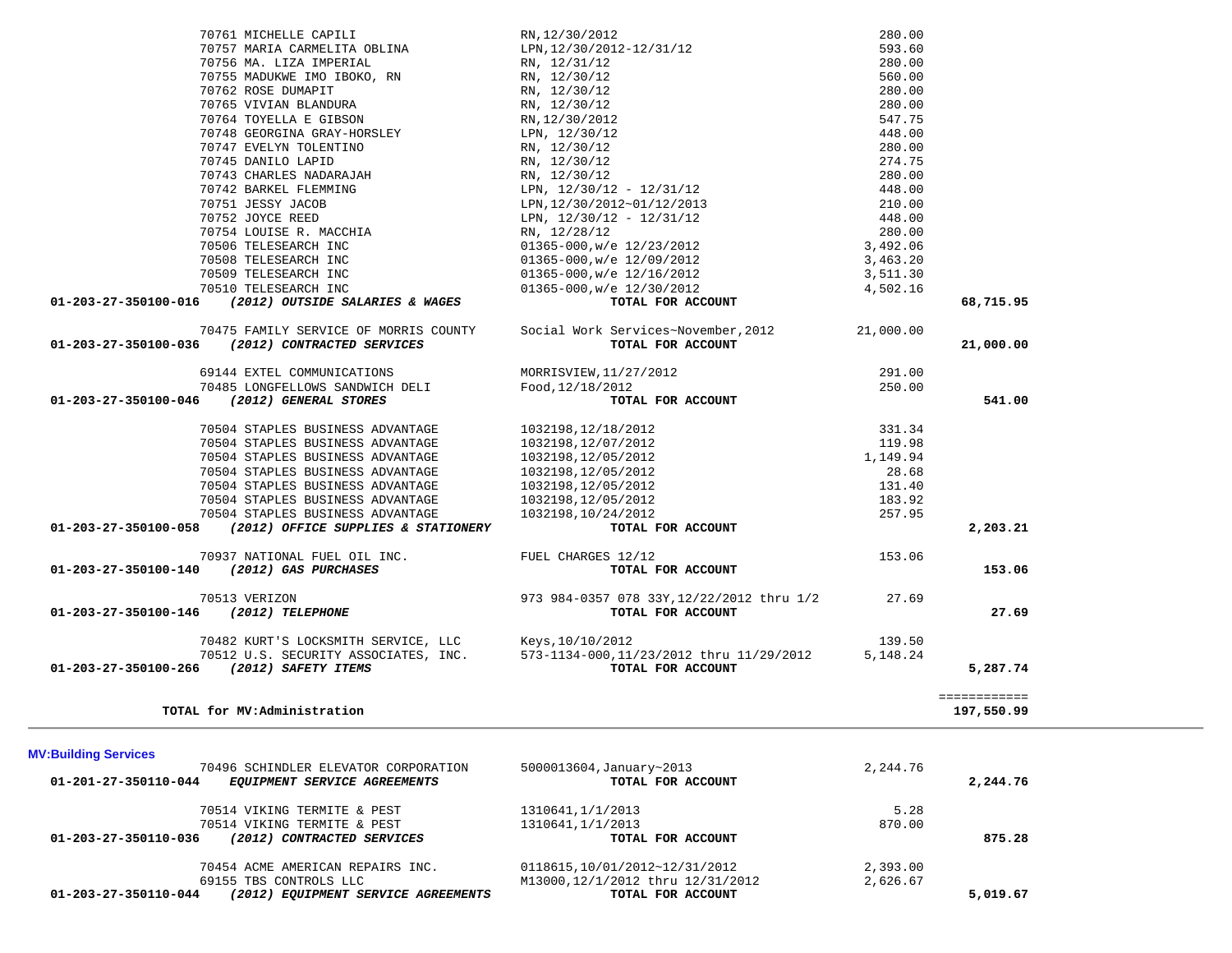|                                       | 70460 AES-NJ COGEN CO INC                      | Electric Usage for November, 2012                                                                                 | 3,208.67  |           |
|---------------------------------------|------------------------------------------------|-------------------------------------------------------------------------------------------------------------------|-----------|-----------|
| 01-203-27-350110-137                  | (2012) ELECTRICITY                             |                                                                                                                   |           | 3,208.67  |
|                                       |                                                | TOTAL FOR ACCOUNT<br>55 858 068 08, December~2012<br>66 472 055 00, December~2012<br>508570 11.100, December~2011 |           |           |
|                                       | 70492 PSE&G CO                                 |                                                                                                                   | 15,959.71 |           |
|                                       | 70493 PSE&G CO                                 | 66 472 055 00, December~2012<br>508579, 11/21/2012 thru 12/22/2012                                                | 1,292.74  |           |
|                                       | 70515 WOODRUFF ENERGY                          |                                                                                                                   | 23,939.85 |           |
|                                       |                                                | 508584, 11/21/2012 thru 12/22/2012                                                                                |           |           |
|                                       | 70515 WOODRUFF ENERGY                          |                                                                                                                   | 2,730.29  |           |
| 01-203-27-350110-141                  | (2012) NATURAL GAS                             | TOTAL FOR ACCOUNT                                                                                                 |           | 43,922.59 |
|                                       | 69162 STERICYCLE INC.                          | 8074425,12/1/2012                                                                                                 | 1,651.11  |           |
| 01-203-27-350110-145                  | (2012) SOLID WASTE COST                        | TOTAL FOR ACCOUNT                                                                                                 |           | 1,651.11  |
|                                       |                                                |                                                                                                                   |           |           |
|                                       | 70503 SOUTHEAST MORRIS COUNTY                  | 20-999-790-878,12/26/2012                                                                                         | 357.28    |           |
|                                       | 70503 SOUTHEAST MORRIS COUNTY                  | 20-999-790-658,12/26/2012                                                                                         | 213.15    |           |
|                                       | 70503 SOUTHEAST MORRIS COUNTY                  | 20-999918709,12/18/2012                                                                                           | 4,059.09  |           |
|                                       | 70503 SOUTHEAST MORRIS COUNTY                  | 20-999796081, 12/26/12                                                                                            | 332.92    |           |
| 01-203-27-350110-147                  | (2012) WATER                                   | TOTAL FOR ACCOUNT                                                                                                 |           | 4,962.44  |
|                                       | 70470 DIRECT SUPPLY INC                        | 29406, 11/21/2012                                                                                                 | 558.67    |           |
|                                       | 70473 E A MORSE & CO                           | 349650, 12/18/2012                                                                                                | 1,080.74  |           |
|                                       | (2012) FURNITURE & FIXTURES                    |                                                                                                                   |           |           |
| 01-203-27-350110-162                  |                                                | TOTAL FOR ACCOUNT                                                                                                 |           | 1,639.41  |
|                                       | 70470 DIRECT SUPPLY INC                        | 29406, 12/31/2012                                                                                                 | 327.60    |           |
|                                       | 70470 DIRECT SUPPLY INC                        | 29406,12/20/2012                                                                                                  | 712.70    |           |
|                                       | 70476 FOLEY, INC.                              | 058508,12/15/2012                                                                                                 | 873.20    |           |
|                                       | 70476 FOLEY, INC.                              | 058508,12/10/2012                                                                                                 | 870.32    |           |
|                                       |                                                |                                                                                                                   | 194.20    |           |
|                                       | 69177 MADISON PLUMBING SUPPLY CO               | 191,10/26/2012                                                                                                    |           |           |
|                                       | 69156 MORRISTOWN LUMBER &                      | 1940,10/19/2012                                                                                                   | 125.81    |           |
|                                       | 69145 RICCIARDI BROTHERS OF NJ INC             | 6981,11/20/2012                                                                                                   | 203.40    |           |
|                                       | 69145 RICCIARDI BROTHERS OF NJ INC             | 6981,11/21/2012                                                                                                   | 30.47     |           |
|                                       | 70511 TRI-COUNTY SEWER & DRAIN                 | Sewer Maintenance, 4th Qtr. 2012                                                                                  | 955.00    |           |
|                                       | 69161 TURTLE & HUGHES, INC                     | 132425, 10/9/2012                                                                                                 | 37.16     |           |
|                                       | 69161 TURTLE & HUGHES, INC                     | 132425,10/10/2012                                                                                                 | 166.27    |           |
|                                       | 01-203-27-350110-204 (2012) PLANT OPERATION    | TOTAL FOR ACCOUNT                                                                                                 |           | 4,496.13  |
|                                       | 69165 ALL BRAND SUPPLY                         |                                                                                                                   | 252.00    |           |
|                                       | 69165 ALL BRAND SUPPLY                         | 11880, 11/21/2012<br>FREIGHT                                                                                      | 25.00     |           |
|                                       |                                                |                                                                                                                   |           |           |
|                                       | 69167 CSL WATER QUALITY INC                    | Chemicals for Boiler Room, 11/9/2012 1,063.00                                                                     |           |           |
|                                       | 01-203-27-350110-225 (2012) CHEMICALS & SPRAYS | TOTAL FOR ACCOUNT                                                                                                 |           | 1,340.00  |
|                                       | 69150 CENTRAL POLY CORP                        | MORRIO, 11/20/2012                                                                                                | 1,377.70  |           |
|                                       | 69137 GREEN PRODUCTS LLC                       | 154900694, Stainless Steel Cleaner & Pol                                                                          | 305.10    |           |
|                                       | 70490 PENN-JERSEY PAPER CO.                    | 20955, 12/11/2012                                                                                                 | 721.05    |           |
| 01-203-27-350110-252                  | (2012) JANITORIAL SUPPLIES                     | TOTAL FOR ACCOUNT                                                                                                 |           | 2,403.85  |
|                                       |                                                |                                                                                                                   |           |           |
|                                       | 63046 RELIABLE LIFT TRUCK SERVICES             | MOR2805, Yale Refurbished Electric Jack[S                                                                         | 2,850.00  |           |
| 01-203-27-350110-258 (2012) EQUIPMENT |                                                | TOTAL FOR ACCOUNT                                                                                                 |           | 2,850.00  |
|                                       | 70470 DIRECT SUPPLY INC                        | 29406, 12/11/2012                                                                                                 | 674.60    |           |
|                                       | 69141 DIRECT MACHINERY SERVICE CORP.           | Dryer Repair                                                                                                      | 600.00    |           |
|                                       | 69141 DIRECT MACHINERY SERVICE CORP.           | Communication Board at Security Desk                                                                              | 250.00    |           |
|                                       |                                                | Parts for Laundry Equipment Repair, 11/16                                                                         | 144.57    |           |
|                                       | 69172 DIRECT MACHINERY SERVICE CORP.           |                                                                                                                   |           |           |
|                                       | 70472 E A MORSE & CO                           | 349650, 4/25/2012                                                                                                 | 530.64    |           |
|                                       | 69185 GRAINGER                                 | 806843231, 11/14/2012                                                                                             | 156.72    |           |
|                                       | 69185 GRAINGER                                 | 806843231, 10/25/2012                                                                                             | 27.40     |           |
|                                       | 69185 GRAINGER                                 | 806843231, 12/3/2012                                                                                              | 239.30    |           |
|                                       | 70486 MILLER & CHITTY CO INC                   | 0014350000, 7/19/2012                                                                                             | 890.00    |           |
|                                       | 70487 MILLER & CHITTY CO INC                   | 0014350000,5/30/2012                                                                                              | 806.10    |           |
|                                       | 70507 MILLER & CHITTY CO INC                   | 0014350000, 3/7/2012                                                                                              | 1,545.00  |           |
|                                       | 69169 HB & HS, INC.                            | Calibrate Vanderlift Scales, 11/27/2012                                                                           | 420.00    |           |
|                                       |                                                | 276829, 12/17/2012                                                                                                | 392.14    |           |
|                                       | 70481 J.A. SEXAUER                             |                                                                                                                   |           |           |
|                                       | 70481 J.A. SEXAUER                             | 276829, 12/12/2012                                                                                                | 1,119.61  |           |
|                                       | 70495 RELIABLE LIFT TRUCK SERVICES             | MOR200, 12/5/2012                                                                                                 | 111.25    |           |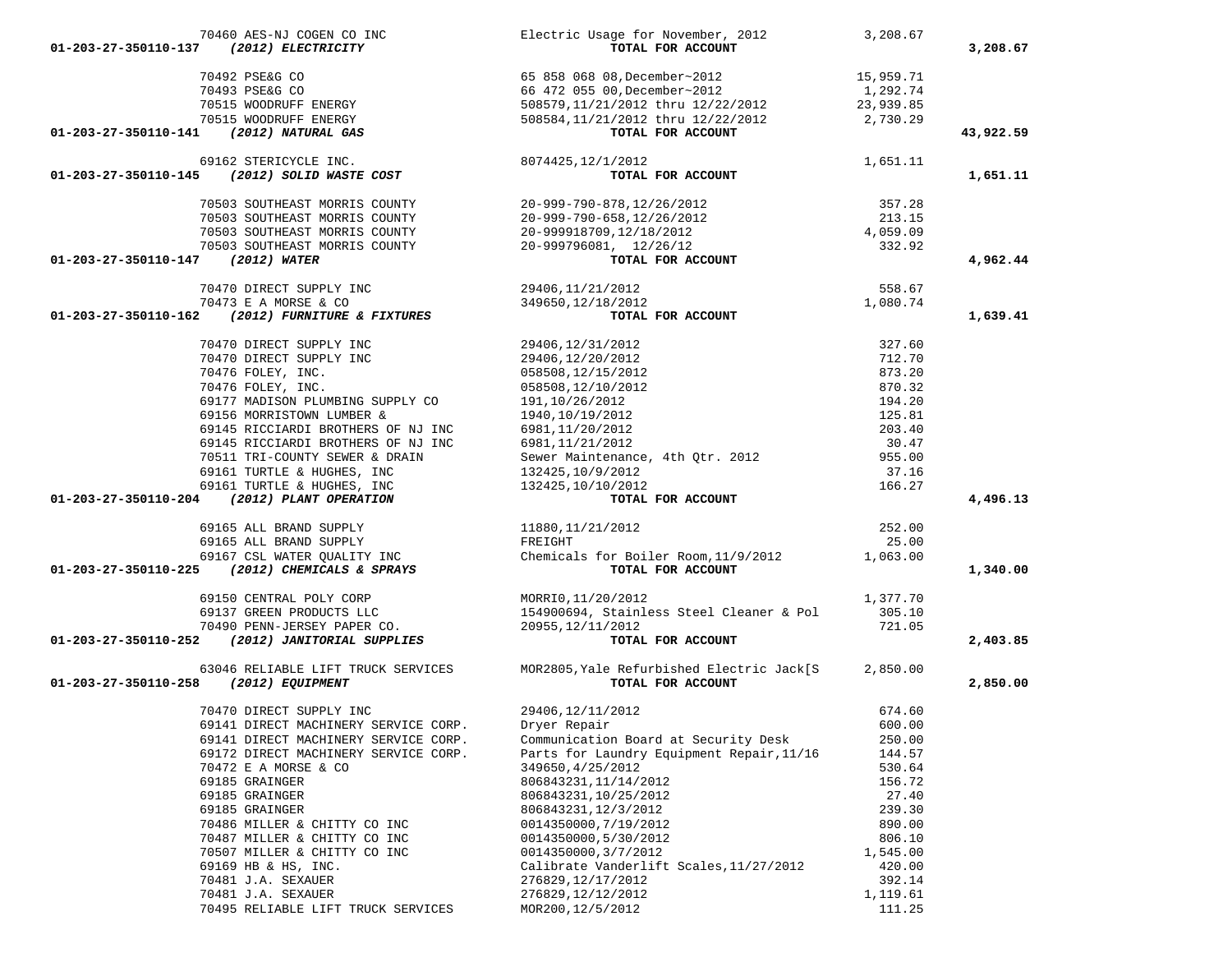| <b>MV:Dietary</b>                                                                                |                                                               |                      |              |
|--------------------------------------------------------------------------------------------------|---------------------------------------------------------------|----------------------|--------------|
| 69175 STATE OF NJ                                                                                | 24-007-900,10/22/2012                                         | 114.80               |              |
| (2012) FOOD<br>01-203-27-350115-185                                                              | TOTAL FOR ACCOUNT                                             |                      | 114.80       |
|                                                                                                  |                                                               |                      |              |
| 70483 LIBERTY NEWS DISTRIBUTION INC.                                                             | 08223, 12/9/2012                                              | 69.92                |              |
| 70483 LIBERTY NEWS DISTRIBUTION INC.                                                             | 08223, 12/16/2012                                             | 69.92                |              |
| 70483 LIBERTY NEWS DISTRIBUTION INC.                                                             | 08223, 12/23/2012                                             | 69.92                |              |
| 70483 LIBERTY NEWS DISTRIBUTION INC.                                                             | 08223, 12/30/2012                                             | 69.92                |              |
| 70483 LIBERTY NEWS DISTRIBUTION INC.                                                             | 08223, 1/6/2013                                               | 69.92                |              |
| 69166 LIBERTY NEWS DISTRIBUTION INC.                                                             | 08223, Daily Record for w/e 11/18/2012                        | 69.92                |              |
| 01-203-27-350115-186<br>(2012) COFFEE / GIFT SHOP                                                | TOTAL FOR ACCOUNT                                             |                      | 419.52       |
| 70455 ACME AMERICAN REPAIRS INC.                                                                 | 0118615,9/27/2012                                             | 537.00               |              |
| 70456 ACME AMERICAN REPAIRS INC.                                                                 | 0118615,9/20/2012                                             | 1,788.30             |              |
| 70457 ACME AMERICAN REPAIRS INC.                                                                 | 0118615,10/23/2012                                            | 239.00               |              |
| 70458 ACME AMERICAN REPAIRS INC.                                                                 | 0118615, 10/31/2012                                           | 706.62               |              |
| 70458 ACME AMERICAN REPAIRS INC.                                                                 | 0118615,10/31/2012                                            | 365.00               |              |
| 70458 ACME AMERICAN REPAIRS INC.                                                                 | 0118615, 11/01/2012                                           | 808.85               |              |
| 70458 ACME AMERICAN REPAIRS INC.                                                                 | 0118615, 11/09/2012                                           | 262.00               |              |
| 70459 ACME AMERICAN REPAIRS INC.                                                                 | 0118615, 12/18/2012                                           | 1,393.90             |              |
| 70459 ACME AMERICAN REPAIRS INC.                                                                 | 0118615, 12/18/2012                                           | 699.13               |              |
| 70459 ACME AMERICAN REPAIRS INC.                                                                 | 0118615, 12/20/2012                                           | 446.00               |              |
|                                                                                                  |                                                               | 380.00               |              |
| 69174 R.D. SALES DOOR & HARDWARE LLC<br>01-203-27-350115-262<br>(2012) MACHINERY REPAIRS & PARTS | Repair to Overhead Roll-Up Door in Dieta<br>TOTAL FOR ACCOUNT |                      |              |
|                                                                                                  |                                                               |                      | 7,625.80     |
|                                                                                                  |                                                               |                      | ============ |
| TOTAL for MV: Dietary                                                                            |                                                               |                      | 8,160.12     |
|                                                                                                  |                                                               |                      |              |
| <b>MV:Laundry</b>                                                                                |                                                               |                      |              |
| 70474 EMERALD PROFESSIONAL                                                                       | 285632, 12/13/2012                                            | 3,252.00             |              |
| 70474 EMERALD PROFESSIONAL                                                                       | 285632, 11/30/2012                                            | 13,282.84            |              |
| 70474 EMERALD PROFESSIONAL                                                                       |                                                               |                      |              |
| 69147 READY SUPPLY                                                                               | 285632, 12/13/2012                                            | 1,112.16<br>2,220.00 |              |
| (2012) DIAPERS<br>01-203-27-350125-182                                                           | B06Q, 11/27/2012<br>TOTAL FOR ACCOUNT                         |                      | 19,867.00    |
|                                                                                                  |                                                               |                      |              |
|                                                                                                  |                                                               |                      | ============ |
| TOTAL for MV: Laundry                                                                            |                                                               |                      | 19,867.00    |
|                                                                                                  |                                                               |                      |              |
| <b>MV:Nursing</b>                                                                                |                                                               |                      |              |
| 70491 PREMIER HEALTHCARE                                                                         | Nursing Services in Admissions, January~2                     | 9,916.66             |              |
| 01-201-27-350130-036<br>CONTRACTED SERVICES                                                      | TOTAL FOR ACCOUNT                                             |                      | 9,916.66     |
|                                                                                                  |                                                               |                      |              |
| 67238 STAR LEDGER                                                                                | $1130284, 9/16/2012 - 9/19/2012$                              | 575.58               |              |
| (2012) ADVERTISING<br>01-203-27-350130-022                                                       | TOTAL FOR ACCOUNT                                             |                      | 575.58       |
|                                                                                                  |                                                               |                      |              |
| 70450 BARBARA LIMONE                                                                             | APIC Membership Renewal for 2013                              | 215.00               |              |
| (2012) ASSOCIATIONS AND MEMBERSHIPS<br>01-203-27-350130-023                                      | TOTAL FOR ACCOUNT                                             |                      | 215.00       |
|                                                                                                  |                                                               |                      |              |
| 70480 JAMES H WOLF                                                                               | Medical Director, 12/13/2012thru1/3/2013                      | 2,312.50             |              |
|                                                                                                  |                                                               |                      |              |
| 01-203-27-350130-036<br>(2012) CONTRACTED SERVICES                                               | TOTAL FOR ACCOUNT                                             |                      | 2,312.50     |
|                                                                                                  |                                                               |                      |              |
| 70461 AGL WELDING SUPPLY CO INC                                                                  | 584500,12/10/2012 thru 1/09/2013                              | 200.00               |              |
| 70461 AGL WELDING SUPPLY CO INC                                                                  | 584500,12/09/2012 thru 1/08/2013                              | 250.00               |              |
| 70461 AGL WELDING SUPPLY CO INC                                                                  | 584500, 12/2/2012 thru 1/1/2013                               | 250.00               |              |
|                                                                                                  |                                                               |                      |              |

# ============

**TOTAL for MV:Building Services 82,718.82**

 69146 JOHNSTONE SUPPLY 11177,11/15/2012 197.58  **01-203-27-350110-262** *(2012) MACHINERY REPAIRS & PARTS* **TOTAL FOR ACCOUNT 8,104.91**

82,718.82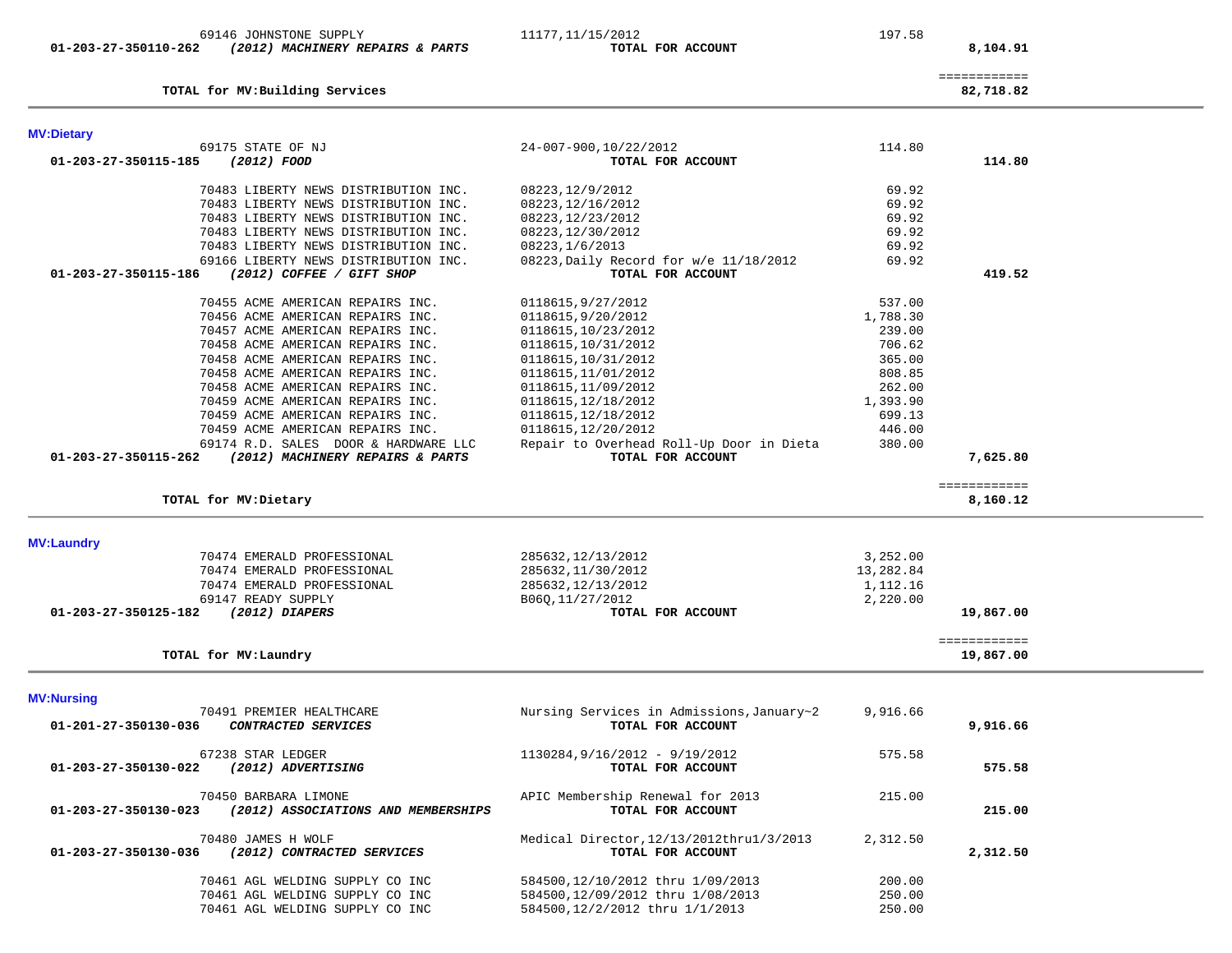| 69149 CENTRAL POLY CORP                                 | MORRIO, 11/23/2012     | 531.10   |          |
|---------------------------------------------------------|------------------------|----------|----------|
| 70469 DERMA RITE INDUSTRIES LLC                         | MORRIV, 12/7/2012      | 960.00   |          |
| 69153 DHS MONITORING SERVICES                           | MOR00002,11/12/2012    | 131.68   |          |
| 70479 GULF SOUTH MEDICAL SUPPLY INC                     | 1225058, 12/21/2012    | 796.42   |          |
| 70479 GULF SOUTH MEDICAL SUPPLY INC                     | 1225058,12/26/2012     | 66.60    |          |
| 70490 PENN-JERSEY PAPER CO.                             | 20955, 12/11/2012      | 233.10   |          |
| 70494 READY SUPPLY                                      | B06Q, 12/11/2012       | 3,535.00 |          |
| (2012) GENERAL STORES<br>01-203-27-350130-046           | TOTAL FOR ACCOUNT      |          | 6,953.90 |
| 69157 BIO- REFERENCE LABORATORIES                       | M8049 EG, October~2012 | 3,289.82 |          |
| 01-203-27-350130-049<br>(2012) LABORATORY SERVICES      | TOTAL FOR ACCOUNT      |          | 3,289.82 |
| 69186 ADVANCED VASCULAR ASSOCIATES                      | 1143770,10/17/2012     | 1,350.00 |          |
| 69186 ADVANCED VASCULAR ASSOCIATES                      | 1154800,10/17/2012     | 63.71    |          |
| 69186 ADVANCED VASCULAR ASSOCIATES                      | 1154820, 10/17/2012    | 32.70    |          |
| 69186 ADVANCED VASCULAR ASSOCIATES                      | 1191770,10/17/2012     | 61.98    |          |
| 01-203-27-350130-189<br>$(2012)$ MEDICAL                | TOTAL FOR ACCOUNT      |          | 1,508.39 |
| 70451 EUNICE FREEMAN                                    | CNA Re-Certification   | 30.00    |          |
| 70452 FAITHLYN ALLEN                                    | CNA Re-Certification   | 30.00    |          |
| 01-203-27-350130-191<br>(2012) NURSING                  | TOTAL FOR ACCOUNT      |          | 60.00    |
| 70477 GTS WELCO                                         | LM714, November~2012   | 417.70   |          |
| 70477 GTS WELCO                                         | LM714, November~2012   | 106.10   |          |
| 70477 GTS WELCO                                         | LM714, November~2012   | 106.10   |          |
| 70477 GTS WELCO                                         | LM714, November~2012   | 187.70   |          |
| 70477 GTS WELCO                                         | LM714, November~2012   | 906.25   |          |
| 70477 GTS WELCO                                         | LM714, November~2012   | 106.10   |          |
| 70477 GTS WELCO                                         | LM714, November~2012   | 228.50   |          |
| 70477 GTS WELCO                                         | LM714, November~2012   | 106.10   |          |
| 70478 GTS WELCO                                         | LM714, December~2012   | 106.10   |          |
| 70478 GTS WELCO                                         | LM714, December~2012   | 106.10   |          |
| 70478 GTS WELCO                                         | LM714, December~2012   | 106.10   |          |
| 70478 GTS WELCO                                         | LM714, December~2012   | 106.10   |          |
| 70478 GTS WELCO                                         | LM714, December~2012   | 81.60    |          |
| 70478 GTS WELCO                                         | LM714, December~2012   | 81.60    |          |
| 70478 GTS WELCO                                         | LM714, December~2012   | 675.05   |          |
| 70478 GTS WELCO                                         | LM714, December~2012   | 228.50   |          |
| 70478 GTS WELCO                                         | LM714, December~2012   | 72.10    |          |
| 70478 GTS WELCO                                         | LM714, December~2012   | 106.10   |          |
| 70478 GTS WELCO                                         | LM714, December~2012   | 85.70    |          |
| 01-203-27-350130-193<br>(2012) OXYGEN                   | TOTAL FOR ACCOUNT      |          | 3,919.60 |
| 70488 MOBILEX USA                                       | 281776, 12/4/2012      | 1,236.01 |          |
| 70488 MOBILEX USA                                       | 281776, 12/4/2012      | 1,389.13 |          |
| 01-203-27-350130-203<br>(2012) X-RAY & MEDICAL SUPPLIES | TOTAL FOR ACCOUNT      |          | 2,625.14 |
| 70471 DIRECT SUPPLY INC                                 | 29406,12/10/2012       | 1,389.32 |          |
| 01-203-27-350130-258<br>(2012) EQUIPMENT                | TOTAL FOR ACCOUNT      |          | 1,389.32 |
| 70462 ANI MEDICAL TRANSPORT INC.                        | 7/6/2012               | 120.00   |          |
| 70462 ANI MEDICAL TRANSPORT INC.                        | 5/29/2012              | 150.00   |          |
| 69181 ON TIME TRANSPORT INC.                            | Transport, 10/18/2012  | 118.00   |          |
| 69181 ON TIME TRANSPORT INC.                            | Transport, 10/18/2012  | 226.00   |          |
| 69181 ON TIME TRANSPORT INC.                            | Transport, 10/17/2012  | 422.00   |          |
| 69181 ON TIME TRANSPORT INC.                            | Transport, 11/08/2012  | 410.00   |          |
| 69181 ON TIME TRANSPORT INC.                            | Transport, 11/06/2012  | 626.00   |          |
| 69181 ON TIME TRANSPORT INC.                            | Transport, 10/12/2012  | 422.00   |          |
| 69181 ON TIME TRANSPORT INC.                            | Transport, 10/16/2012  | 112.00   |          |
| 69181 ON TIME TRANSPORT INC.                            | Transport, 10/16/2012  | 422.00   |          |
| 01-203-27-350130-340<br>(2012) TRANSPORTATION SERVICES  | TOTAL FOR ACCOUNT      |          | 3,028.00 |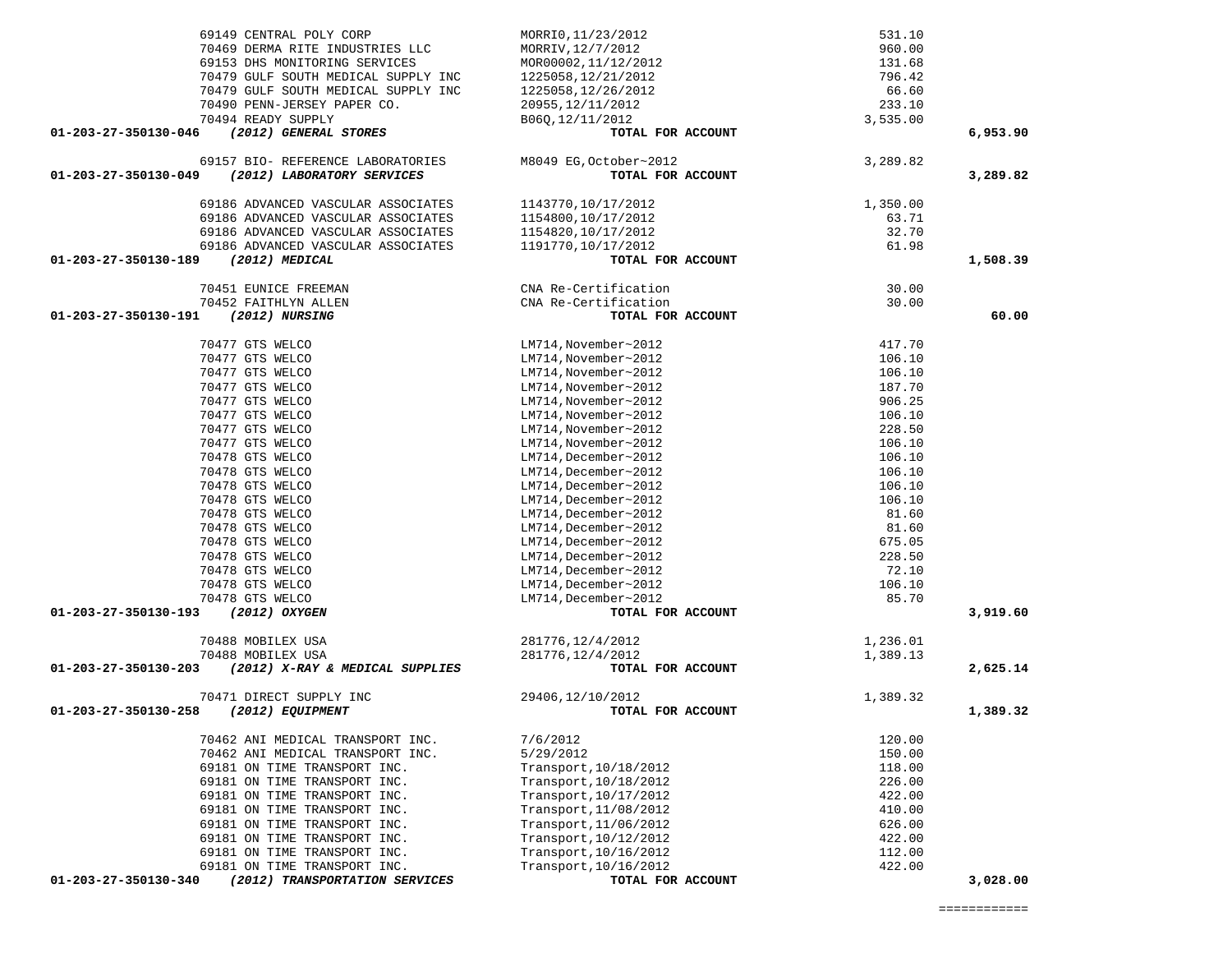| <b>MV:Recreation/Volunteer Svc</b>                 |                                           |          |                           |
|----------------------------------------------------|-------------------------------------------|----------|---------------------------|
| 70464 CABLEVISION                                  | 07876-533982-01-2,11/25/2012 thru 12/24/  | 4,117.88 |                           |
| 70464 CABLEVISION                                  | 07876-533982-01-2, 11/25/2012 thru 12/24/ | 49.95    |                           |
| 70466 CLASSIC HAIR CARE                            | 6409, November-2012                       | 5,702.10 |                           |
| 70467 CLASSIC HAIR CARE                            | 6409, December-2012                       | 5,568.00 |                           |
| 70465 CABLEVISION                                  | 07876-533982-01-2,12/15/2012 thru 1/14/2  | 4,117.55 |                           |
| 70465 CABLEVISION                                  | 07876-612542-03-4 10/15/2012 thru 11/14/  | 49.95    |                           |
| 70465 CABLEVISION                                  | 07876-533982-01-2,10/15/2012 thru 11/14/  | 4,117.87 |                           |
| 01-203-27-350135-036<br>(2012) CONTRACTED SERVICES | TOTAL FOR ACCOUNT                         |          | 23,723.30                 |
| 70453 KAREN HOGAN                                  | Resident Activity Calendar Enlargement    | 29.65    |                           |
| 70468 DENNIS GRAU                                  | Music Therapy-2D, 12/2012                 | 150.00   |                           |
| 70505 SPECIAL K HEALTH & FITNESS                   | Stretching in Atrium, 12/12/2012          | 100.00   |                           |
| 70505 SPECIAL K HEALTH & FITNESS                   | Stretching on 2D, 12/19/2012              | 100.00   |                           |
| 69184 S & S WORLDWIDE INC.                         | 10100263,9/26/2012                        | 175.88   |                           |
| 01-203-27-350135-194<br>(2012) PATIENT ACTIVITIES  | TOTAL FOR ACCOUNT                         |          | 555.53                    |
|                                                    |                                           |          |                           |
| TOTAL for MV: Recreation/Volunteer Svc             |                                           |          | ============<br>24,278.83 |

**County Adjuster** 

| 71157 COUNTY OF MORRIS                               | 1ST 1/2 1/13 METERED MAIL | 112.38       |
|------------------------------------------------------|---------------------------|--------------|
| 01-201-27-357100-068<br>POSTAGE & METERED MAIL       | TOTAL FOR ACCOUNT         | 112.38       |
| 70163 ESSEX COUNTY HOSPITAL                          |                           | 3,090.53     |
| 70163 ESSEX COUNTY HOSPITAL                          |                           | 2,664.25     |
| 70163 ESSEX COUNTY HOSPITAL                          |                           | 3,303.67     |
| 70163 ESSEX COUNTY HOSPITAL                          |                           | 3,197.10     |
| 70163 ESSEX COUNTY HOSPITAL                          |                           | 3,303.67     |
| 70163 ESSEX COUNTY HOSPITAL                          |                           | 2,770.82     |
| 70163 ESSEX COUNTY HOSPITAL                          |                           | 3,303.67     |
| 70163 ESSEX COUNTY HOSPITAL                          |                           | 3,303.67     |
| 70163 ESSEX COUNTY HOSPITAL                          |                           | 3,197.10     |
| 70163 ESSEX COUNTY HOSPITAL                          |                           | 3,303.67     |
| 70163 ESSEX COUNTY HOSPITAL                          |                           | 3,197.10     |
| 70168 H.C. MEADOWVIEW PSYC. HOSPITAL                 |                           | 15,670.20    |
| 70168 H.C. MEADOWVIEW PSYC. HOSPITAL                 |                           | 3,822.00     |
| 70172 H.C. MEADOWVIEW PSYC. HOSPITAL                 |                           | 22,932.00    |
| 01-203-27-357100-084<br>(2012) OTHER OUSTIDE SERVICE | TOTAL FOR ACCOUNT         | 77,059.45    |
|                                                      |                           | ============ |
| TOTAL for County Adjuster                            |                           | 77,171.83    |

|                      | 71157 COUNTY OF MORRIS        | 1ST 1/2 1/13 METERED MAIL               | 670.35   |        |
|----------------------|-------------------------------|-----------------------------------------|----------|--------|
| 01-201-29-390100-068 | POSTAGE & METERED MAIL        | TOTAL FOR ACCOUNT                       |          | 670.35 |
|                      |                               |                                         |          |        |
|                      | 69282 CENTER POINT PUBLISHING | Confirm PO#XCP12-11 dated 11/01/12      | 99.17    |        |
|                      | 67072 GANN LAW BOOKS          | 000184-0-012, dated 10/15/12 Renewal of | 111.00   |        |
|                      | 67073 GANN LAW BOOKS          | 000184-0-012, dated 10/16/12 Renewal of | 127.00   |        |
|                      | 68172 GALE                    | 116418 dated 10/23/12                   | 117.00   |        |
|                      | 68172 GALE                    | 116418 dated 10/23/12                   | 206.10   |        |
|                      | 68172 GALE                    | 116418 dated 10/24/12                   | 503.10   |        |
|                      | 68172 GALE                    | 116418 dated 09/02/12                   | 7,896.00 |        |
|                      | 69307 MAROUIS WHO'S WHO LLC   | 078867000 dated 11/30/12                | 79.50    |        |
|                      | 70606 INGRAM LIBRARY SERVICES | 20C0083 dated 12/10/12                  | 927.95   |        |
|                      | 70606 INGRAM LIBRARY SERVICES | 20C0083 dated 12/11/12                  | 120.34   |        |
|                      | 70606 INGRAM LIBRARY SERVICES | 20C0083 dated 12/11/12                  | 256.47   |        |
|                      |                               |                                         |          |        |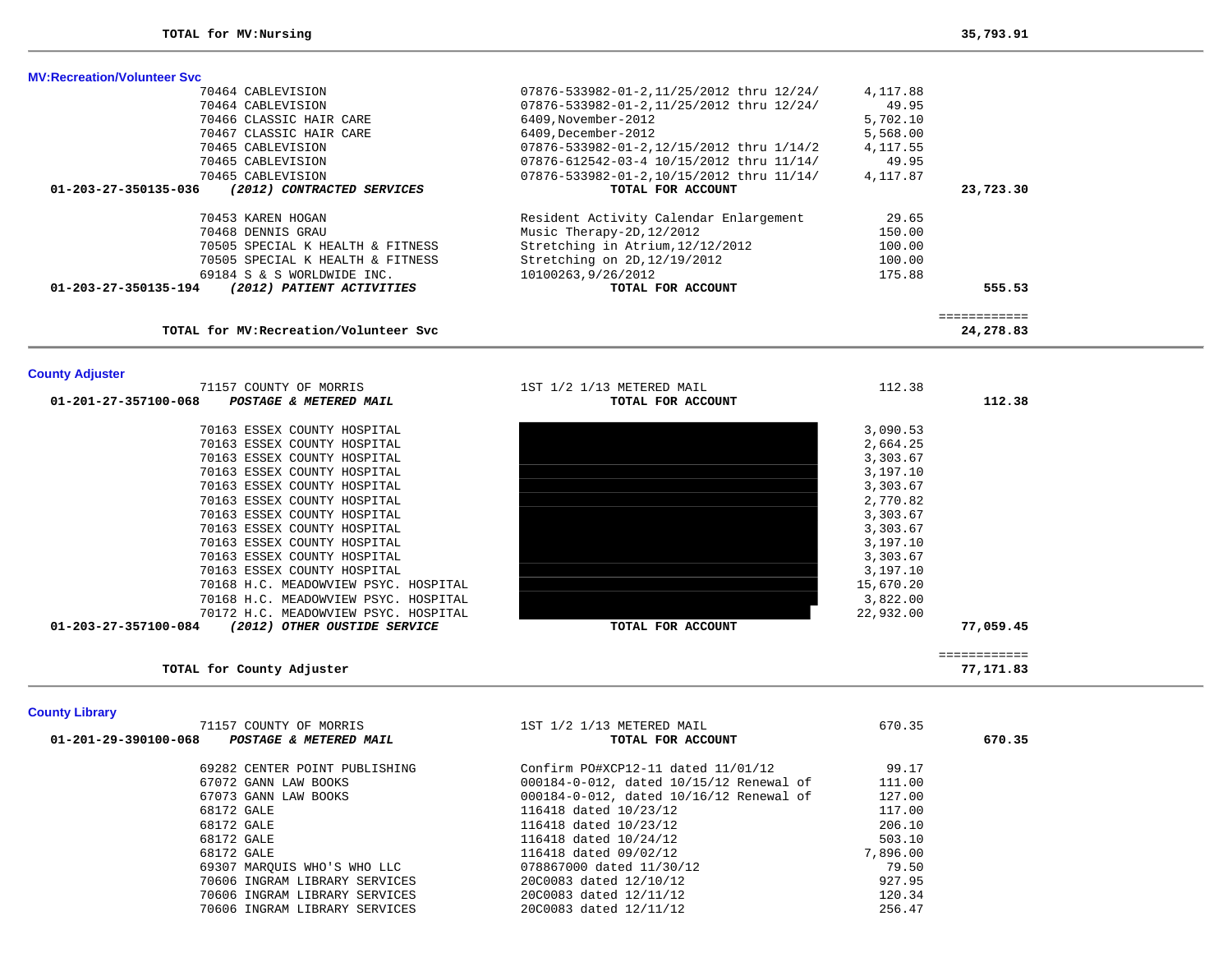| 70606 INGRAM LIBRARY SERVICES                                                        | 20C0083 dated 12/13/12                      | 188.51     |              |
|--------------------------------------------------------------------------------------|---------------------------------------------|------------|--------------|
| 70606 INGRAM LIBRARY SERVICES                                                        | 20C0083 dated 12/14/12                      | 147.43     |              |
| 70606 INGRAM LIBRARY SERVICES                                                        | 20C0083 dated 12/17/12                      | 71.25      |              |
| 70606 INGRAM LIBRARY SERVICES                                                        | 20C0083 dated 12/18/12                      | 193.50     |              |
| 70605 INGRAM LIBRARY SERVICES                                                        | 20C0083 dated 11/14/12; Split Object Cod    | 282.82     |              |
| 70605 INGRAM LIBRARY SERVICES                                                        | 20C0083 dated 12/10/12                      | $-99.00$   |              |
| 70605 INGRAM LIBRARY SERVICES                                                        | 20C0083 dated 11/26/12                      | 63.67      |              |
| 70605 INGRAM LIBRARY SERVICES                                                        | 20C0083 dated 11/31/12                      | 79.28      |              |
| 70605 INGRAM LIBRARY SERVICES                                                        | 20C0083 dated 12/02/12                      | 38.00      |              |
| 70605 INGRAM LIBRARY SERVICES                                                        | 20C0083 dated 12/02/12                      | 117.21     |              |
| 70605 INGRAM LIBRARY SERVICES                                                        | 20C0083 dated 12/03/12                      | 35.45      |              |
| 70605 INGRAM LIBRARY SERVICES                                                        | 20C0083 dated 12/05/12                      | 160.76     |              |
| 70605 INGRAM LIBRARY SERVICES                                                        | 20C0083 dated 12/06/12                      | 225.40     |              |
| 64519 LAWYERS DIARY AND MANUAL                                                       | Order Renewal                               | 99.00      |              |
| 68188 YBP LIBRARY SERVICE                                                            | 5345-80 dated 11/01/12                      | 31.49      |              |
| 01-203-29-390100-028 (2012) BOOKS & PERIODICALS                                      | TOTAL FOR ACCOUNT                           |            | 12,766.46    |
| 70605 INGRAM LIBRARY SERVICES                                                        | 2000083 dated 11/14/12; Split Object Cod    | 25.74      |              |
| 70605 INGRAM LIBRARY SERVICES                                                        | 20C0083 dated 11/29/12                      | 17.49      |              |
| 01-203-29-390100-083<br>(2012) VIDEO & FILM MATERIALS                                | TOTAL FOR ACCOUNT                           |            | 43.23        |
|                                                                                      |                                             |            |              |
| 68177 NCSPLUS INC                                                                    | Purchase of 175 claims used for Collecti    | 2,500.00   |              |
| 68178 OCLC ONLINE COMPUTER                                                           | 010CLC2051 dated 10/31/12 - NWM Morris C    | 1,762.36   |              |
| 68178 OCLC ONLINE COMPUTER                                                           | 010CLC2051 dated 10/31/12 XTM M.A.I.N. N    |            |              |
|                                                                                      |                                             | 1,600.87   |              |
| 67062 OCLC ONLINE COMPUTER<br>67062 OCLC ONLINE COMPUTER                             | 010CLC2051 dated 09/30/12 - NWM Morris C    | 1,951.15   |              |
| (2012) OTHER OUTSIDE SERVICES                                                        | 010CLC2051 dated 09/30/12 - M.A.I.N. Net    | 1,600.87   |              |
| 01-203-29-390100-084                                                                 | TOTAL FOR ACCOUNT                           |            | 9,415.25     |
| 68173 GAYLORD BROS., INC.                                                            | 701393 dated $11/20/12$ ; this quote includ | 2,466.51   |              |
| 69308 PAPER MART INC                                                                 | 85928 dated 11/27/12                        | 158.80     |              |
| (2012) OTHER ADMINISTRATIVE SUPPLIES<br>01-203-29-390100-095                         | TOTAL FOR ACCOUNT                           |            | 2,625.31     |
|                                                                                      |                                             |            |              |
| 69291 RICOH AMERICAS CORPORATION                                                     | 24950047 dated 11/10/12                     | 2,149.67   |              |
| 01-203-29-390100-164 (2012) OFFICE MACHINES - RENTAL                                 | TOTAL FOR ACCOUNT                           |            | 2,149.67     |
|                                                                                      |                                             |            |              |
|                                                                                      |                                             |            | ============ |
| TOTAL for County Library                                                             |                                             |            | 27,670.27    |
|                                                                                      |                                             |            |              |
| <b>County Superintendent of Schoo</b><br>71157 COUNTY OF MORRIS                      | 1ST 1/2 1/13 METERED MAIL                   | 49.06      |              |
| 01-201-29-392100-068<br><b>POSTAGE &amp; METERED MAIL</b>                            | TOTAL FOR ACCOUNT                           |            | 49.06        |
|                                                                                      |                                             |            |              |
| 70331 KATHLEEN SERAFINO                                                              | REIMBURSEMENT CELL PHONE CHARGES 12-5-12    | 106.81     |              |
|                                                                                      |                                             |            | 106.81       |
|                                                                                      |                                             |            |              |
| 01-203-29-392100-031 (2012) CELLULAR PHONES/PAGERS                                   | TOTAL FOR ACCOUNT                           |            |              |
|                                                                                      |                                             |            | ============ |
| TOTAL for County Superintendent of Schoo                                             |                                             |            | 155.87       |
|                                                                                      |                                             |            |              |
|                                                                                      |                                             |            |              |
| 70741 COUNTY COLLEGE OF MORRIS                                                       | 2ND HALF OPERATING BUDGET                   | 568,256.75 |              |
| <b>Contribution to County College</b><br>01-201-29-395100-090<br><b>EXPENDITURES</b> | TOTAL FOR ACCOUNT                           |            | 568,256.75   |
| TOTAL for Contribution to County College                                             |                                             |            | ============ |

71157 COUNTY OF MORRIS 1ST 1/2 1/13 METERED MAIL 32.43

 70606 INGRAM LIBRARY SERVICES 20C0083 dated 12/11/12 112.68 70606 INGRAM LIBRARY SERVICES 20C0083 dated 12/13/12 53.36 70606 INGRAM LIBRARY SERVICES 20C0083 dated 12/13/12 522.02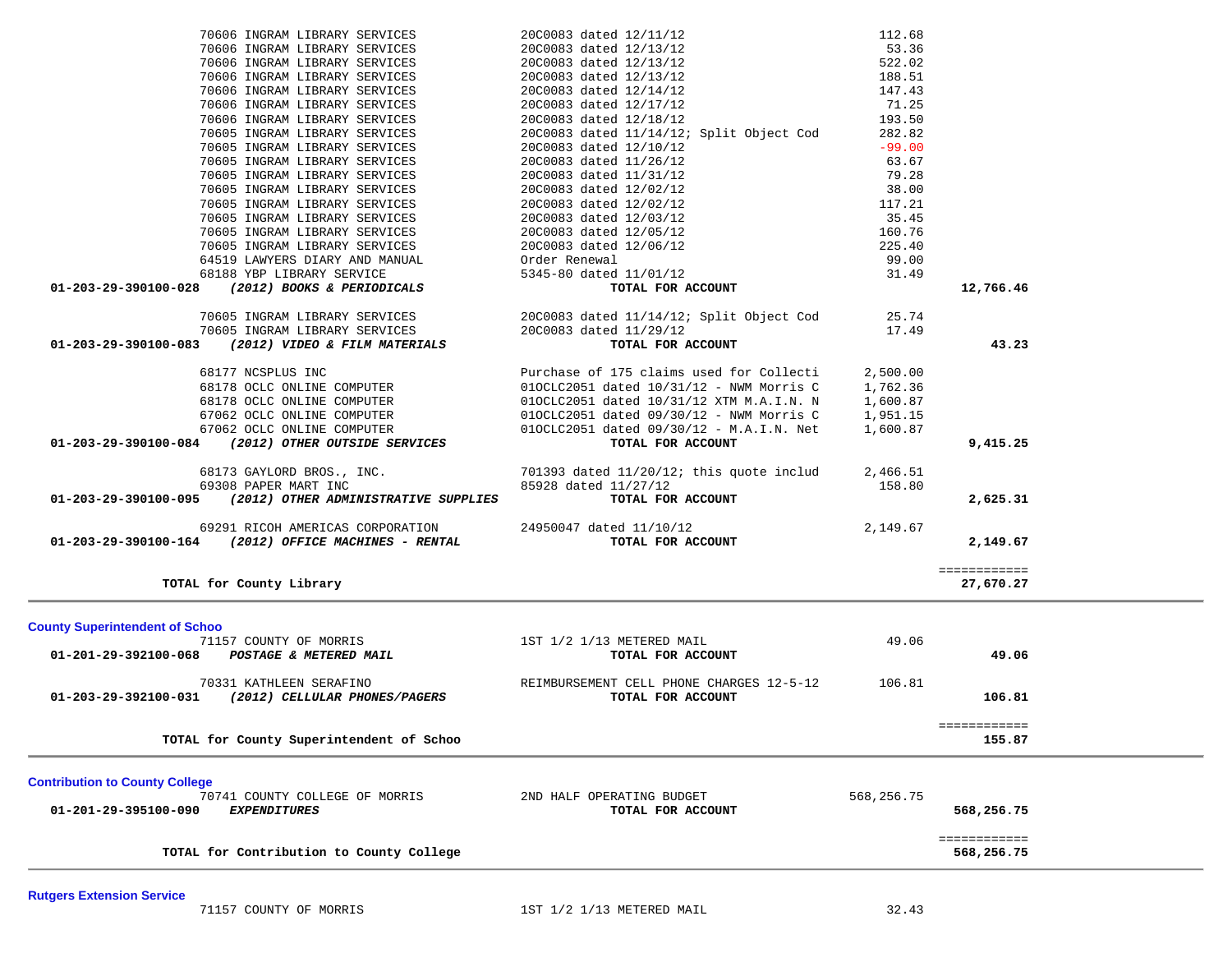| 01-201-29-396100-068              | POSTAGE & METERED MAIL                                                   | TOTAL FOR ACCOUNT                                                              |                  | 32.43                  |  |
|-----------------------------------|--------------------------------------------------------------------------|--------------------------------------------------------------------------------|------------------|------------------------|--|
|                                   | 69779 KATHY MURARIK                                                      | Mileage                                                                        | 82.95            |                        |  |
|                                   | 69696 KELLY ALLISON                                                      | mileage                                                                        | 46.20            |                        |  |
|                                   | 69696 KELLY ALLISON                                                      | conferences & meetings                                                         | 981.72           |                        |  |
| $01 - 203 - 29 - 396100 - 082$    | (2012) TRAVEL EXPENSE                                                    | TOTAL FOR ACCOUNT                                                              |                  | 1,110.87               |  |
|                                   |                                                                          |                                                                                |                  | ============           |  |
|                                   | TOTAL for Rutgers Extension Service                                      |                                                                                |                  | 1,143.30               |  |
| <b>Rmb Out of Cty Two Yr Coll</b> |                                                                          |                                                                                |                  |                        |  |
|                                   | 70989 BERGEN COMMUNITY COLLEGE                                           | Fall 2012 Chargeback for J. Abraham, C.                                        | 8,640.84         |                        |  |
|                                   | 70997 MIDDLESEX COUNTY COLLEGE                                           | Chargeback 2012 Fall for Paul Geiger & P                                       | 1,276.65         |                        |  |
|                                   | 70996 MIDDLESEX COUNTY COLLEGE                                           | Chargeback Pre-Summer & Summer 2012 for                                        | 414.39           |                        |  |
| 01-203-29-397100-090              | (2012) RMB OUT OF CTY TWO YR COLL EXPEND                                 | TOTAL FOR ACCOUNT                                                              |                  | 10,331.88              |  |
|                                   |                                                                          |                                                                                |                  | ============           |  |
|                                   | TOTAL for Rmb Out of Cty Two Yr Coll                                     |                                                                                |                  | 10,331.88              |  |
| <b>Aid to Museums</b>             |                                                                          |                                                                                |                  |                        |  |
|                                   | 69971 MORRIS COUNTY HISTORICAL SOCIETY                                   | 2012 Aid to Museums Funding                                                    | 3,000.00         |                        |  |
| 01-203-29-403100-090              | (2012) AID TO MUSEUMS EXPENDITURES                                       | TOTAL FOR ACCOUNT                                                              |                  | 3,000.00               |  |
|                                   |                                                                          |                                                                                |                  | ============           |  |
|                                   | TOTAL for Aid to Museums                                                 |                                                                                |                  | 3,000.00               |  |
|                                   |                                                                          |                                                                                |                  |                        |  |
| <b>Fire and Police Academy</b>    | 71157 COUNTY OF MORRIS                                                   | 1ST 1/2 1/13 METERED MAIL                                                      | 117.65           |                        |  |
| 01-201-29-407100-068              | POSTAGE & METERED MAIL                                                   | TOTAL FOR ACCOUNT                                                              |                  | 117.65                 |  |
|                                   |                                                                          |                                                                                |                  |                        |  |
|                                   | TOTAL for Fire and Police Academy                                        |                                                                                |                  | ============<br>117.65 |  |
|                                   |                                                                          |                                                                                |                  |                        |  |
| <b>Utilities</b>                  |                                                                          |                                                                                |                  |                        |  |
|                                   | 70732 JERSEY CENTRAL POWER & LIGHT                                       | 10-00-44-7627-6-1 billing date 01/04/201                                       | 39.27            |                        |  |
| 01-201-31-430100-137              | <b>ELECTRICITY</b>                                                       | TOTAL FOR ACCOUNT                                                              |                  | 39.27                  |  |
|                                   | 70818 HANOVER SEWERAGE AUTHORITY                                         | 99817102 / BLOCK 1701 - LOT# 8                                                 | 133.67           |                        |  |
|                                   | 70818 HANOVER SEWERAGE AUTHORITY                                         | 99817091/ BLOCK 1701 - LOT# 8                                                  | 56.28            |                        |  |
|                                   | 70818 HANOVER SEWERAGE AUTHORITY                                         | 99817168/ BLOCK 1701 - LOT# 8                                                  | 1,227.44         |                        |  |
|                                   | 70818 HANOVER SEWERAGE AUTHORITY                                         | 99671781/ BLOCK 1701 - LOT# 7                                                  | 67.18            |                        |  |
|                                   | 70818 HANOVER SEWERAGE AUTHORITY                                         | 99732446/ BLOCK 1901 - LOT# 8                                                  | 905.89           |                        |  |
| 01-201-31-430100-144              | <b>SEWER</b>                                                             | TOTAL FOR ACCOUNT                                                              |                  | 2,390.46               |  |
|                                   | 70252 BOROUGH OF BUTLER                                                  | 8496-0 Rt 23 & Decker Ave                                                      | 78.40            |                        |  |
|                                   | 70252 BOROUGH OF BUTLER                                                  | 8495-1 Rt 23 traffic light                                                     | 102.10           |                        |  |
|                                   | 70252 BOROUGH OF BUTLER                                                  | 8495-0 Rt 23 So Light Pole 144                                                 | 124.04           |                        |  |
|                                   | 70731 JERSEY CENTRAL POWER & LIGHT                                       | 20-00-00-0539-3-0 12/31/2012                                                   | 685.28           |                        |  |
|                                   | 70613 DOWEL SYLVAN LLC                                                   | 850-104-ST104/ DUTTON CENTER - HVAC/ 06-                                       | 300.00           |                        |  |
|                                   | 70613 DOWEL SYLVAN LLC                                                   | 850-201-ST201/ DUTTON CENTER - HVAC/ 06-                                       | 300.00<br>377.07 |                        |  |
|                                   | 69845 JERSEY CENTRAL POWER & LIGHT<br>69844 JERSEY CENTRAL POWER & LIGHT | $10-00-05-8414-2-2$ $12/14/2012$<br>$10 - 00 - 01 - 6063 - 0 - 8$ $12/14/2012$ | 722.43           |                        |  |
|                                   | 69846 JERSEY CENTRAL POWER & LIGHT                                       | $10 - 00 - 28 - 8978 - 6 - 4$ $12/10/2012$                                     | 60.88            |                        |  |
|                                   | 69847 JERSEY CENTRAL POWER & LIGHT                                       | $10 - 00 - 48 - 4053 - 0 - 0$ $12/10/2012$                                     | 15.35            |                        |  |
|                                   | 69848 JERSEY CENTRAL POWER & LIGHT                                       | 10-00-59-9968-9-0 12/10/2012                                                   | 83.76            |                        |  |
|                                   | 70256 JERSEY CENTRAL POWER & LIGHT                                       | 10-00-89-1397-3-5 12/27/2012                                                   | 70.71            |                        |  |
|                                   | 70254 JERSEY CENTRAL POWER & LIGHT                                       | $10 - 00 - 64 - 2465 - 3 - 9$ $12/26/2012$                                     | 41.05            |                        |  |
|                                   | 70158 JERSEY CENTRAL POWER & LIGHT                                       | 20-00-00-9710-0-8/ RUTH DAVIS DRIVE/ 10                                        | 132.70           |                        |  |
|                                   | 70138 JERSEY CENTRAL POWER & LIGHT                                       | 20-00-00-0528-1-7 MASTER ACCOUNT / MORRI                                       | 71,763.03        |                        |  |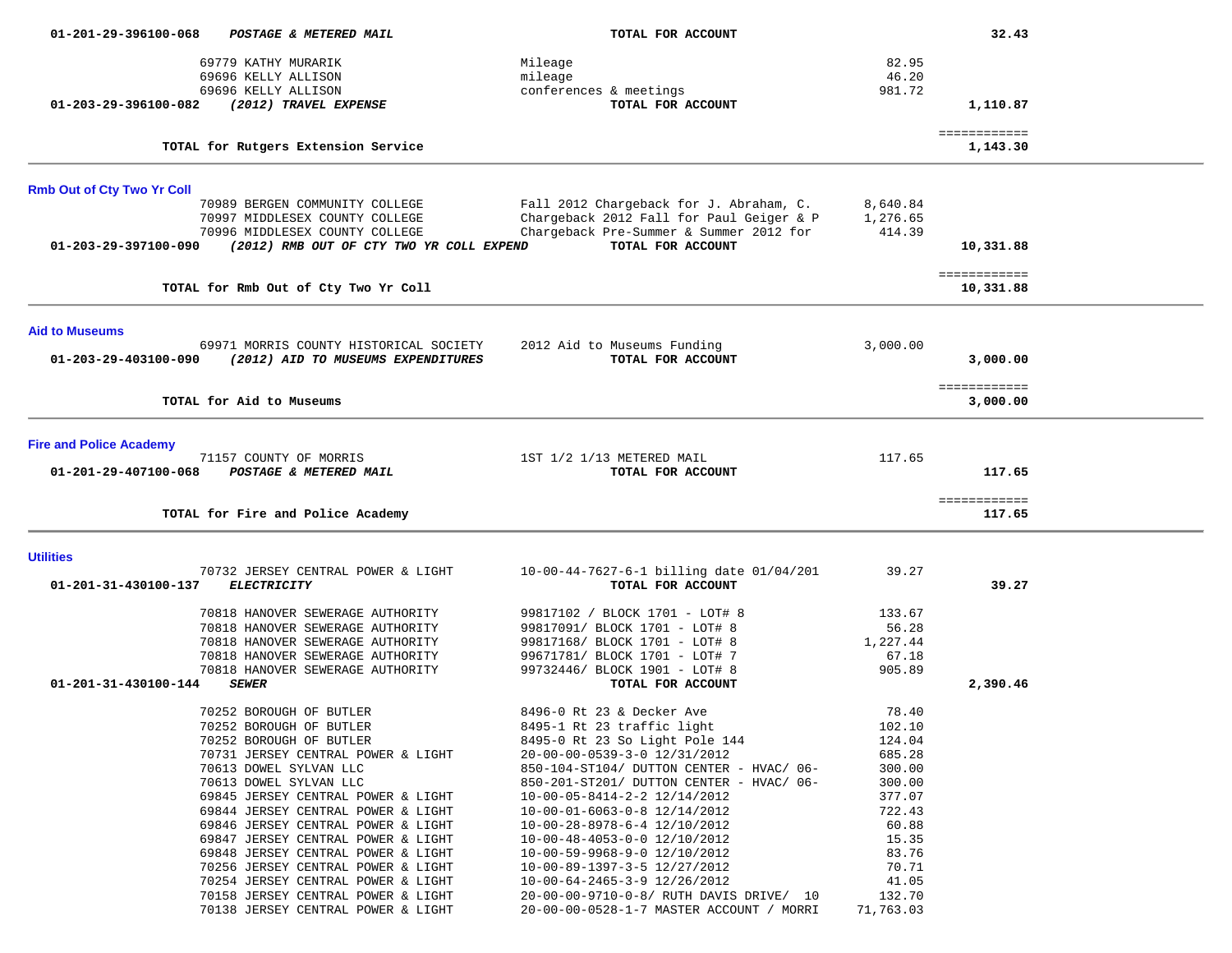|                                                                                                                                                                                                                               | 70169 JERSEY CENTRAL POWER & LIGHT 100 079 438 253 - CAC COMPLEX/ 11-21-12 6,390.83 |        |           |
|-------------------------------------------------------------------------------------------------------------------------------------------------------------------------------------------------------------------------------|-------------------------------------------------------------------------------------|--------|-----------|
|                                                                                                                                                                                                                               |                                                                                     |        |           |
|                                                                                                                                                                                                                               |                                                                                     |        | 88,228.02 |
|                                                                                                                                                                                                                               |                                                                                     |        |           |
|                                                                                                                                                                                                                               |                                                                                     |        |           |
|                                                                                                                                                                                                                               |                                                                                     |        |           |
|                                                                                                                                                                                                                               |                                                                                     |        | 51,828.30 |
|                                                                                                                                                                                                                               |                                                                                     |        |           |
|                                                                                                                                                                                                                               |                                                                                     |        |           |
|                                                                                                                                                                                                                               |                                                                                     |        |           |
|                                                                                                                                                                                                                               |                                                                                     |        |           |
|                                                                                                                                                                                                                               |                                                                                     |        |           |
|                                                                                                                                                                                                                               |                                                                                     |        |           |
|                                                                                                                                                                                                                               |                                                                                     |        | 52,452.13 |
|                                                                                                                                                                                                                               |                                                                                     |        |           |
|                                                                                                                                                                                                                               |                                                                                     |        |           |
|                                                                                                                                                                                                                               |                                                                                     |        |           |
|                                                                                                                                                                                                                               |                                                                                     |        |           |
|                                                                                                                                                                                                                               |                                                                                     |        |           |
|                                                                                                                                                                                                                               |                                                                                     |        |           |
|                                                                                                                                                                                                                               |                                                                                     |        |           |
|                                                                                                                                                                                                                               |                                                                                     |        |           |
|                                                                                                                                                                                                                               |                                                                                     |        |           |
|                                                                                                                                                                                                                               |                                                                                     |        |           |
|                                                                                                                                                                                                                               |                                                                                     |        |           |
|                                                                                                                                                                                                                               |                                                                                     |        |           |
|                                                                                                                                                                                                                               |                                                                                     |        |           |
|                                                                                                                                                                                                                               |                                                                                     |        |           |
|                                                                                                                                                                                                                               |                                                                                     |        |           |
|                                                                                                                                                                                                                               |                                                                                     |        |           |
|                                                                                                                                                                                                                               |                                                                                     |        |           |
|                                                                                                                                                                                                                               |                                                                                     |        |           |
|                                                                                                                                                                                                                               |                                                                                     |        |           |
|                                                                                                                                                                                                                               |                                                                                     |        |           |
|                                                                                                                                                                                                                               |                                                                                     |        |           |
|                                                                                                                                                                                                                               |                                                                                     |        |           |
|                                                                                                                                                                                                                               |                                                                                     |        |           |
|                                                                                                                                                                                                                               |                                                                                     |        |           |
|                                                                                                                                                                                                                               |                                                                                     |        |           |
|                                                                                                                                                                                                                               |                                                                                     |        |           |
|                                                                                                                                                                                                                               |                                                                                     |        |           |
|                                                                                                                                                                                                                               |                                                                                     |        |           |
|                                                                                                                                                                                                                               |                                                                                     |        | 19,179.00 |
|                                                                                                                                                                                                                               |                                                                                     |        |           |
|                                                                                                                                                                                                                               |                                                                                     |        |           |
| 01-231-11-431515-146 (Hence Yomes A. Some A. The Concert of the Concert of the Concert of the Concert of the Concert of the Concert of the Concert of the Concert of the Concert of the Concert of the Concert of the Concert |                                                                                     |        |           |
|                                                                                                                                                                                                                               |                                                                                     |        |           |
|                                                                                                                                                                                                                               |                                                                                     |        |           |
|                                                                                                                                                                                                                               |                                                                                     |        |           |
|                                                                                                                                                                                                                               |                                                                                     |        |           |
|                                                                                                                                                                                                                               |                                                                                     |        |           |
| 70820 SOUTHEAST MORRIS COUNTY                                                                                                                                                                                                 | 20-999-726-891/ LIBRARY                                                             | 352.00 |           |
| 70820 SOUTHEAST MORRIS COUNTY                                                                                                                                                                                                 | 20-999-796-070/ MORRIS CLINIC                                                       | 82.00  |           |
| 70820 SOUTHEAST MORRIS COUNTY                                                                                                                                                                                                 | 20-999-791-054/ MORRIS SHELTER                                                      | 352.00 |           |
| 70820 SOUTHEAST MORRIS COUNTY                                                                                                                                                                                                 | 20-999-791-076/ MV2                                                                 | 210.00 |           |
| 70820 SOUTHEAST MORRIS COUNTY                                                                                                                                                                                                 | 20-999-795-245/ SEU                                                                 | 82.00  |           |
| 70820 SOUTHEAST MORRIS COUNTY                                                                                                                                                                                                 | 20-999-791-978/ CT ST                                                               | 127.00 |           |
| 70820 SOUTHEAST MORRIS COUNTY                                                                                                                                                                                                 | 20-999-791-967/ CT ST                                                               | 127.00 |           |
| 70820 SOUTHEAST MORRIS COUNTY                                                                                                                                                                                                 | 20-999-791-626/ SEU                                                                 | 352.00 |           |
| 70820 SOUTHEAST MORRIS COUNTY                                                                                                                                                                                                 | 20-999-793-661/ CTY GRG                                                             | 127.00 |           |
| 70820 SOUTHEAST MORRIS COUNTY                                                                                                                                                                                                 | 20-999-733-425/ MV3                                                                 | 328.00 |           |
| 70820 SOUTHEAST MORRIS COUNTY                                                                                                                                                                                                 | 20-999-701-547/ H/S-MV1                                                             | 164.00 |           |
| 70820 SOUTHEAST MORRIS COUNTY                                                                                                                                                                                                 | 20-999-701-558/ H/S-MV1                                                             | 352.00 |           |
| 70820 SOUTHEAST MORRIS COUNTY                                                                                                                                                                                                 | 20-999-689-293/ JDC                                                                 | 82.00  |           |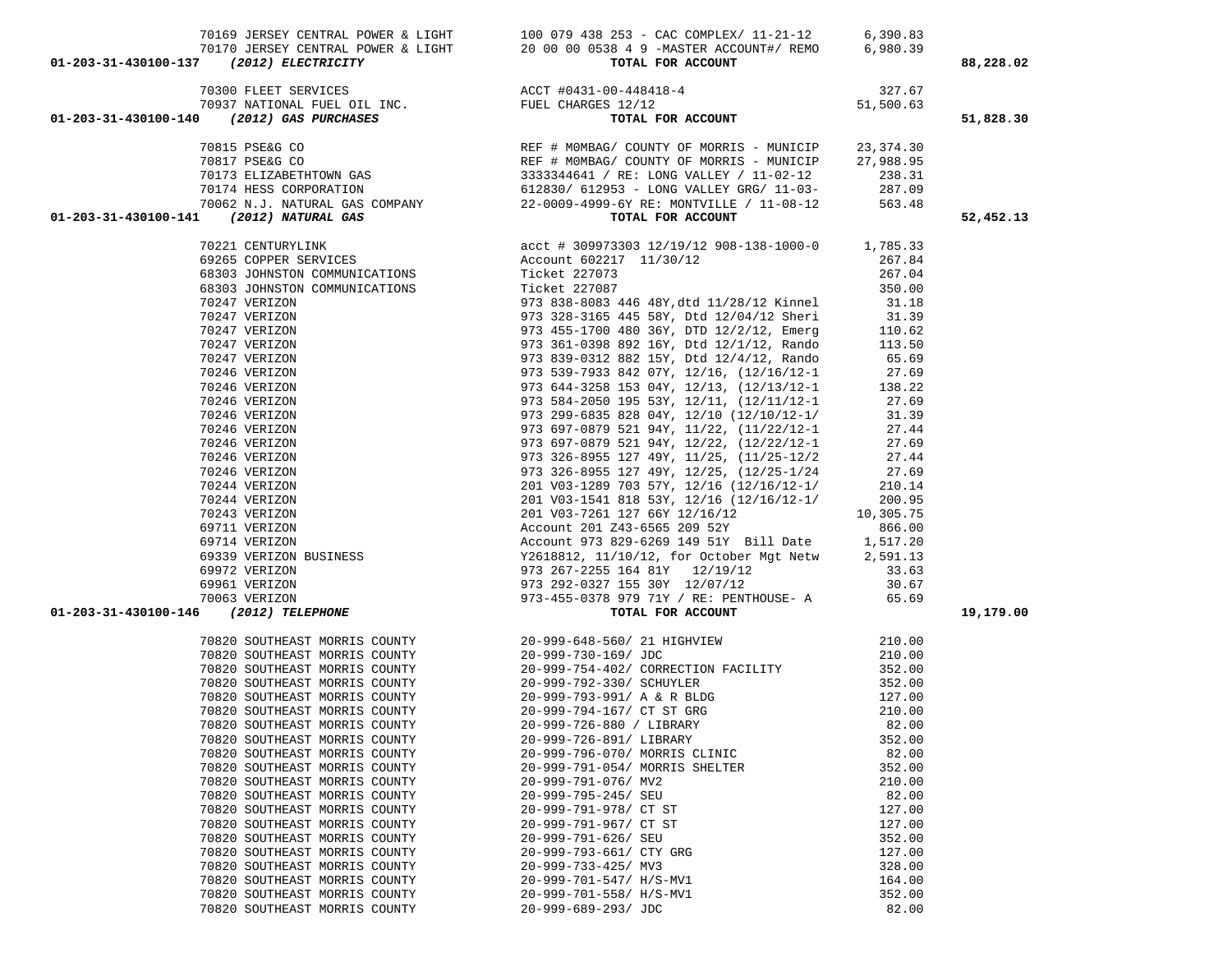| 01-203-41-716100-098           | (2012) OTHER OPERATING&REPAIR SUPPLY                           | TOTAL FOR ACCOUNT                                              |                 | 2,214.10     |  |
|--------------------------------|----------------------------------------------------------------|----------------------------------------------------------------|-----------------|--------------|--|
|                                | 70416 SPRUCE INDUSTRIES, INC.                                  | Cases toilet tissue                                            | 60.10           |              |  |
|                                | 70416 SPRUCE INDUSTRIES, INC.                                  | Cases paper towels                                             | 840.00          |              |  |
|                                | 70414 PABCO INDUSTRIES, LLC                                    | Cases virgin material/trash can liners                         | 1,314.00        |              |  |
| 01-203-41-716100-059           | (2012) OTHER GENERAL EXPENSES                                  | TOTAL FOR ACCOUNT                                              |                 | 1,135.00     |  |
|                                | 70393 SPARKLE CAR WASH, INC.                                   | 10 Car Wash Books/10coup/ea/book.\$10each                      | 1,000.00        |              |  |
|                                | 70413 M & J FRANK INC                                          | 100 cup coffee urn for (Parsippany Nutri                       | 135.00          |              |  |
| <b>Nutrition</b>               |                                                                |                                                                |                 |              |  |
|                                | TOTAL for Utilities                                            |                                                                |                 | 230,589.77   |  |
|                                |                                                                |                                                                |                 | ============ |  |
| $01 - 203 - 31 - 430100 - 147$ | (2012) WATER                                                   | TOTAL FOR ACCOUNT                                              |                 | 16,472.59    |  |
|                                | 70068 SOUTHEAST MORRIS COUNTY                                  | 20-999-753-907/ SHADETREE                                      | 3,976.85        |              |  |
|                                | 70068 SOUTHEAST MORRIS COUNTY                                  | 20-999-999-724/ ADM CTS                                        | 264.57          |              |  |
|                                | 70068 SOUTHEAST MORRIS COUNTY                                  | 20-999-756-272/ CORRECTION FACILITY                            | 5,239.72        |              |  |
|                                | 70068 SOUTHEAST MORRIS COUNTY                                  | 20-999-919-688/ CH                                             | 702.92          |              |  |
|                                | 70068 SOUTHEAST MORRIS COUNTY                                  | 20-999-919-699/ A & R BLDG                                     | 544.53          |              |  |
|                                | 70820 SOUTHEAST MORRIS COUNTY                                  | 20-999-619-575/ CENTRAL AVE                                    | 820.00          |              |  |
|                                | 70820 SOUTHEAST MORRIS COUNTY<br>70820 SOUTHEAST MORRIS COUNTY | 20-999-622-886/ CENTRAL AVE                                    | 352.00          |              |  |
|                                | 70820 SOUTHEAST MORRIS COUNTY                                  | 20-999-676-511/ YOUTH SHELTER<br>20-999-676-500/ YOUTH SHELTER | 82.00<br>210.00 |              |  |
|                                |                                                                |                                                                |                 |              |  |

|                                | 70416 SPRUCE INDUSTRIES, INC.         | Cases paper towels                       | 840.00     |              |
|--------------------------------|---------------------------------------|------------------------------------------|------------|--------------|
|                                | 70416 SPRUCE INDUSTRIES, INC.         | Cases toilet tissue                      | 60.10      |              |
| 01-203-41-716100-098           | (2012) OTHER OPERATING&REPAIR SUPPLY  | TOTAL FOR ACCOUNT                        |            | 2,214.10     |
|                                | 70937 NATIONAL FUEL OIL INC.          | FUEL CHARGES 12/12                       | 3,304.51   |              |
| 01-203-41-716100-140           | (2012) GAS PURCHASES                  | TOTAL FOR ACCOUNT                        |            | 3,304.51     |
|                                | 70391 VERIZON                         | December 01, 2012 Acct#201 Z43-6536 999  | 804.86     |              |
| 01-203-41-716100-146           | (2012) TELEPHONE                      | TOTAL FOR ACCOUNT                        |            | 804.86       |
|                                | 70401 BOROUGH OF BUTLER               | Cost for Rent and Utilities for Butler N | 8,500.00   |              |
|                                | 70399 CHATHAM CHURCH OF CHRIST        | Cost for Rent and Utilities for Chatham  | 2,400.00   |              |
|                                | 70400 HOUSING AUTHORITY OF THE TOWN   | Cost for Rent and Utilities for Morristo | 1,000.00   |              |
|                                | 70402 ST. JOHN EPISCOPAL CHURCH       | Cost for Rent and Utilities for Dover Nu | 2,000.00   |              |
|                                | 70398 SENIOR CITIZENS LONG HILL       | Cost for Rent and Utilities for Long Hil | 2,000.00   |              |
|                                | 70436 TOWNSHIP OF ROXBURY             | Cost for Rent and Utilities for Roxbury  | 2,400.00   |              |
| $01 - 203 - 41 - 716100 - 148$ | (2012) OTHER UTILITIES                | TOTAL FOR ACCOUNT                        |            | 18,300.00    |
|                                | 70390 SODEXO, INC & AFFILIATES        | Daily Meals, Services for 11/03/12-11/30 | 134,301.20 |              |
|                                | 70390 SODEXO, INC & AFFILIATES        | Weekend Meals                            | 7,968.00   |              |
|                                | 70390 SODEXO, INC & AFFILIATES        | Frozen Meals                             | 4,798.50   |              |
|                                | 70390 SODEXO, INC & AFFILIATES        | Boxed Meals                              | 25,952.50  |              |
|                                | 70390 SODEXO, INC & AFFILIATES        | Shelf Stable Meals                       | 6,708.06   |              |
|                                | 70390 SODEXO, INC & AFFILIATES        | Coffee                                   | 892.48     |              |
|                                | 70390 SODEXO, INC & AFFILIATES        | Other                                    | 203.18     |              |
| 01-203-41-716100-185           | (2012) FOOD                           | TOTAL FOR ACCOUNT                        |            | 180,823.92   |
|                                |                                       |                                          |            | ============ |
|                                | TOTAL for Nutrition                   |                                          |            | 206,582.39   |
| <b>Area Plan Grant</b>         |                                       |                                          |            |              |
|                                | 70530 FAMILY SERVICE OF MORRIS COUNTY | Period $10/1/12$<br>CGI OAA              | 3,732.00   |              |
|                                | 70424 CFCS - HOPE HOUSE               | Period 11/1/12-11/30/1<br>Chore OAA      | 1,546.00   |              |
|                                | $70425$ CFCS - HOPE HOUSE             | Fix-Tt SHT<br>Period 11/1/1              | 2.240.00   |              |

 $\sim$ 

| 01-203-41-716110-090 | (2012) EXPENDITURES                   |                | TOTAL FOR ACCOUNT      |           | 71,248.00 |
|----------------------|---------------------------------------|----------------|------------------------|-----------|-----------|
|                      | 70426 VMC                             | OAA            | Period 11/             | 8,162.00  |           |
|                      | 70522 NEWBRIDGE SERVICES INC          | CGI OAA        | Period $10/1/12$       | 3,047.00  |           |
|                      | 70523 NEWBRIDGE SERVICES INC          | Ope. Sail      | Period 10/31/1         | 29,259.00 |           |
|                      | 70524 NEWBRIDGE SERVICES INC          | IHMH           | Period 10/31/1         | 6,791.00  |           |
|                      | 70521 LEGAL SERVICES OF NORTHWEST     | Sen. Law Proj. | Period $10/1/1$        | 16,471.00 |           |
|                      | 70425 CFCS - HOPE HOUSE               | Fix-It SHT     | Period $11/1/1$        | 2,240.00  |           |
|                      | 70424 CFCS - HOPE HOUSE               | Chore OAA      | Period 11/1/12-11/30/1 | 1,546.00  |           |
|                      | 70530 FAMILY SERVICE OF MORRIS COUNTY | CGI OAA        | Period 10/1/12         | 3,732.00  |           |
| Area Pian Grant      |                                       |                |                        |           |           |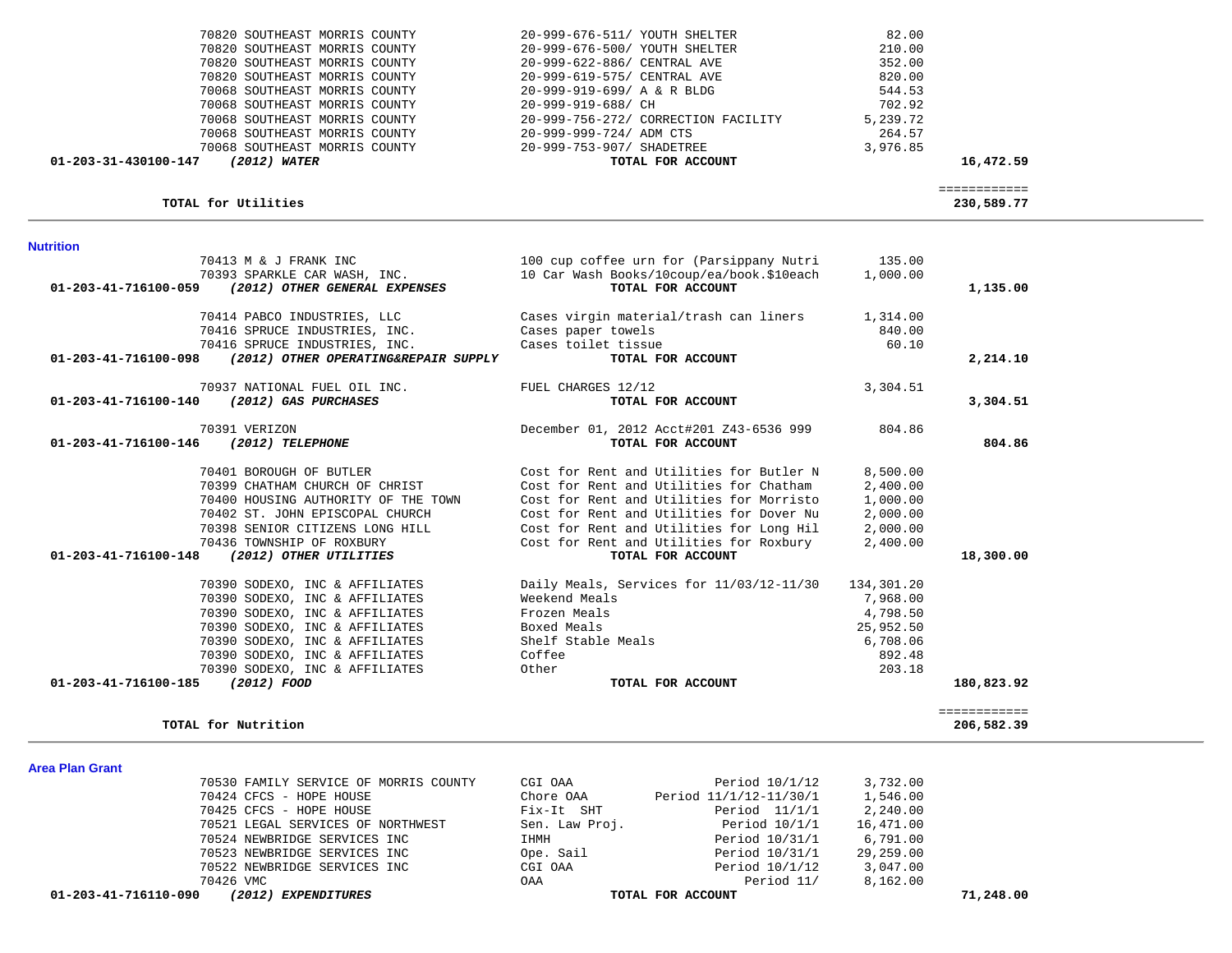| <b>ALPN</b>                                                                                                                                    |                                                                                                              |                                               |                           |
|------------------------------------------------------------------------------------------------------------------------------------------------|--------------------------------------------------------------------------------------------------------------|-----------------------------------------------|---------------------------|
| 70428 FAMILY SERVICE OF MORRIS COUNTY<br>70429 FAMILY SERVICE OF MORRIS COUNTY<br>70423 CFCS - HOPE HOUSE<br>70527 LEGAL SERVICES OF NORTHWEST | CM 04<br>7 BS unit<br>Senior Cents<br>O4<br>Chore<br>Period 11/1/12-/11/30<br>Prot. Serv<br>Period $10/1/12$ | 8,281.00<br>7,102.00<br>6,064.00<br>12,399.00 |                           |
| 01-203-41-759000-063<br>(2012) ALPN PEER GROUPING                                                                                              | TOTAL FOR ACCOUNT                                                                                            |                                               | 33,846.00                 |
| TOTAL for ALPN                                                                                                                                 |                                                                                                              |                                               | ============<br>33,846.00 |
|                                                                                                                                                |                                                                                                              |                                               |                           |
|                                                                                                                                                | <b>Grant Fund</b>                                                                                            |                                               |                           |
| <b>Bio-Terrorism Grant</b>                                                                                                                     |                                                                                                              |                                               |                           |
| 67350 LOMBARDO LETTERING INC.                                                                                                                  | Sticker for Health Management 2"                                                                             | 400.00                                        |                           |
| 67350 LOMBARDO LETTERING INC.                                                                                                                  | Sticker for Health Management 4"                                                                             | 200.00                                        |                           |
| 71189 COUNTY OF MORRIS                                                                                                                         | METERED MAIL 1ST 1/2 JANUARY 2013                                                                            | 29.75                                         |                           |
| 02-213-41-718305-391<br>PUBLIC HEALTH EMER GRANT (8/10/12-6/30/13                                                                              | TOTAL FOR ACCOUNT                                                                                            |                                               | 629.75                    |
|                                                                                                                                                |                                                                                                              |                                               | ============              |
| TOTAL for Bio-Terrorism Grant                                                                                                                  |                                                                                                              |                                               | 629.75                    |
| <b>TANF</b>                                                                                                                                    |                                                                                                              |                                               |                           |
| 68444 DONNA BUCHANAN                                                                                                                           |                                                                                                              | 23.87                                         |                           |
| 70260 CENTURYLINK                                                                                                                              |                                                                                                              | 10.87                                         |                           |
| 70230 ELECTRONIC OFFICE SYSTEMS                                                                                                                |                                                                                                              | 20.25                                         |                           |
| 70266 ELECTRONIC OFFICE SYSTEMS                                                                                                                |                                                                                                              | 12.78                                         |                           |
| 70238 FRED PRYOR SEMINARS                                                                                                                      | Gil Sutherland                                                                                               | 49.00                                         |                           |
| 70238 FRED PRYOR SEMINARS                                                                                                                      | Joe Caserta                                                                                                  | 49.00                                         |                           |
| 70238 FRED PRYOR SEMINARS                                                                                                                      | Joy Sullivan                                                                                                 | 49.00                                         |                           |
| 70229 MANPOWER                                                                                                                                 | Barry Laird; W/E 12/30/12                                                                                    | 806.40                                        |                           |
| 70237 MANPOWER                                                                                                                                 | Barry Laird; W/E 12/23/12.                                                                                   | 943.20                                        |                           |
| 70237 MANPOWER                                                                                                                                 | Deborah Sexton; W/E 12/23/12.                                                                                | 528.96                                        |                           |
| 70240 PRIME TIME PERSONNEL INC                                                                                                                 |                                                                                                              | 57.27                                         |                           |
| 70236 PRIME TIME PERSONNEL INC                                                                                                                 | Erin Darvalics; W/E 12/30/12                                                                                 | 730.80                                        |                           |
| 70236 PRIME TIME PERSONNEL INC                                                                                                                 | January parking - receipt attached                                                                           | 75.00                                         |                           |
| 70239 PRIME TIME PERSONNEL INC                                                                                                                 | Erin Darvalics; W/E 12/23/12.                                                                                | 913.50                                        |                           |
| 70235 PRIME TIME PERSONNEL INC                                                                                                                 |                                                                                                              | 41.85<br>435.00                               |                           |
| 70272 PROJECT SELF SUFFICIENCY<br>70270 PROJECT SELF SUFFICIENCY                                                                               |                                                                                                              | 435.00                                        |                           |
| 70270 PROJECT SELF SUFFICIENCY                                                                                                                 |                                                                                                              | 435.00                                        |                           |
| 70268 PROJECT SELF SUFFICIENCY                                                                                                                 |                                                                                                              | 200.00                                        |                           |
| 70271 PROJECT SELF SUFFICIENCY                                                                                                                 |                                                                                                              | 870.00                                        |                           |
| 70267 PROJECT SELF SUFFICIENCY                                                                                                                 |                                                                                                              | 200.00                                        |                           |
| 70231 STAPLES BUSINESS ADVANTAGE                                                                                                               |                                                                                                              | 47.64                                         |                           |
| 70234 TELESEARCH INC                                                                                                                           |                                                                                                              | 42.12                                         |                           |
| 70269 TELESEARCH INC                                                                                                                           |                                                                                                              | 43.05                                         |                           |
| 70264 VERIZON                                                                                                                                  |                                                                                                              | 2.47                                          |                           |
| 02-213-41-741015-392<br>TANF STATE SHARE                                                                                                       | TOTAL FOR ACCOUNT                                                                                            |                                               | 7,022.03                  |
|                                                                                                                                                |                                                                                                              |                                               | ============              |
| TOTAL for TANF                                                                                                                                 |                                                                                                              |                                               | 7,022.03                  |

**General Assistance**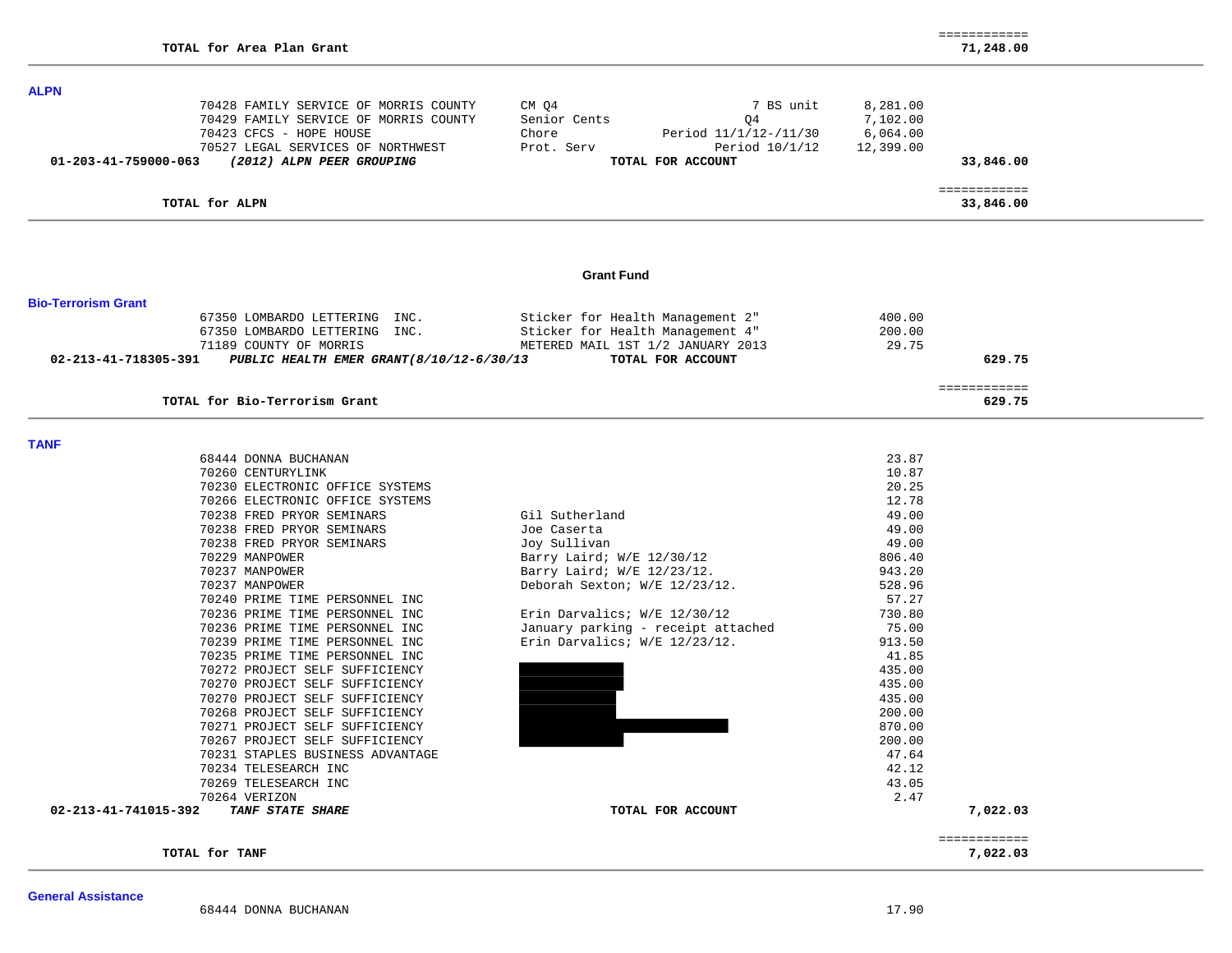| 70260 CENTURYLINK                                      | 8.15                                        |              |
|--------------------------------------------------------|---------------------------------------------|--------------|
| 70230 ELECTRONIC OFFICE SYSTEMS                        | 15.19                                       |              |
| 70266 ELECTRONIC OFFICE SYSTEMS                        | 9.58                                        |              |
| 70240 PRIME TIME PERSONNEL INC                         | 42.95                                       |              |
| 70235 PRIME TIME PERSONNEL INC                         | 31.39                                       |              |
| 70231 STAPLES BUSINESS ADVANTAGE                       | 35.73                                       |              |
| 70234 TELESEARCH INC                                   | 31.59                                       |              |
| 70269 TELESEARCH INC                                   | 32.29                                       |              |
| 70264 VERIZON                                          | 1.85                                        |              |
| 02-213-41-741020-392<br>GENERAL ASSISTANCE STATE SHARE | TOTAL FOR ACCOUNT                           | 226.62       |
|                                                        |                                             | ============ |
| TOTAL for General Assistance                           |                                             | 226.62       |
| <b>WIA: Adult</b>                                      |                                             |              |
| 68444 DONNA BUCHANAN                                   | 53.70                                       |              |
| 70274 OLGA BURNS                                       | 124.65                                      |              |
| 70260 CENTURYLINK                                      | 24.46                                       |              |
| 70230 ELECTRONIC OFFICE SYSTEMS                        | 45.56                                       |              |
| 70266 ELECTRONIC OFFICE SYSTEMS                        | 28.75                                       |              |
| 70240 PRIME TIME PERSONNEL INC                         | 128.86                                      |              |
| 70235 PRIME TIME PERSONNEL INC                         | 94.16                                       |              |
| 70273 SAMFELI GLOBAL FINANCIAL                         | 1,974.24                                    |              |
| 70231 STAPLES BUSINESS ADVANTAGE                       | 107.20                                      |              |
| 70234 TELESEARCH INC                                   | 94.77                                       |              |
| 70269 TELESEARCH INC                                   | 96.88                                       |              |
| 70264 VERIZON                                          | 5.55                                        |              |
| 70251 WARREN COUNTY TECHNICAL SCHOOL                   | 420.98                                      |              |
| 71189 COUNTY OF MORRIS                                 | METERED MAIL 1ST 1/2 JANUARY 2013<br>233.29 |              |
| 02-213-41-742005-391<br>WIA: ADULT FEDERAL SHARE       | TOTAL FOR ACCOUNT                           | 3,433.05     |
|                                                        |                                             | ============ |
| TOTAL for WIA: Adult                                   |                                             | 3,433.05     |

#### **WIA: Disclocated Worker**

| וטחוטות וועגוטטוסוט החוזו |                                  |                                       |                                          |          |           |
|---------------------------|----------------------------------|---------------------------------------|------------------------------------------|----------|-----------|
|                           | 68444 DONNA BUCHANAN             |                                       | Travel reimbursement from Aug. to Oct.22 | 159.95   |           |
|                           | 70241 JOAN STREHL                |                                       | Nov.14-Dec. 18, 2012 travel & expense re | 83.96    |           |
|                           | 70248 CLAUDIA SANDONATO          |                                       | $6/29/12$ to $11/9/12$ .                 | 142.80   |           |
|                           | 70274 OLGA BURNS                 |                                       | Travel reimbursement                     | 362.09   |           |
|                           | 70305 AVTECH INSTITUTE           |                                       |                                          | 480.01   |           |
|                           | 70260 CENTURYLINK                |                                       | 973-383-8033 310372742                   | 72.04    |           |
|                           |                                  | 70230 ELECTRONIC OFFICE SYSTEMS       | Maintenance Agreement 9-24-12-12-24-12   | 134.13   |           |
|                           |                                  | 70266 ELECTRONIC OFFICE SYSTEMS       | Maintenance Agreement 8-22-12-11-22-12   | 84.65    |           |
|                           | 70233 GTI INTERNET               |                                       | Web Hosting for WIB                      | 74.85    |           |
|                           | 70309 JERSEY TRACTOR-TRAILER     |                                       |                                          | 800.00   |           |
|                           | 70308 LASCOMP INSTITUTE          |                                       |                                          | 3,200.00 |           |
|                           |                                  | 70240 PRIME TIME PERSONNEL INC        | L. Bogner; W/E 12/23/12.                 | 379.43   |           |
|                           |                                  | 70235 PRIME TIME PERSONNEL INC        | L. Bogner; W/E 12/30/12                  | 277.23   |           |
|                           | 70250 SMITH & SOLOMON            |                                       |                                          | 3,200.00 |           |
|                           | 70249 SMITH & SOLOMON            |                                       |                                          | 3,200.00 |           |
|                           | 70232 STAPLES BUSINESS ADVANTAGE |                                       | Office supplies for ETS.                 | 19.17    |           |
|                           | 70231 STAPLES BUSINESS ADVANTAGE |                                       | Various office supplies for ETS          | 315.65   |           |
|                           | 70234 TELESEARCH INC             |                                       | Jason Duccini; W/E 12/23/12              | 279.04   |           |
|                           | 70269 TELESEARCH INC             |                                       | Jason Duccini; W/E 12/16/2012.           | 285.25   |           |
|                           | 70264 VERIZON                    |                                       | 973644953617055Y 12-13-12-1-12-13        | 16.35    |           |
|                           |                                  | 70255 WARREN COUNTY TECHNICAL SCHOOL  |                                          | 420.98   |           |
|                           |                                  | 70303 WARREN COUNTY TECHNICAL SCHOOL  |                                          | 494.70   |           |
|                           |                                  | 70304 WARREN COUNTY TECHNICAL SCHOOL  |                                          | 485.00   |           |
|                           |                                  | 70334 RUTGERS THE STATE UNIVERSITY    |                                          | 2,433.00 |           |
|                           | 70306 MADISON INSURANCE INC.     |                                       |                                          | 4,000.00 |           |
| 02-213-41-742010-391      |                                  | WIA: DISCLOCATED WORKER FEDERAL SHARE | TOTAL FOR ACCOUNT                        |          | 21,400.28 |
|                           |                                  |                                       |                                          |          |           |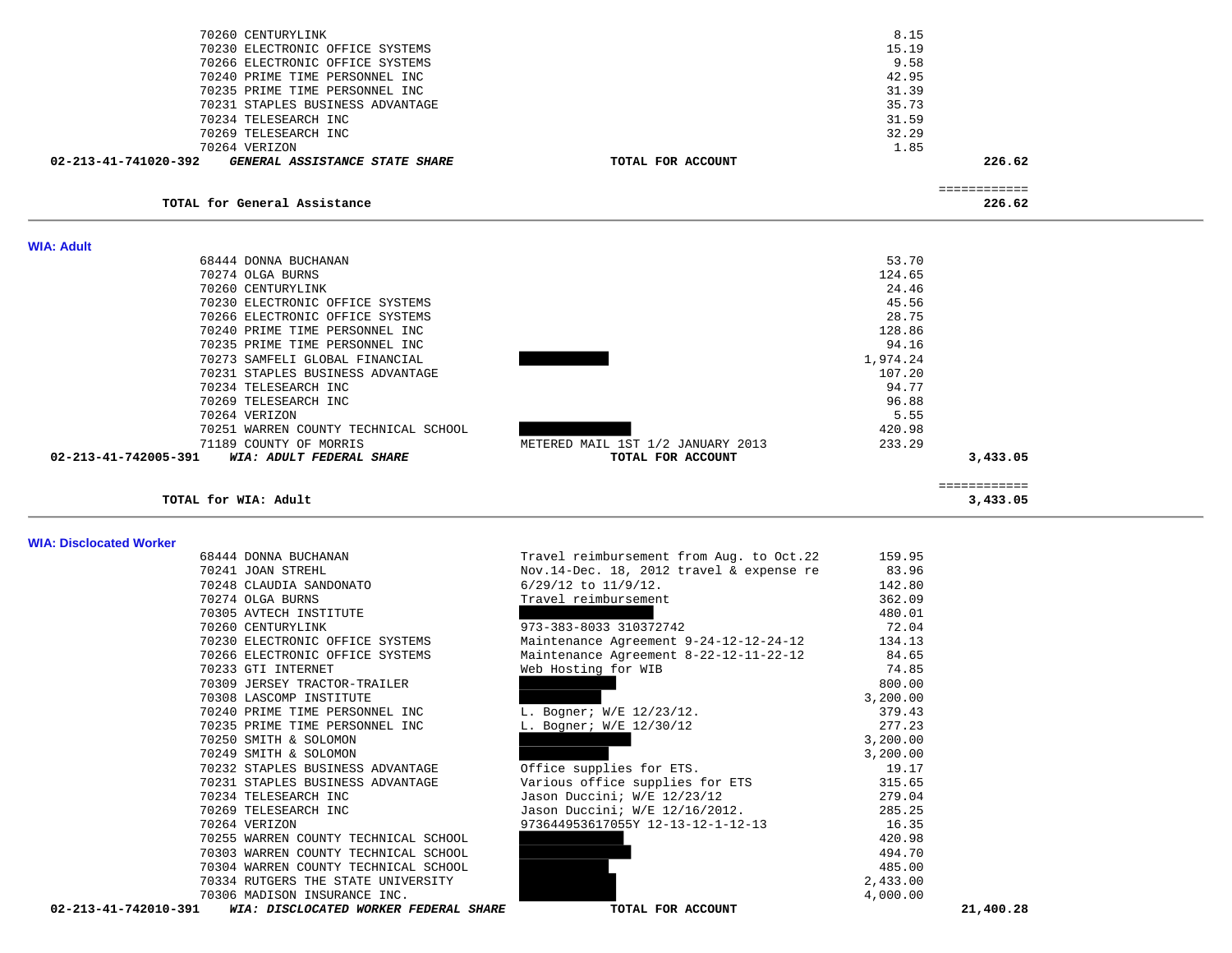| <b>WIA: Youth</b>                                                  |                   |              |
|--------------------------------------------------------------------|-------------------|--------------|
| 68444 DONNA BUCHANAN                                               | 44.75             |              |
| 70274 OLGA BURNS                                                   | 106.86            |              |
| 70260 CENTURYLINK                                                  | 20.39             |              |
| 70230 ELECTRONIC OFFICE SYSTEMS                                    | 37.97             |              |
| 70266 ELECTRONIC OFFICE SYSTEMS                                    | 23.96             |              |
| 70240 PRIME TIME PERSONNEL INC                                     | 107.39            |              |
| 70235 PRIME TIME PERSONNEL INC                                     | 78.46             |              |
| 67989 SUSSEX COUNTY TECH SCHOOL                                    | 1,096.51          |              |
| 70231 STAPLES BUSINESS ADVANTAGE                                   | 89.33             |              |
| 67984 SUSSEX COUNTY TECH SCHOOL                                    | 657.92            |              |
| 70234 TELESEARCH INC                                               | 78.98             |              |
| 70269 TELESEARCH INC                                               | 80.73             |              |
| 70264 VERIZON                                                      | 4.63              |              |
| 67978 SUSSEX COUNTY TECH SCHOOL                                    | 575.68            |              |
| 67995 SUSSEX COUNTY TECH SCHOOL                                    | 657.92            |              |
| 67994 SUSSEX COUNTY TECH SCHOOL                                    | 657.92            |              |
| 67991 SUSSEX COUNTY TECH SCHOOL                                    | 657.92            |              |
| 67992 SUSSEX COUNTY TECH SCHOOL                                    | 657.92            |              |
| 67993 SUSSEX COUNTY TECH SCHOOL                                    | 616.80            |              |
| 67996 SUSSEX COUNTY TECH SCHOOL                                    | 616.80            |              |
| 67997 SUSSEX COUNTY TECH SCHOOL                                    | 616.80            |              |
| 67998 SUSSEX COUNTY TECH SCHOOL                                    | 657.92            |              |
| 67985 SUSSEX COUNTY TECH SCHOOL                                    | 657.92            |              |
| 67986 SUSSEX COUNTY TECH SCHOOL                                    | 493.44            |              |
| 67999 SUSSEX COUNTY TECH SCHOOL                                    | 657.92            |              |
| 68000 SUSSEX COUNTY TECH SCHOOL                                    | 575.68            |              |
| 67987 SUSSEX COUNTY TECH SCHOOL                                    | 657.92            |              |
| 67980 SUSSEX COUNTY TECH SCHOOL                                    | 616.80            |              |
| 67982 SUSSEX COUNTY TECH SCHOOL                                    | 645.58            |              |
| 67983 SUSSEX COUNTY TECH SCHOOL                                    | 616.80            |              |
| 67990 SUSSEX COUNTY TECH SCHOOL                                    | 10,065.88         |              |
| 67988 SUSSEX COUNTY TECH SCHOOL                                    | 657.92            |              |
| 67981 SUSSEX COUNTY TECH SCHOOL                                    | 534.56            |              |
| 02-213-41-742020-391<br>WIA: YOUTH FEDERAL SHARE                   | TOTAL FOR ACCOUNT | 24,323.98    |
|                                                                    |                   |              |
|                                                                    |                   | ============ |
| TOTAL for WIA: Youth                                               |                   | 24,323.98    |
|                                                                    |                   |              |
| <b>DEPARTMENT 742135</b>                                           |                   |              |
| 70627 LINCOLN TECHNICAL INSTITUTE                                  | 1,784.00          |              |
| 70333 RUTGERS SCHOOL OF BUSINESS                                   | 3,645.00          |              |
| 70335 RUTGERS, THE STATE UNIVERSITY                                | 1,795.00          |              |
| 70275 RAMAPO COLLEGE OF NJ                                         | 1,425.00          |              |
| 70630 RUTGERS, THE STATE UNIVERSITY                                | 1,795.00          |              |
| 70629 RUTGERS, THE STATE UNIVERSITY                                | 1,795.00          |              |
| 70628 RUTGERS, THE STATE UNIVERSITY                                | 1,795.00          |              |
| 02-213-41-742135-391<br>WIA/NTNL EMRGNCY GRANT $(10/1/10-9/30/13)$ | TOTAL FOR ACCOUNT | 14,034.00    |
|                                                                    |                   | ============ |
| TOTAL for DEPARTMENT 742135                                        |                   | 14,034.00    |
|                                                                    |                   |              |
|                                                                    |                   |              |

## **Reach Program**

|  | 70636 STATE SHUTTTLE INC |  |
|--|--------------------------|--|
|  | 70313 STATE SHUTTTLE INC |  |
|  | 70311 STATE SHUTTTLE INC |  |

 $12/17/12-12/23/12$  3,650.20 Transportation from Nov.26, 2012 to Nov. Transportation from Dec.3, 2012 to Dec.

|  | 3,650.20 |  |
|--|----------|--|
|  | 3,650.20 |  |
|  | 3,650.20 |  |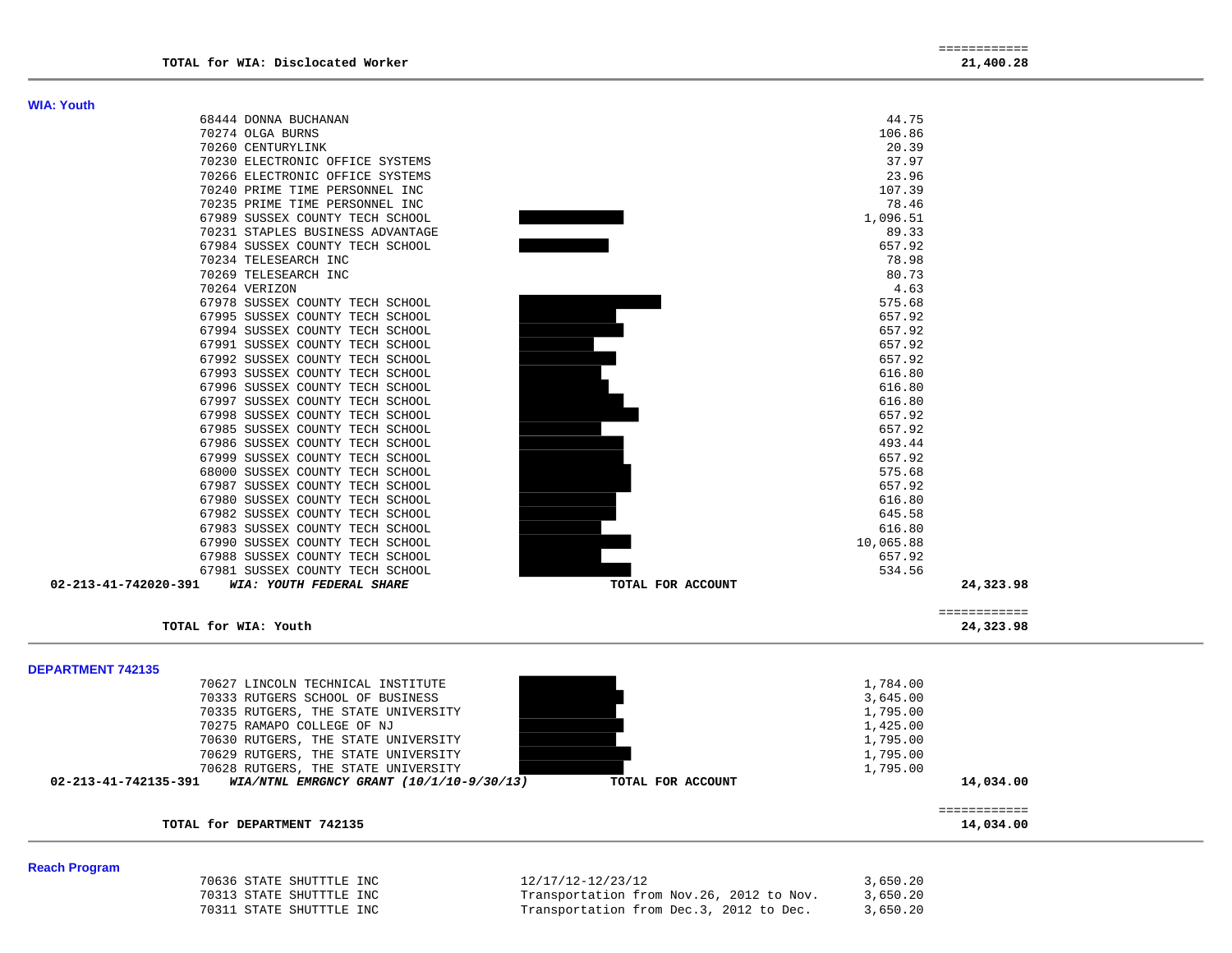|                          | 70312 STATE SHUTTTLE INC<br>70637 STATE SHUTTTLE INC<br>70639 STATE SHUTTTLE INC    | Transportation from Dec.10, 2012 to Dec.<br>12/24/2012-12/30/2012                                                                | 3,650.20<br>2,920.16<br>137.55    |                           |
|--------------------------|-------------------------------------------------------------------------------------|----------------------------------------------------------------------------------------------------------------------------------|-----------------------------------|---------------------------|
| 02-213-41-751305-392     | REACH PROGRAM (7/1/12-6/30/13)                                                      | TOTAL FOR ACCOUNT                                                                                                                |                                   | 17,658.51                 |
|                          | TOTAL for Reach Program                                                             |                                                                                                                                  |                                   | ============<br>17,658.51 |
| <b>SCP: Family Court</b> |                                                                                     |                                                                                                                                  |                                   |                           |
|                          | 69976 FAMILY INTERVENTION<br>69976 FAMILY INTERVENTION<br>69976 FAMILY INTERVENTION | Total FCIE Contract Expenses for Federal<br>Total Stabilization contract services fo<br>Total Adolescent Group contract services | 13,528.00<br>2,085.00<br>1,300.00 |                           |
| 02-213-41-752215-392     | SCP-FAMILY COURT(1/1/12-12/31/12)                                                   | TOTAL FOR ACCOUNT                                                                                                                |                                   | 16,913.00<br>============ |
|                          | TOTAL for SCP: Family Court                                                         |                                                                                                                                  |                                   | 16,913.00                 |
| <b>DEPARTMENT 752220</b> |                                                                                     |                                                                                                                                  |                                   |                           |
| 02-213-41-752220-392     | 69974 NEW HOPE FOUNDATION INC.<br>$SCP-PROGRAM$ SERVICES $(1/1/12-12/31/12)$        | Client Bed Days (1 client) November 2012<br>TOTAL FOR ACCOUNT                                                                    | 4,050.00                          | 4,050.00                  |
|                          | TOTAL for DEPARTMENT 752220                                                         |                                                                                                                                  |                                   | ============<br>4,050.00  |
| <b>Chapter 51</b>        |                                                                                     |                                                                                                                                  |                                   |                           |
|                          | 70164 CFCS - HOPE HOUSE                                                             | Adolescent services Individual Sessions                                                                                          | 1,530.00                          |                           |
|                          | 70164 CFCS - HOPE HOUSE<br>70164 CFCS - HOPE HOUSE                                  | Group Sessions October 2012<br>Urine Screens October                                                                             | 680.00<br>600.00                  |                           |
|                          | 70164 CFCS - HOPE HOUSE                                                             | Urine Screen October                                                                                                             | 50.00                             |                           |
|                          | 70164 CFCS - HOPE HOUSE                                                             | Evals October                                                                                                                    | 400.00                            |                           |
|                          | 70164 CFCS - HOPE HOUSE                                                             | Individual Sessions November 2012                                                                                                | 1,080.00                          |                           |
|                          | 70164 CFCS - HOPE HOUSE                                                             | Group Sessions Nov.                                                                                                              | 680.00                            |                           |
|                          | 70164 CFCS - HOPE HOUSE                                                             | Urini Screens Nov.                                                                                                               | 350.00                            |                           |
|                          | 70164 CFCS - HOPE HOUSE                                                             | Evals Nov.                                                                                                                       | 800.00                            |                           |
|                          | 70190 NEWBRIDGE SERVICES INC<br>70184 NEWBRIDGE SERVICES INC                        | 15 Eligible clients for the Enhanced Out<br>Reimbursement to Newbridge for services                                              | 4,995.00<br>3,100.00              |                           |
|                          | 70184 NEWBRIDGE SERVICES INC                                                        | 16 clients were provided 2 hours of serv                                                                                         | 148.00                            |                           |
|                          | 70182 NEW HOPE FOUNDATION INC.                                                      | NOVEMBER CLIENT BED DAYS                                                                                                         | 4,185.00                          |                           |
|                          | 70181 NEW HOPE FOUNDATION INC.                                                      | SEPTEMBER CLIENT BED DAYS                                                                                                        | 770.00                            |                           |
|                          | 70181 NEW HOPE FOUNDATION INC.                                                      | OCTOBER CLIENT BED DAYS                                                                                                          | 1,540.00                          |                           |
|                          | 70181 NEW HOPE FOUNDATION INC.                                                      | NOVEMBER CLIENT BED DAYS                                                                                                         | 1,375.00                          |                           |
|                          | 70183 NEW HOPE FOUNDATION INC.                                                      | client bed days in November                                                                                                      | 204.00                            |                           |
|                          | 70185 TURNING POINT, INC                                                            | 5 CLIENT BED DAYS 11/6/12-11/11/12                                                                                               | 1,020.00                          |                           |
|                          | 70185 TURNING POINT, INC<br>70185 TURNING POINT, INC                                | 5 CLIENT BED DAYS 11/7/12-11/12/12<br>5 CLIENT BED DAYS 11/14/12-11/17/12                                                        | 1,020.00<br>1,020.00              |                           |
|                          | 70185 TURNING POINT, INC                                                            | 5 CLIENT BED DAYS 11/14/12-11/19/12                                                                                              | 1,020.00                          |                           |
|                          | 70185 TURNING POINT, INC                                                            | 5 CLIENT BED DAYS 11/19/12-11/24/12                                                                                              | 1,020.00                          |                           |
|                          | 70185 TURNING POINT, INC                                                            | 2 CLIENT BED DAYS 11/20/12-11/21/12                                                                                              | 408.00                            |                           |
|                          | 70186 TURNING POINT, INC                                                            | for services rendered in November 2012 1                                                                                         | 3,080.00                          |                           |
|                          | 70186 TURNING POINT, INC                                                            | Services in November 11/19/12-11/30/12                                                                                           | 2,640.00                          |                           |
|                          | 70186 TURNING POINT, INC                                                            | Services in November 11/24/12-11/30/12                                                                                           | 1,540.00                          |                           |
|                          | 70186 TURNING POINT, INC<br>70180 MORRISTOWN MEMORIAL HOSPITAL                      | Servics in November 11/26/12-11/30/12<br>Services for November 2012                                                              | 1,100.00<br>6,950.00              |                           |
| 02-213-41-757205-392     | CHAPTER 51 (1/1/12-12/31/12)                                                        | TOTAL FOR ACCOUNT                                                                                                                |                                   | 43,305.00                 |
|                          | TOTAL for Chapter 51                                                                |                                                                                                                                  |                                   | ============<br>43,305.00 |

**DEPARTMENT 758210**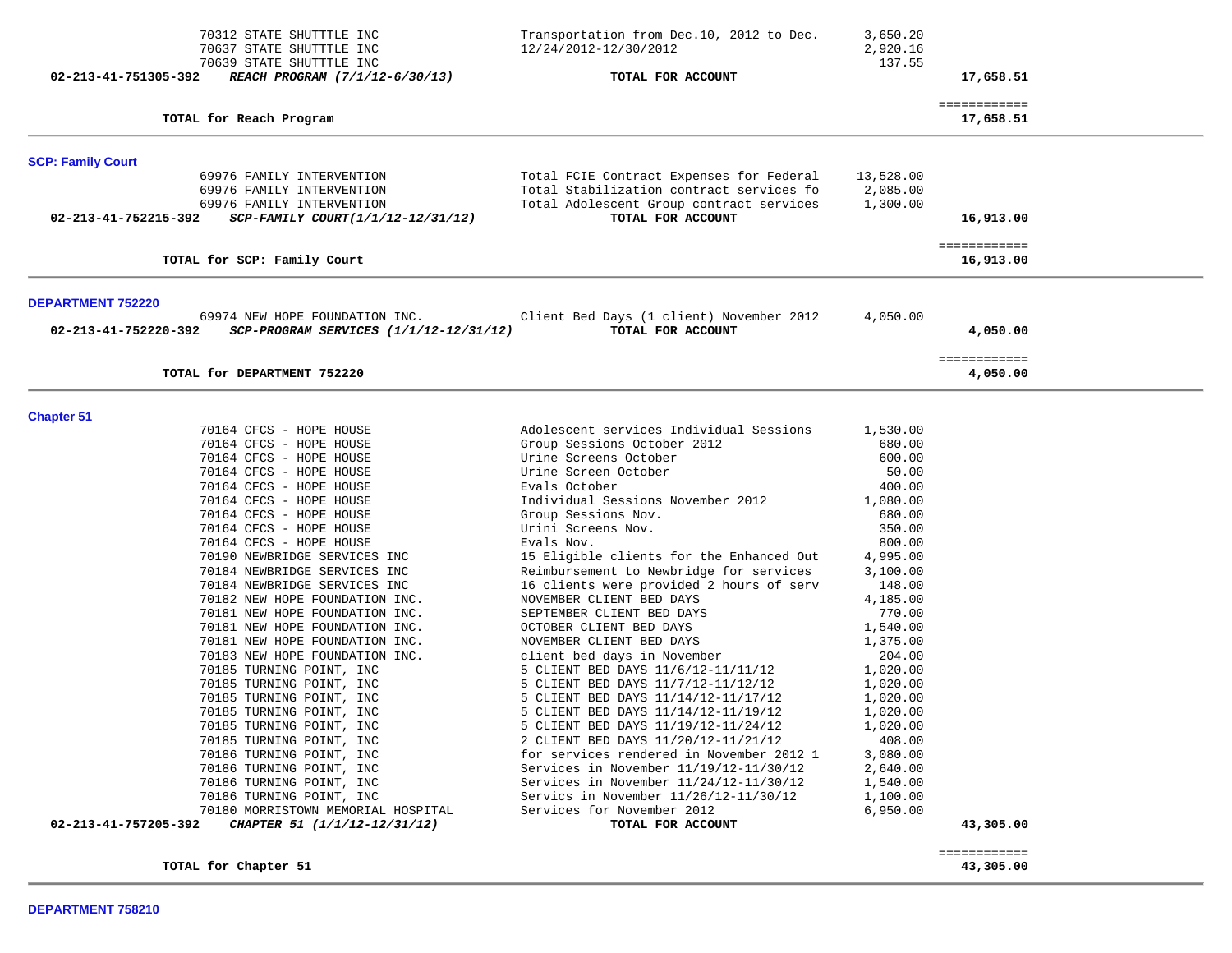| 70151 DOVER/VG MUNICIPAL ALLIANCE<br>70160 SEARCH INSTITUTE<br>70155 TOWNSHIP OF DENVILLE<br>02-213-41-758210-392<br>MUNICIPAL ALLIANCE (1/1/12-12/31/12)<br>70154 BOROUGH OF BUTLER<br>70189 TOWNSHIP OF JEFFERSON | Dover/Victory Gardens Municipal Alliance<br>Remainder of the backordered books for t<br>Third quarter Township of Denville Munic<br>TOTAL FOR ACCOUNT<br>2012 DARE SUPPLEMENTAL FUNDING<br>2012 Supplemental Expenditures | 1,724.81<br>135.00<br>3,307.61<br>1,907.82<br>2,500.00 | 5,167.42                                   |  |
|---------------------------------------------------------------------------------------------------------------------------------------------------------------------------------------------------------------------|---------------------------------------------------------------------------------------------------------------------------------------------------------------------------------------------------------------------------|--------------------------------------------------------|--------------------------------------------|--|
| 70156 SEARCH INSTITUTE<br>02-213-41-758210-394<br>MUNICIPAL ALLIANCE (1/1/12-12/31/12)                                                                                                                              | For Books and Brochures for the 2012 Cou<br>TOTAL FOR ACCOUNT                                                                                                                                                             | 2,858.30                                               | 7,266.12                                   |  |
| TOTAL for DEPARTMENT 758210                                                                                                                                                                                         |                                                                                                                                                                                                                           |                                                        | ============<br>12,433.54                  |  |
| <b>MAPS</b><br>70438 FIVE TOWN REGIONAL DIAL-A-RIDE<br>02-213-41-786105-394<br>MAPS (1/1/11 TO 12/31/11)-VOL MATCH                                                                                                  | Subgrant#SC002 (SCADRTAP) Five Town Dial<br>TOTAL FOR ACCOUNT                                                                                                                                                             | 73,245.00                                              | 73,245.00                                  |  |
| TOTAL for MAPS                                                                                                                                                                                                      |                                                                                                                                                                                                                           |                                                        | ============<br>73,245.00                  |  |
| <b>MAPS</b><br>70937 NATIONAL FUEL OIL INC.<br>02-213-41-786205-392<br>MAPS(1/1/12-12/31/12)                                                                                                                        | FUEL CHARGES 12/12<br>TOTAL FOR ACCOUNT                                                                                                                                                                                   | 8,739.46                                               | 8,739.46                                   |  |
| TOTAL for MAPS                                                                                                                                                                                                      |                                                                                                                                                                                                                           |                                                        | ============<br>8,739.46                   |  |
| <b>NYS&amp;W Bicycle/Pedestrian Path</b><br>69742 THE RBA GROUP INC.<br>02-213-41-790015-391 FEDERAL SHARE                                                                                                          | CF# 4593 Professional services rendered<br>TOTAL FOR ACCOUNT                                                                                                                                                              | 5,584.42                                               | 5,584.42<br>============                   |  |
| TOTAL for NYS&W Bicycle/Pedestrian Path                                                                                                                                                                             |                                                                                                                                                                                                                           |                                                        | 5,584.42                                   |  |
| DEPARTMENT 792310<br>70639 STATE SHUTTTLE INC<br>02-213-41-792310-391<br>JARC GRANT (7/1/11-12/31/12)<br>TOTAL for DEPARTMENT 792310                                                                                | 11/19/2012-11/23/2012<br>TOTAL FOR ACCOUNT                                                                                                                                                                                | 2,456.07                                               | 2,456.07<br>============<br>2,456.07       |  |
| <b>DEPARTMENT 793305</b><br>69807 VANASSE HANGEN BRUSTLIN INC.<br>02-213-41-793305-391<br>SUBREGIONAL STUDIES PRG (7/1/11-6/30/13)<br>TOTAL for DEPARTMENT 793305                                                   | Professional Services MC NJ 124 Coordido<br>TOTAL FOR ACCOUNT                                                                                                                                                             | 8,529.73                                               | 8,529.73<br><b>EEEEEEEEEEE</b><br>8,529.73 |  |
| <b>Project Lifesaver Program</b><br>68893 PROJECT LIFESAVER, INC.<br>68893 PROJECT LIFESAVER, INC.<br>PROJECT LIFESAVER PROGRAM PRIVATE GRANT<br>02-213-41-806505-395<br>TOTAL for Project Lifesaver Program        | (350) Band-Item# 0LWBW, (40) Band Item#<br>Shipping & Handling<br>TOTAL FOR ACCOUNT                                                                                                                                       | 2,069.70<br>102.62                                     | 2,172.32<br>============<br>2,172.32       |  |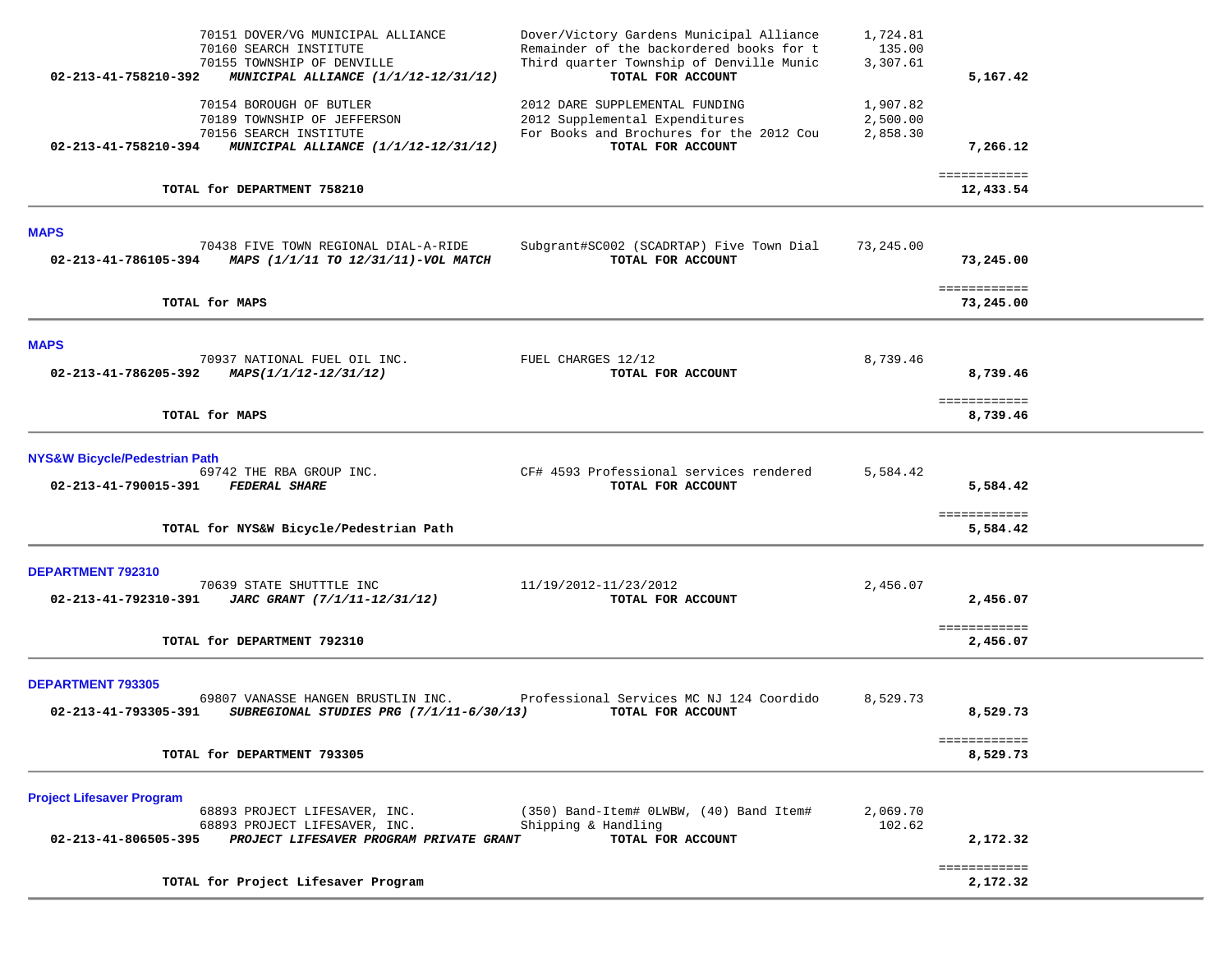| <b>DEPARTMENT 864175</b>                                                                                                                                                                                                                                                                                                                                                                                                                                                                                                                                                                                                                       |                                                                                                                                                                                                                                                                                                                |                                                                                                                  |                                      |  |
|------------------------------------------------------------------------------------------------------------------------------------------------------------------------------------------------------------------------------------------------------------------------------------------------------------------------------------------------------------------------------------------------------------------------------------------------------------------------------------------------------------------------------------------------------------------------------------------------------------------------------------------------|----------------------------------------------------------------------------------------------------------------------------------------------------------------------------------------------------------------------------------------------------------------------------------------------------------------|------------------------------------------------------------------------------------------------------------------|--------------------------------------|--|
| 69782 MORRISTOWN & ERIE RAILWAY INC<br>69782 MORRISTOWN & ERIE RAILWAY INC<br>02-213-41-864175-391<br>RAILGRDCRSS/2011-COM-7(6/9/11-6/9/12)                                                                                                                                                                                                                                                                                                                                                                                                                                                                                                    | Railroad Highway Grade Crossing State Hi<br>Invoice from S&C Distribution Company -<br>TOTAL FOR ACCOUNT                                                                                                                                                                                                       | 585.00<br>144.40                                                                                                 | 729.40                               |  |
| TOTAL for DEPARTMENT 864175                                                                                                                                                                                                                                                                                                                                                                                                                                                                                                                                                                                                                    |                                                                                                                                                                                                                                                                                                                |                                                                                                                  | ============<br>729.40               |  |
|                                                                                                                                                                                                                                                                                                                                                                                                                                                                                                                                                                                                                                                |                                                                                                                                                                                                                                                                                                                |                                                                                                                  |                                      |  |
| <b>DEPARTMENT 864295</b>                                                                                                                                                                                                                                                                                                                                                                                                                                                                                                                                                                                                                       |                                                                                                                                                                                                                                                                                                                |                                                                                                                  |                                      |  |
| 70615 SCHIFANO CONSTRUCTION CORP.<br>70517 SCHIFANO CONSTRUCTION CORP.<br>70633 TOP LINE CONSTRUCTION CORP<br>70635 TILCON NEW YORK INC.                                                                                                                                                                                                                                                                                                                                                                                                                                                                                                       | Milling & Resurfacing of Edison Road in<br>Milling and Resurfacing of North Road, Ch<br>Mill & Resurf of Flanders Netcong Road i<br>Mill & Resurf of Ridgedale Avenue in the                                                                                                                                   | 6,228.05<br>14,536.90<br>25,126.46<br>8,465.79                                                                   |                                      |  |
| 2012 ATP - COUNTY AID<br>02-213-41-864295-391                                                                                                                                                                                                                                                                                                                                                                                                                                                                                                                                                                                                  | TOTAL FOR ACCOUNT                                                                                                                                                                                                                                                                                              |                                                                                                                  | 54,357.20                            |  |
| TOTAL for DEPARTMENT 864295                                                                                                                                                                                                                                                                                                                                                                                                                                                                                                                                                                                                                    |                                                                                                                                                                                                                                                                                                                |                                                                                                                  | ============<br>54,357.20            |  |
|                                                                                                                                                                                                                                                                                                                                                                                                                                                                                                                                                                                                                                                |                                                                                                                                                                                                                                                                                                                |                                                                                                                  |                                      |  |
| <b>DEPARTMENT 864405</b><br>70261 CENTRAL JERSEY TITLE CO INC<br>70645 WATERS, MCPHERSON, MCNEILL, P.C.<br>70645 WATERS, MCPHERSON, MCNEILL, P.C.<br>70645 WATERS, MCPHERSON, MCNEILL, P.C.<br>70645 WATERS, MCPHERSON, MCNEILL, P.C.<br>70645 WATERS, MCPHERSON, MCNEILL, P.C.<br>70645 WATERS, MCPHERSON, MCNEILL, P.C.<br>70645 WATERS, MCPHERSON, MCNEILL, P.C.<br>70645 WATERS, MCPHERSON, MCNEILL, P.C.<br>70645 WATERS, MCPHERSON, MCNEILL, P.C.<br>70645 WATERS, MCPHERSON, MCNEILL, P.C.<br>70645 WATERS, MCPHERSON, MCNEILL, P.C.<br>02-213-41-864405-391<br>CR 617/STP-0350(106)ROW(6/27/12-6/27/14)<br>TOTAL for DEPARTMENT 864405 | 1 West Hanover Ave., Lot 130, Block 119<br>Randolph Town Ctr.<br>Abraham Zion<br>GRMAE, LLC<br>First Morris Bank<br>GU Randolph, LLC<br>Evangelos Pappas<br>Charles W. Winter<br>Brian Voynick<br>Sussex Randolph Bldg., LP<br>Millbrook Plaza, LLC<br>Hebrew Congregation of Mt. Freedom<br>TOTAL FOR ACCOUNT | 469.00<br>156.00<br>168.00<br>216.00<br>516.00<br>120.00<br>84.00<br>60.00<br>576.76<br>552.00<br>96.00<br>36.00 | 3,049.76<br>============<br>3,049.76 |  |
|                                                                                                                                                                                                                                                                                                                                                                                                                                                                                                                                                                                                                                                | <b>County Capital</b>                                                                                                                                                                                                                                                                                          |                                                                                                                  |                                      |  |
| <b>Bridge Design &amp; Constr Proj</b><br>69456 R.S. KNAPP CO. INC.<br>70499 SUBURBAN CONSULTING<br>04-216-55-953027-909<br>MISCELLANEOUS - OTHER                                                                                                                                                                                                                                                                                                                                                                                                                                                                                              | Plans and Specs for the Replacement of B<br>Morris Twp. Replacement of County Bridge<br>TOTAL FOR ACCOUNT                                                                                                                                                                                                      | 459.45<br>75.00                                                                                                  | 534.45<br>============               |  |
| TOTAL for Bridge Design & Constr Proj                                                                                                                                                                                                                                                                                                                                                                                                                                                                                                                                                                                                          |                                                                                                                                                                                                                                                                                                                |                                                                                                                  | 534.45                               |  |
| <b>Enrgy savng instal-var Cty fac</b><br>BUILDING & IMPROVEMENTS<br>04-216-55-953064-951                                                                                                                                                                                                                                                                                                                                                                                                                                                                                                                                                       | 70280 LIBERTY MECHANICAL CONTRACTORS, INC CHILLER REPLACEMENT - A&R BLDG/ 12-12-12<br>TOTAL FOR ACCOUNT                                                                                                                                                                                                        | 103,751.10                                                                                                       | 103,751.10                           |  |
| TOTAL for Enrgy savng instal-var Cty fac                                                                                                                                                                                                                                                                                                                                                                                                                                                                                                                                                                                                       |                                                                                                                                                                                                                                                                                                                |                                                                                                                  | ============<br>103,751.10           |  |
| Cty roadwy drainage improv                                                                                                                                                                                                                                                                                                                                                                                                                                                                                                                                                                                                                     |                                                                                                                                                                                                                                                                                                                |                                                                                                                  |                                      |  |

| '0501 TOWNSHIP OF WEST MILFORD |  |  |
|--------------------------------|--|--|
| '0631 TOWNSHIP OF JEFFERSON    |  |  |

 70501 TOWNSHIP OF WEST MILFORD Police Coverage for Road Closure at Cozy 677.78 70631 TOWNSHIP OF JEFFERSON Traffic Control at Cozy Lake Road over t 598.00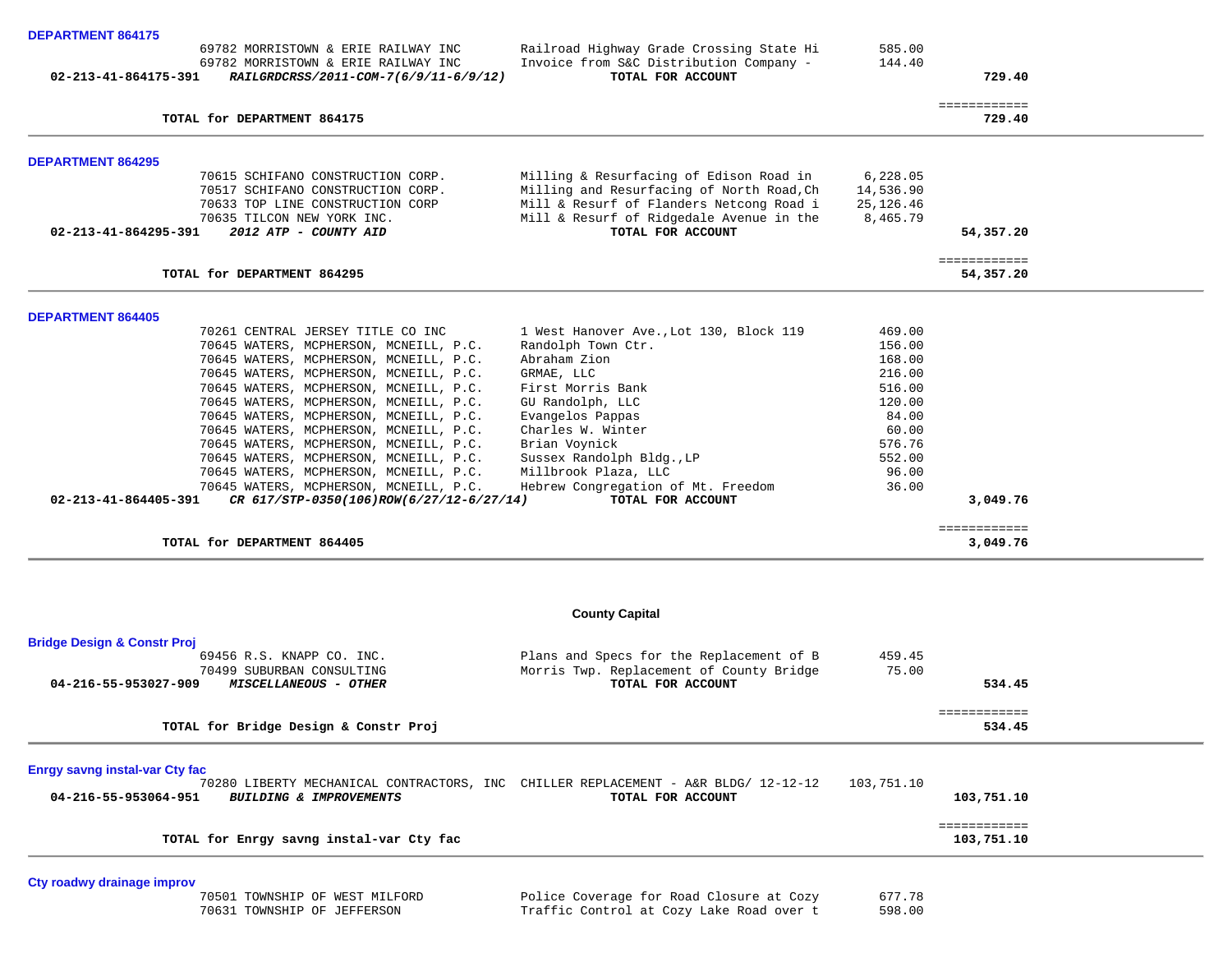| 04-216-55-953098-940                  | HARD COSTS                                                         | TOTAL FOR ACCOUNT                                             |           | 1,275.78                  |  |
|---------------------------------------|--------------------------------------------------------------------|---------------------------------------------------------------|-----------|---------------------------|--|
|                                       | TOTAL for Cty roadwy drainage improv                               |                                                               |           | ============<br>1,275.78  |  |
| Analy dam condition, rehab dams       |                                                                    |                                                               |           |                           |  |
|                                       | 71163 MORRIS COUNTY PARK COMMISSION                                | SAFFINPOND 768986                                             | 2,985.00  |                           |  |
|                                       | 71163 MORRIS COUNTY PARK COMMISSION                                | ANTONUCCI 768984                                              | 1,427.05  |                           |  |
| 04-216-55-953113-909                  | MISCELLANEOUS - OTHER                                              | TOTAL FOR ACCOUNT                                             |           | 4,412.05                  |  |
|                                       | TOTAL for Analy dam condition, rehab dams                          |                                                               |           | ============<br>4,412.05  |  |
| <b>Renov CentralAveBldg Greystone</b> |                                                                    |                                                               |           |                           |  |
|                                       | 70194 THE MUSIAL GROUP PA                                          | Final Design and Construction Documents                       | 20,395.00 |                           |  |
|                                       | 70498 THE MUSIAL GROUP PA                                          | Construction Inspector for Phase 2 Rehab                      | 3,400.00  |                           |  |
| 04-216-55-953146-909                  | <b>MISCELLANEOUS - OTHER</b>                                       | TOTAL FOR ACCOUNT                                             |           | 23,795.00                 |  |
|                                       | TOTAL for Renov CentralAveBldg Greystone                           |                                                               |           | ============<br>23,795.00 |  |
| <b>Road Design/Construction</b>       |                                                                    |                                                               |           |                           |  |
|                                       | 70643 WATERS, MCPHERSON, MCNEILL, P.C.                             | Stibinger                                                     | 960.00    |                           |  |
|                                       | 70644 WATERS, MCPHERSON, MCNEILL, P.C.                             | Johanson Holding                                              | 204.00    |                           |  |
| 04-216-55-953165-909                  | MISCELLANEOUS - OTHER                                              | TOTAL FOR ACCOUNT                                             |           | 1,164.00                  |  |
|                                       | 70615 SCHIFANO CONSTRUCTION CORP.                                  |                                                               | 4,241.55  |                           |  |
|                                       | 70518 SCHIFANO CONSTRUCTION CORP.                                  | Milling & Resurfacing of Fairmount Road,                      | 7,387.03  |                           |  |
|                                       | 70192 SIGNAL CONTROL PRODUCTS, INC.                                | 2556-Services of SCP Technician for cont                      | 600.00    |                           |  |
|                                       | 70633 TOP LINE CONSTRUCTION CORP                                   |                                                               | 884.15    |                           |  |
|                                       | 70635 TILCON NEW YORK INC.                                         |                                                               | 1,925.00  |                           |  |
| 04-216-55-953165-951                  | 70193 TOWNSHIP OF EAST HANOVER<br>BUILDING & IMPROVEMENTS          | Traffic Detail on Ridgedale Avenue & Eag<br>TOTAL FOR ACCOUNT | 217.00    | 15,254.73                 |  |
|                                       |                                                                    |                                                               |           |                           |  |
|                                       | TOTAL for Road Design/Construction                                 |                                                               |           | ============<br>16,418.73 |  |
| <b>Bridge DesignConst varCty Loc</b>  |                                                                    |                                                               |           |                           |  |
|                                       | 70200 GREENMAN PEDERSEN INC                                        | Construction Inspection Services for the                      | 18,720.00 |                           |  |
| 04-216-55-953184-909                  | <b>MISCELLANEOUS - OTHER</b>                                       | TOTAL FOR ACCOUNT                                             |           | 18,720.00                 |  |
|                                       | TOTAL for Bridge DesignConst varCty Loc                            |                                                               |           | ============<br>18,720.00 |  |
|                                       |                                                                    |                                                               |           |                           |  |
| DEPARTMENT 953193                     | 70199 EPIC MANAGEMENT INC.                                         | Construction Management Services for the                      | 21,397.00 |                           |  |
|                                       | 04-216-55-953193-909 DESIGN/CONSULT COSTS-PUBLICSAFETYCOMPLEX      | TOTAL FOR ACCOUNT                                             |           | 21,397.00                 |  |
|                                       | TOTAL for DEPARTMENT 953193                                        |                                                               |           | ============<br>21,397.00 |  |
| <b>DEPARTMENT 953202</b>              |                                                                    |                                                               |           |                           |  |
|                                       | 70318 DIFRANCESCO, BATEMAN, COLEY, YOSPIN Air Products & Chemicals |                                                               | 12.00     |                           |  |
|                                       | 70318 DIFRANCESCO, BATEMAN, COLEY, YOSPIN LE Carpenter/Polyone     |                                                               | 12.00     |                           |  |
| 04-216-55-953202-909                  | ROAD RESURFACING/CONSTRUCTION/IMPRVMENTS                           | TOTAL FOR ACCOUNT                                             |           | 24.00                     |  |
|                                       | 70634 TILCON NEW YORK INC.                                         | Mill & Resurf of Morris County Various P 178,088.13           |           |                           |  |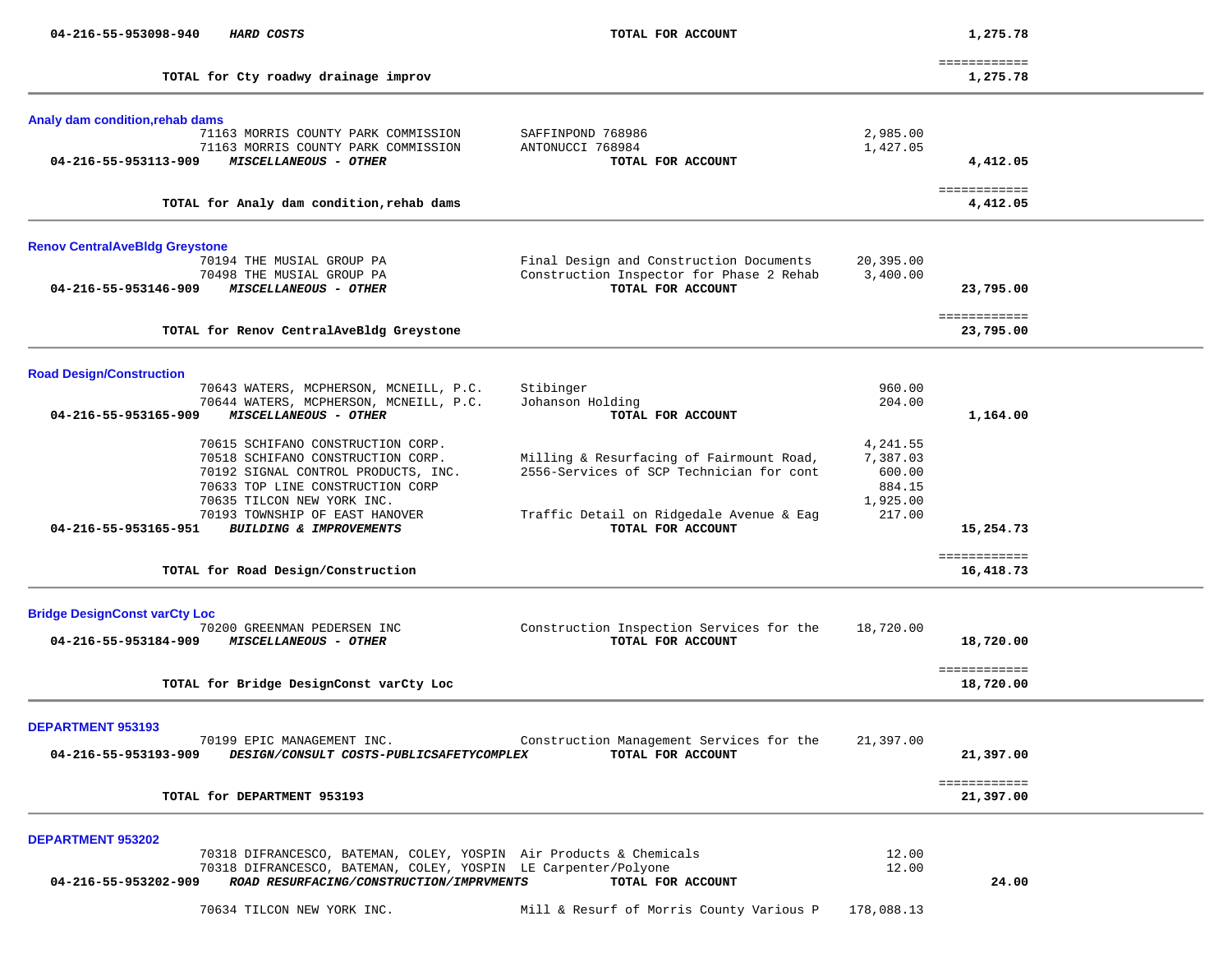| 04-216-55-953202-951                                         | ROAD RESURFACING/CONSTRUCTION/IMPRVMENTS                                                                                                                                        | TOTAL FOR ACCOUNT                                                                                                                                                                                                                           |                                                        | 178,088.13                               |  |
|--------------------------------------------------------------|---------------------------------------------------------------------------------------------------------------------------------------------------------------------------------|---------------------------------------------------------------------------------------------------------------------------------------------------------------------------------------------------------------------------------------------|--------------------------------------------------------|------------------------------------------|--|
|                                                              | TOTAL for DEPARTMENT 953202                                                                                                                                                     |                                                                                                                                                                                                                                             |                                                        | ============<br>178,112.13               |  |
| <b>DEPARTMENT 953217</b>                                     | 69407 BAYWAY LUMBER<br>04-216-55-953217-951 REPLACE LIGHTS/CEILINGTILES-BLDGSGROUNDS                                                                                            | WO67897/ RE: A & R - CH BRIDGE DROP CEIL<br>TOTAL FOR ACCOUNT                                                                                                                                                                               | 1,569.72                                               | 1,569.72<br>============                 |  |
|                                                              | TOTAL for DEPARTMENT 953217                                                                                                                                                     |                                                                                                                                                                                                                                             |                                                        | 1,569.72                                 |  |
| <b>DEPARTMENT 953225</b><br>04-216-55-953225-951             | 71045 SPARWICK CONTRACTING, INC.<br>BRIDGE DESIGN, RENOV, CONSTRUC - VAR LOC                                                                                                    | Replacement of Be 386 on Whippany Road o 123,940.30<br>TOTAL FOR ACCOUNT                                                                                                                                                                    |                                                        | 123,940.30                               |  |
|                                                              | TOTAL for DEPARTMENT 953225                                                                                                                                                     |                                                                                                                                                                                                                                             |                                                        | ============<br>123,940.30               |  |
| <b>DEPARTMENT 953259</b><br>04-216-55-953259-951             | 70638 JG DRYWALL LLC<br>68729 POP-A-LOCK<br>68729 POP-A-LOCK<br>68729 POP-A-LOCK<br>70203 POP-A-LOCK<br>RENOVCENTRLAVECOMPLX-STCLARE/NONPROFMALL<br>TOTAL for DEPARTMENT 953259 | Central Avenue ComplexPhase II Rehabilit<br>Arrow Flex Core #84 - Proprietary CORE<br>Arrow Flex Core #84 - Proprietary Keyway<br>Arrow "Touch Screen" Single Door Key Pad<br>Service Repair at Saint Clares Behavoria<br>TOTAL FOR ACCOUNT | 196,553.16<br>5,495.00<br>722.00<br>3,640.00<br>631.00 | 207,041.16<br>============<br>207,041.16 |  |
| <b>DEPARTMENT 953264</b><br>04-216-55-953264-951             | 70500 PETILLO INC.<br>DESIGN/CONSTR CENTRALAVEFIELDS-CENTRALPK<br>TOTAL for DEPARTMENT 953264                                                                                   | Construction of Central Park of Morris C<br>TOTAL FOR ACCOUNT                                                                                                                                                                               | 748,083.00                                             | 748,083.00<br>============<br>748,083.00 |  |
| <b>DEPARTMENT 953266</b><br>04-216-55-953266-909             | 67171 BIRDSALL SERVICES GROUP, INC.<br>COURTHOUSE ASBESTOSABATEMNT-PUBLIC WORKS<br>TOTAL for DEPARTMENT 953266                                                                  | PROFESSIONAL SERVICES RENDERED THROUGH 9<br>TOTAL FOR ACCOUNT                                                                                                                                                                               | 495.00                                                 | 495.00<br>============<br>495.00         |  |
| <b>Various Public Works Projects</b><br>04-216-55-953728-909 | 70502 SUBURBAN CONSULTING<br>MISCELLANEOUS - OTHER<br>TOTAL for Various Public Works Projects                                                                                   | Services for the period of 12/8/12 throu<br>TOTAL FOR ACCOUNT                                                                                                                                                                               | 532.50                                                 | 532.50<br>============<br>532.50         |  |
| <b>Cty Bridge Design &amp; Constructi</b>                    | 70201 CHERRY WEBER & ASSOC. PC                                                                                                                                                  | Clerk of the Works for the Construction                                                                                                                                                                                                     | 9,984.00                                               |                                          |  |

 **04-216-55-953975-909** *MISCELLANEOUS - OTHER* **TOTAL FOR ACCOUNT 9,984.00**

============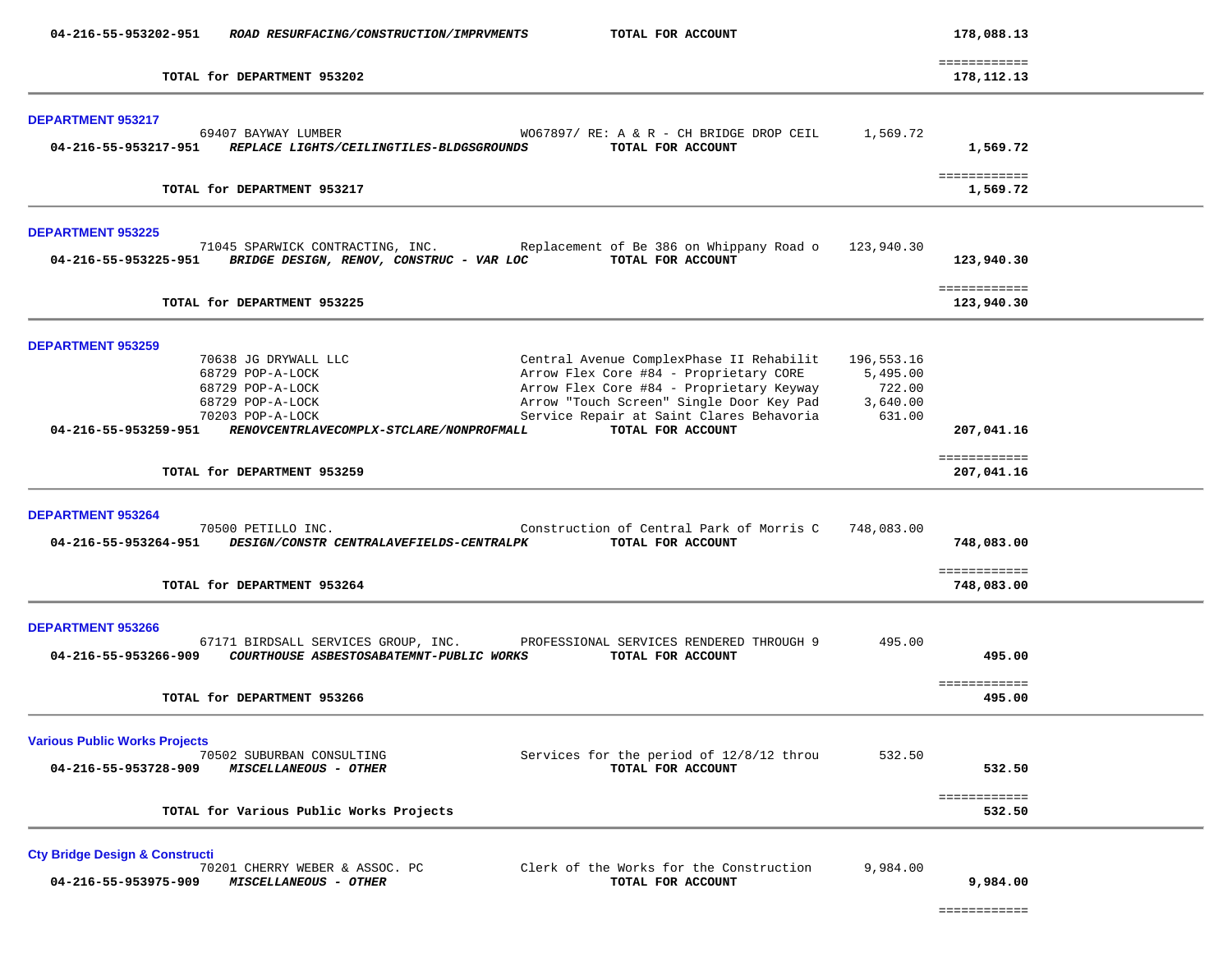| <b>Acq Ballistic Microscope CIS</b>                                                                 |                                                                |           |                           |  |
|-----------------------------------------------------------------------------------------------------|----------------------------------------------------------------|-----------|---------------------------|--|
| 60065 SHOPLET.COM<br>04-216-55-954169-956 MACHINERY & EQUIPMENT                                     | Six(6) Drawer file cabinet, Model#TNNCF66<br>TOTAL FOR ACCOUNT | 860.82    | 860.82                    |  |
|                                                                                                     |                                                                |           |                           |  |
|                                                                                                     |                                                                |           | <b>EEEEEEEEEEE</b>        |  |
| TOTAL for Acq Ballistic Microscope CIS                                                              |                                                                |           | 860.82                    |  |
| <b>DEPARTMENT 955201</b>                                                                            |                                                                |           |                           |  |
| 69182 NJ TECHLINE HVAC SRVC CO. LLC                                                                 | CONT03-01/12,6/1/2012                                          | 4,100.00  |                           |  |
| 69182 NJ TECHLINE HVAC SRVC CO. LLC                                                                 | CONT03-01/12,9/1/2012                                          | 4,100.00  |                           |  |
| 69151 SPECIALTY MEDICAL PRODUCTS INC.<br>04-216-55-955201-951<br><i>IMPROVEMENTS TO MORRIS VIEW</i> | MOVMN, 11/19/2012<br>TOTAL FOR ACCOUNT                         | 14,994.00 | 23,194.00                 |  |
|                                                                                                     |                                                                |           |                           |  |
| TOTAL for DEPARTMENT 955201                                                                         |                                                                |           | ============<br>23,194.00 |  |
|                                                                                                     |                                                                |           |                           |  |
| <b>DEPARTMENT 955244</b>                                                                            |                                                                |           |                           |  |
| 69183 THE RBA GROUP INC.                                                                            | Tub/Shower Renovations in 2012                                 | 731.50    |                           |  |
| 04-216-55-955244-909 IMPROVEMENTS - MORRIS VIEW HEALTHCARECTR                                       | TOTAL FOR ACCOUNT                                              |           | 731.50                    |  |
|                                                                                                     |                                                                |           | ============              |  |
| TOTAL for DEPARTMENT 955244                                                                         |                                                                |           | 731.50                    |  |
|                                                                                                     |                                                                |           |                           |  |
| DEPARTMENT 962231<br>69322 DELL MARKETING L.P.                                                      | 24-Port JFS524E ProSafe Plus Fast Ethern                       | 91.79     |                           |  |
| 04-216-55-962231-955 ACQ NEW & REPLACEMENT COMPUTERS FOR IT TOTAL FOR ACCOUNT                       |                                                                |           | 91.79                     |  |
|                                                                                                     |                                                                |           | ============              |  |
| TOTAL for DEPARTMENT 962231                                                                         |                                                                |           | 91.79                     |  |
| <b>DEPARTMENT 969261</b>                                                                            |                                                                |           |                           |  |
| 69968 COUNTY COLLEGE OF MORRIS                                                                      | RBA Group                                                      | 21,696.30 |                           |  |
| 04-216-55-969261-909 RENOV & IMPROVMNT TO ACADEMIC BLGS AT CCM                                      | TOTAL FOR ACCOUNT                                              |           | 21,696.30                 |  |
| 69968 COUNTY COLLEGE OF MORRIS                                                                      | A&K Contracting Group                                          | 13,987.00 |                           |  |
| 70555 COUNTY COLLEGE OF MORRIS                                                                      | Accurate Door and Hardware                                     | 4,289.00  |                           |  |
| 04-216-55-969261-951 RENOV & IMPROVMNT TO ACADEMIC BLGS AT CCM                                      | TOTAL FOR ACCOUNT                                              |           | 18,276.00                 |  |
|                                                                                                     |                                                                |           | ============              |  |
| TOTAL for DEPARTMENT 969261                                                                         |                                                                |           | 39,972.30                 |  |
| DEPARTMENT 969283                                                                                   |                                                                |           |                           |  |
| 70555 COUNTY COLLEGE OF MORRIS                                                                      | EI Associates Architects                                       | 207.63    |                           |  |
| 70555 COUNTY COLLEGE OF MORRIS                                                                      | EI Associates Architects                                       | 35,400.00 |                           |  |
| 04-216-55-969283-909 HVAC IMPROVEMENTS VARIOUS SYSTEMS - CCM                                        | TOTAL FOR ACCOUNT                                              |           | 35,607.63                 |  |
| TOTAL for DEPARTMENT 969283                                                                         |                                                                |           | ============<br>35,607.63 |  |
|                                                                                                     |                                                                |           |                           |  |

**Dedicated Trust**